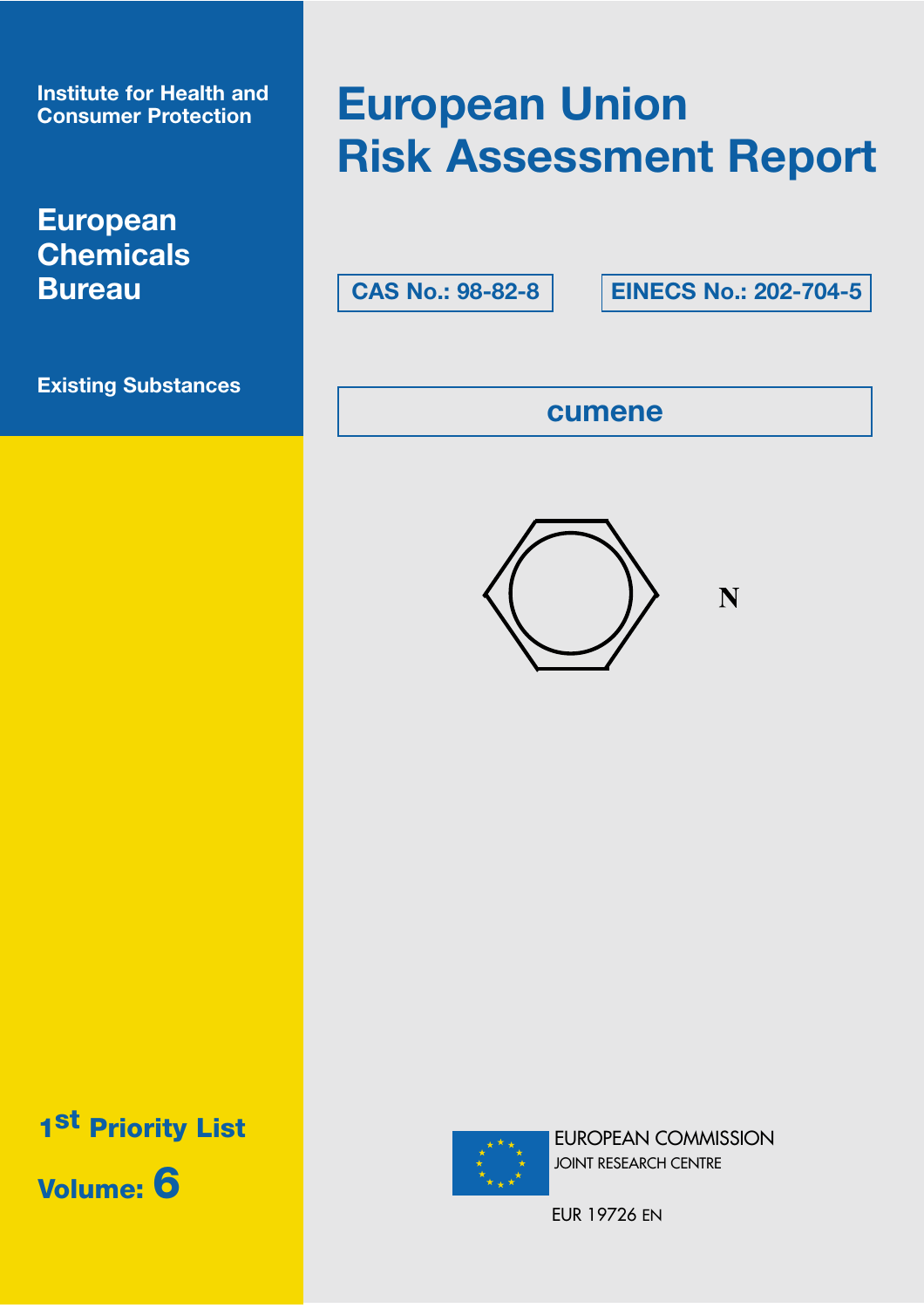## **European Union Risk Assessment Report**

### **CUMENE**

CAS-No.: 98-82-8 EINECS-No: 202-704-5

### **RISK ASSESSMENT**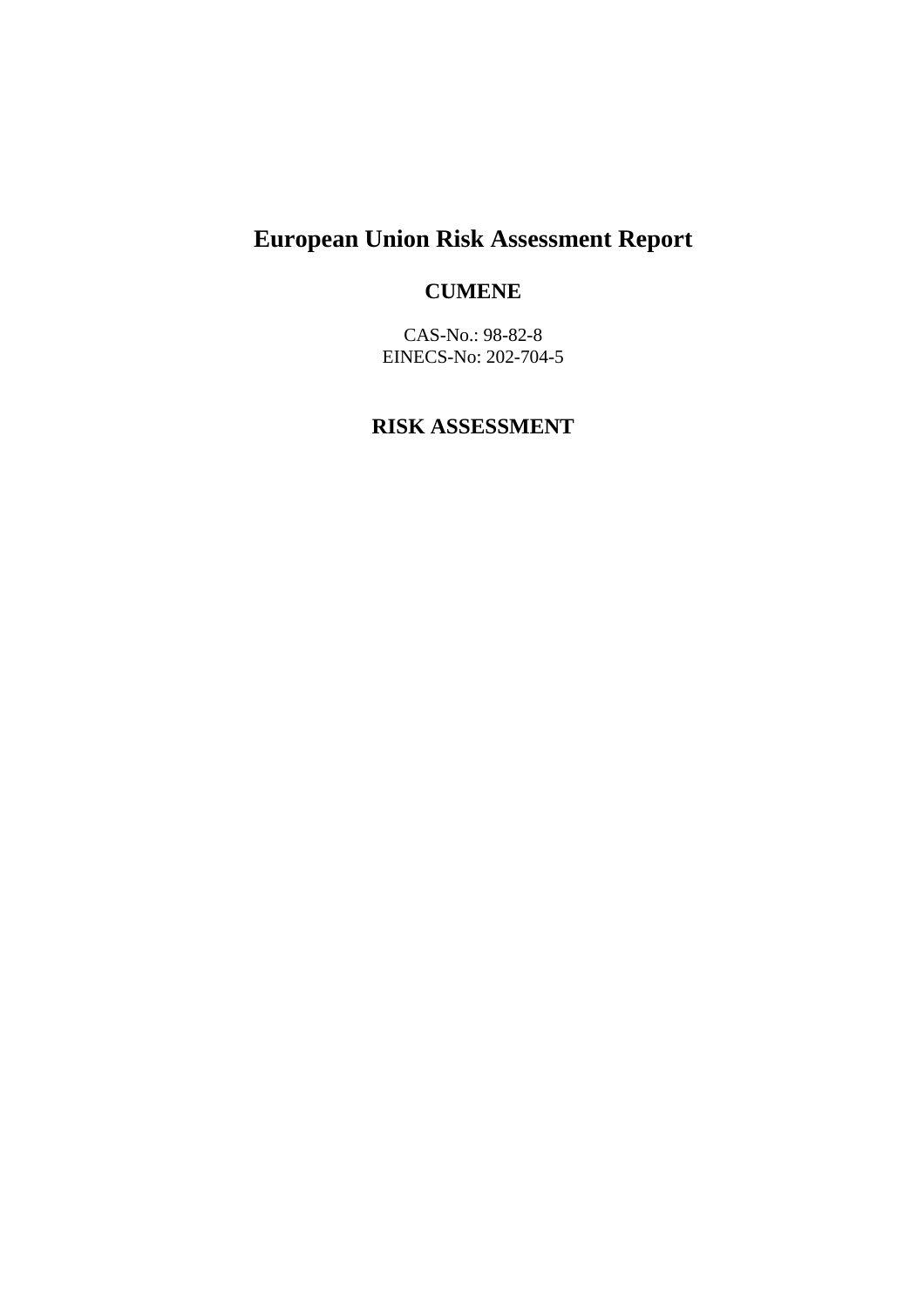### **LEGAL NOTICE**

Neither the European Commission nor any person acting on behalf of the Commission is responsible for the use which might be made of the following information

A great deal of additional information on the European Union is available on the Internet. It can be accessed through the Europa server (http://europa.eu.int).

Cataloguing data can be found at the end of this publication

Luxembourg: Office for Official Publications of the European Communities, 2001 ISBN 92-894-0500-7

 European Communities, 2001 Reproduction is authorised provided the source is acknowledged.

*Printed in Italy*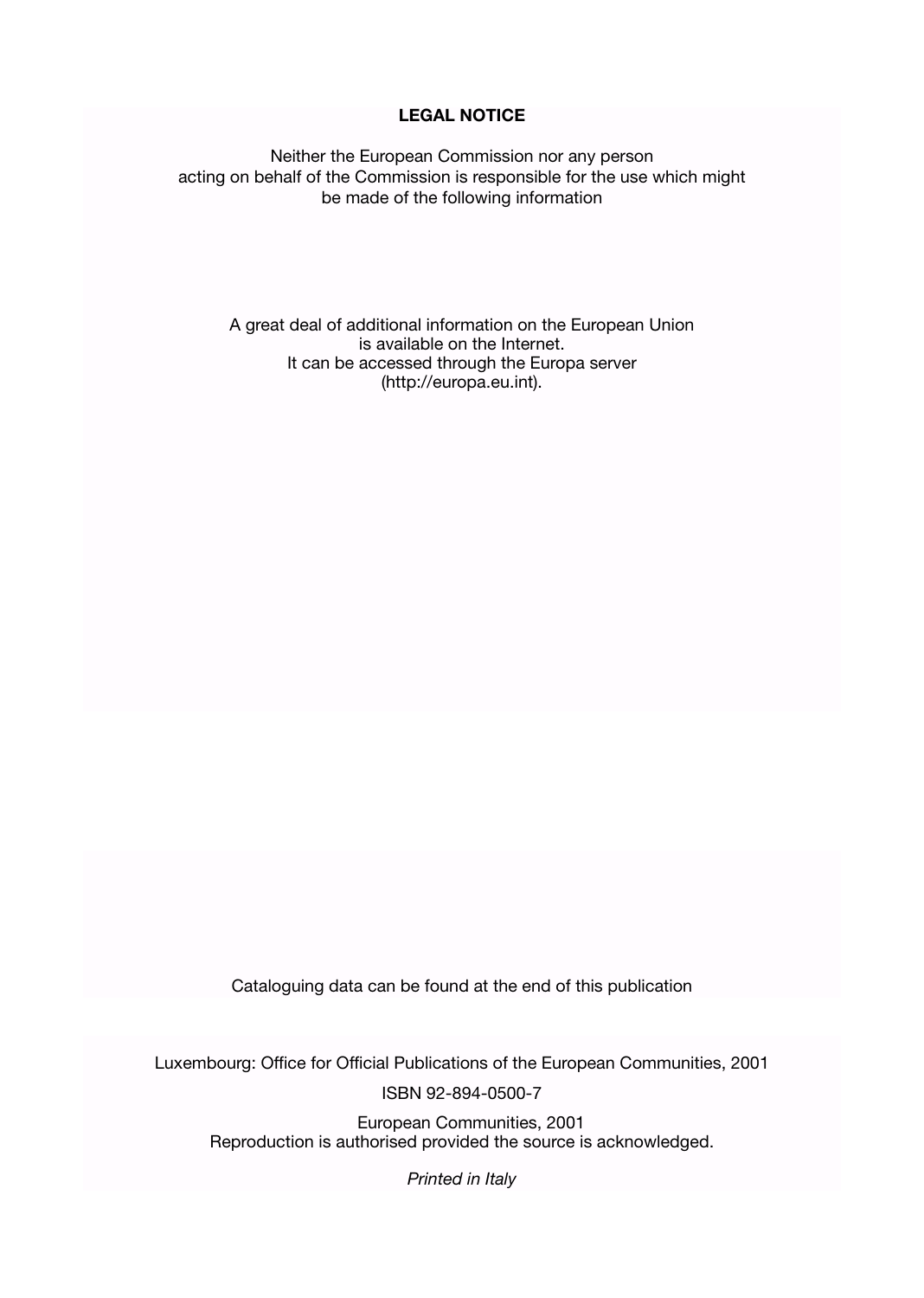### **CUMENE**

CAS-No.: 98-82-8 EINECS-No: 202-704-5

### **RISK ASSESSMENT**

*Final report, November 2001*

#### Spain

Rapporteur for the risk assessment report on cumene is the Spanish Health Ministry.

Competent Authority: Francisco Vargas Marcos Subdirección General de Sanidad Ambiental. Ministerio de Sanidad y Consumo Paseo del Prado 18-20 - 28014 Madrid (España)

Contact person: Covadonga Caballo Diéguez Subdirección General de Sanidad Ambiental. Ministerio de Sanidad y Consumo Paseo del Prado 18-20 - 28014 Madrid (España)

Working Group: Jose Vicente Tarazona Lafarga Ministerio de Agricultura, Pesca y Alimentación. CIT-INIA Carretera de La Coruña Km 7 - 28040 Madrid (España)

Esther Martín de Dios Instituto Nacional de Seguridad e Higiene en el Trabajo Calle Torrelaguna, 73 - 28027 Madrid (España)

Jose Luis Tadeo Lluch Ministerio de Agricultura, Pesca y Alimentación. CIT-INIA Carretera de la Coruña Km 7 28040 Madrid (España)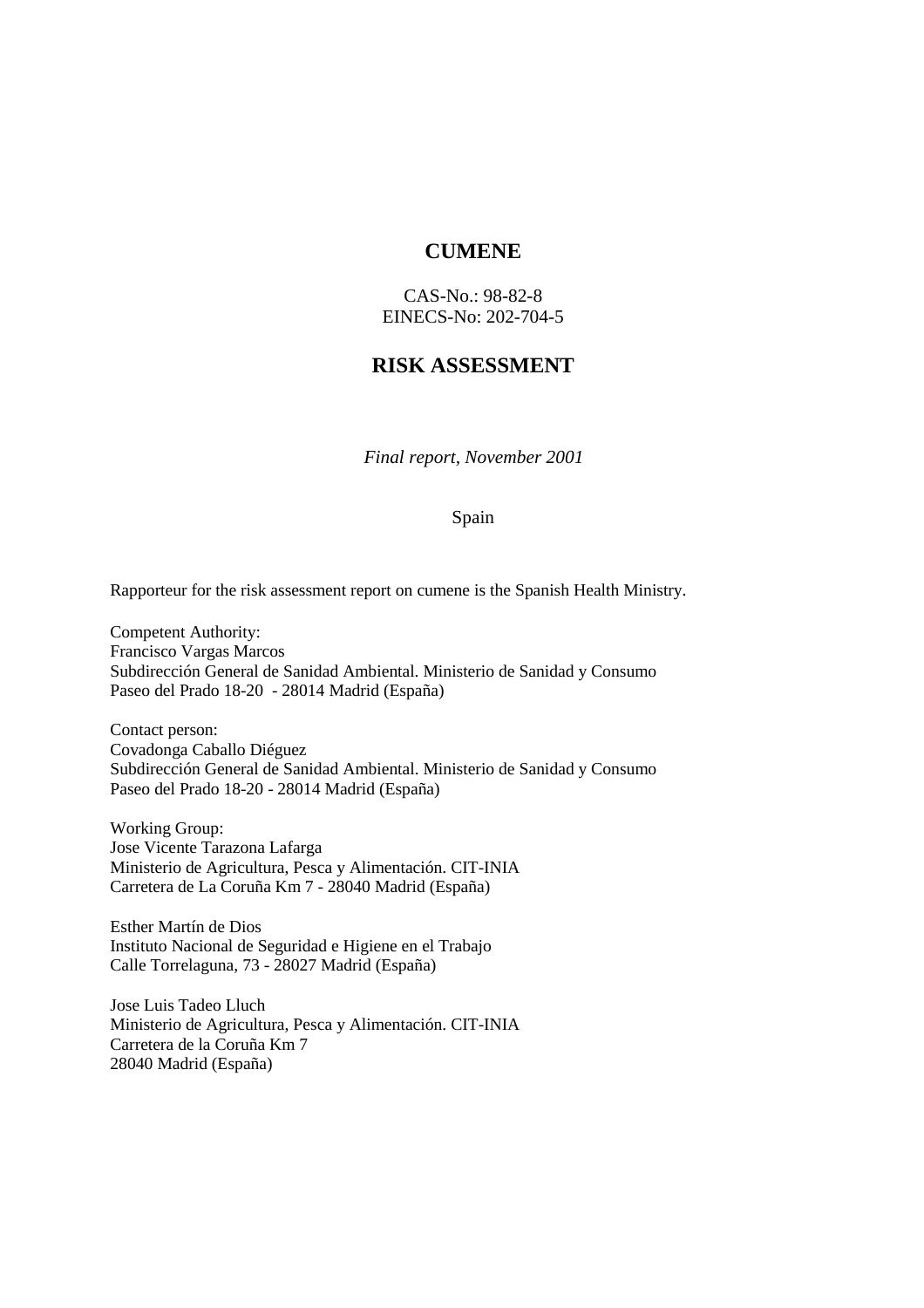**Date of Last Literature Search : 1995<br>
Review of report by MS Technical Experts finalised: 1995<br>
Final report: 1995<br>
November 2001 Review of report by MS Technical Experts finalised: May 2000**  Final report: November 2001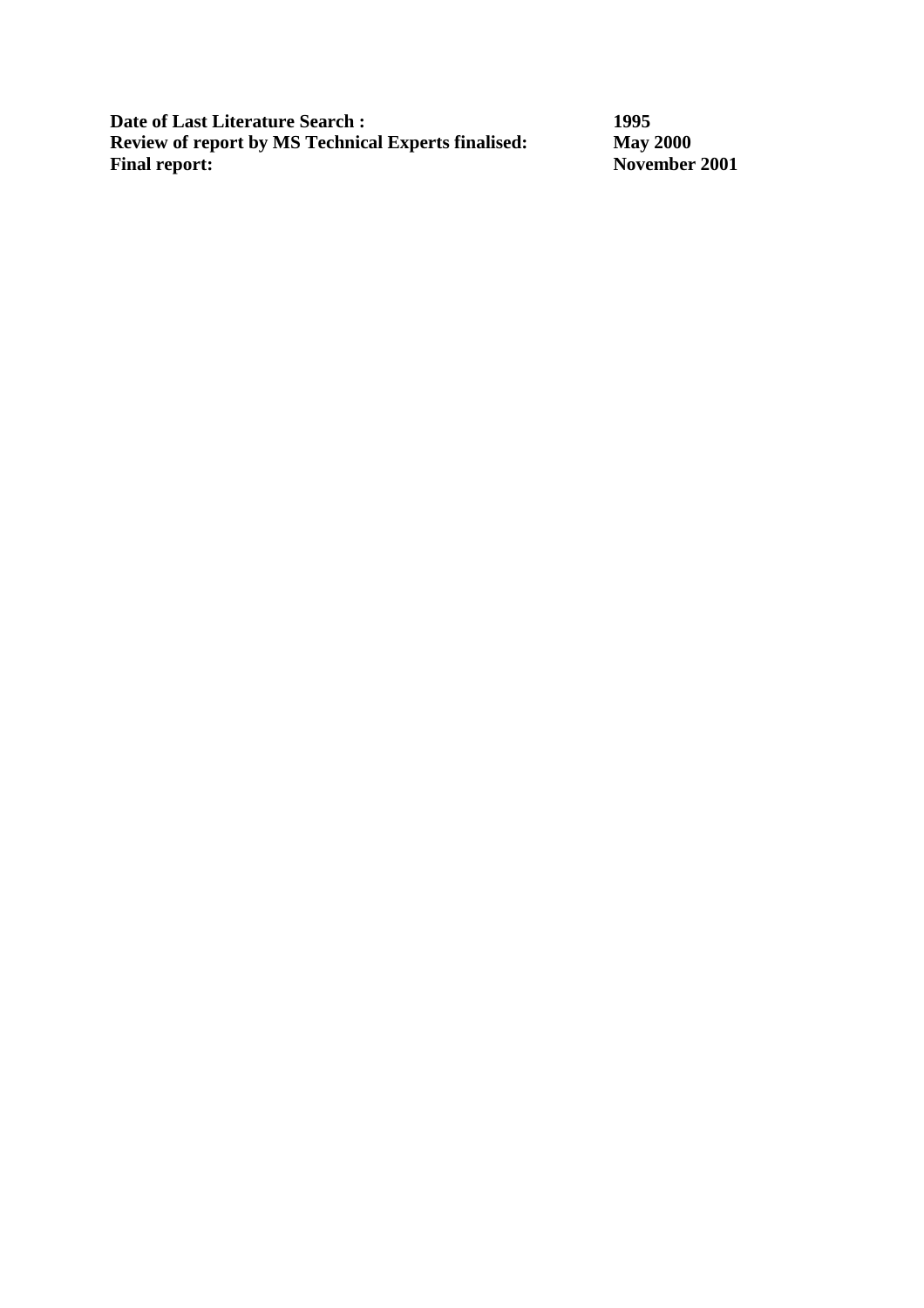### **Foreword**

We are pleased to present this Risk Assessment Report which is the result of in-depth work carried out by experts in one Member State, working in co-operation with their counterparts in the other Member States, the Commission Services, Industry and public interest groups.

The Risk Assessment was carried out in accordance with Council Regulation (EEC) 793/93<sup>1</sup> on the evaluation and control of the risks of "existing" substances. "Existing" substances are chemical substances in use within the European Community before September 1981 and listed in the European Inventory of Existing Commercial Chemical Substances. Regulation 793/93 provides a systematic framework for the evaluation of the risks to human health and the environment of these substances if they are produced or imported into the Community in volumes above 10 tonnes per year.

There are four overall stages in the Regulation for reducing the risks: data collection, priority setting, risk assessment and risk reduction. Data provided by Industry are used by Member States and the Commission services to determine the priority of the substances which need to be assessed. For each substance on a priority list, a Member State volunteers to act as "Rapporteur", undertaking the in-depth Risk Assessment and recommending a strategy to limit the risks of exposure to the substance, if necessary.

The methods for carrying out an in-depth Risk Assessment at Community level are laid down in Commission Regulation (EC)  $1488/94^2$ , which is supported by a technical guidance document<sup>3</sup>. Normally, the "Rapporteur" and individual companies producing, importing and/or using the chemicals work closely together to develop a draft Risk Assessment Report, which is then presented at a Meeting of Member State technical experts for endorsement. The Risk Assessment Report is then peer-reviewed by the Scientific Committee on Toxicity, Ecotoxicity and the Environment (CSTEE) which gives its opinion to the European Commission on the quality of the risk assessment.

If a Risk Assessment Report concludes that measures to reduce the risks of exposure to the substances are needed, beyond any measures which may already be in place, the next step in the process is for the "Rapporteur" to develop a proposal for a strategy to limit those risks.

The Risk Assessment Report is also presented to the Organisation for Economic Co-operation and Development as a contribution to the Chapter 19, Agenda 21 goals for evaluating chemicals, agreed at the United Nations Conference on Environment and Development, held in Rio de Janeiro in 1992.

This Risk Assessment improves our knowledge about the risks to human health and the environment from exposure to chemicals. We hope you will agree that the results of this in-depth study and intensive co-operation will make a worthwhile contribution to the Community objective of reducing the overall risks from exposure to chemicals.

**Barry Mc Sweeney** Director-General Joint Research Centre

J. Currie Director-General Environment, Nuclear Safety and Civil Protection

 $\overline{a}$ 

<sup>1</sup> O.J. No L 084 , 05/04/199 p.0001 – 0075

<sup>2</sup> O.J. No L 161, 29/06/1994 p. 0003 – 0011

<sup>3</sup> Technical Guidance Document, Part I – V, ISBN 92-827-801 [1234]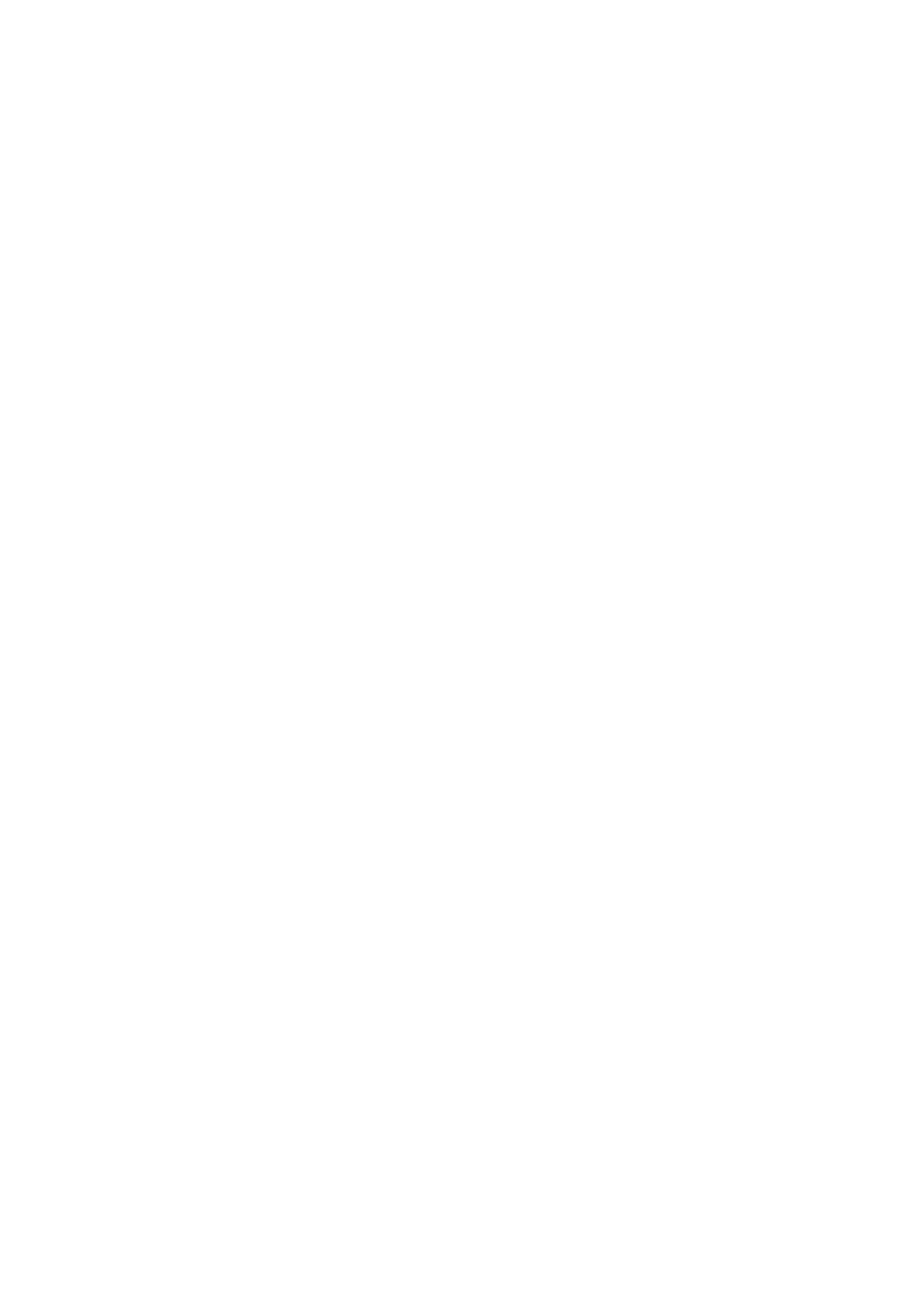### **0 OVERALL RESULTS OF THE RISK ASSESSMENT**

| CAS No.           | 98-82-8   |
|-------------------|-----------|
| EINECS No.        | 202-704-5 |
| <b>IUPAC</b> name | cumene    |

Overall results of the risk assessment:

(X) **ii)** There is at present no need for further information and/or testing or for risk reduction measures beyond those which are being applied already.

This applies to:

#### **Environment**

Releases of cumene to the atmosphere, aquatic and terrestrial compartments (including sediments) from the life cycle of cumene production and use, as well as non compartment specific effects relevant to the food chain (secondary poisoning).

### **Human health**

This conclusion applies to the assessment of risk to human health through occupational and consumer exposure as well as indirect exposure via the environment both for toxicological and physico-chemical properties.

This risk assessment only covers the risk associated to the life cycle of produced or imported cumene. The risk associated to the presence of cumene in other substances, particularly petroleum hydrocarbons, is not covered.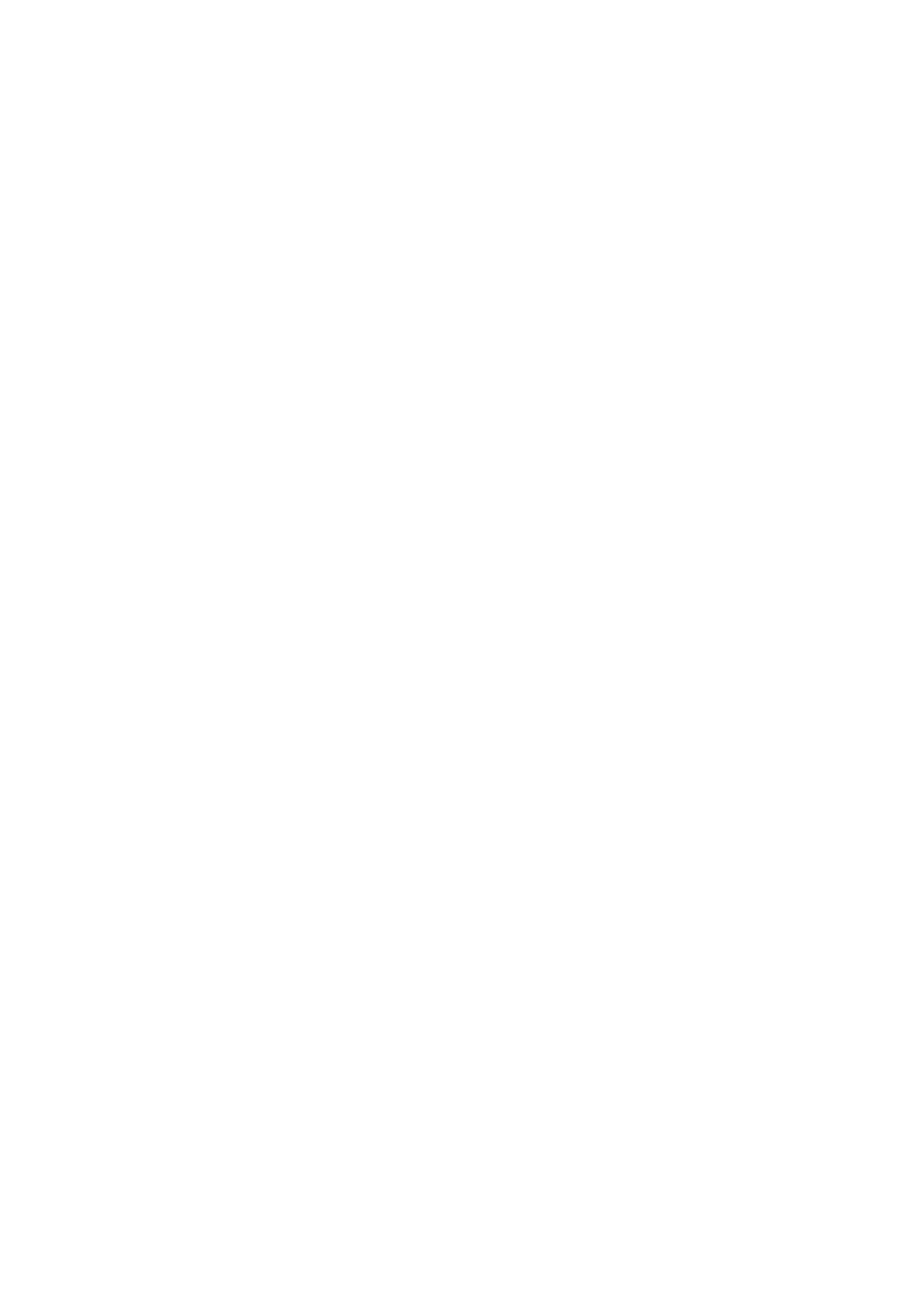### **CONTENTS**

| 1 |     |         |                                                                                      | 5              |
|---|-----|---------|--------------------------------------------------------------------------------------|----------------|
|   |     |         |                                                                                      | 5              |
|   |     |         |                                                                                      | 5              |
|   |     |         |                                                                                      | 5              |
|   |     | 1.3.1   |                                                                                      | 5              |
|   |     | 1.3.2   | Melting point                                                                        | 6              |
|   |     |         | 1.3.3 Boiling point                                                                  | 6              |
|   |     |         | 1.3.4 Relative density                                                               | 6              |
|   |     | 1.3.5   | Vapour pressure                                                                      | 6              |
|   |     |         | 1.3.6 Water solubility                                                               | 6              |
|   |     |         |                                                                                      | 6              |
|   |     | 1.3.8   | Flash point                                                                          | 6              |
|   |     |         | 1.3.9 Autoflammability<br>1.3.10 Flammability                                        | 6<br>7         |
|   |     |         |                                                                                      | $\overline{7}$ |
|   |     |         |                                                                                      | 7              |
|   |     |         | 1.3.13 Refractive index                                                              | 7              |
|   |     |         | 1.3.14 Surface tension                                                               | 7              |
|   |     |         |                                                                                      | 7              |
|   |     |         |                                                                                      |                |
|   |     |         |                                                                                      | 9              |
| 2 |     |         |                                                                                      | - 10           |
|   |     |         |                                                                                      |                |
|   |     |         |                                                                                      | 10             |
|   |     |         |                                                                                      |                |
|   |     | 2.2 USE |                                                                                      | 10             |
|   |     |         |                                                                                      | -11            |
| 3 |     |         |                                                                                      | - 12           |
|   |     |         |                                                                                      |                |
|   | 3.1 |         |                                                                                      | - 12           |
|   |     |         |                                                                                      | 12             |
|   |     |         |                                                                                      |                |
|   |     |         | 3.1.1.1.1                                                                            |                |
|   |     |         | 3.1.1.1.2                                                                            |                |
|   |     |         |                                                                                      | -13            |
|   |     |         | 3.1.1.2.1                                                                            | -14            |
|   |     |         | 3.1.1.2.2                                                                            | 14             |
|   |     |         |                                                                                      | 17             |
|   |     | 3.1.2   |                                                                                      | 17             |
|   |     |         |                                                                                      | 17<br>21       |
|   |     | 3.1.3   |                                                                                      | 22             |
|   |     |         |                                                                                      | 22             |
|   |     |         |                                                                                      | 23             |
|   |     |         | 3.1.4 Atmosphere                                                                     | 23             |
|   |     |         |                                                                                      |                |
|   |     |         |                                                                                      |                |
|   |     |         |                                                                                      | 23<br>24       |
|   |     |         | Non compartment specific exposure relevant to the food chain (secondary<br>3.1.4.2.1 |                |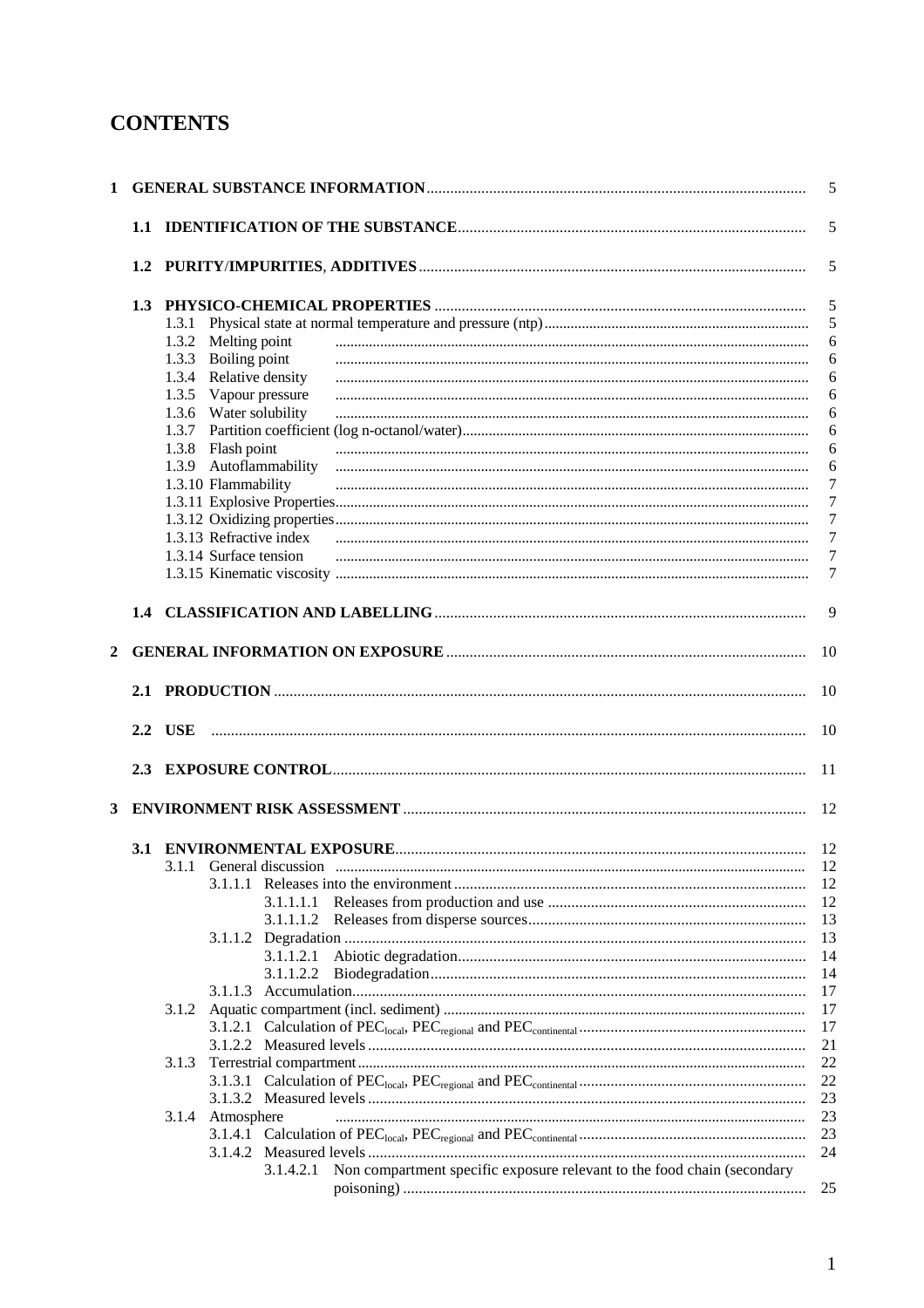|       |                    | 3.2 EFFECTS ASSESSMENT: HAZARD IDENTIFICATION AND DOSE (CONCENTRATION)                                 |  |
|-------|--------------------|--------------------------------------------------------------------------------------------------------|--|
|       |                    |                                                                                                        |  |
|       |                    |                                                                                                        |  |
|       |                    |                                                                                                        |  |
|       |                    |                                                                                                        |  |
|       |                    |                                                                                                        |  |
| 3.2.2 |                    |                                                                                                        |  |
| 3.2.3 | Atmosphere         |                                                                                                        |  |
|       |                    |                                                                                                        |  |
|       |                    |                                                                                                        |  |
|       |                    |                                                                                                        |  |
|       |                    |                                                                                                        |  |
| 3.3.1 |                    |                                                                                                        |  |
| 3.3.2 |                    |                                                                                                        |  |
| 3.3.3 | Atmosphere         |                                                                                                        |  |
|       |                    |                                                                                                        |  |
|       |                    |                                                                                                        |  |
|       |                    |                                                                                                        |  |
|       |                    |                                                                                                        |  |
|       |                    |                                                                                                        |  |
|       |                    |                                                                                                        |  |
|       |                    |                                                                                                        |  |
|       |                    |                                                                                                        |  |
|       |                    |                                                                                                        |  |
|       |                    |                                                                                                        |  |
|       |                    | 4.1.2 Effects assessment Hazard identification and Dose (concentration) - response (effect) assessment |  |
|       | 4.1.2.1            |                                                                                                        |  |
|       |                    | 4.1.2.1.1                                                                                              |  |
|       |                    | 4.1.2.1.2                                                                                              |  |
|       |                    | 4.1.2.1.3                                                                                              |  |
|       |                    | 4.1.2.1.4                                                                                              |  |
|       |                    |                                                                                                        |  |
|       |                    |                                                                                                        |  |
|       |                    | 4.1.2.2.2                                                                                              |  |
|       |                    | 4.1.2.2.3                                                                                              |  |
|       |                    | 4.1.2.2.4                                                                                              |  |
|       |                    |                                                                                                        |  |
|       | 4.1.2.3 Irritation |                                                                                                        |  |
|       |                    | 4.1.2.3.1                                                                                              |  |
|       |                    | 4.1.2.3.2                                                                                              |  |
|       |                    | 4.1.2.3.3                                                                                              |  |
|       | 4.1.2.4            |                                                                                                        |  |
|       |                    |                                                                                                        |  |
|       |                    |                                                                                                        |  |
|       |                    | 4.1.2.6.1                                                                                              |  |
|       |                    |                                                                                                        |  |
|       |                    | 4.1.2.6.3                                                                                              |  |
|       |                    |                                                                                                        |  |
|       |                    |                                                                                                        |  |
|       |                    |                                                                                                        |  |
|       |                    | 4.1.2.7.3                                                                                              |  |
|       |                    | 4.1.2.7.4                                                                                              |  |
|       |                    |                                                                                                        |  |
|       | 4.1.2.9            |                                                                                                        |  |
|       |                    | 4.1.2.9.1                                                                                              |  |
|       |                    | 4.1.2.9.2                                                                                              |  |
|       |                    | 4.1.2.9.3                                                                                              |  |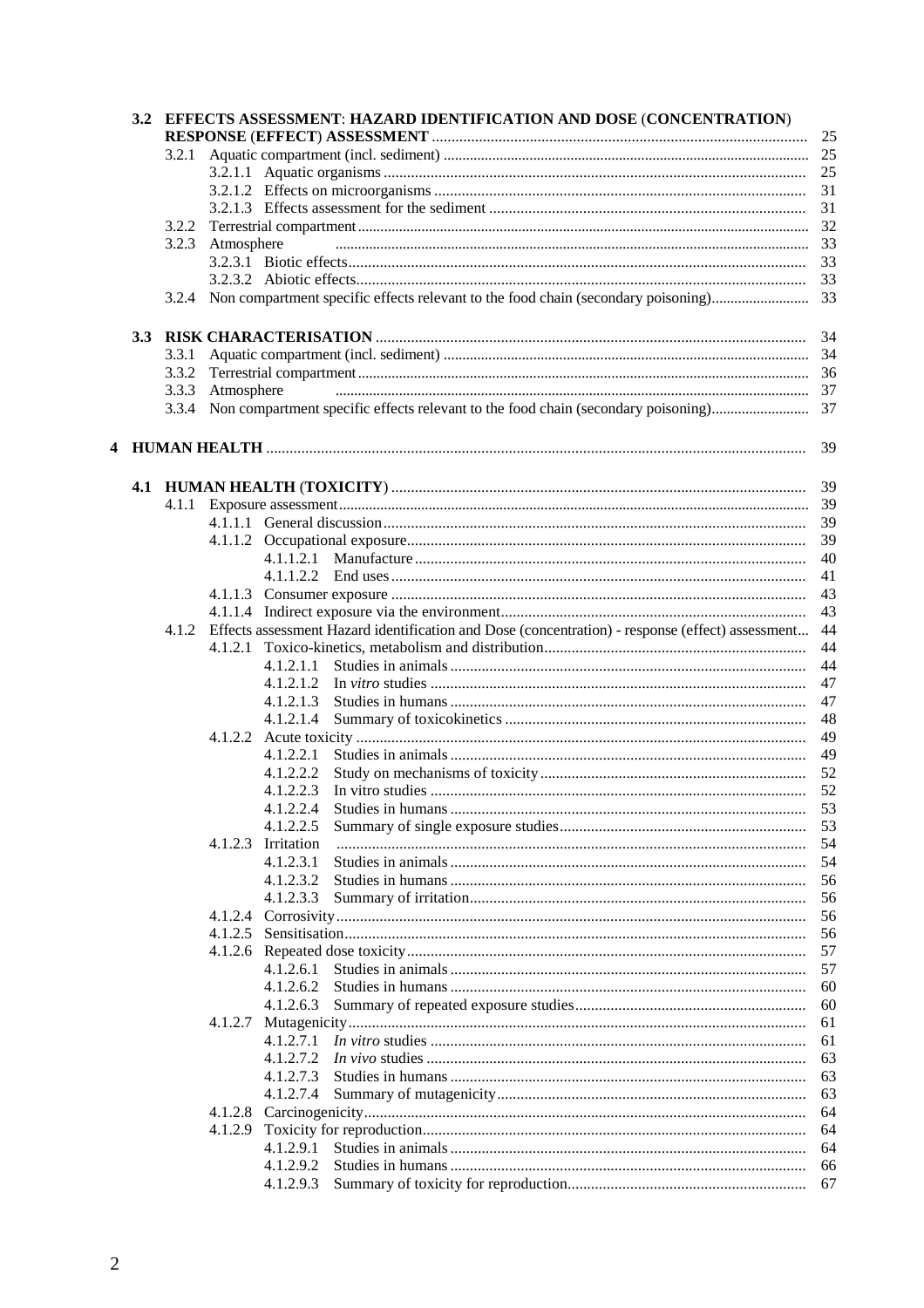|   |     |       |                                                                                                         | 67 |
|---|-----|-------|---------------------------------------------------------------------------------------------------------|----|
|   |     |       |                                                                                                         |    |
|   |     |       |                                                                                                         | 67 |
|   |     |       |                                                                                                         | 68 |
|   |     | 4.1.3 |                                                                                                         | 68 |
|   |     |       |                                                                                                         | 68 |
|   |     |       | 4.1.3.2 Workers                                                                                         | 70 |
|   |     |       |                                                                                                         | 70 |
|   |     |       |                                                                                                         | 70 |
|   |     |       | 4.1.3.3                                                                                                 | 71 |
|   |     |       |                                                                                                         | 71 |
|   | 4.2 |       |                                                                                                         | 72 |
|   |     | 4.2.1 |                                                                                                         | 72 |
|   |     |       | 4.2.1.1 Workers                                                                                         | 72 |
|   |     |       |                                                                                                         | 72 |
|   |     |       |                                                                                                         | 72 |
|   |     | 4.2.2 |                                                                                                         | 73 |
|   |     |       |                                                                                                         | 73 |
|   |     |       |                                                                                                         | 73 |
|   |     |       |                                                                                                         | 73 |
|   |     | 4.2.3 |                                                                                                         | 73 |
|   |     |       |                                                                                                         |    |
| 5 |     |       |                                                                                                         | 74 |
|   |     |       |                                                                                                         | 74 |
|   |     |       |                                                                                                         | 74 |
|   |     |       |                                                                                                         | 75 |
|   |     |       |                                                                                                         |    |
|   |     |       |                                                                                                         |    |
|   |     |       | EUSES Calculations can be viewed as part of the report at the website of the European Chemicals Bureau: |    |

 $http://ecb.ei.jrc.it$ </u>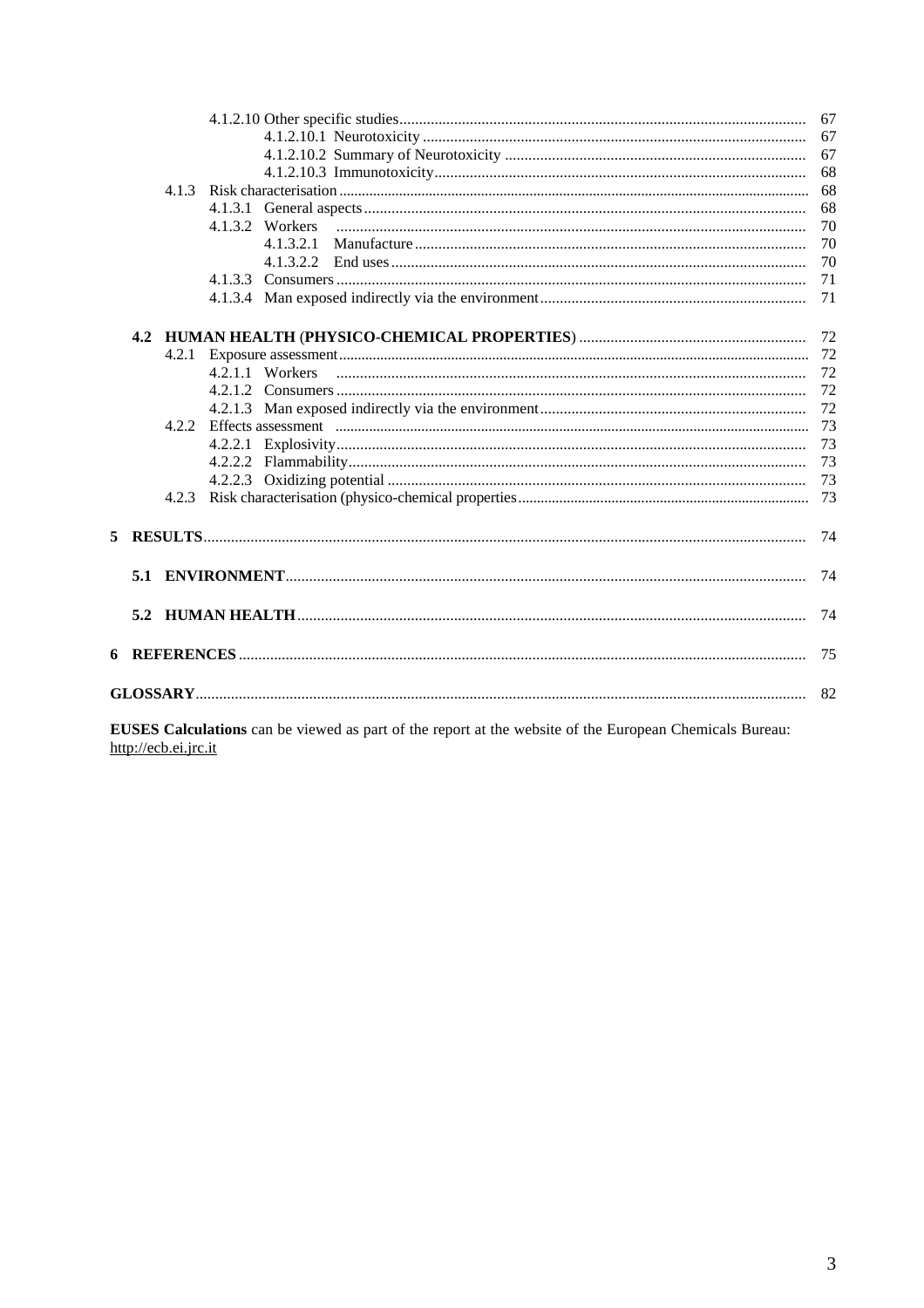### **TABLES**

| Table 1.1 | - 8 |
|-----------|-----|
| Table 2.1 |     |
| Table 3.1 |     |
| Table 3.2 |     |
| Table 3.3 |     |
| Table 3.4 |     |
| Table 3.5 |     |
| Table 3.6 |     |
| Table 3.6 |     |
| Table 3.7 |     |
| Table 3.8 |     |
| Table 3.8 |     |
| Table 3.9 |     |
|           |     |
|           |     |
|           |     |
|           |     |
|           |     |
| Table 4.1 |     |
| Table 4.2 |     |
| Table 4.3 |     |
| Table 4.4 |     |
| Table 4.5 |     |
| Table 4.6 |     |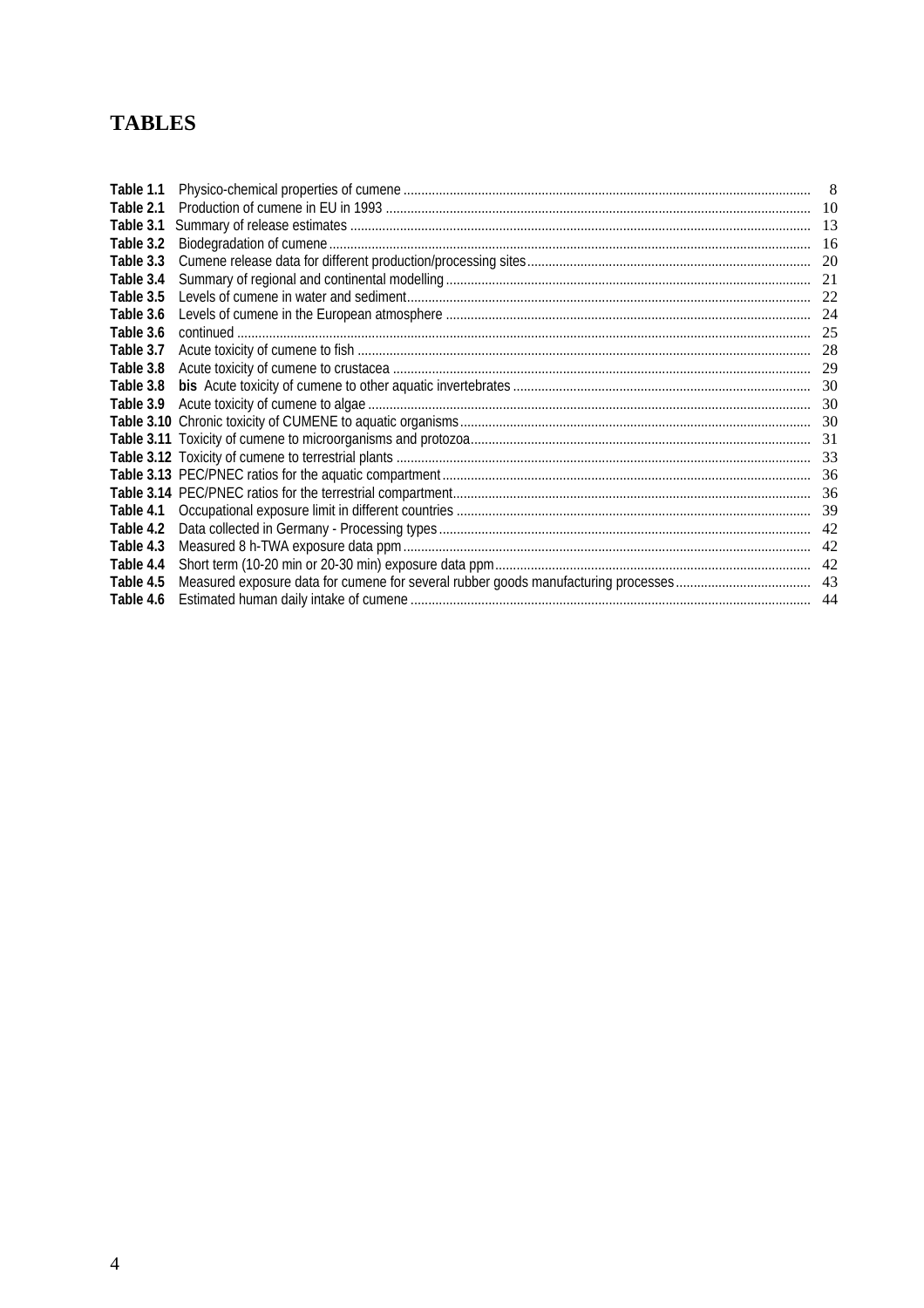### **1 GENERAL SUBSTANCE INFORMATION**

### **1.1 IDENTIFICATION OF THE SUBSTANCE**

 $CAS - No.$ : 98-82-8 EINECS – No.: 202-704-5 IUPAC name:Cumene Molecular formula:  $C_9H_{12}$ Molecular weight: 120.19 Structural formula:



Synonims: Isopropylbenzene, 1-methyl ethylbenzene, 2-phenylpropane, cumol

### **1.2 PURITY/IMPURITIES, ADDITIVES**

Degree of purity: 90 - 99.9%

Identity and percentage of impurities:

Ethylbenzene  $( $0.1\%$ )$ n-Propylbenzene  $( $0.1\%$ )$ Butylbenzene  $( $0.1\%$ )$ t-Butylbenzene  $(< 10\%)$ Aliphatic derivatives  $( $0.1\%$ )$ Benzene  $( $0.1\%$ )$ Phenol  $( $0,1\%$ )$ 

The major amount of cumene production has a degree of purity of 99.9%.

### **1.3 PHYSICO-CHEMICAL PROPERTIES**

Cumene is a colourless and combustible liquid with a strong aromatic odour. It is a compound virtually insoluble in water, although is soluble in ethanol and in many organic solvents. Cumene has been reported to be corrosive to rubber DPIMR (1984). Cumene hydroperoxide may be present in cumene samples that have been exposed to air; this compound is unstable and decomposes below the boiling point of cumene.

### **1.3.1 Physical state at normal temperature and pressure (ntp)**

Cumene is a colourless liquid with a strong aromatic odour.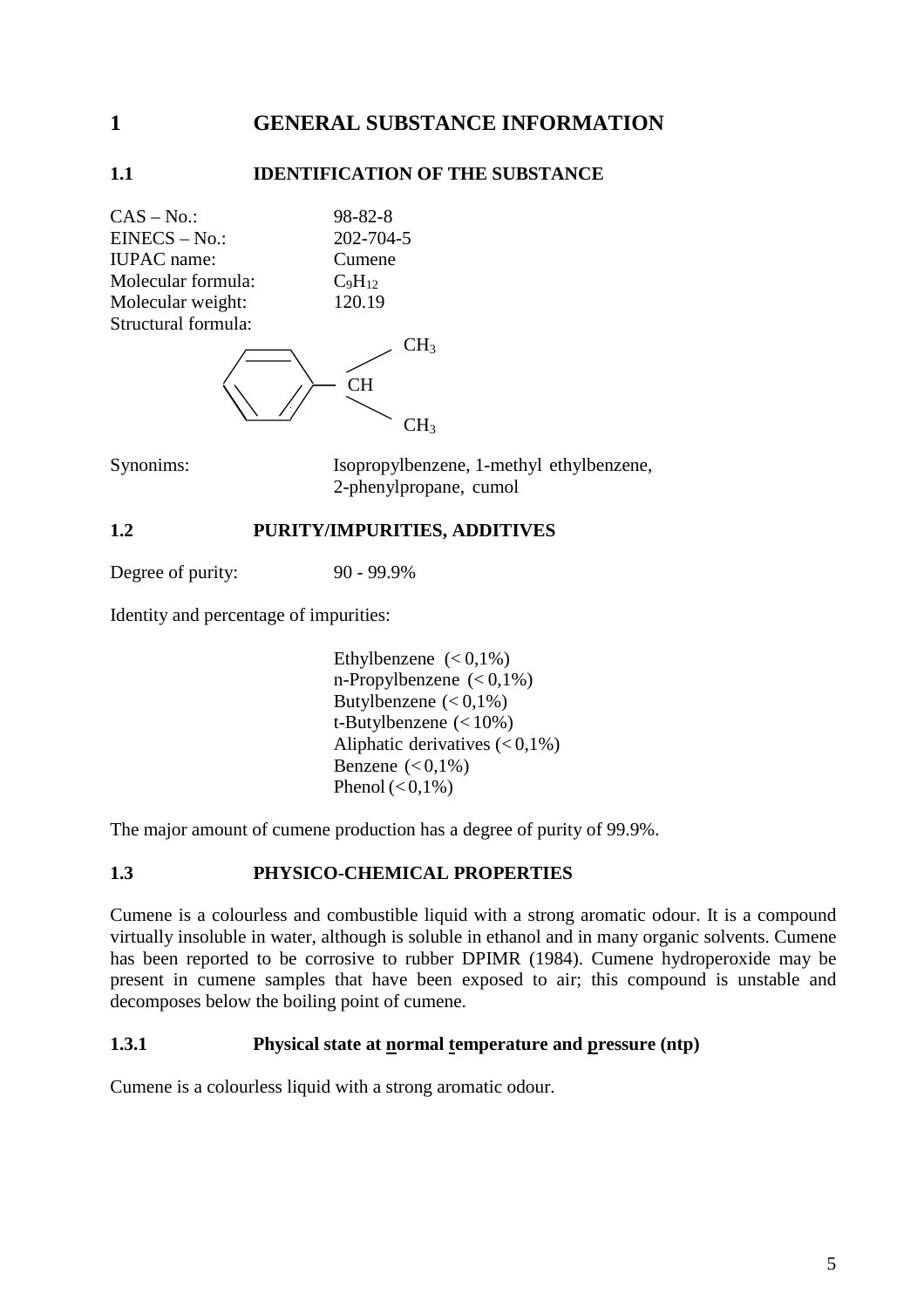### **1.3.2 Melting point**

According to Huels (1985 and 08.12.93) this value is –96ºC at 1013 hPa.

### **1.3.3 Boiling point**

Huels (1985) gives the figure 152.7ºC at 1013 hPa, which is identical to Hawley's 1993. Merck Index provides 152-153ºC at 1010.8 hPa.

#### **1.3.4 Relative density**

Huels (1985 and 08.12.93) present a density of 0.86 and 0.8615 g/cm3 at 20°C. Merck Index (11th edition) gives a relative density of d420= 0.862.

#### **1.3.5 Vapour pressure**

The value provided by Huels (1985) is approximately 4.96 hPa at 20ºC. This value is an extrapolation of the data given. The validation statement of the value is based on eight experimental data which fit well a linear regression (correlation coefficient  $= 0.999$ ).

Other data identified has been 4.6 mmHg at 25ºC (cf. Riddick Hohn (1986).

### **1.3.6 Water solubility**

Cumene is practically insoluble in water, screening the literature and according to Huels (1985) data there are two values for water solubility 27 mg/l at 20ºC and 50 mg/l at 25ºC.

An experimental data of 15.3 mg/l at 25°C was identified (cf. Riddick Hohn (1986). Other data are also available: 82.8 mg/l at 30ºC; 85.5 mg/l at 35ºC; 100.3 mg/l at 50ºC and 161.5 mg/l at 80ºC.

Nevertheless the generally accepted water solubility of cumene is 50 mg/l at 25ºC.

#### **1.3.7 Partition coefficient (log n-octanol/water)**

Among the range of log partition coefficients (log n-octanol/water, log Pow) provided in Abernethy (1987), Huels (1989), Church (1979) and Lee (1967), the preferred value is 3.55 at 23ºC obtained via OECD Guideline 107 among the other ones derived following QSAR calculation.

#### **1.3.8 Flash point**

Huels (1985 and 08.12.93) present a flash point of ca. 31ºC (closed cup) and Merck Index 39ºC (closed cup). Both values conclude in the same R-phrase.

#### **1.3.9 Autoflammability**

National Fire Protection Association (NFPA) (1984) provides a reference of 1984 with a value of 424ºC at 1010 hPa.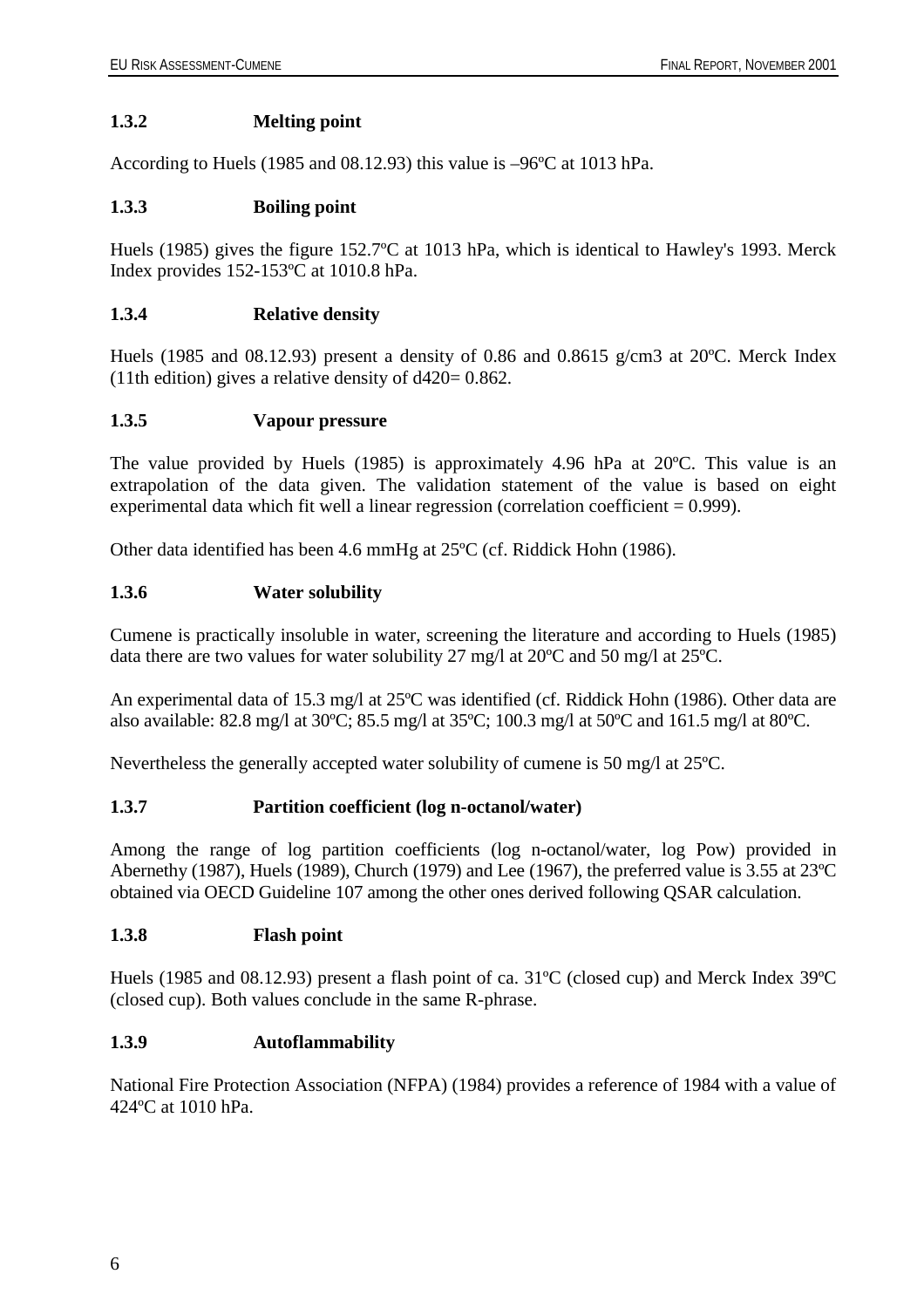### **1.3.10 Flammability**

The result of this test is that cumene is flammable with a lower explosive limit (LEL) of 0.9% in volume and an upper explosive limit (UEL) of 6.5% in volume. These data are obtained from NFPA (1984).

### **1.3.11 Explosive Properties**

IUCLID data present that cumene is explosive under influence of a flame, although no bibliography is given.

### **1.3.12 Oxidizing properties**

According to IUCLID cumene has no oxidizing properties.

### **1.3.13 Refractive index**

According to Merck Index the value is  $nD20 = 1.4914$ .

### **1.3.14 Surface tension**

27.5 mN/m at 25ºC (Method "Pure component average" from the Programme PRO/II of simulation SCIENCES INC).

### **1.3.15 Kinematic viscosity**

0.73.10-6 m2/s at 40ºC.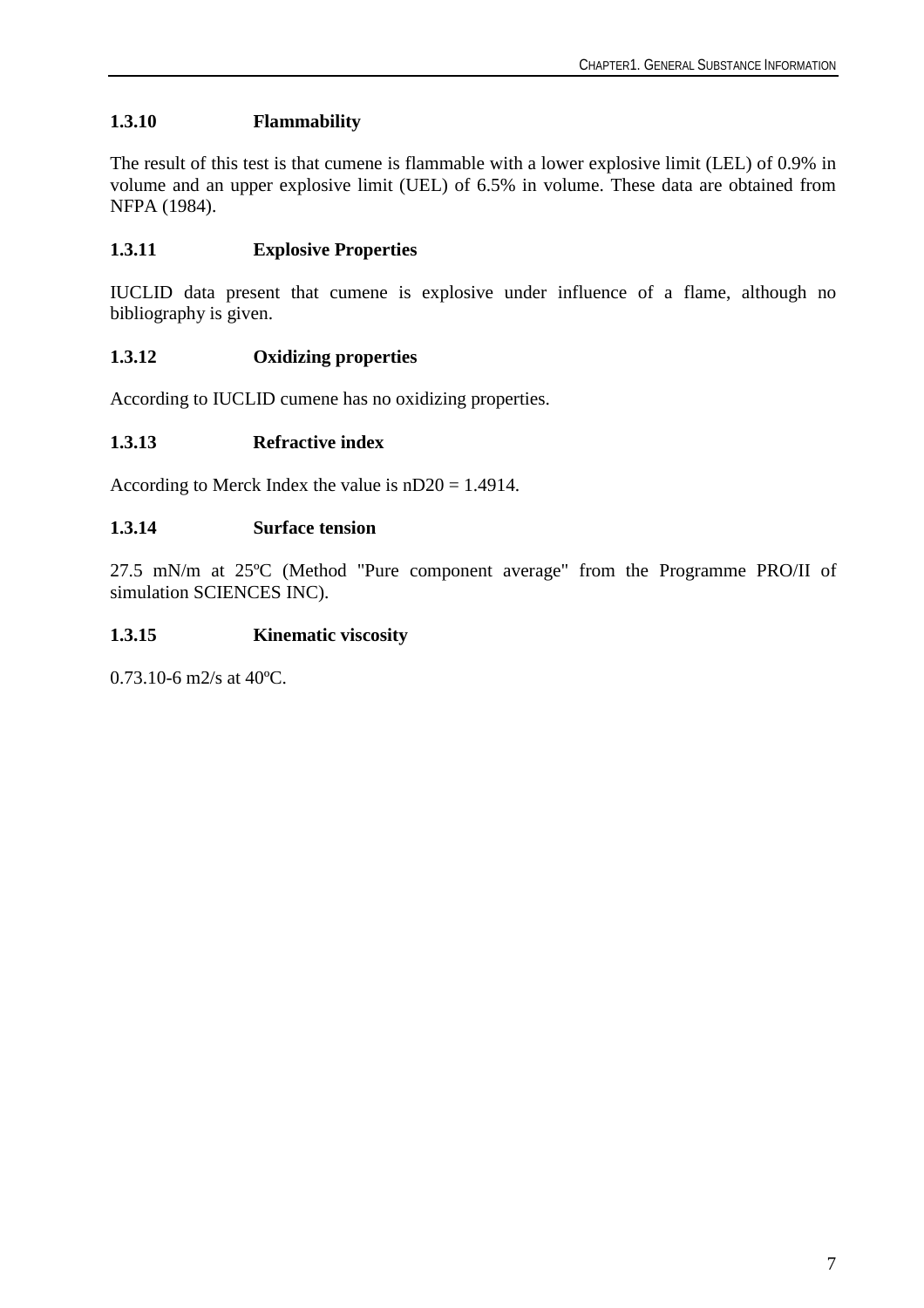| Property                                       | Value                | <b>Remarks</b>                                                                           |
|------------------------------------------------|----------------------|------------------------------------------------------------------------------------------|
| Physical state<br>(at ntp)                     | Liquid               | Colourless with strong aromatic odour<br>Exposed to air its hydroperoxide may be present |
| Melting point<br>°Č                            | $-96$                | At 1013 hPa                                                                              |
| <b>Boiling point</b><br>$\rm ^{o}C$            | 152,7<br>152-153     | At 1013 hPa<br>At 1010.8 hPa (760 mmHg)                                                  |
| Relative density (d <sub>420</sub> )           | 0.86<br>$0.862$ (*)  | Merck Index (*)                                                                          |
| Vapour pressure Hpa                            | ca. 4.96             | At 20°C                                                                                  |
| Water solubility (at 25°C)<br>mq/l             | 50                   | Practically insoluble in water<br>Soluble in ethanol and organic solvents                |
| Partition coefficient<br>Log n-octanol/water   | 3.55                 | At 23°C<br>OECD Guideline 107                                                            |
| Flash point<br>°C                              | 31<br>39             | Closed cup<br>Closed cup                                                                 |
| Autoflammability<br>°C                         | 424                  | At 1010 hPa                                                                              |
| Flammability<br>% in volume                    | 0.9<br>6.5           | Lower explosive limit (LEL)<br>Upper explosive limit (UEL)                               |
| <b>Explosive properties</b>                    |                      | Explosive under influence of a flame.                                                    |
| Oxidizing properties                           | None                 |                                                                                          |
| Refractive Index                               | 1.4914               | At 20°C                                                                                  |
| Conversion factor<br>mg/m <sup>3</sup>         | 4.91                 | At 25°C                                                                                  |
| Henry's Law Constant<br>Pa.m <sup>3</sup> /mol | 1010.80              | At 20°C                                                                                  |
| Relative vapour density (air = $1$ )           | 4.13                 |                                                                                          |
| Surface tension<br>mN/m                        | 27.5                 | At 20°C                                                                                  |
| Kinematic viscosity<br>$m^2/s$                 | $0.73 \cdot 10^{-6}$ | At 40°C                                                                                  |

|  |  | Table 1.1 Physico-chemical properties of cumene |
|--|--|-------------------------------------------------|
|--|--|-------------------------------------------------|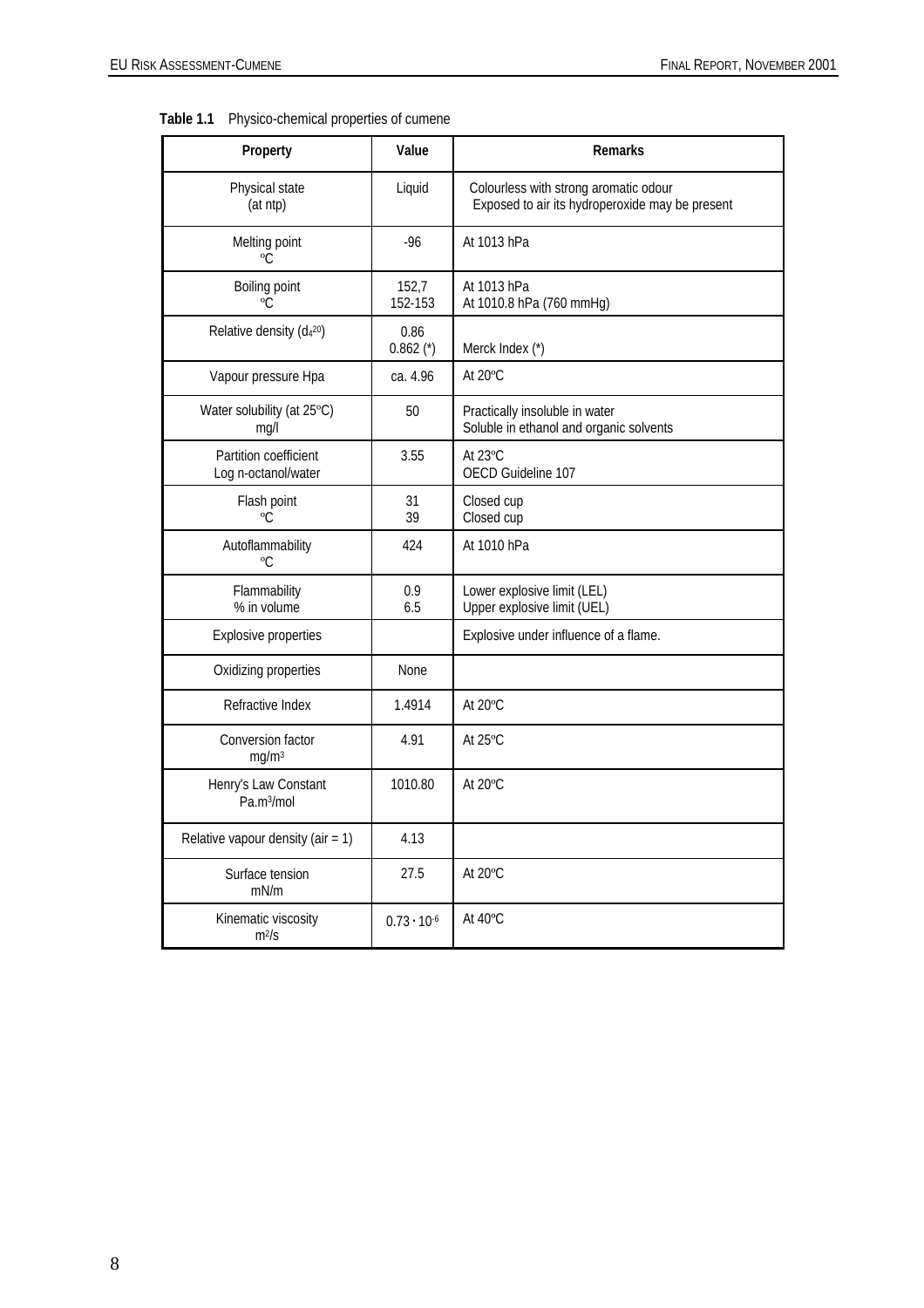### **1.4 CLASSIFICATION AND LABELLING**

The new classification and labelling was adopted in the  $25<sup>th</sup> ATP<sup>4</sup>$  according with the proposal of the rapporteur:

| R10:       | Flammable.                                                                                    |
|------------|-----------------------------------------------------------------------------------------------|
| Xn; R65:   | Harmful: may cause lung damage if swallowed.                                                  |
| Xi; R37:   | Irritating to respiratory system.                                                             |
| N; R51/53: | Toxic to aquatic organisms, may cause long-term adverse effect in the aquatic<br>environment. |
| I ahelling |                                                                                               |

#### **Labelling**

 $\overline{a}$ 

Symbols: Xn, N R-phrases: 10-37-51/53-65

S-phrases: (2)-24- 37-61-62

<sup>4</sup> Commission Directive 98/98/EC of 15 December 1998 adapting to technical progress for the 25 time Council Directive 67/548/EEC on the approximation of the laws, regulations and administrative provisions relating to the classification, packaging and labelling of dangerous substances.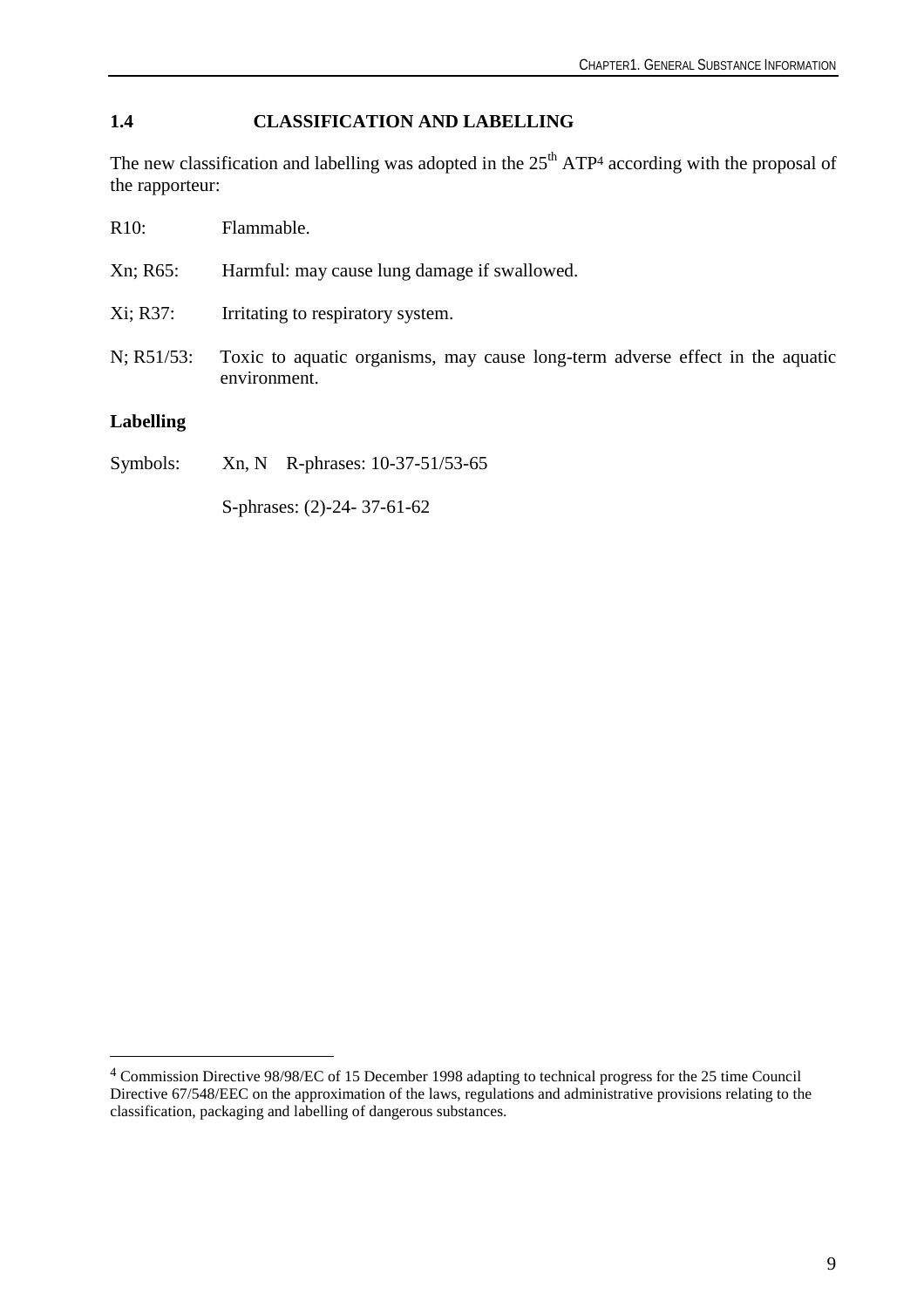### **2 GENERAL INFORMATION ON EXPOSURE**

### **2.1 PRODUCTION**

Cumene (iso-propylbenzene) is produced via alkylation of benzene with propene using an acidic catalyst. The product is recovered from high boiling reaction components while non reacted benzene is recycled. From natural sources cumene is manufactured from distillation of coal tar and petroleum fractions.

The compound is manufactured in EU by 8 companies in 7 European countries. Based on IUCLID data, the total EU production volume ranged between 850,000 and 4,100,000 tonnes in 1992/93. (**Table 2.1**.). One country imports this product from outside, but the way of cumene transport is not specified.

| Country                | <b>Quantity produced</b><br>Tonnes 103/year | Application                 |
|------------------------|---------------------------------------------|-----------------------------|
| Italya                 | 100-500<br>100-500                          | Basic industry<br>Synthesis |
| Germany <sup>a,b</sup> | 100-500<br>100-500                          | Synthesis                   |
| Spain                  | 100-500                                     | <b>Basic industry</b>       |
| The Netherlands        | 100-500                                     | Basic industry<br>Synthesis |
| France                 | 100-500                                     | Basic industry<br>Synthesis |
| UK                     | 50-100                                      | Synthesis                   |
| Finland                | 100-500                                     | Chemical Industry           |
| Total                  | 850-4,100                                   |                             |

**Table 2.1** Production of cumene in EU in 1993

aTwo sites production **b1992 data** 

### **2.2 USE**

Cumene is used in chemical industry in categories 2 (basic chemicals) and 3 (chemical used in synthesis). The compound is mainly used as an intermediate in the production of phenol and acetone (aprox. 95%). It is also a minor constituent of gasolines and solvents, but its presence should not be regarded as an additive but as an integrated ingredient from a petroleum derivative. Therefore, the exposure in these cases should be considered in the risk assessment of petroleum derivatives. As has been reported by the Swedish C.A., the presence of cumene in gasoline and solvents in Sweden 1993 is estimated to be about 40,000 Ton. in gasoline and about 2,400 Ton in solvent naphtha (assuming a percentage of 1% and 3% respectively).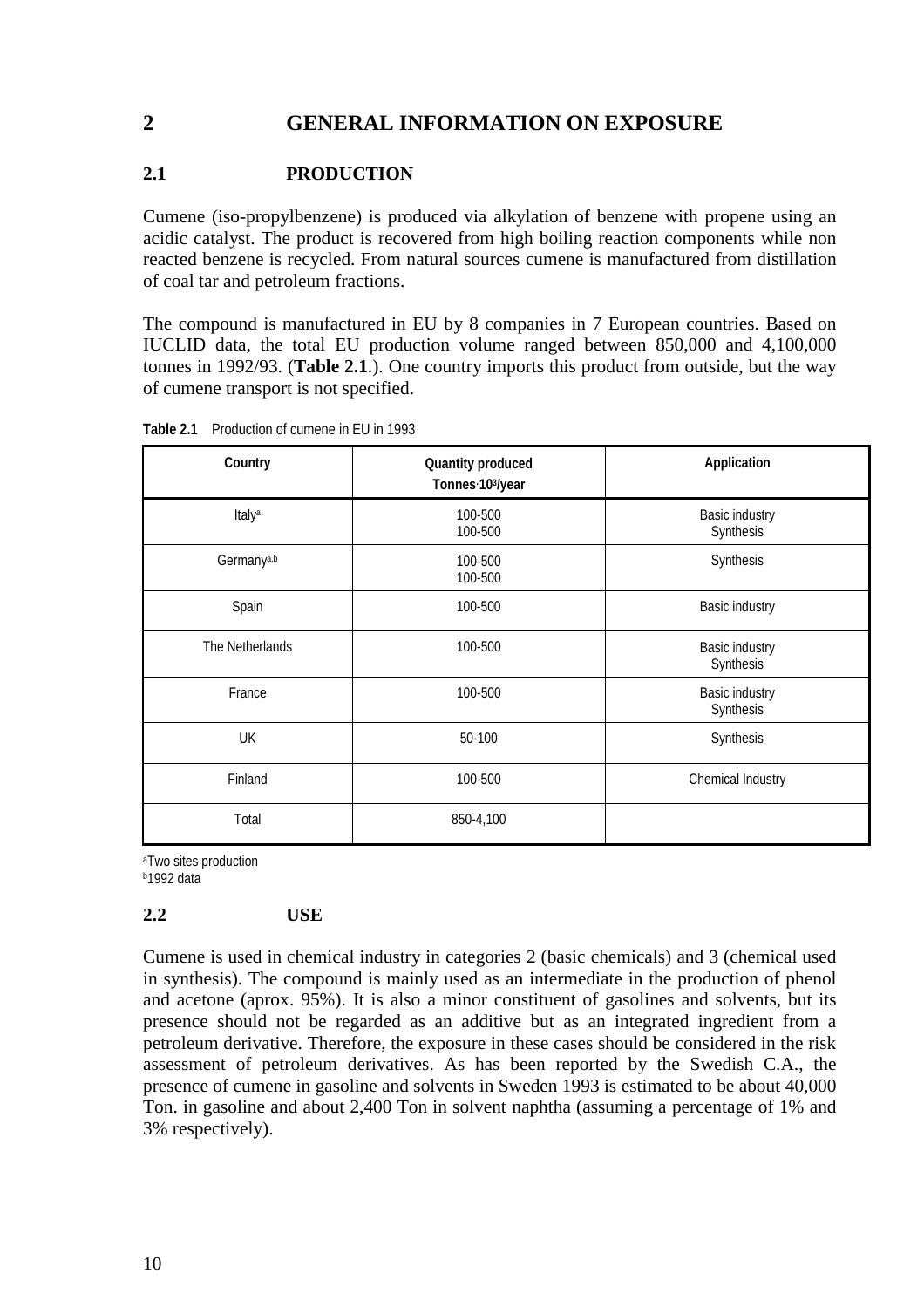In Spain 99.9% of the production of cumene is used in the manufacture of phenol and acetone, and 0.1% of the production is used in the manufacture of detergents.

In Germany 95% of the production is employed in the manufacture of phenol, acetone, and 2% is used as starting material in the synthesis of detergents. A small amount of 15 tonnes, were used in 1996 as a solvent in staving varnishes for the automobile industry.

Other uses for cumene include:

- The synthesis of alpha-methylstyrene, acetophenone and detergents.
- The manufacture of di-isopropylbenzene.
- The catalyst for acrylic polyester-type resins.
- It is found as an isomer in the general C9 aromatic hydrocarbon content of solvents, particularly those used in the printing industry.

### **2.3 EXPOSURE CONTROL**

The main route of potential worker exposure that exists during manufacture and use of cumene is via inhalation. Respiratory protective equipment and local exhaust ventilation can be used to control inhalation exposure in the maintenance activities manufacturing sector and uses.

Dermal exposure is potential during shutdown activities, but gloves are worn to avoid direct skin contact.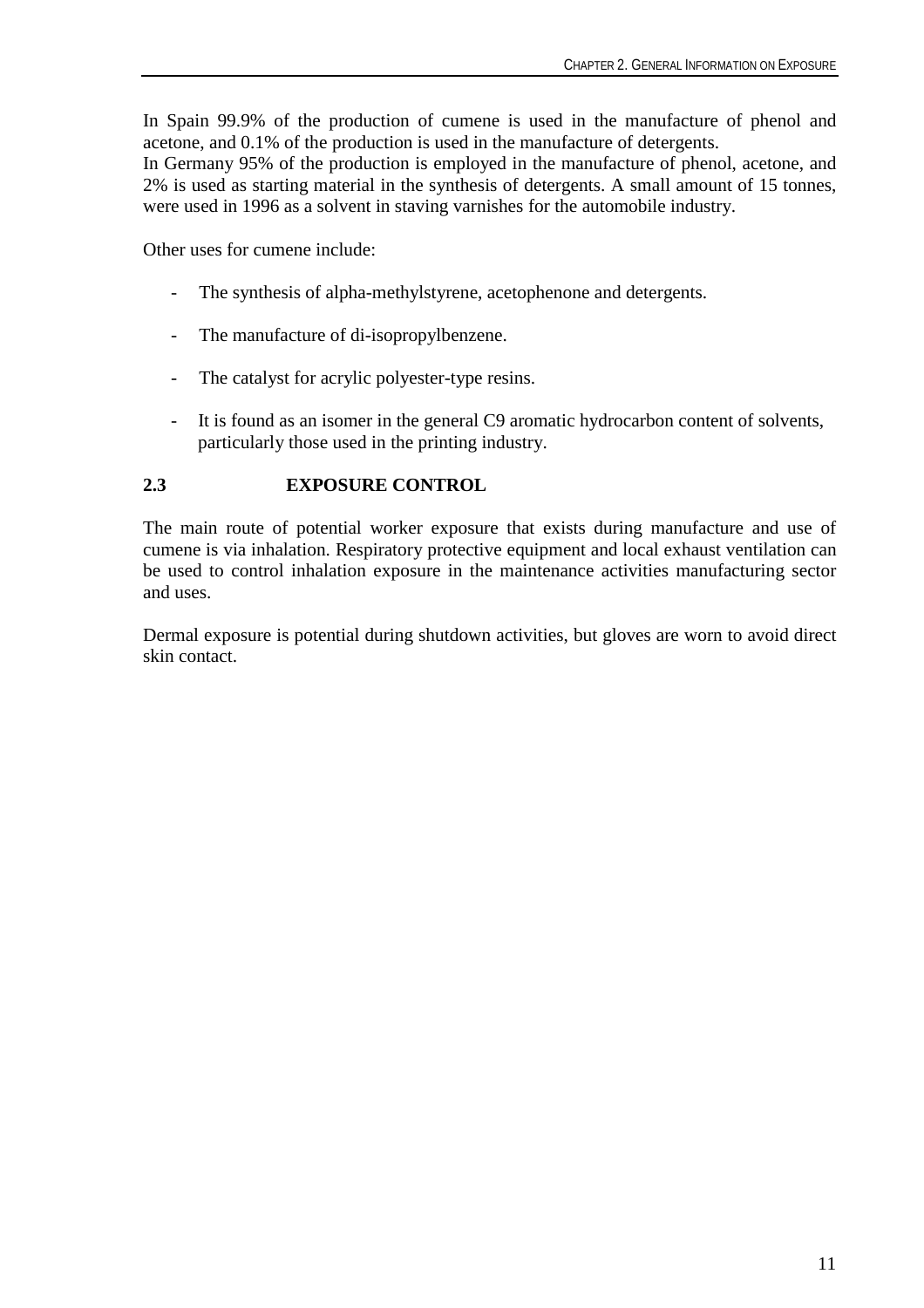### **3 ENVIRONMENT RISK ASSESSMENT**

### **3.1 ENVIRONMENTAL EXPOSURE**

### **3.1.1 General discussion**

In the assessment, releases to the environment are considered in various scenarios. These are explained more fully in the Technical Guidance Document. The local environment is considered to be the environment near to a site of release (e.g. a production or processing site). The regional environment is taken to represent a highly industrialised area (size is 200 km by 200 km with 20 million inhabitants) and it is assumed that 10% of the European production or use takes place in this area. The continental environment is the size of the EU and is generally used to obtain "background" concentrations of the substance.

### **3.1.1.1 Releases into the environment**

### **3.1.1.1.1 Releases from production and use**

Cumene is commonly synthesized by alkylation of benzene with propene and mainly used to produce phenol and acetone, although actual figures of production are not included in the IUCLID database. Production and use of cumene is assumed to occur in the same site as a worst case scenario. The use of cumene as a solvent in various formulations is mainly reported by petroleum industry and should be considered in the risk assessment of petroleum products.

#### *Releases to air*

The loss of cumene during production has been reported to range between 0.08 to 0.27 kg cumene/tonne, for controlled or uncontrolled production respectively (US EPA, 1980; Bouscaren et al., 1986). A release factor to air of 1.03 kg cumene/tonne phenol from use of cumene in synthesis has also been reported (US EPA, 1988).

Release estimates at production (local and regional situation) for industrial products used as intermediates (use category Ib) are given in the Technical Guidance Document. For these compounds the emissions factors are 0.01% for air and 0.1% for wastewater. Release factors at processing for chemicals used in synthesis (main category Ib; Technical Guidance Document) are 0.001% for air and 0.05% for wastewater. The overall production and processing factors would be 0.011% for air and 0.15% for wastewater. The proportion of cumene released in a wastewater treatment plant, according with the EUSES model, the properties of the molecule and inherently biodegradability in industrial sewage, would be 80% to air. Then, the overall release factor would be 0.131% for air, that corresponds to 1.31 kg/tonne. The release factor for air is similar to that proposed earlier by US EPA considering production and processing. Industry has submitted data for the cumene emissions to atmosphere of 125 tonnes/annum in 1993, which has been reduced to 75 tonnes/annum in 1995, for cumene production. Nevertheless, assuming that this value corresponds to a maximum production volume of 500,000 tonnes/site the emission factor is 0.015% for the lower value (75 tonnes), which is similar to that given in the TGD 0.011% for production and processing. Then, this emission factor will be used in the risk assessment.

Assuming the maximum production at any one site is 500,000 tonnes and a release factor to air of 1.31 kg/tonne, a release of 2,183 kg/day can be estimated for a production site. The total amount for the EU, assuming a maximum production of 4,100,000 tonnes/year, would be 17,903 kg/day.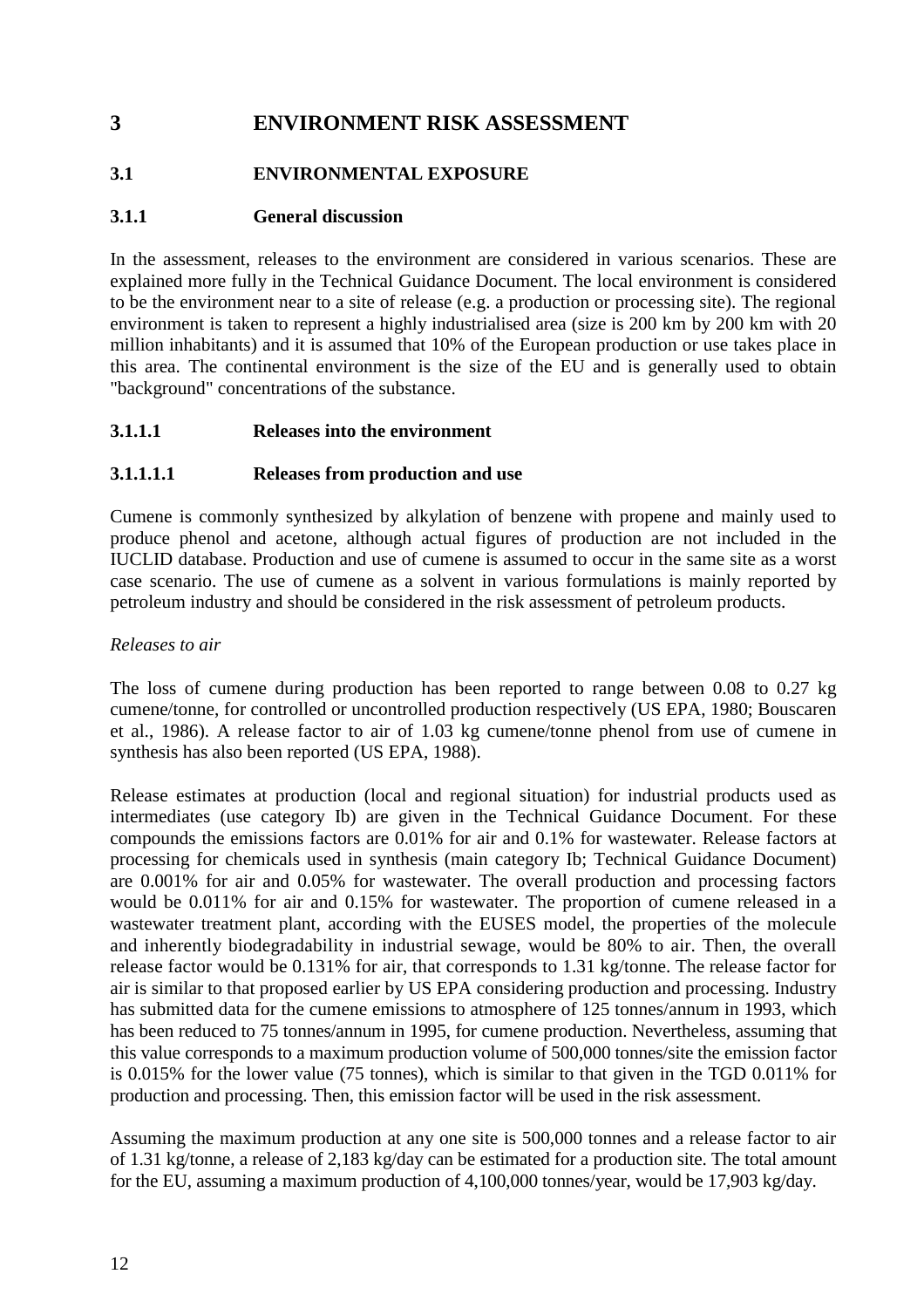### *Release to water*

Release estimates to wastewater are, according to the Technical Guidance Document, 0.1% at production and 0.05% at processing. The overall factor for wastewater, including production and processing, is then 0.15%. Assuming a maximum production per site of 500,000 tonnes, 300 days of releases and the release factor of 1.5 kg/tonne a release of 2,500 kg/day to wastewater can be estimated per site. The proportion of cumene released in a waste treatment plant, according to the Simpletreat model, the properties of the molecule and inherently biodegradability in industrial sewage, is 7% to water. Industry has submitted release data for different production/processing sites (**Table 3.3**) and these data will be considered in the exposure of the aquatic compartment.

### *Release to soil*

Releases estimates to soil are, according to the Technical Guidance Document, 0.001% at production and 0.001% at processing, and the overall factor is then 0.002%. Considering 500,000 tonnes, 300 days of production and the overall factor of 0.02 kg/tonne a release of 33.3 kg/day to soil can be estimated per site.

### **3.1.1.1.2 Releases from disperse sources**

Assuming a 0.2% cumene by weight of hydrocarbon losses (Nelson et al., 1983; Verschueren, 1983) and a VOC emission factor of 5 kgVOC/tonne gasoline delivered (average between 4.5 proposed by Bouscaren et al., 1986 and 5.5 of Eggleston, 1987), the cumene emission from one area (UK,  $24 \cdot 10^6$ tonnes gasoline) would be 240 tonnes/year and 658 kg/day and the overall amount for EU (117,205,000 tonnes) would be 1172 tonnes/year and 3211 kg/day. The regional release, considered as 10% of the continental release, would be 321 kg/day.

Assuming that VOC from motor exhaust of vehicles contains 0.2% cumene and an emission of 617,400 tonnes VOC/year at one area (UK), the release of cumene would be 3,383 kg/day. The overall amount for the EU, considering a population ration of 6, would be 20,298 kg/day. The regional release would be 2,030 kg/day.

| Source                                              | Amount/site                   | Amount/regional | Amount/EU       | Main                 |
|-----------------------------------------------------|-------------------------------|-----------------|-----------------|----------------------|
|                                                     | kg/day                        | kg/day          | kg/day          | compartment          |
| Production & use                                    | 2.183                         | 1.790           | 17,903          | Air                  |
|                                                     | 2,500 (waste)                 | 2,050 (waste)   | 20,500 (waste)  | Water                |
|                                                     | 33.3                          | 27.3            | 273             | Soil                 |
| Disperse sources<br>Gasoline dist.<br>Motor exhaust |                               | 321<br>2,030    | 3,211<br>20,298 | Air<br>Air           |
| Total                                               | 2.183<br>2,500(waste)<br>33.3 | 4,141           | 41,412          | Air<br>Water<br>Soil |

**Table 3.1** Summary of release estimates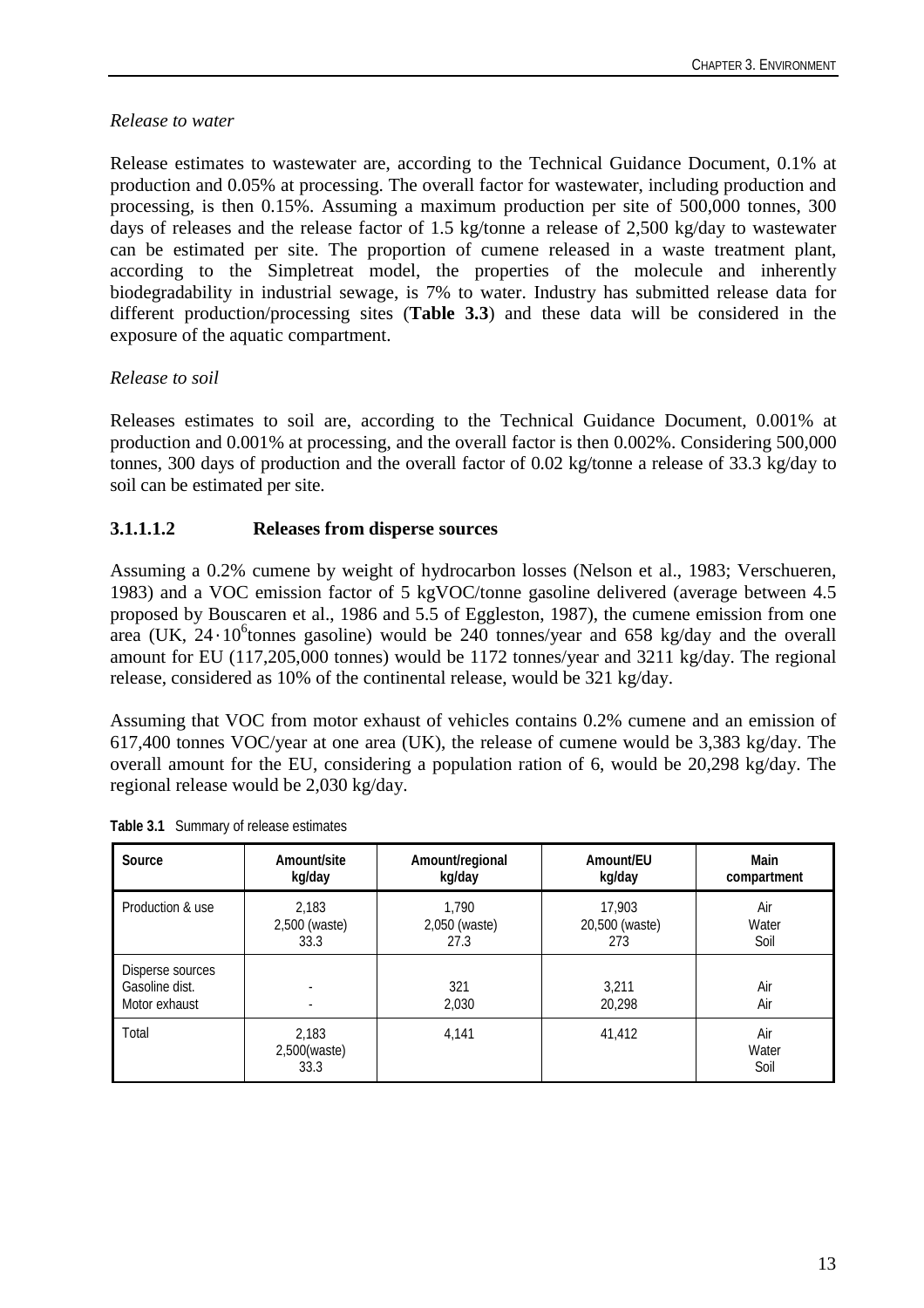### **3.1.1.2 Degradation**

### **3.1.1.2.1 Abiotic degradation**

Photo-oxidation of cumene has reaction rates of  $6.14$ -7.8 $\cdot 10^{-12}$  cm<sup>3</sup>molec<sup>-1</sup>sec<sup>-1</sup> with hydroxyl radicals at near 300°K (Lloyd et al., 1976) and of  $5.81 \cdot 10^{-18}$  cm<sup>3</sup>molec<sup>-1</sup>sec<sup>-1</sup> for the reaction with ozone at 300°K (US EPA, 1979a). Using an average ozone atmospheric concentration of  $1 \cdot 10^{12}$  molec/cm<sup>3</sup> a half-life of 1.4 days can be calculated. Assuming an atmospheric concentration range of hydroxyl radicals between  $5 \cdot 10^5$  and  $1 \cdot 10^6$  molec/cm<sup>3</sup>, atmospheric halflives of 1-2.4 days can be estimated.

The photo-oxidation of cumene in natural waters was shown to yield side-chain oxidation products after reaction with  $RO<sub>2</sub>$  radicals, i.e. cumene hydroperoxide, cumyl alcohol and acetophenone, while after reaction with OH radicals gave both side-chain and ring oxidation products, including 2- and 4- isopropylphenols (Mill et al., 1980). Half-lives of 0.4-5.1 h have been reported.

### **3.1.1.2.2 Biodegradation**

**Table 3.2** shows the biodegradation of cumene.

Large contradictions among the different reports on the biodegradability of cumene have been found. The available data set includes the whole range of possibilities from non-biodegradable to readily biodegradable.

The aerobic biodegradability of cumene has been tested in industrial sewage using the closed bottle test, Directive 84/449/EEC, <20% degradation was observed after 28 days suggesting that the compound can be classified as non biodegradable. By contrast, an unpublished study by Huels AG (1984) using the BODIS test (ISO 10708, in preparation) with non-adapted domestic activate sludge indicated 86% of biodegradation after 28 day, suggesting that the compound should be classified as readily biodegradable, or at least, inherently biodegradable, considering that there is no information about the 10 days window criterion in this tests.

Dow (1985), Price et al. (1974) and Waggy et al. (1974) found degradation values between 60 and 70%, but the 10 days window criterion was not fulfilled.

Additional data have been presented by other authors. An Ecocore Biodegradation Study published by Williams et al. (1993) using undisturbed sediments is presented. Volatilization and biodegradation were the main removal routes. The compound was mineralised up to 47% over 45 days at 2.5 mg/l. Higher initial concentrations showed lower mineralisation percentages. Additional references appear in **Table 3.2**.

Taken into account the disparity of the available data, it seems appropriate to consider some experimental information on this issue. The biodegradation of cumene in *Pseudomona putida* is regulated by a specific plasmid (Eaton and Timmis, 1986). This point is relatively common for Gram negative microorganisms. However, the role of plasmids in the biodegradation of cumene has recently been observed also for Gram positive microorganisms, by the isolation and characterisation of a linear and transmissible plasmid that codifies cumene metabolism in *Rodococcus erythropolis* BD2 (Dabrock et al., 1994), a microorganism that can use cumene as the exclusive source of carbon and energy.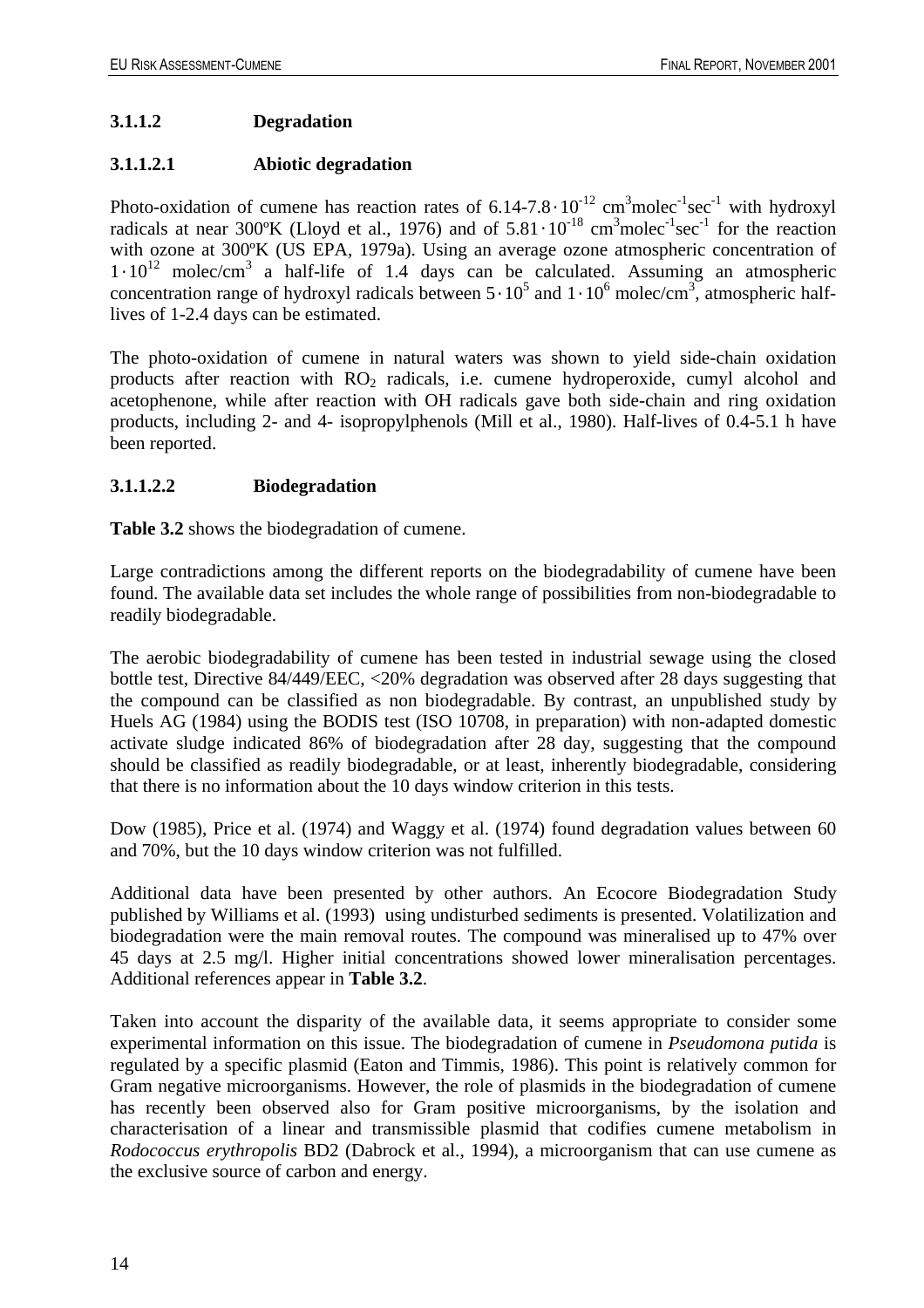Considering the wide distribution of cumene in the environment, mostly related to gasoline exhausts and other non point pollution sources, and the capability of Gram positive and negative microorganisms to transmit plasmids that codify cumene metabolism, the possibility of gets cumene metabolizing populations from WWTP is relatively high. Thus, the presence of cumene metabolizing plasmids in some non adapted populations can be suggested as a possible explanation for the disparity of the data.

As a conclusion of the biodegradation reports, large contradictions can be found, from 86% degradation in 28 days to 13% in the same period. The validity of the unpublished BODIS Test (Dow Chemical Company, 1985) can be questioned by the lack of information about the 10 days window criterion and on the use of GLPs. It is considered that the criteria for ready biodegradability have not been fulfilled. The weight of evidence on the provided degradation data and the information available for other related chemicals indicate that cumene should be classified as "inherently biodegradable".

The biodegradation of cumene in seawater or under anaerobic conditions must be expected to be lower than for aerobic freshwater conditions.

WWTP populations should be expected to adapt their metabolism to cumene degradation, however, this fact cannot justify the use of biodegradation rate constants higher than the value proposed by the Technical Guidance Document. Nevertheless, the main elimination of cumene in WWTP is due to volatilisation and adsorption, therefore, the use of any specific biodegradation category does not suppose a great difference in PEC calculations.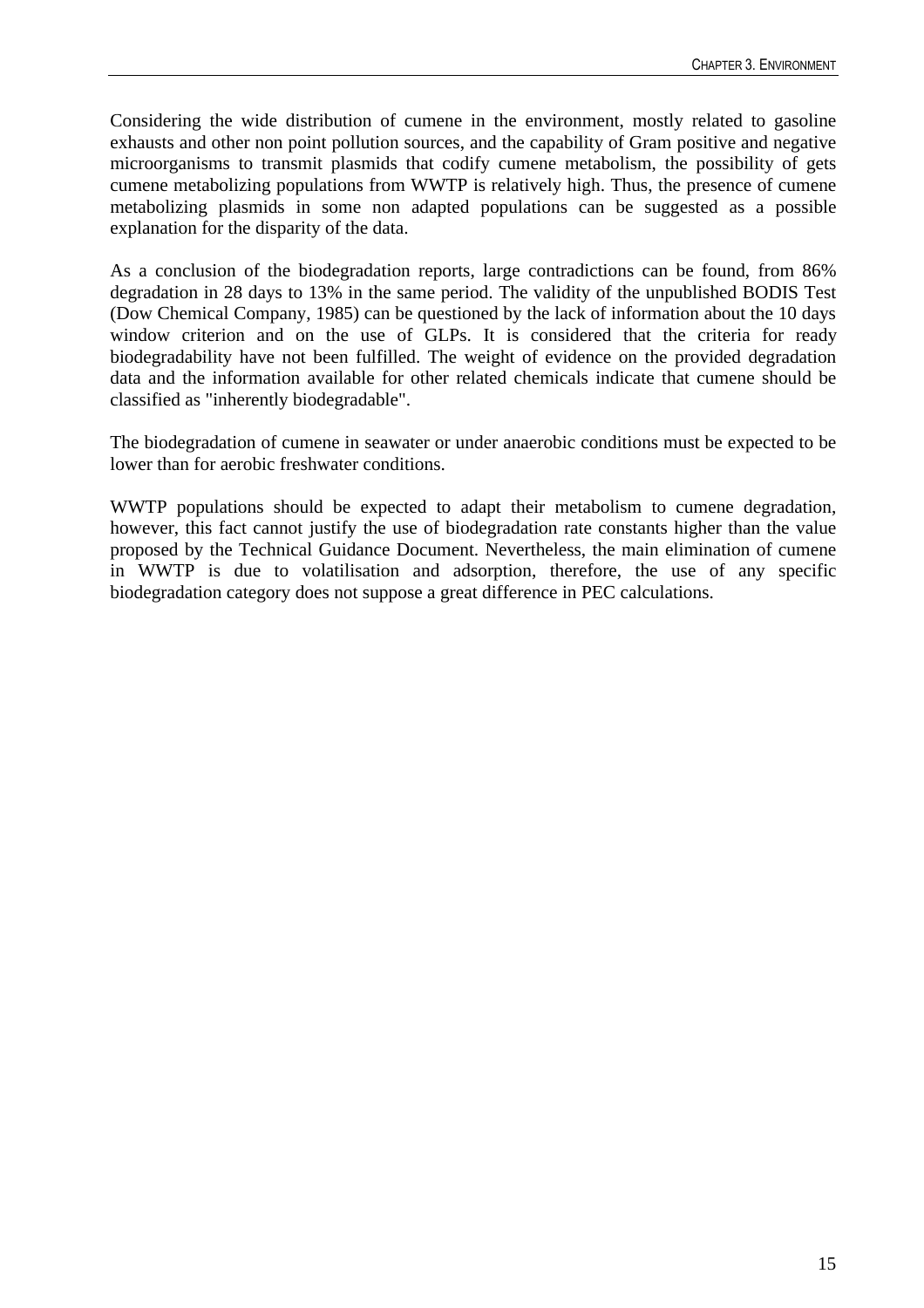| Reference                    | Huels AG (1984)        | Huels AG (1984)                     | Dow (1985)             | Waggy et al. (1974)<br>Price et al. (1974)                      | Price et al. (1974)                                             | Battersby and Wilson (1989) | Acton et al. (1992)                   |
|------------------------------|------------------------|-------------------------------------|------------------------|-----------------------------------------------------------------|-----------------------------------------------------------------|-----------------------------|---------------------------------------|
|                              |                        |                                     |                        |                                                                 |                                                                 |                             |                                       |
| % Biodegradation             | చ                      | 88                                  | 63,6                   | 70                                                              | 2                                                               | No biodegradation           | ဖ                                     |
| Duration<br>(Days)           | 28                     | 28                                  | S                      | 20                                                              | 20                                                              | 8                           | 187                                   |
| Comments                     | Methodology 84/449/EEC | Methodology ISO10708 BODIS test     |                        | Standard Methods for the examination of water<br>and wastewater | Standard Methods for the examination of water<br>and wastewater |                             | Laboratory Microcosmos Biodegradation |
| Test type                    | Aerobic biodegradation | Aerobic biodegradation              | Aerobic biodegradation | Aerobic biodegradation                                          | Aerobic biodegradation                                          | Anaerobic biodegradation    | Anaerobic biodegradation              |
| Microorganisms<br>Sources of | Industrial Wastewater  | Domestic Wasterwater<br>Non-adapted |                        | Domestic Wasterwater<br>Non-adapted                             | Seawater Microorganisms<br>Non-adapted                          |                             | Groundwater and Aquifer<br>Material   |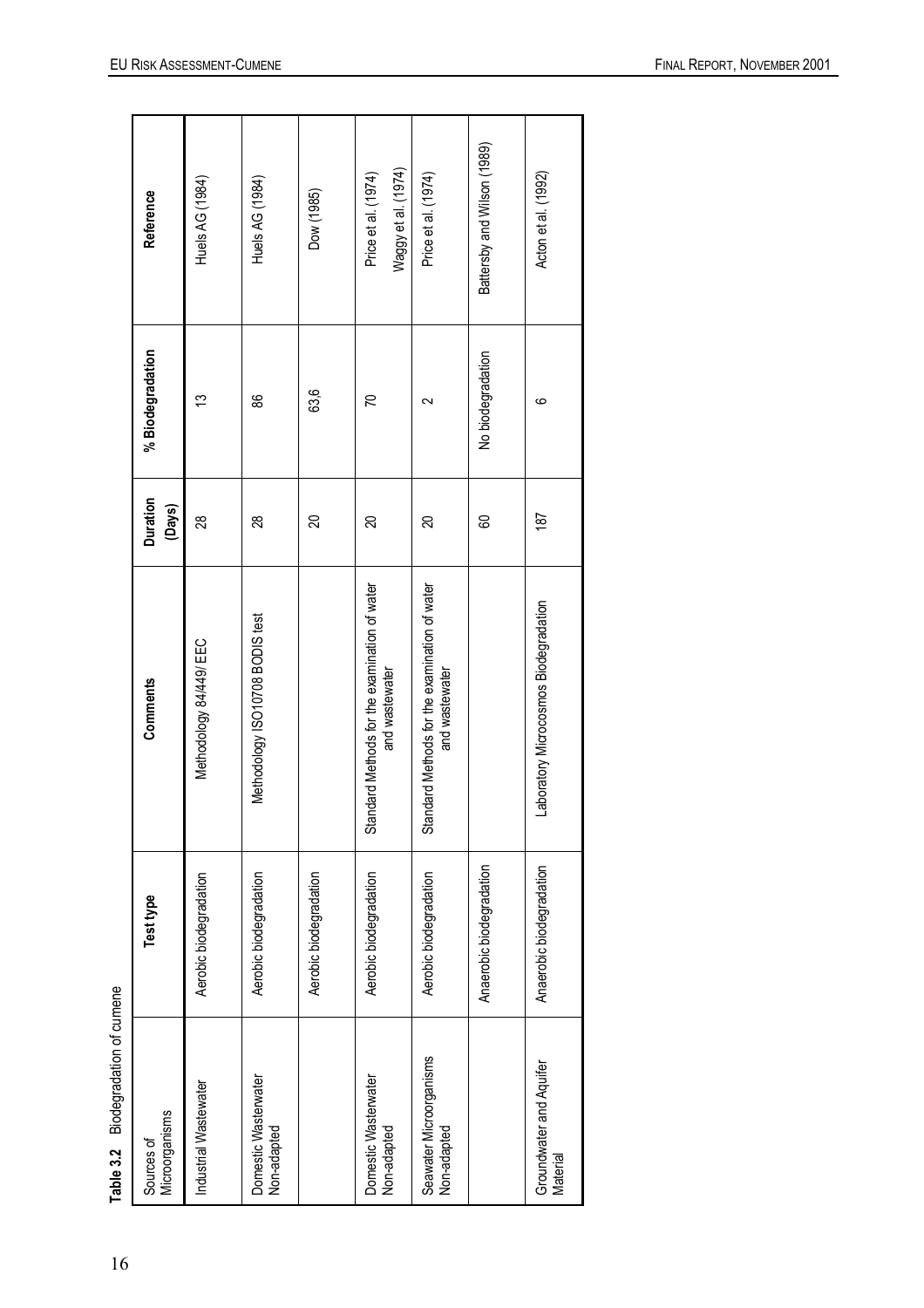### **3.1.1.3 Accumulation**

The provided information presents contradictory data on the bioaccumulation potential of cumene. Considering the octanol/water partition coefficient, the  $P_{ow}$  of cumene is higher than 3, therefore, a high bioaccumulation potential should be expected. However, Ogata et al. (1984) present a bioconcentration factor of 35.5 for *Carassius auratus*, a figure that could indicate a low potential for bioaccumulation. The discrepancy has been resolved by a careful review of the original paper from Ogata et al. The methodological description in the paper is poor, without definition of the methods and exposure times, but with additional data for other chemicals, some of them with available information on bioconcentration factors calculated under standard protocols. Comparisons among bioconcentration factors presented by Ogata et al. and calculated under ordinary protocols show lower values for the first method; therefore, the data presented for *C. auratus* cannot be considered as an experimental proof of a lower bioaccumulation potential for cumene than that expected according to the  $P_{ow}$  value. In fact, Ogata et al. confirm a good relationship between the  $P_{\text{ow}}$  and the BCF for cumene; thus, the data presented in this paper should be considered as an experimental demonstration that the  $P_{ow}$  value is a good parameter for the estimation of the bioaccumulation potential of cumene.

This assumption agrees with the BFC of 224, calculated from the molecular connectivity model by Sabljic (1987), and with the value of 208 calculated by the equation included in the Tecnical Guidance Document.

### **3.1.2 Aquatic compartment (incl. sediment)**

### **3.1.2.1 Calculation of PEClocal, PECregional and PECcontinental**

The PEC<sub>local</sub> for water has been calculated using the equations given in the Technical Guidance Document, assuming that the amount released/site is released to wastewater and that it enters a wastewater treatment plant with an inflow of 2000m<sup>3</sup>/day of water. It is assumed that removal during waste treatment is 93%, according to the emission factors given in the Technical Guidance Document. Other assumptions are a dilution factor of 10 and concentration of suspended matter in surface water of 15mg/l with an organic carbon content of 10%.

 $PEC_{local(water)} = C_{eff}/(1 + Kp_{(susp)} \cdot C_{susp}) \cdot D$  [g/l]

Where

D= dilution factor =10 (default)

 $Kp_{(susp)}= K_{oc}$  foc,susp=  $K_{oc} \cdot 0.1 = 884 \cdot 0.1 = 88.4$  l/kg

 $C_{\text{susp}}$ = 15 mg/l= 15 · 10<sup>-6</sup>kg/l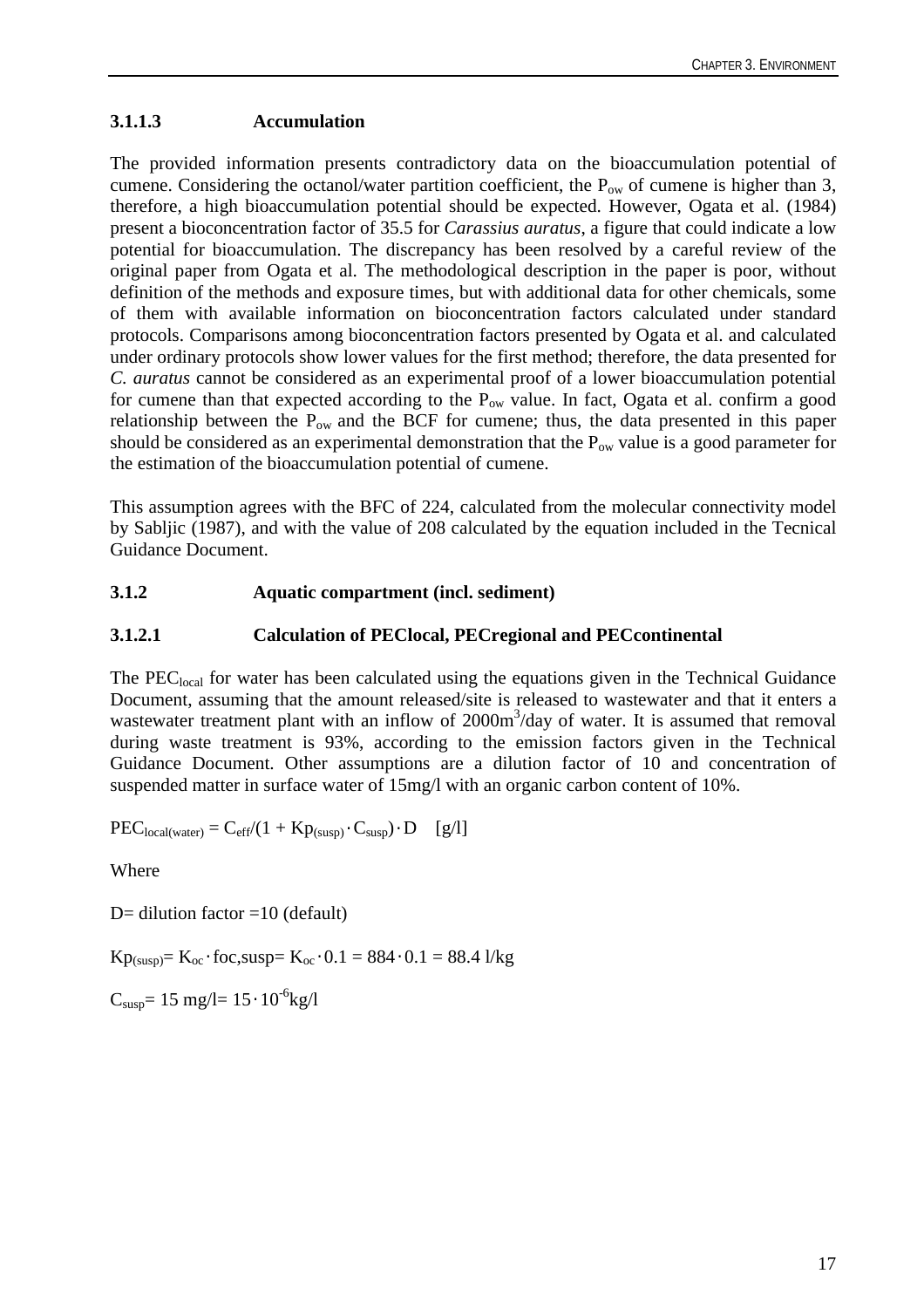The  $C_{\text{eff}}$  ((WWTP effluent concentration) is calculated using the following equation:

 $C_{\text{eff}} = W \cdot (100-P)/100 \cdot Q$ 

Where

 $W =$  emission rate kg/day

Q = volume of wastewater =  $2000 \text{ m}^3/\text{day}$  (default)

 $P=$  % removal in WWTP= 93%

W = 2,500 kg/day (**Table 3.1**)

 $C_{\text{eff}} = 2{,}500 \cdot 7/ 100 \cdot 2000 = 0.0875 \text{ kg/m}^3 = 87.5 \text{ mg/l}$ 

 $PEC_{local(water)} = 87.5 / 10.013 = 8.74$  mg/l

Data on the discharge to the aquatic compartment from production and use of cumene have been reported by industry and are shown in **Table 3.3**. These data show a cumene release to water clearly lower than the release calculated using TGD. Nevertheless, the information is not complete considering that data from two sites are lacking, the methodology used is not described and no variability of data is available.

 $PEC<sub>local(water)</sub>$  has been calculated for the two production sites with measured values of  $C<sub>eff</sub>$ , and values lower than 0.14 and 1.04 µg/l have been obtained, **Table 3.3**.

Release to STP has been calculated for six production/processing sites based on actual data reported by industry, ranging from 0.85 to 8.26 kg/day, **Table 3.3**. A value of  $W = 2.04$  kg/day has been selected as a representative release for cumene production/processing more realistic that the one calculated using TGD. Then, the continental release would be 16.7 kg/day.

Ceff has been calculated for the six production/processing sites with data on release to STP and ranged from <3 µg/l to <0.5 mg/l, **Table 3.3** 

PEC<sub>local(water)</sub> has been calculated using this representative release of 2.04 kg/day

 $C_{\text{eff}}$  = 2.04  $\cdot$  7/ 100  $\cdot$  2000 = 7.14  $\cdot$  10<sup>-5</sup> g/l

 $PEC<sub>local(water)</sub> = 7.14 \cdot 10^{-5}/10.013 = 7.13 \cdot 10^{-6}$  g/l

Therefore the estimated value is:  $PEC_{local}(water) = 7.13 \mu g/l$ 

The concentration in water of the sewage treatment plant will be

 $W/Q = 2.04$  kg/day  $\approx 2000$  m<sup>3</sup>/day  $= 1.02$  mg/l.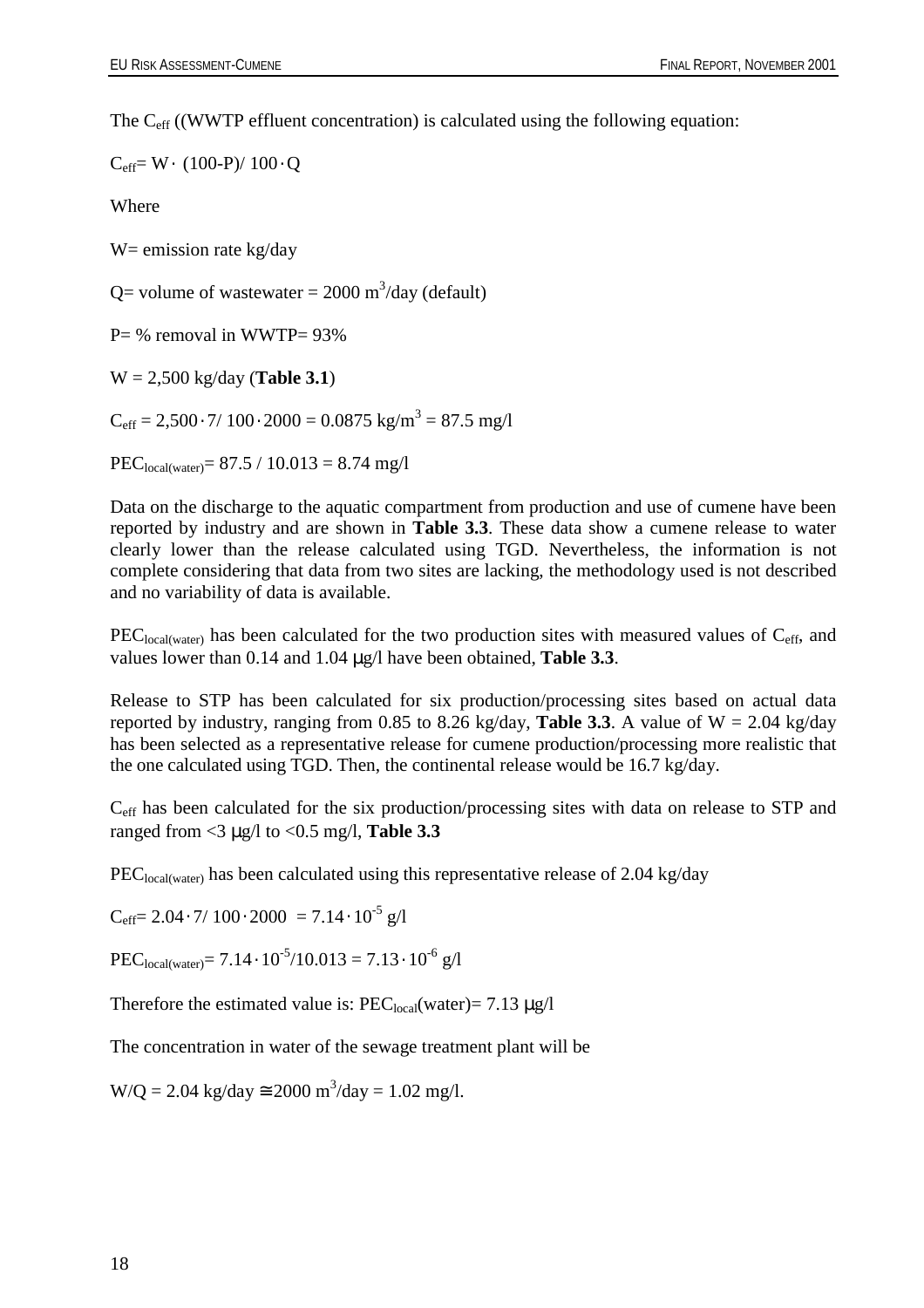The PEC<sub>local</sub>(sediment) can be estimated from the sediment-water partition coefficient using the equations given in the Technical Guidance Document:

 $PEC_{local(sed)}=[K_{susp-water}/RHO_{susp}]\cdot PEC_{local\ water}\cdot1000$  $K_{susp-water}=23 m^3\cdot m^{-3}$  $RHO<sub>susp</sub>=1150 kg·m<sup>-3</sup>$ 

 $PEC_{local(sed)} = [23/1150] \cdot 7.14 \cdot 1000 = 143 \mu g/kg$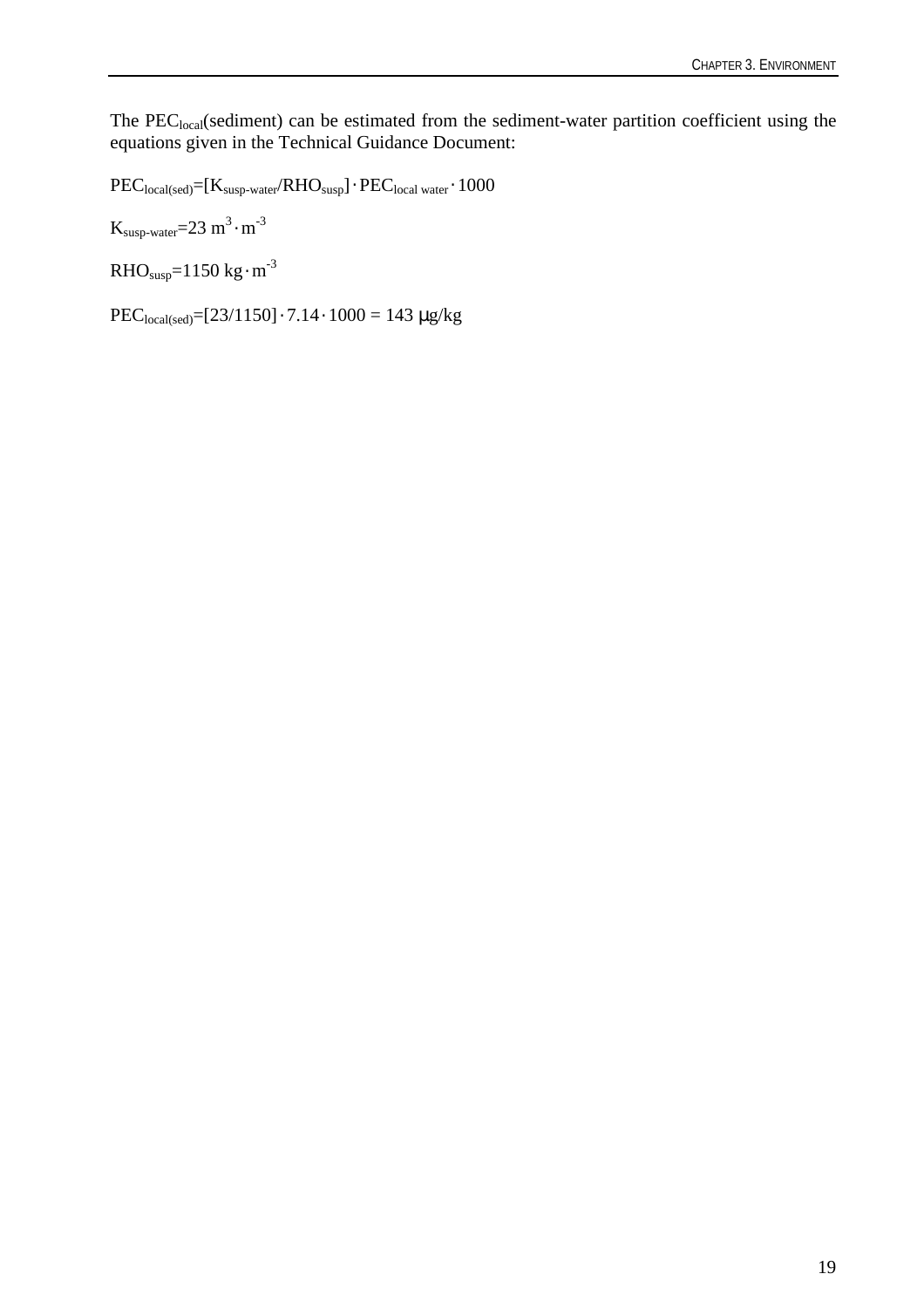| Release to STP kg/a                      |                     |                   | 612               |            |              |       |            |        |
|------------------------------------------|---------------------|-------------------|-------------------|------------|--------------|-------|------------|--------|
| $\overline{g}$                           |                     |                   |                   | 0.043a     | 5.9          |       |            |        |
| Size of STP m <sup>3/d</sup>             | 72,000              | 16,800            | 8,400             |            |              |       | 1,008      | 54,000 |
| Waste water volume m <sup>3/d</sup>      |                     |                   |                   | 19,752     | 1,400        | 6,000 |            |        |
| Release to rec. water kg/a               | $\frac{80}{5}$      | 224               |                   |            |              |       | 60.48      |        |
| Mean flow of rec. water m <sup>3/d</sup> | 1,589,760           | $\mathbf{a}$      | $\mathbf{\Omega}$ | 1,296,000  | 86,400,000   | ام    | م          |        |
| <b>Dilution factor</b>                   | 22.1                |                   |                   | 65.6       | 480          |       |            |        |
| ∜م                                       | $< 3$ ag/l          | $4.45 - q/$       | $1/1$ og/l        | $3$ egil   | $< 0.5$ mg/l |       | $0.2$ mg/l |        |
| PEC <sub>local</sub> «g/l c              | 14                  |                   |                   |            | 1.04         |       |            |        |
| Calculated release to STP<br>kg/day      | < 3.81 <sup>d</sup> | 1.07 <sup>d</sup> | 2.04e             | $0.85^{f}$ | 8.269        |       | 2.88       |        |
|                                          |                     |                   |                   |            |              |       |            |        |

Table 3.3 Cumene release data for different production/processing sites 20**Table 3.3** Cumene release data for different production/processing sites

<sup>e</sup>Concentration of aromatic compounds in untreated wastewater aConcentration of aromatic compounds in untreated wastewater

<sup>c</sup>Calculated as C<sub>eff</sub>/dilution factor **The receiving water is a sea** *pThe receiving water is a sea* 

cCalculated as Ceff/dilution factor

<sup>d</sup>Calculated from values of release to receiving water assuming a 93% removal in STP dCalculated from values of release to receiving water assuming a 93% removal in STP

eCalculated from the annual release to STP (612) divided by 300 days

∘Calculated from the annual release to STP (612) divided by 300 days<br>'Calculated from the concentration of aromatic compounds (0.043 mg/l), assuming to be cumene as the worst case, and the volume of wastewater (19,752)<br>∘ fCalculated from the concentration of aromatic compounds (0.043 mg/l), assuming to be cumene as the worst case, and the volume of wastewater (19,752) gCalculated using the highest cumene concentration (5.9 mg/l) and the volume of wastewater (1,400)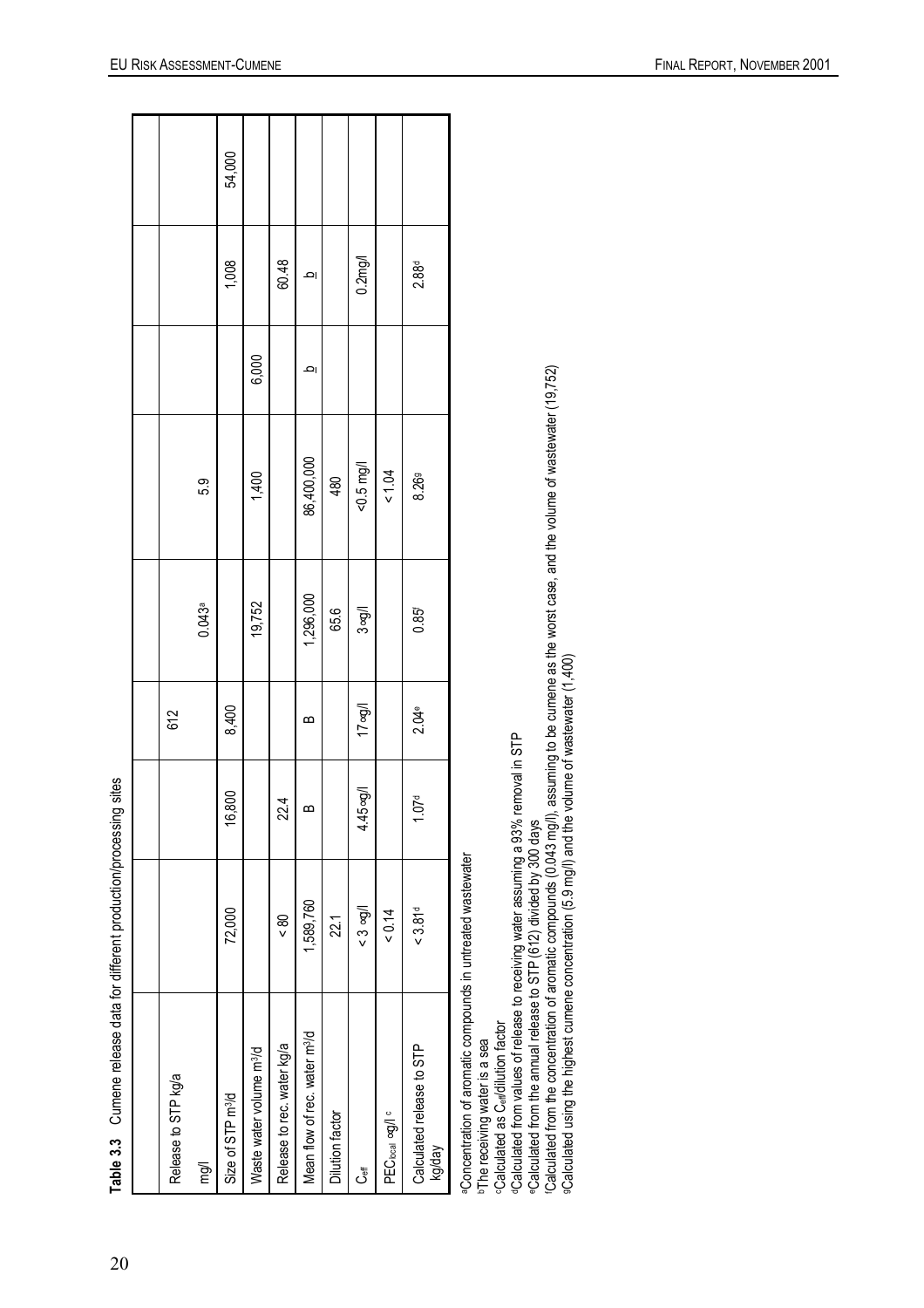The calculation of PECs on a regional and continental scale has been done using EUSES. The quantities used as inputs into the model were the total amount released in a standard region, considered as 10% of the continental release, and the total amount released in the EU (continental), as described in the Technical Guidance Document. A summary of the results obtained using site-specific emissions reported by industry is shown in **Table 3.4** and EUSES report is enclosed in Appendix A.

|                                   | Regional | Continental |
|-----------------------------------|----------|-------------|
| PEC air<br>$\mu$ g/m <sup>3</sup> | 0.07     | 0.04        |
| PEC surface water<br>ng/l         | 0.3      | 0.09        |
| <b>PEC</b> sediment<br>ng/kg      | 6.8      | 2           |
| PEC agricultural soil<br>ng/kg    | 2.7      |             |

 **Table 3.4** Summary of regional and continental modelling

### **3.1.2.2 Measured levels**

The analysis of cumene in water has been carried out generally by liquid-liquid extraction with methylene chloride or by purge and trap on Tenax followed by gas chromatography determination using a mass spectrometry or a flame ionization detector. Cumene concentrations in wastewater were found in the range of 0.1 to 0.8  $\mu$ g/l in Sweden and around 0.5 to 5  $\mu$ g/l in Germany. Levels of cumene in surface water at a contaminated site ranged from 0.01 to 47.3  $\mu$ g/l in UK, **Table 3.5**. The PEC<sub>local</sub> calculated for surface water using the default emission factors given in the Technical Guidance Document, 8.74 mg/l, is much higher than measured levels in wastewater or in water from contaminated sites, indicating that default emission factors from TGD overestimate the actual release of cumene. However, the local PEC of 7.13 µg/l, calculated with a representative cumene release of six production/processing sites, based on actual data reported by industry, is of the same order than those measured values in contaminated or wastewater, although the origin of the contamination may be diverse.

Background concentration in surface water along the British North Sea coast in 1986 ranged between <1 ng/l to 69 ng/l, **Table 3.5**. These background levels, which have been measured not far away from contaminated sites, although somewhat higher, are reasonably consistent with regional and continental PECs calculated using EUSES model, 0.3 and 0.09 ng/l, respectively, **Table 3.4.** Cumene was detected in sediment samples from contaminated sites at levels ranging from 0.6 to 11 µg/kg in Japan and from 0.25 to 43.37 in UK. Sediment samples collected from beaches located along shipping lanes have been analysed and cumene concentrations were found in a range from 0.02 to 5.5 µg/kg (US EPA, 1979), **Table 3.5**. The PEC regional for sediment calculated using EUSES model, 0.007 µg/kg, is lower than the cumene levels reported. Nevertheless, the sediment samples analysed came from contaminated sites and therefore the measured levels are not background concentrations.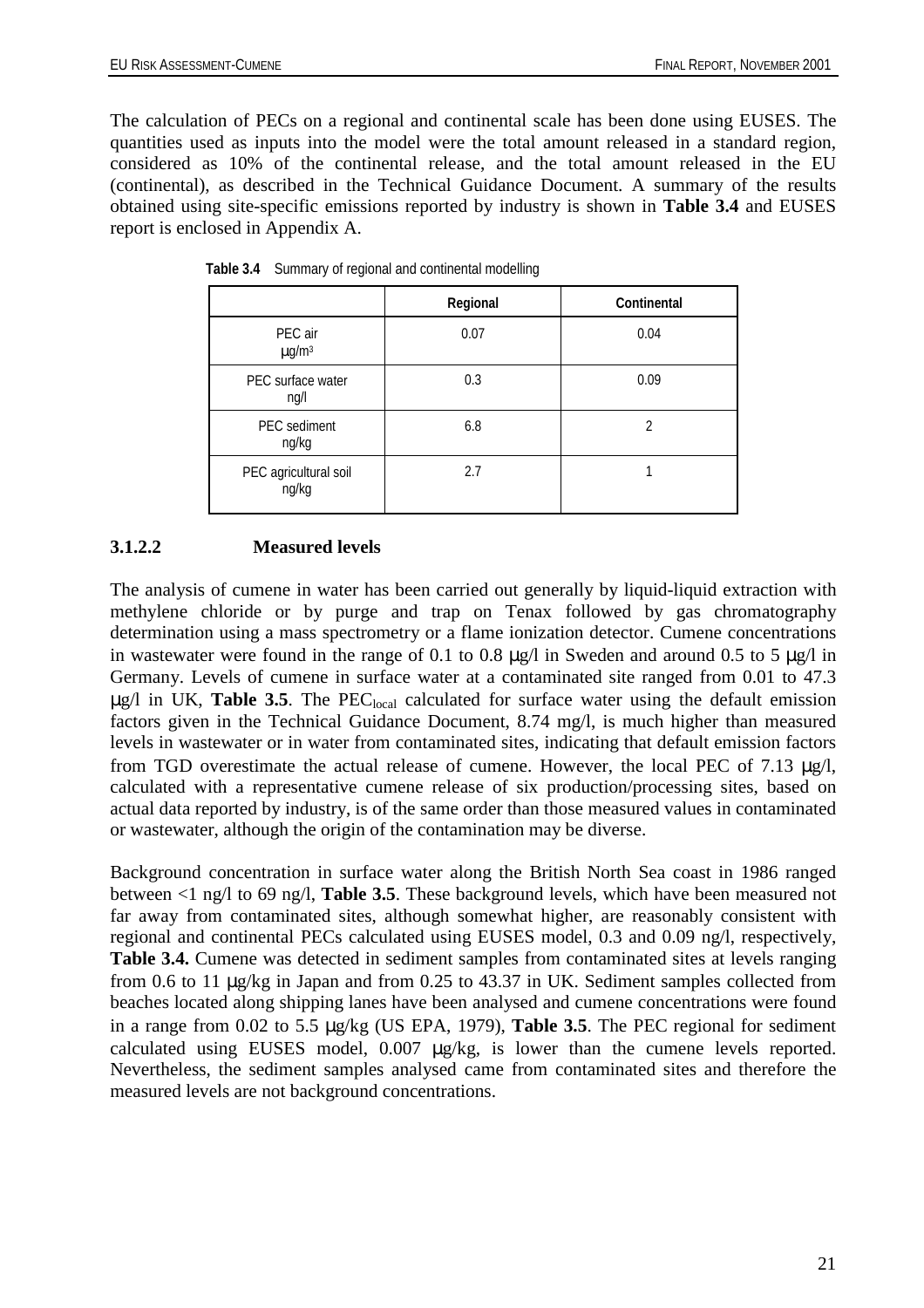| Country    | Location/Sample                                               | Method <sup>a</sup> | Concentration           |
|------------|---------------------------------------------------------------|---------------------|-------------------------|
| Germany    | <b>River Rhine</b>                                            | GC-FID              | $0.028 \mu g/l$         |
|            | Lake Constance <sup>b</sup>                                   | GC-MS               | $0.006 - 0.028$ µg/l    |
|            | Waste water                                                   | GC-MS               | $0.5 - 5 \mu g/l$       |
| Italy      | Groundwater (underground solvent storage tanks) <sup>c</sup>  | GC-FID              | $1,581 \mu g/l$         |
| Japan      | Surface water <sup>d</sup>                                    |                     | $0.09 - 0.44 \mu g/l$   |
|            | Sediment <sup>d</sup>                                         |                     | $0.6 - 11 \mu g/kg$     |
| Spain      | <b>River Gallego</b>                                          | GC-MS               | $< 0.001$ ng/l          |
| Sweden     | Waste water-Göteborg                                          | GC-MS               | $0.1 - 0.8 \mu g/l$     |
| UK.        | Solent estuary                                                | GC-ITD              | $0.01 - 47.3 \,\mu g/l$ |
|            | British North Sea <sup>e</sup>                                | GC-MS               | $0.001 - 0.069$ µg/l    |
|            | Ground water-East Anglia (near an airfield)f                  |                     | $1 - 30 \mu g/l$        |
|            | Sediment-Southampton <sup>9</sup>                             | GC-ITD              | $0.25 - 43.37 \mu g/kg$ |
| <b>USA</b> | River Brazos-Texash                                           |                     | $0.006 - 0.017$ µg/l    |
|            | Ground water-Wyoming (under-ground coal gasification plants)i |                     | $19 - 54 \mu g/l$       |
|            | Sediment- Strait of Juan de Fuka, Alaska                      |                     | $0.02 - 5.5$            |

**Table 3.5** Levels of cumene in water and sediment

aGC-FID= gas chromatography with flame ionization detection; GC-MS= GC with mass spectrometry detection; GC-ITD= GC with ion trap detection

bJüttner, 1988 cBotta et al., 1984 dOffice of Health Estudies, 1991 eHurford et al., 1989, 1990 f Tester and Harker, 1981 gBianchi et al., 1991 hMc Donald et al., 1988 i Stuermer et al., 1982 j US EPA, 1979b

### **3.1.3 Terrestrial compartment**

### **3.1.3.1 Calculation of PEC local, PECregional and PECcontinental**

Cumene has a low water solubility and moderate vapour pressure. No occurrences of cumene in rainwater have been reported and its removal from atmosphere in rainfall is unlikely. The main source of soil contamination is from point emissions caused by other uses like garage spills or petrol stations. These facts suggest that the calculation of a local PEC is not required. Nevertheless, the PEC<sub>local</sub> for soil can be calculated using model EUSES and a concentration of 0.18 mg/kg for agricultural soil was found using site-specific emissions (Appendix A).

Predicted concentration of cumene in soil on a regional and continental scale has been calculated using EUSES model. The PECregional obtained for soil was 2.7 ng/kg and the PEC<sub>continental</sub> was 1 ng/kg, **Table 3.4**. PEC<sub>soil</sub>, pore water was calculated using the model EUSES and found to be 0.2 ng/l and 0.07 ng/l for regional and continental level respectively (Appendix A).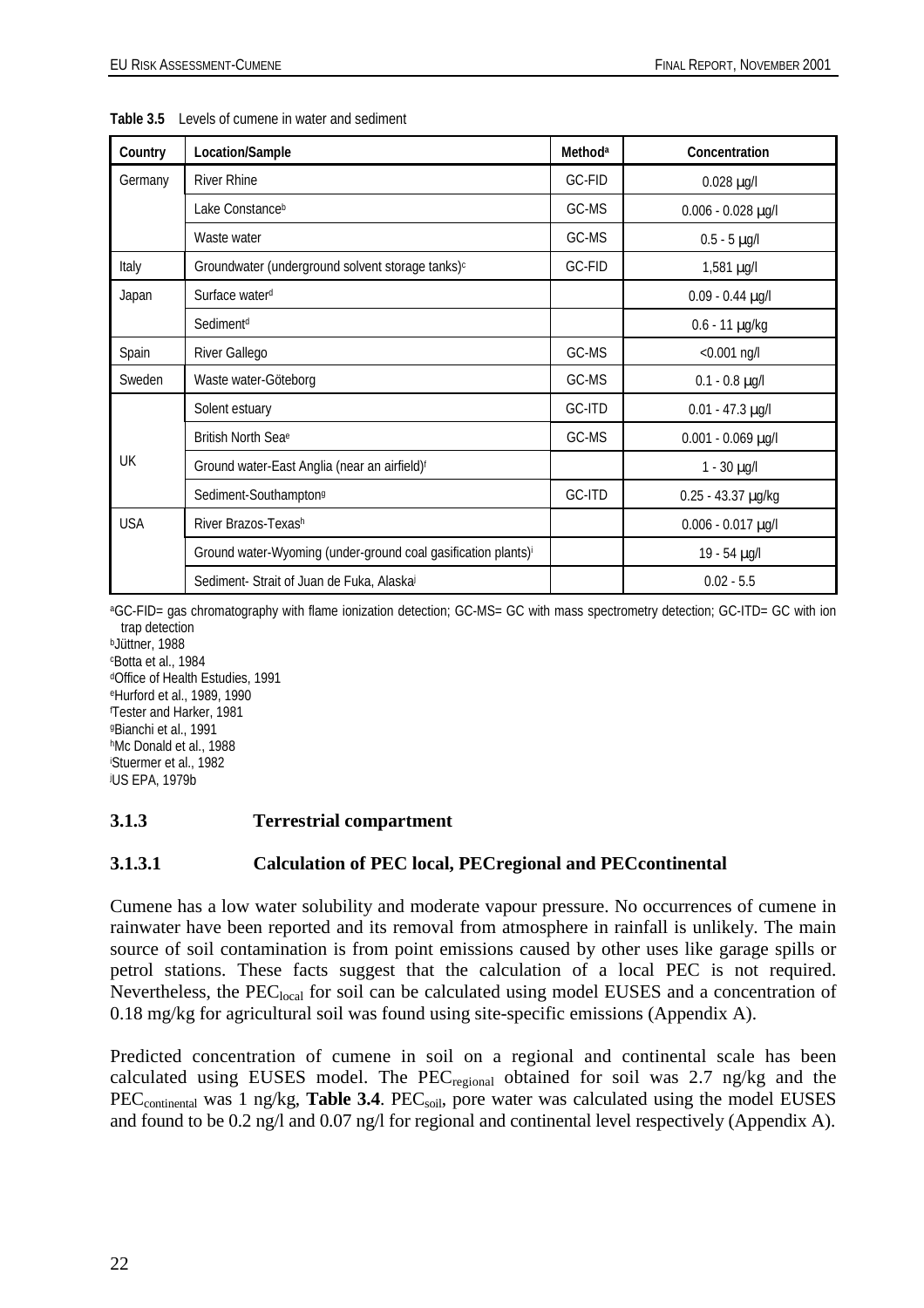### **3.1.3.2 Measured levels**

Cumene levels measured in soil from contaminated sites in Netherlands ranged from 12 to 20 µg/kg. In other study, cumene was found in soils contaminated by garage spills at levels ranging from 10 to 305 mg/kg (Kliest et al., 1989).

### **3.1.4 Atmosphere**

The bulk of cumene release to the atmosphere is attributable to disperse sources (gasoline marketing, distribution and use) and the highest levels of cumene are recorded in industrial and urban areas.

### **3.1.4.1** Calculation of PEC<sub>local</sub>, PEC<sub>regional</sub> and PEC<sub>continental</sub>

PEC local for air at a distance of 100 meters from a point source can be estimated using the equation given in the Technical Guidance Document:

 $C_{\text{air}}$ = Emission  $\cdot$  C<sub>std air</sub>

Where

 $C_{air}$  air concentration at 100m from a point source [kg.m<sup>-3</sup>]

Emission= emission rate to air  $[kg.s^{-1}]$ 

 $C_{std air}$ = standard concentration in air at source strength of

 $1 \text{ kg.s}^{-1} = 24 \cdot 10^{-6} \text{ kg.m}^{-3}$ 

Direct emission from production and use, calculated using emissions factors given in TGD, was 0.011% of 500,000 tonnes/year = 55,000 kg/year or 183.3 kg/day. From a waste treatment plant, the emission was  $0.80 \cdot 0.15\%$  of 500,000 tonnes/year = 600,000 kg/year or 2,000 kg/day.

The air concentration of cumene produced by these two sources will be:

 $C_{\text{air1}} = (183.3/24.60.60) \cdot 24.10^{-6} = 0.05 \text{ mg/m}^3$ 

 $C_{\text{air2}} = (2000/24.60.60) \cdot 24.10^{-6} = 0.55 \text{ mg/m}^3$ 

The maximum from the two concentrations is used as the  $PEC<sub>local</sub>$ 

 $PEC<sub>local</sub> = 0.55 mg/m<sup>3</sup>$ , calculated using TGD emission factors.

Industry has submitted data for release into the atmosphere and to STP. A figure of 75 tonnes/annum was provided for atmospheric emissions during cumene production and a value of  $W = 2.04$  kg/day was selected as a representative release to wastewater as indicated above.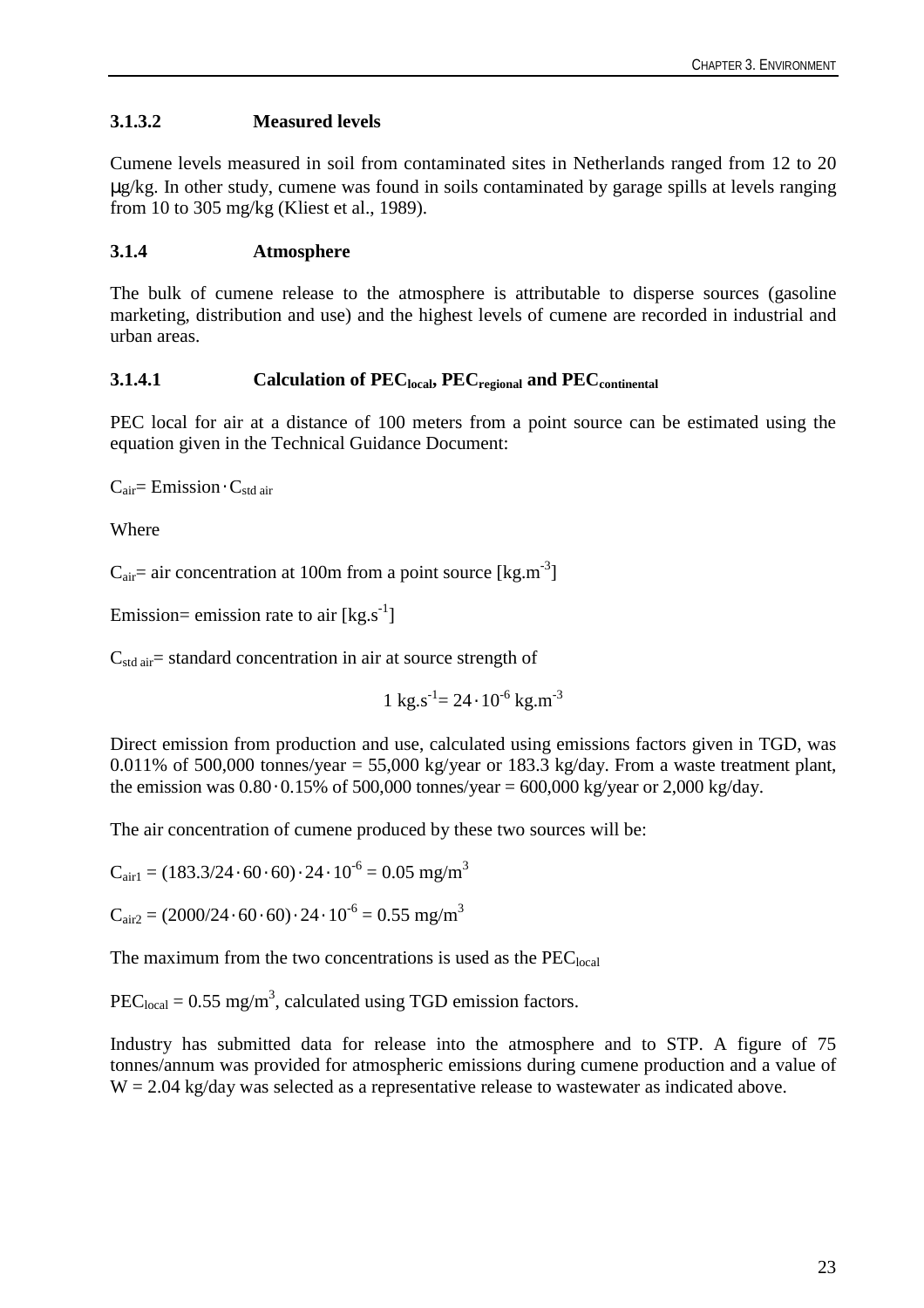The air concentration of cumene produced by those sources will be:

$$
C_{air\;i1} = (75,000/300\cdot 24\cdot 3600)\cdot 24\cdot 10^{-6} = 0.07\; mg/m^3
$$

 $C_{air\, i2} = (0.77 \cdot 2.04/24 \cdot 3600) \cdot 24 \cdot 10^{-6} = 0.44 \cdot 10^{-3} \text{ mg/m}^3$ 

Then, PEC<sub>local</sub> = 0.07 mg/m<sup>3</sup>, based on data submitted by industry for cumene production.

Regional and continental calculations have been done by means of EUSES model. Results obtained with this model, shown in **Table 3.4**, are  $PEC_{\text{regional}} = 0.07 \mu g/m^3$  and  $PEC_{\text{continental}} =$ 0.04  $\mu$ g/m<sup>3</sup> (Appendix A).

### **3.1.4.2 Measured levels**

Levels of cumene in air have been measured in urban, industrial and rural areas of European countries (**Table 3.6**.) and of other countries (**Table 3.6. continued**).

| Country         | Location/Sample                         | Method <sup>a</sup> | Concentration µg/m <sup>3</sup> |
|-----------------|-----------------------------------------|---------------------|---------------------------------|
| France          | Grenoble area <sup>b</sup>              |                     | $0.9 - 7.45$                    |
| Germany         | Urban airc                              |                     | $6 - 9$                         |
|                 | Hamburg- Major road tunnel <sup>d</sup> |                     | $3 - 3.8$                       |
| Italy           | Rome- Urban air                         | GC - FID, MS        | 1.1                             |
|                 | Milan- Urban air                        | GC - MS             | $1.1 - 1.8$                     |
| Sweden          | Near factory <sup>e</sup>               |                     | 4.5                             |
|                 | Göteborge                               |                     | 0.6                             |
|                 | Rural sample <sup>e</sup>               |                     | 0.02                            |
| The Netherlands | Urban airc                              |                     | 0.3                             |
|                 | Rural air <sup>c</sup>                  |                     | $0 - 5$                         |
|                 | Delft ambient airf                      |                     | $< 0.49 - 1.96$                 |
|                 | Ambient air <sup>g</sup>                |                     | $0.49 - 34.79$                  |
|                 | Rotterdam and Ede-Near homesh           |                     | 0.3                             |
| UK              | Urban airc                              |                     | $1 - 20$                        |
|                 | Gatwick airport-ambient airi            |                     | $1.6 - 12$                      |
|                 | London- urban airi                      |                     | 5                               |
|                 | Southampton estuary-ambient air         | GC - ITD            | $0.6 - 410$                     |
| Former USSR     | Leningrad- urban airi                   |                     | $0.98 - 11.76$                  |

**Table 3.6** Levels of cumene in the European atmosphere

aGC-FID= gas chromatography with flame ionization detection; GC-MS= GC with mass spectrometry detection; GC-ITD= GC with ion trap detection

bFoster et al., 1991 cBouscaren et al., 1986 dDanneker et al., 1990 ePeterson, 1982a f Bos et al., 1977 gGuicherit and Schulting, 1985 hLebret et al., 1986 i Tsani-Bazaca et al., 1982 j Isidorov et al., 1983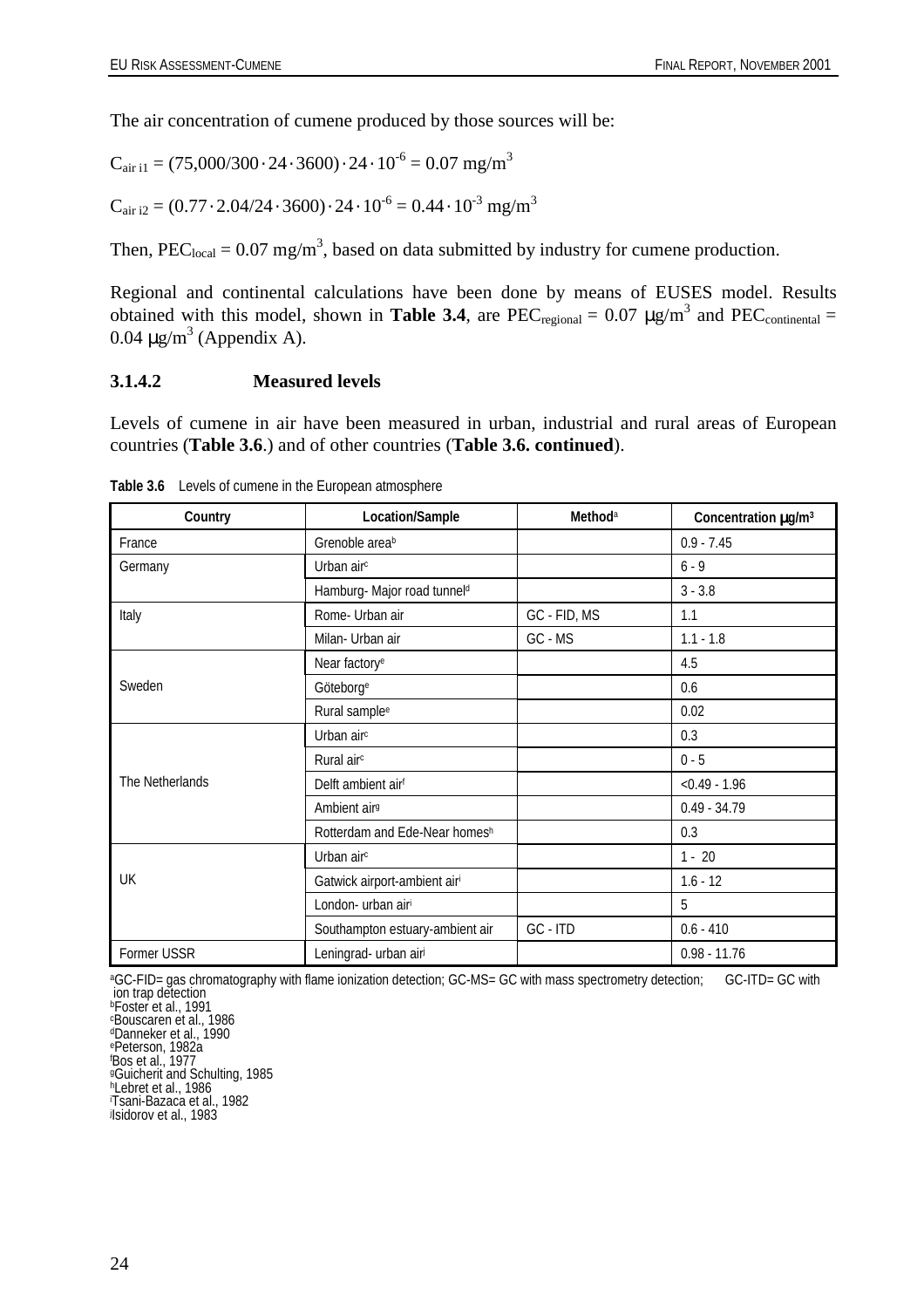| Country    | Location/Sample                                         | Concentration $\mu$ g/m <sup>3</sup> |
|------------|---------------------------------------------------------|--------------------------------------|
| Nepal      | <b>Mount Everest</b>                                    | 0.07                                 |
| <b>USA</b> | Houston, Texas- Urban and industrial areas <sup>a</sup> | $0 - 42.2$                           |
|            | St. Petersburg, Florida- Urban air <sup>b</sup>         | $0.83 - 1.29$                        |
|            | Miami, Florida- Urban air <sup>b</sup>                  | $1.11 - 2.59$                        |
|            | Rio Blanco Country, Colorado <sup>c</sup>               | 1.57                                 |
|            | Great Smoky Mountains, Tennessee <sup>c</sup>           | $0.28 - 0.65$                        |
|            | Chicago, Illinois <sup>d</sup>                          | $0.59 - 1.1$                         |
|            | Boston, Massachusetts <sup>d</sup>                      | 0.1                                  |
|            | Houston, Texas <sup>d</sup>                             | $0.14 - 0.81$                        |
| Taiwan     | Urban air, near heavy traffice                          | $0.6 - 0.9$                          |
|            | Urban air, away from heavy traffice                     | 0.5                                  |

#### **Table 3.6** continued

aUS EPA, 1979c bLonneman et al., 1978 cArnts and Meeks, 1981 dUS EPA, 1986 eHung and Liao, 1991

### **3.1.4.2.1 Non compartment specific exposure relevant to the food chain (secondary poisoning)**

Considering low environmental levels and assuming that the oral toxicity of cumene on mammals is moderate, the suggestion is that secondary poisoning should not be relevant. Nevertheless a preliminary assessment (see 3.2.4.) has been included in the report.

### **3.2 EFFECTS ASSESSMENT: HAZARD IDENTIFICATION AND DOSE (CONCENTRATION) RESPONSE (EFFECT) ASSESSMENT**

### **3.2.1 Aquatic compartment (incl. sediment)**

### **3.2.1.1 Aquatic organisms**

The IUCLID data base (August 23, 1995) includes: seven values regarding on the acute toxicity of cumene for five fish species (four freshwater species and one marine fish); 19 figures on acute toxicity for aquatic invertebrates, involving crustacean (fresh and saltwater species) and molluscan (two freshwater gastropods); the result of one test on algae growth inhibition for *Selenastrum capricornutum*, and two additional effects on algae photosynthetic activity (after 3 hours of exposure) for other algae species.

The provided information includes a set of data on the acute toxicity of cumene for aquatic organisms. These data have been summarized in **Tables 3.7** to **3.10**. A statement on the quality of each value has been included. For some data included in IUCLID, the original publications were not provided. In these cases, the cross reference between IUCLID and other reports, particularly the UK hazard assessment report, was searched and it is mentioned in the tables. The validity of the most significant data could be contrasted with original references. As expected for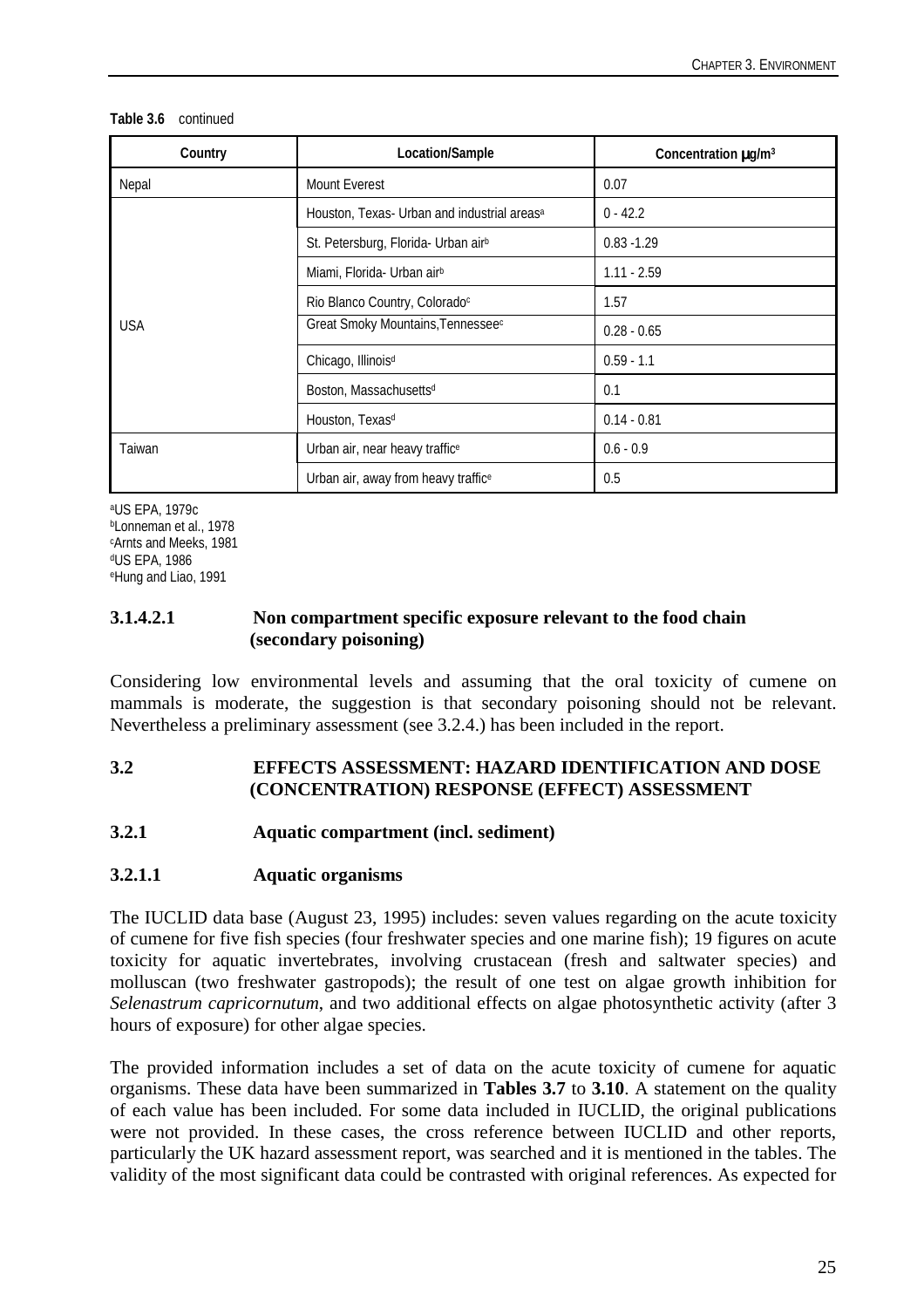this compound, data of low quality, and specifically those reporting nominal concentrations, showed, in general, higher  $L(E)C_{50}$  values than those considered appropriate for the evaluation. Thus, and taken into account that this assessment uses the lowest end of the toxicity range, the lack of validation for some data of low or no relevance does not affect the outcome of the final assessment. The selected data are considered valid for the PNEC calculation.

The lowest figure is the 72h  $EC_{50}$  for *Radix peregra*, with a value of 0.01 mg/l; in addition, there is a 24h  $EC_{100}$  for *Asellus* sp. of 0.5 mg/l. In both cases, these values are referred to papers from Erben and Beader (1983a; 1983b) cited in Environmental Hazard Assessment: Cumene, UK Department of the Environment (1994). The original papers confirmed that these entries present erroneous figures due to confusion in the units (% versus mg/l). Thus, the real  $LC_{50}$ s have been calculated using probit analysis on the original data, after transformation into mg/l. These figures have been incorporated in **Tables 3.10** and **3.8** respectively. The corrected figures are higher than 5 mg/l and therefore, do not represent the lowest end of the acute toxicity range for aquatic organisms.

A peer review of **Tables 3.7** to **3.9** shows that the lowest individual values have been reported for crustaceans; although fish and algae data are in the same range. The lowest individual data is a 48h EC<sub>50</sub> on *Daphnia magna* of 0.6 mg/l, but there are additional reliable values for the same species, all higher than 1 mg/l. The TGD gives the possibility of using the arithmetic mean to solve these situations, but it is not possible to use this approach because one of the validated figure, 1.4, was reported for 24 instead of 48h. Taking into account the 96h  $EC_{50}$  on *Mysidopsis bahia*, reported as 1.3 mg/l we can conclude that the "weight of evidence" suggest that the best estimation for the available data set is to set 1 mg/l as the lowest end of the acute toxicity range for aquatic organisms.

Following the indications of the TM, additional information on the chronic toxicity of cumene for aquatic organisms was required for the refinement of the environmental risk of cumene. Taking into account the available information, the request included chronic studies on invertebrates and algae. Two chronic studies, on *Daphnia magna* and *Scenedesmus subspicatus* respectively, were presented in July 1998. These studies have been conducted under GLP following the OECD 211/draft of December 1996 and the Algae growth inhibition test complying with Directive 92/69/EEC guidelines respectively. The effects of cumene on the reproduction of *Daphnia magna* were assessed under semistatic exposure, sealed flasks, and individual culture conditions. The effects on algae were also assessed using sealed vessels. Real concentrations were significantly lower than nominal in both cases, therefore real concentrations (geometrical mean of fresh and old analytical mean values) have been used. After a peer review of the presented reports, both tests have been considered valid.

**Table 3.10** summarizes the results of the chronic toxicity of cumene for aquatic organisms. The lowest chronic NOEC was 0.22 mg/l. Taking into account that cumene is considered as a non polar narcotic and the similar range of the acute toxicity data observed for fish, invertebrates and algae, it was previously accepted by the TM that, in order to reduce testing with vertebrates, the chronic toxicity studies should be conducted only with *Daphnia* and algae, while QSAR calculations should be employed for the estimation of the chronic toxicity on fish after checking the validity of this approach. Chronic NOECs for fish and Dapnia have been calculated by the rapporteur following the QSAR equations for non polar narcosis included in the TGD. The results are 0.38 and 0.32 mg/l for fish and *Daphnia* respectively.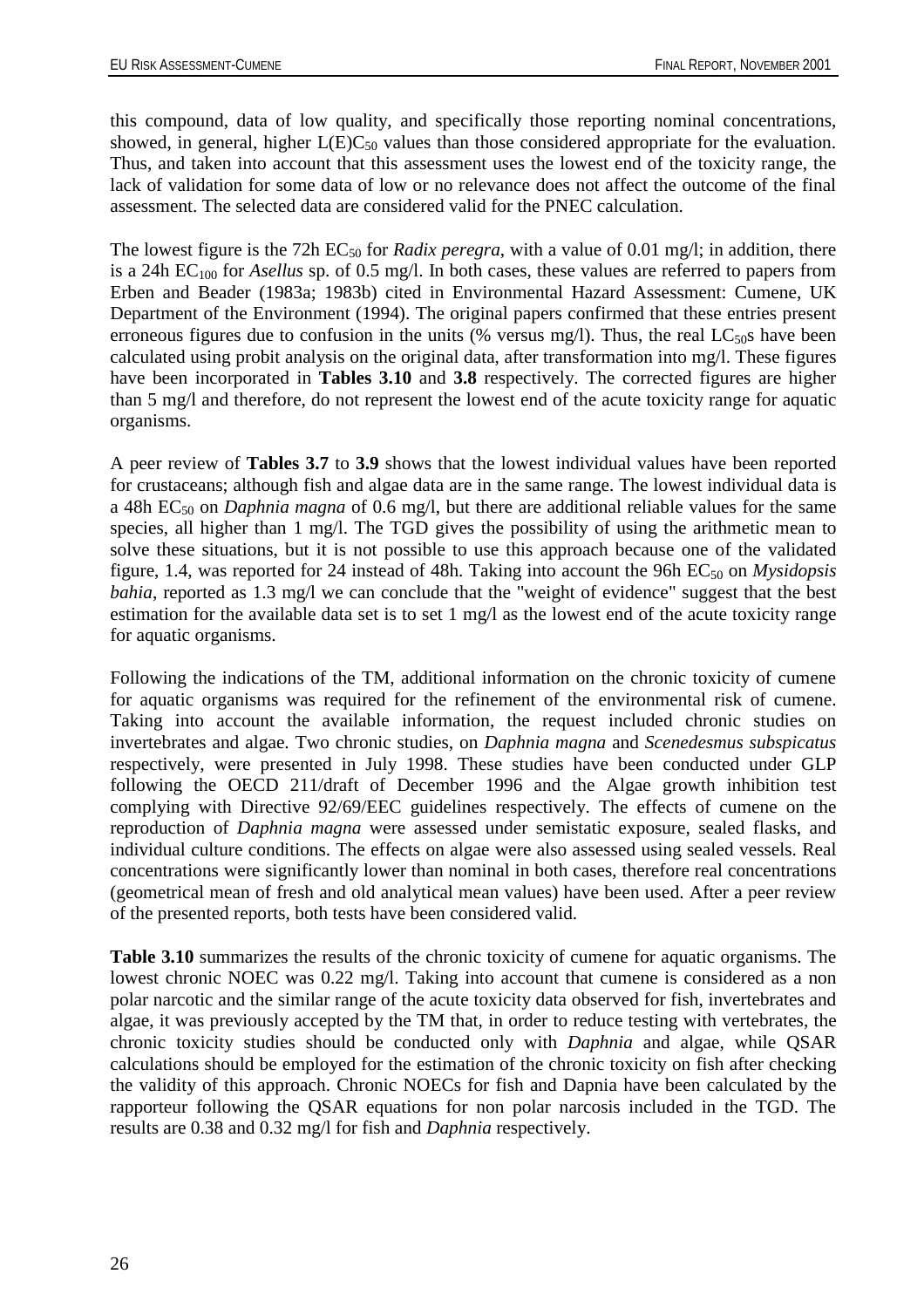The comparison between the QSAR estimation (0.32 mg/l) and the measured (0.35 mg/l) chronic toxicity of cumene on *Daphnia magna* clearly indicate the validity of this approach for cumene, therefore the QSAR estimated NOEC for fish will be used in the assessment. In addition, the chronic NOEC for *Daphnia magna* and *Scenedesmus subspicatus* are in the same range confirming the similar toxicity of this chemical for the different taxonomic groups employed for the PNEC estimation.

As a conclusion, the algae NOEC of 0.22 mg/l, represents the lowest chronic toxicity value for cumene. The data set includes fish (QSAR estimation), *Daphnia* and algae and therefore a factor of 10 has been used for the PNEC estimation.

 $PNEC_{\text{aquatic organisms}} =$  lowest NOEC/10 = 22  $\mu$ g/l

The data set includes both, fresh and saltwater species. The available data on saltwater species are in the same range than those regarding on freshwater organisms, therefore, the above PNEC can be used for both, freshwater and marine environments.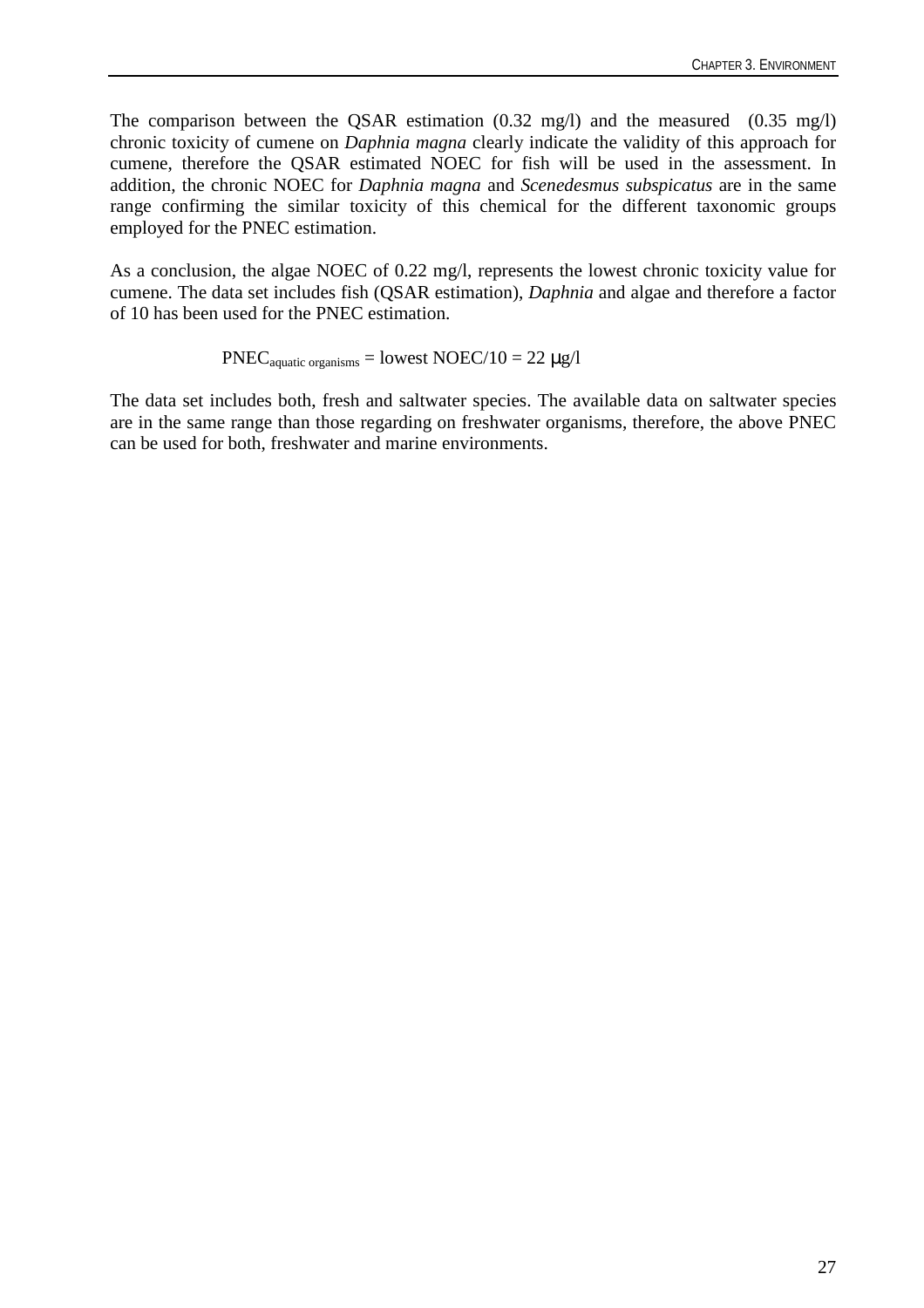| <b>Species</b>                            | Test type                     | Comments                       | Duration | <b>Toxicity endpoint</b><br>(mg/l) | Data quality         | Reference                                   |
|-------------------------------------------|-------------------------------|--------------------------------|----------|------------------------------------|----------------------|---------------------------------------------|
| Cyprinodon variegatus<br>(marine)         | Dynamic                       | red concentration<br>GLP measu | 96 hour  | $NOEC = 2.9$<br>$LC_{50} = 4.7$    | š                    | Springborn Laboratories Inc., 1990a         |
| Oncorhynchus mykiss<br>fresh water)       | Dynamic                       | red concentration<br>GLP measu | 96 hour  | $NOEC = 1.9$<br>$LC_{50} = 4.8$    | š                    | Springborn Laboratories Inc., 1990b         |
| Poecilia reticulata<br>fresh water)       | closed bottles<br>semi-static | methodology<br>OECD 203        | 96 hour  | $LC_{50} = 5,1$                    | š                    | Galassi et al., 1987; 1988                  |
| (estuary, fresh water)<br>Salmo gairdneri | closed bottles<br>semi-static | methodology<br>OECD 203        | 96 hour  | $LC_{50} = 2.7$                    | š                    | Galassi et al., 1987; 1988                  |
| Leuciscus idus<br>fresh water)            | <b>Static</b>                 | methodolog<br>DIN 38412        | 48 hour  | $LC_{50} = 22,5$                   | Quality not valuable | Huels study unpublished, 1984               |
| Leuciscus idus melanotus<br>fresh water)  | Static                        | methodology<br>DIN 38412       | 48 hour  | $LC^{50} = 47$                     | Low quality          | Juhnke et al., 1978<br>(cited in UK report) |
| Pimephales promelas<br>(fresh water       | <b>Static</b>                 | Nominal concentration          | 96 hour  | $LC_{50} = 20$                     | Low quality          | Dow Chemical USA, 1975                      |
|                                           |                               |                                |          |                                    |                      |                                             |

| ្ទ្រ<br>٦<br>of cumene<br>toxicity<br><b>Fancy</b> |
|----------------------------------------------------|
| ś<br>cable 3                                       |
| 28                                                 |

28

T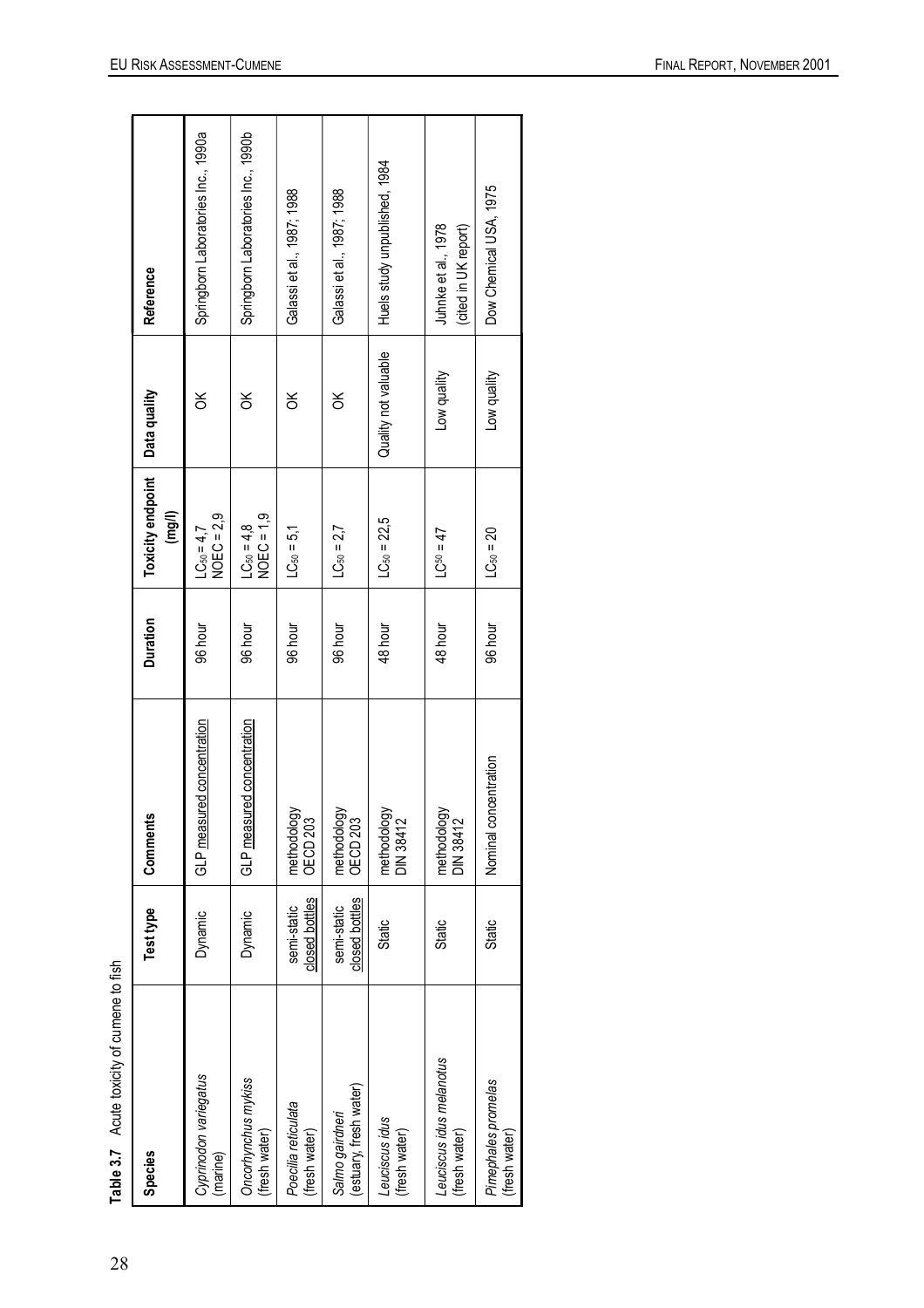| Table 3.8 Acute toxicity of cumene to crustacea |                       |                                                                          |                 |                                                |                        |                                            |
|-------------------------------------------------|-----------------------|--------------------------------------------------------------------------|-----------------|------------------------------------------------|------------------------|--------------------------------------------|
| <b>Species</b>                                  | Test type             | Comments                                                                 | <b>Duration</b> | <b>Toxicity endpoint</b><br>(mg/l)             | Data quality           | Reference                                  |
| Artemia salina (marine)                         | Static                |                                                                          | 24 hours        | $EC50=110$                                     |                        | Price et al., 1974 (cited UK report)       |
| Artemia salina (marine)                         | Static using WSF      | Measured                                                                 | 48 hours        | EC <sub>50</sub> =7.4<br>LC <sub>50</sub> =7.3 | Low relevance          | UB/TIB (Mc Lean et al., 1989)              |
| Artemia salina (marine)                         | Static                | Nominal                                                                  | 24 hours        | $EC_{50} = 13.7$                               |                        | Abernethy et al., 1986 (cited UK report)   |
| Asellus sp                                      | Static                |                                                                          | 96 hours        | $LC_{50} = 15.2$                               | Low quality            | Erben and Beader, 1983a                    |
| Daphnia magna (fresh water)                     | Static closed bottles | OECD Guideline 202, part 1                                               | 24 hours        | $EC_{50}$ =1.4                                 | ¥                      | Galassi et al., 1987; 1988                 |
| Daphnia magna (fresh water)                     | Static using WSF      | Measured                                                                 | 48 hours        | $EC_{50} = 10.8$<br>$LC_{50} = 25.2$           | Low relevance          | UB/TIB (McLean et al., 1989)               |
| Daphnia magna (fresh water)                     | Static                | Nominal                                                                  | 48 hours        | $EC_{50}$ =0.6                                 |                        | Abernethy et al., 1986 (cited UK report)   |
| Daphnia magna (fresh water)                     | Dynamic               | GLP measured concentration<br>Acute immobilization and<br>mortality test | 48 hours        | NOEC=1.5<br>$EC_{50}$ =4                       | š                      | Springborn Laboratories, 1990c             |
| Daphnia magna (fresh water)                     |                       | Methodology DIN 38412                                                    | 24 hours        | $EC50=2$                                       | Quality no<br>valuable | Huels, 1988a (report unpublished)          |
| Daphnia magna (fresh water)                     | Static                |                                                                          | 24 hours        | $EC50=91$                                      |                        | Bringmann et al., 1982 (cited UK report)   |
| (fresh<br>fossarum<br>Gammarus<br>water)        | Static                |                                                                          | 96 hours        | $LC_{50} = 11.6$                               | Low quality            | Erben and Beder, 1983a                     |
| Mysidopsis bahia (marine)                       | Dynamic               | GLP measured concentration                                               | 96 hours        | $LC_{50}$ =1.3                                 | š                      | Envirosystems study number 9019-CMA (1990) |

| ֧֞ <u>֓</u> |
|-------------|
| ؟<br>ì      |
| Š<br>Ē      |
|             |
| í           |
|             |
| ı           |
|             |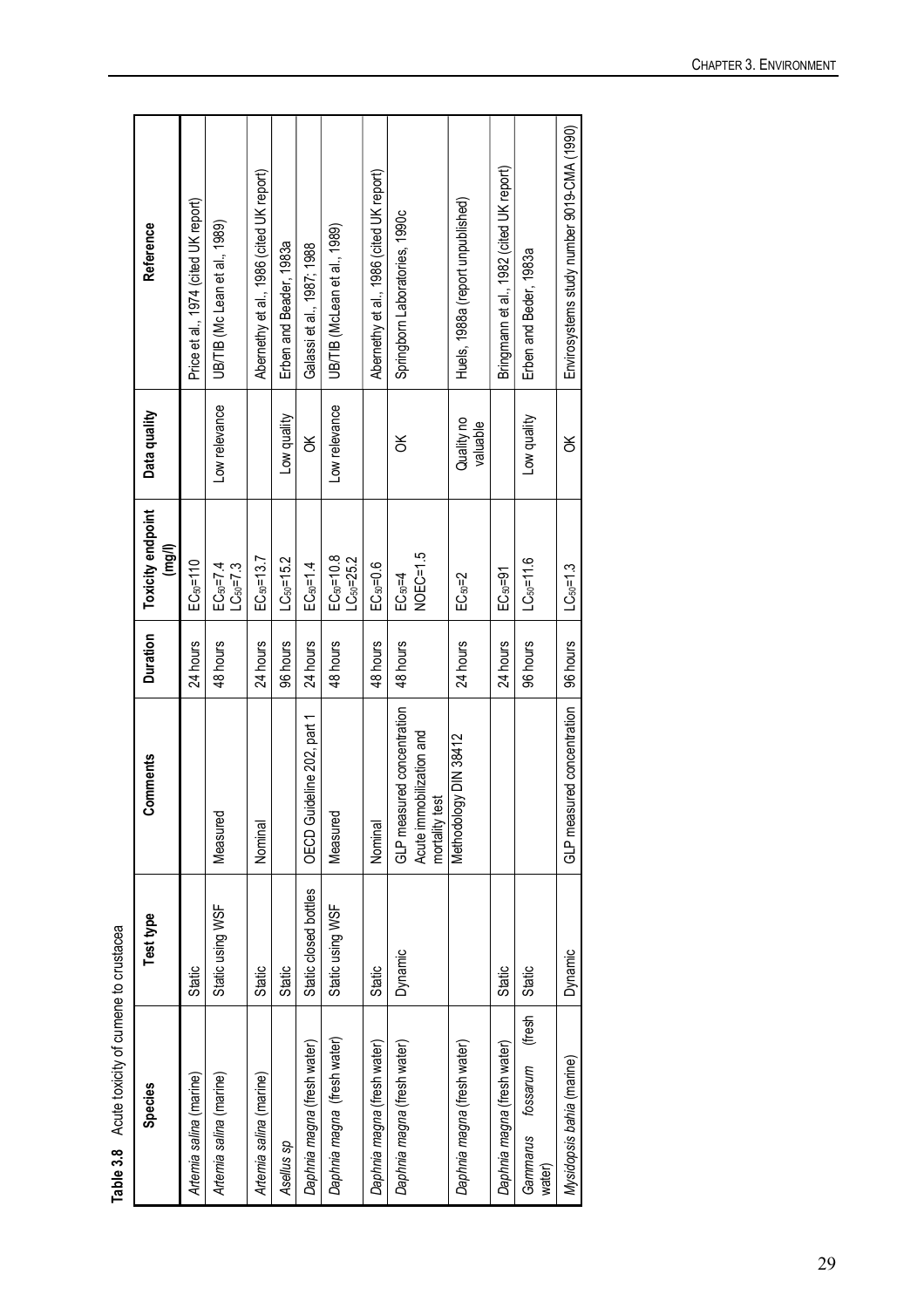| ŕ<br>ś<br>aughte in<br>.<br>.<br>.<br>.<br>.<br>$\mathcal{L}^{\text{max}}_{\text{max}}$ and $\mathcal{L}^{\text{max}}_{\text{max}}$ and $\mathcal{L}^{\text{max}}_{\text{max}}$<br>$\frac{1}{2}$<br>i |  |
|-------------------------------------------------------------------------------------------------------------------------------------------------------------------------------------------------------|--|
| e 3.8 bis<br>Talala o                                                                                                                                                                                 |  |
| $30^{\circ}$<br>i                                                                                                                                                                                     |  |

| <b>Species</b>                     | ς<br>Juratio | Toxicity endpoint (mg/l) | Data quality | Reference               |
|------------------------------------|--------------|--------------------------|--------------|-------------------------|
| Radix peregra (fresh water snall)  | Joque        | $C_{50} = 6.1$           | Low quality  | Erben and Beader, 1983b |
| ymnea stegnalis (fresh water snail | hour         | $LC_{50} = 10.5$         | Low quality  | Erben and Beader, 1983b |
| cranophorus forcipatus             | uour         | $EC_{50} = 172$          |              | Erben, 1978             |

Table 3.9 Acute toxicity of cumene to algae **Table 3.9** Acute toxicity of cumene to algae

| <b>Species</b>                             | Comments                                              | Duration | Toxicology endpoint<br>mg/IReference | Data quality | Reference                                        |
|--------------------------------------------|-------------------------------------------------------|----------|--------------------------------------|--------------|--------------------------------------------------|
| Chlorella vulgaris<br>(fresh water)        | Photosynthetic CO <sub>2</sub> uptake                 | 3 hour   | $EC_{50} = 21.27$                    |              | Hutchinson, et al., 1980 (cited in UK<br>report) |
| Chlamydomonas angulosa<br>(fresh water)    | Photosynthetic CO <sub>2</sub> uptake                 | 3 hour   | $EC_{50} = 8.8$                      |              | Hutchinson et al., 1980 (cited in UK<br>report)  |
| Selenastrum Capricornotum<br>(fresh water) | Methodology<br>OECD 201, modified growth<br>nhibition | 72 hour  | $EC_{50} = 2.6$                      | ă            | Galassi et al., 1987; 1988                       |

Table 3.10 Chronic toxicity of CUMENE to aquatic organisms **Table 3.10** Chronic toxicity of CUMENE to aquatic organisms

| <b>Species</b>                                       | <b>Duration</b> | Toxicity endpoint (mg/l)                                     | Data quality  | Reference                                       |
|------------------------------------------------------|-----------------|--------------------------------------------------------------|---------------|-------------------------------------------------|
| Daphnia magna                                        | 21 days         | Reproduction rate or survival of parent animals: NOEC = 0.35 | Valid         | Huels Infracor. Final report DL - 172<br>(1998) |
| Scenedesmus subspicatus                              | 72 hours        | owth rate: $NOEC = 0.22$<br>Č                                | Valid         | Huels Infracor. Final report AW -469<br>(1998)  |
| Brachydanio rerio<br>P. promelas<br>QSAR CALCULATION | $28-32$ days    | QSAR NOEC = 0.38                                             | Following TGD | Calculated by the rapporteur                    |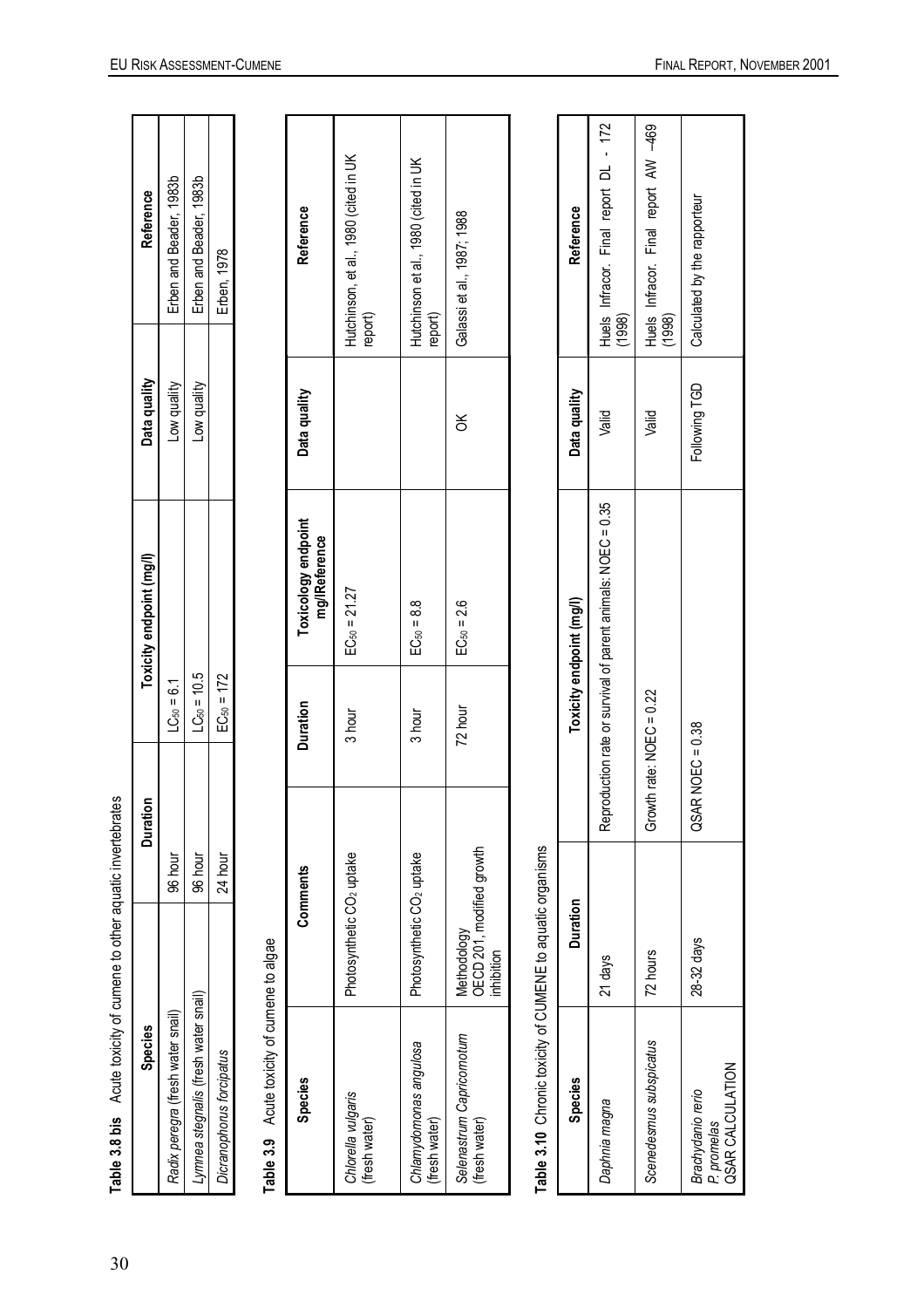## **3.2.1.2 Effects on microorganisms**

The provided information does not include enough information to assess the potential effects of cumene on the microbial activity of WWTPs. Available data are: a 24h  $EC_{10}$  of 211 mg/l for *Pseudomona putida*; a 16h LOEC of 31 mg/l for a sublethal parameter (ATP content) on a consortia of microorganisms isolated from ground waters; and three toxicity tests on protozoa, one of them highly sensitive, but without relation with the activity of WWTPs. The value for *Pseudomona putida* corresponds to an unpublished study reporting nominal concentrations above the water solubility limit of cumene. Neither GLPs nor analytical monitoring were employed. Thus, it is considered unappropriated to derive a PNEC value from this particular figure.

Due to the lack of specific information, the data on biodegradation can be considered at this point. Particular relevance must be recognized to those results that may suggest the emergence, or not, of inhibitory mechanisms in the biodegradation of the chemical at higher concentrations. However, there are large differences in the presented data set. Results range from ready biodegradable to lack of degradation under test conditions. There are two data regarding on degradation by non-adapted microorganisms from domestic sewage plants; in both cases, more than 70% of cumene was degraded and there are not indications of inhibitory effects at concentrations up to 1 mg/l. Monitoring data for cumene concentration in the receiving water of WWTP have been presented for two production sites in the UE, reported data were always below 0.5 mg/l. However, the C<sub>eff</sub> estimated according to the TGD is 87.5 mg/l, suggesting that this limit can be overpassed in some plants. This suggestion is confirmed by the effluent concentrations included in the US Hazardous Substances Database (reported form the Shackelford WM et al., 1988 paper). The included figures indicated that although all mean values are below 1 mg/l, peak values could be as high as 17.9 mg/l.

| <b>Species</b>                 | <b>Comments</b>                                            | <b>Duration</b> | <b>Toxicity endpoint</b><br>(mg/l) | Reference             |
|--------------------------------|------------------------------------------------------------|-----------------|------------------------------------|-----------------------|
| Pseudomonas putida             | Methodology<br><b>DIN 38412</b>                            | 24 hour         | $EC_{10} = 211$                    | Huels, 1984           |
| Ground water<br>microorganisms | ATP level test                                             | 16 hour         | $LOEC = 31$                        | Dippel et al., 1991   |
| Colpidium colpoda              | Toxicity threshold for<br>cessation of ciliary<br>movement | 18 hour         | $TT = 12 \cdot 10^{-3}$            | Rogerson et al., 1983 |
| Tetrahymena elliozzi           | Toxicity threshold for<br>cesation of ciliary<br>movement  | 24 hour         | $TT = 3017 \cdot 10^{-3}$          | Rogerson et al., 1983 |

**Table 3.11** Toxicity of cumene to microorganisms and protozoa

## **3.2.1.3 Effects assessment for the sediment**

The available data set does not include a single data on the effects of cumene on sediment organisms. In the absence of any ecotoxicological data for sediment-dwelling organisms, the PNEC may provisionally be calculated using the equilibrium partitioning method with the PNEC for aquatic organisms and the sediment/water partitioning coefficient.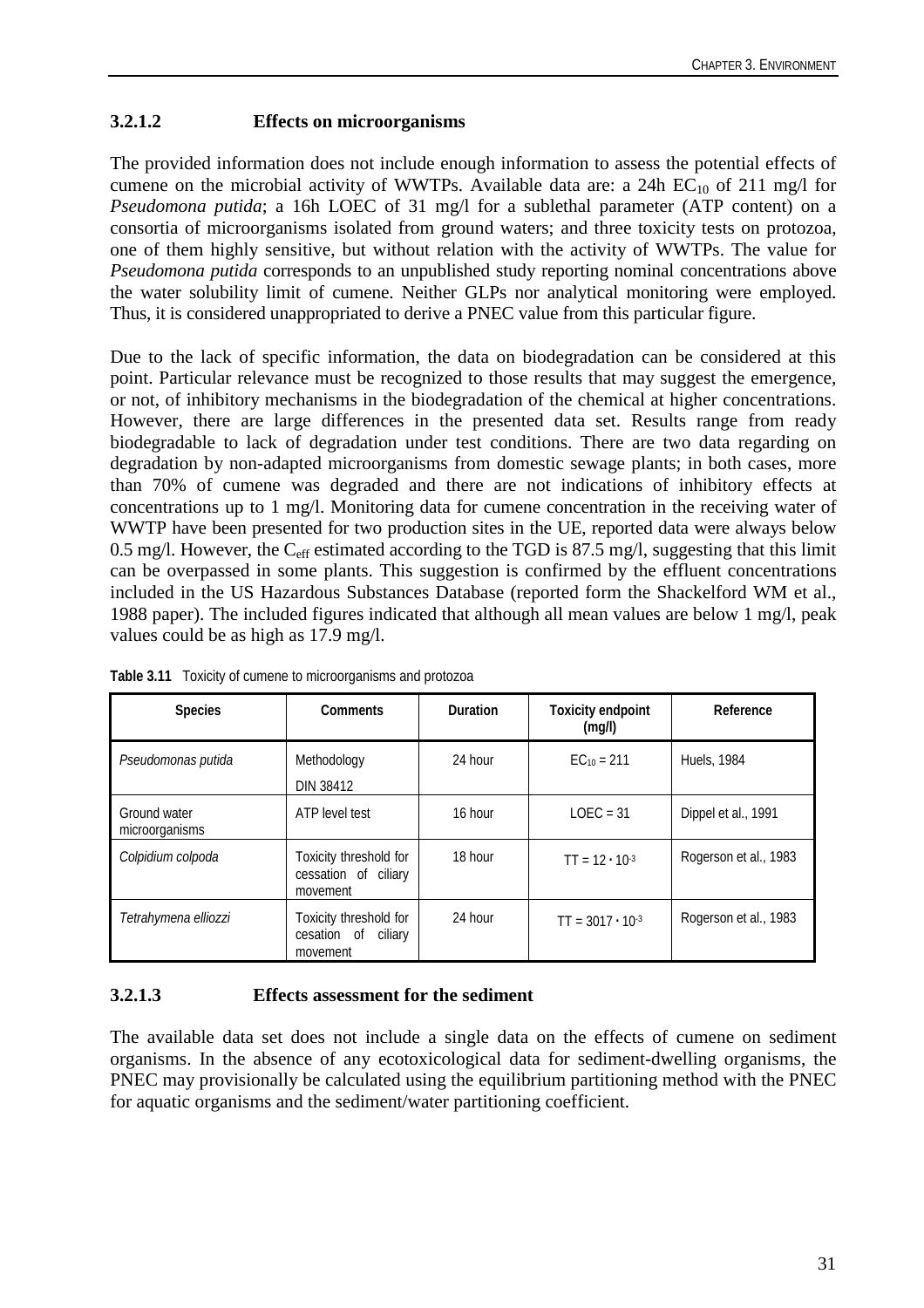The conditions assumed when this method is employed are clearly stated in the Technical Guidance Document. The  $P_{ow}$  of cumene is about 3.5, therefore, this approach seems to be appropriate. The Ksed-water value for cumene is 22.9  $m^3/m^3$ , being RHOsed 1300 kg/m<sup>3</sup>.

PNECsed=(Ksed-water/RHOsed).PNECaquatic organisms.1000

 $= (22.9/1300) \cdot PNEC$ aquatic organisms $\cdot 1000 = 388 \mu g/kg$  wwt

## **3.2.2 Terrestrial compartment**

The available data set includes three toxicity tests on plants (*Phaseolus aureus, Sorghum bicolor* and *Helianthus annuus*) using the OECD guideline 208 with soil exposures for 21 days; toxicity was not detected even at the highest concentrations. Results can be summarized by expressing both toxicity parameters, 21 days  $CL_{50}$  and NOEC, as higher than 1000 mg/kg soil d.w.

The information includes some toxicity data on birds and mammals, but does not present toxicity data on soil organisms other than the above mentioned test on plants.

Following the technical guidance document, if only one terrestrial test is available, the risk assessment should be performed based on both, the terrestrial test and the aquatic toxicity data as an indication of the risk to soil organisms.

Starting with the PNEC derivation form the plant toxicity data; for this particular case, the use of an assessment factor of 1000 on the reported  $EC_{50}$  value, >1000mg/kg, is not appropriated because of this value correspond, in fact, to the highest tested concentration, and did not produce any effect. The PNEC<sub>soil</sub> can be calculated applying a factor of  $100$  to the 21 days NOEC for plants, the result is a PNEC<sub>soil</sub> of 10 mg/kg dw. The use of this applying factor can be also justified by considering a factor of 10 between a concentration that does not produce any effect on three different species, and the EC<sub>50</sub> value. Nevertheless, the sensitivity of plants to cumene is so low that the use of applying factors of 1000 or 100 does not produce any effect in the risk characterisation.

The risk assessment for terrestrial compartment should include the estimation of the PNEC for terrestrial organisms using the equilibrium partitioning method. Due to the low sensitivity of plants, this ratio will become the essential instrument in the risk characterisation of cumene for soil organisms. In the absence of enough ecotoxicological data for soil organisms, the equilibrium partitioning method should be applied in order to identify the potential risk to the soil compartment. Considering the  $P_{ow}$  of cumene this "screening approach" may be acceptable, but only due to the lack of available data. The additional level of uncertaintyproduced by this approach should be considered in the risk assessment, however, a direct increment by a factor of 10 of the PEC/PNEC ratio is not required.

The PNEC for soil dwelling organisms has been calculated by EUSES program using the equilibrium partitioning method.

 $PNEC$ <sub>terrestrial organisms</sub> = 0.347 mg/kg wwt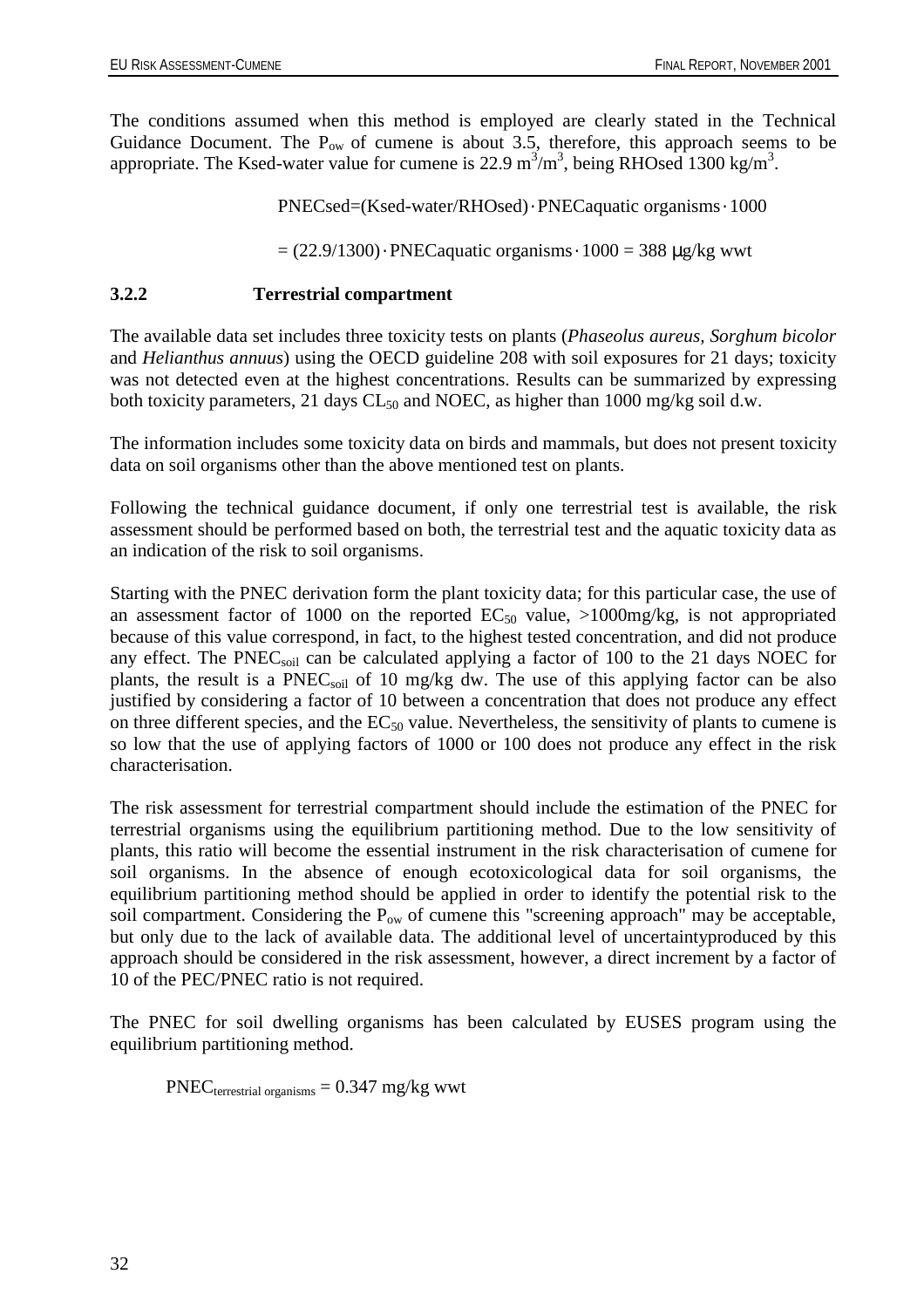| <b>Species</b>                    | <b>Comments</b>                    | <b>Duration</b> | <b>Toxicity endpoint</b><br>(mg/kg) | Reference             |
|-----------------------------------|------------------------------------|-----------------|-------------------------------------|-----------------------|
| Sorgum bicolor<br>(Monocotyledon) | Methodology<br>OECD <sub>208</sub> | 21 day          | $EC_{50} > 1000$<br>NOEC > 1000     | Windeatt et al., 1990 |
| Phaseolus aureus<br>(Dicotyledon) | Methodology<br>OECD <sub>208</sub> | 21 day          | $EC_{50} > 1000$<br>NOEC > 1000     | Windeatt et al., 1990 |
| Helianthus annus                  | Methodology<br>OECD <sub>208</sub> | 21 day          | $EC_{50}$ > 1000<br>NOEC > 1000     | Windeatt et al., 1990 |

**Table 3.12** Toxicity of cumene to terrestrial plants

## **3.2.3 Atmosphere**

According to the Technical Guidance Document, for the risk assessment of the air compartment, biotic and abiotic effects shall be considered.

## **3.2.3.1 Biotic effects**

The provided information does not present the set of data required for a full assessment of the potential environmental effects of cumene on biota directly exposed via air (gaseous or deposited).

There are no data on the toxicity of cumene on insects (i.e., honeybees) or plants (other than by soil exposure). The only available data are those reported on the inhalation toxicity and skin irritation in mammals. These data do not allow to derive a PNEC value, however, the figures, and particularly those related to medium-long exposure periods, would provide a very useful information in the risk process. A full description of the available data and their quality appears in the human toxicity section; thus, an additional report is not required here.

## **3.2.3.2 Abiotic effects**

Considering the low atmospheric half-lives of cumene, a global warming potential is not expected for this chemical. The molecular structure of cumene does not include Cl, Br, F, N or S; therefore impacts on the stratospheric ozone layer and/or acidification are not expected.

Regarding the production of tropospheric ozone, the photochemical ozone creation potential, POCP, of cumene has been estimated by Derwent (1991, personal communication), giving a value of 74.4 relative to ethylene which has a POCP of 100.

## **3.2.4 Non compartment specific effects relevant to the food chain (secondary poisoning)**

According to the Technical Guidance Document, the risk characterisation for secondary poisoning is required if three specific criteria are fulfilled. These criteria can be summarized as:

- Indirect exposure likely
- Indication of bioaccumulation potential, and
- Mammalian toxicity risk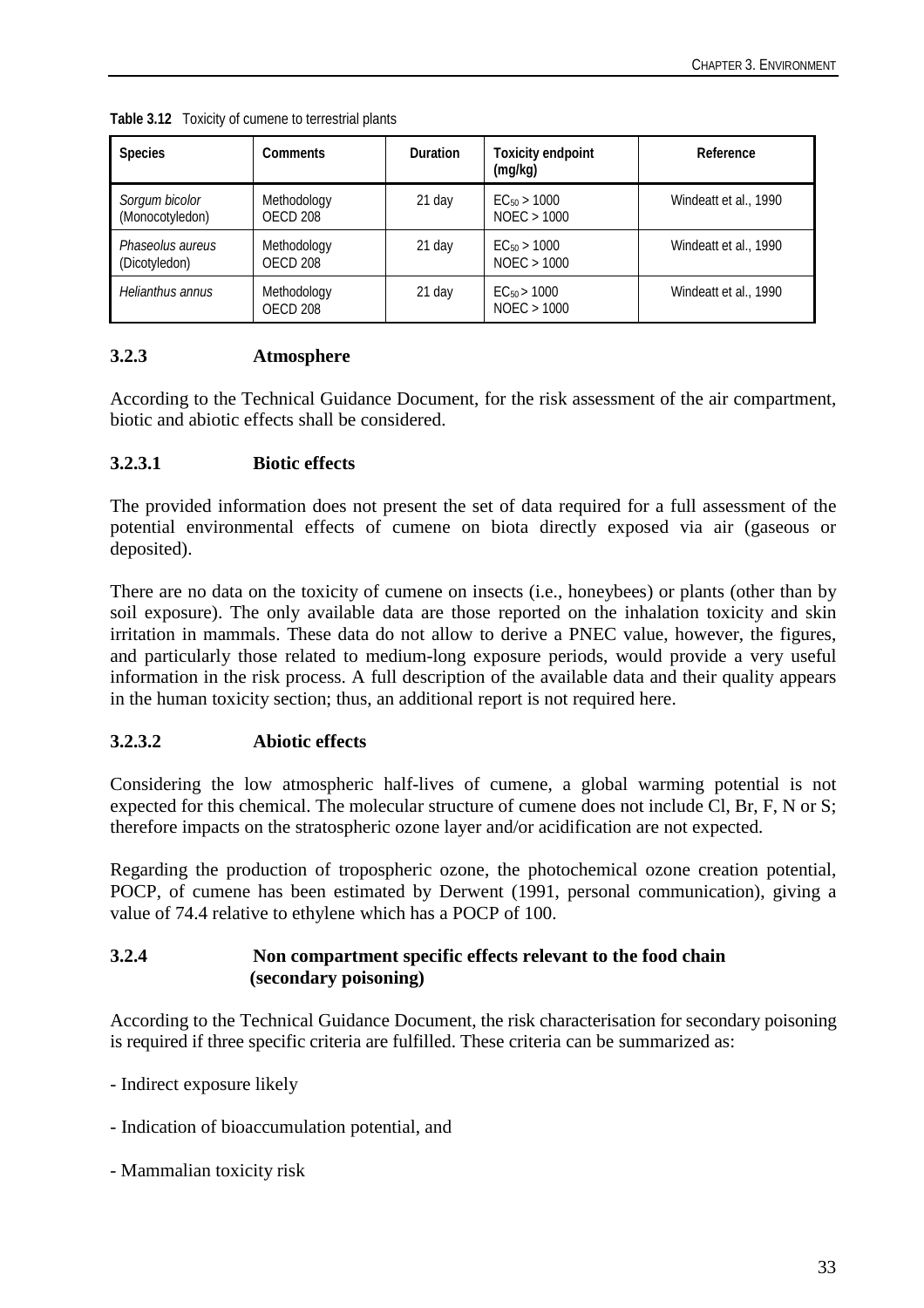Therefore, the available information on the accomplishment of these criteria appears as the starting point of this topic.

Indirect exposure - The evaluation of the environmental exposure conditions suggests indirect exposure of ecosystems is likely to occur. In fact, cumene has been detected not only in air, water, soil and sediment samples, but also in aquatic organisms. Data on monitoring programs included in IUCLID, displayed the detection of cumene in vertebrate (rainbow trout, *Oncorhynchuss mykiss*) and invertebrate (mussel, *Mytilus edulis*) aquatic organisms. Thus, the criteria of potential indirect exposure must be considered fulfilled.

Bioaccumulation potential.- According to the explanation reported in point 3.1.0.3, the  $P_{\text{ow}} > 3$ indicates a bioaccumulation potential for cumene.

Mammalian toxicity - The oral toxicity of cumene on mammals is moderate, suggesting that secondary poisoning should not be relevant. To check this hypothesis, a "screening" assessment has been done, estimating the PNECoral from mammalian data on oral repeated exposures.

PNEC<sub>oral</sub> estimation - The data set includes a single study that can be used to estimate the PNEC<sub>oral</sub> for secondary poisoning. Wolf et al. (1956) reported a 6 months NOAEL in rats for cumene administered in olive oil by gavage of 154 mg/kg b.w.d.; a further description of the study has been presented under the regarding point of the human toxicity assessment. The transformation of this figure according to the appendix VIII gives a final value of 3080 mg/kg food. An assessment factor of 30 has been considered appropriate. The use of an additional correction factor of 3 to consider the difference in caloric content of the diet of the laboratory animals and the diet of fish-eating birds or mammals produces a final  $PNEC<sub>oral</sub>$  value of 34 mg/kg food.

## **3.3 RISK CHARACTERISATION**

## **3.3.1 Aquatic compartment (incl. sediment)**

Taken into account the available data, and the release estimates described in 3.1.1.1, local PECs have been calculated for both, water and sediments. In addition, the Mackay´s model has been used to estimate regional and continental PECs for surface water and sediment.

The PNEC for aquatic organisms has been estimated from the new chronic toxicity data. The lowest chronic NOEC is 0.22 mg/l, found in the growth rate inhibition test on *Scenedesmus subspicatus*. The NOEC for *Daphnia magna* reproduction is in the same range, 0.35 mg/l, as was expected from the similitude between the acute toxicity of cumene for the different taxonomic groups and the consideration of cumene as a non polar narcotic. The chronic toxicity of cumene for fish has been estimated by QSAR, the calculated NOEC is 0.38 mg/l. The validity of QSAR estimations has been checked comparing the measured (0.35 mg/l) and calculated (0.32 mg/l) chronic toxicity of cumene for *Daphnia magna*. The available information includes chronic toxicity data on fish (QSAR estimation) *Daphnia* and algae supporting the use of a factor of 10 for the calculation of the PNEC. Applying an assessment factor of 10 to this value produces a PNEC for aquatic organisms of 22 µg/l.

The lack of data on sediment-dwelling organisms forces the estimation of the PNEC value for these organisms by the equilibrium partitioning method. Thus, an additional level of uncertainty must be considered when using this figure.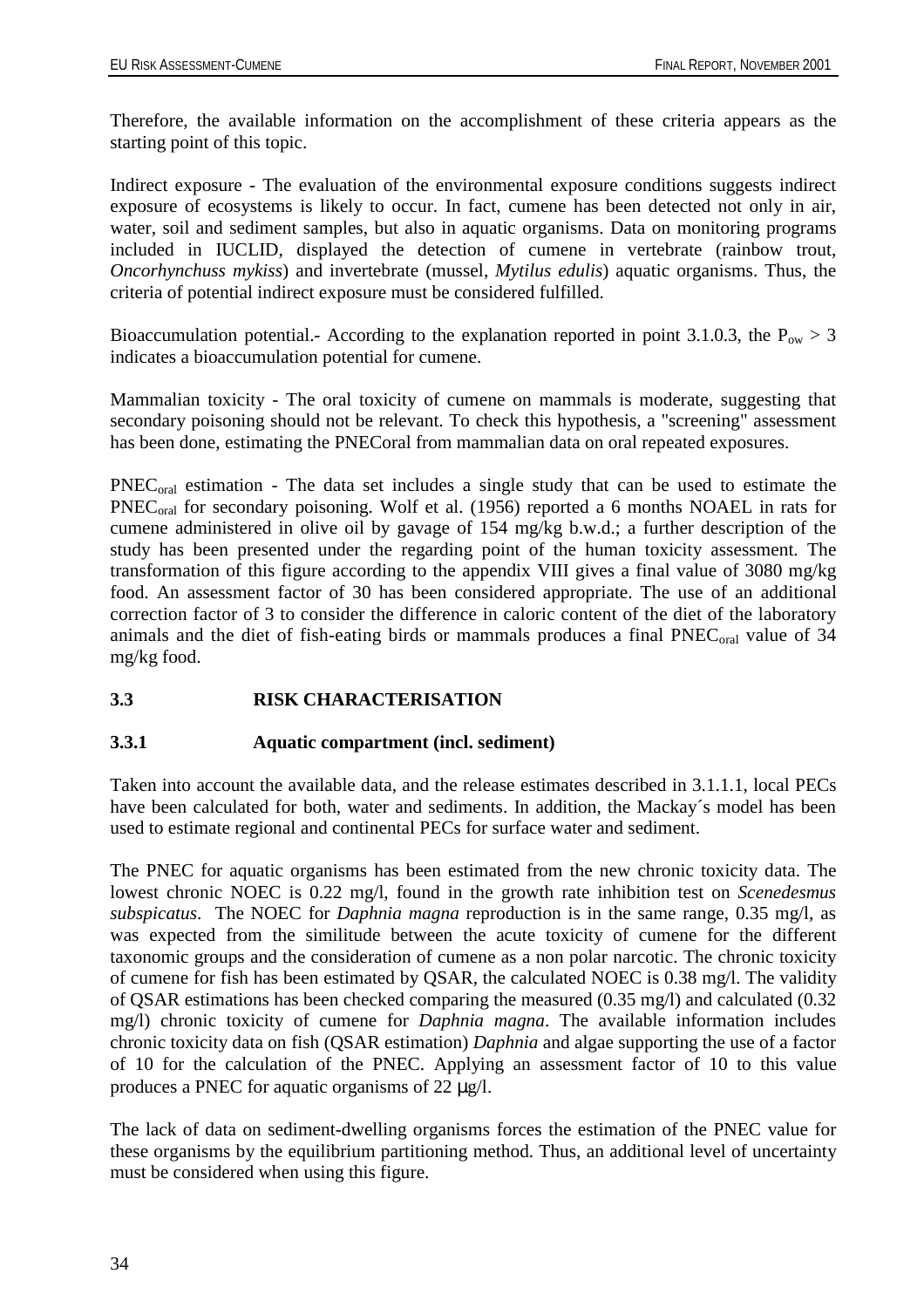A clear disagreement between PEC<sub>local</sub> values estimated according to the TGD and those calculated from the monitoring data provided by the industry was observed. The difference, four orders of magnitude, is mostly explained by discrepancies in the emission rates. However, the information provided by the industry is incomplete, and in same cases unconvincing, and only allows the estimation of reliable  $PEC_{local}$  data for two (25%) production sites located in the EU. These two sites do not represent the "Worst case scenario" and therefore cannot be used as the basis for the assessment.

However, industry data allows the estimation of reliable emission rates for six (75%) production sites. These data demonstrate that the TGD default values overestimate the release of cumene to the WWTP.

The most appropriate solution is to calculate the PCE<sub>local</sub> values for the aquatic compartment using the average release estimations provided by monitoring data and the TGD default values for all other parameters. The obtained value, 7.13 ug/l, will be used for the risk characterisation.

The PEC/PNEC ratios have been summarized in **Table 3.13**. All PEC/PNEC ratios are lower than 1, suggesting a low environmental concern of cumene releases from the activities covered by this assessment.

The available toxicity data set also covers marine organisms. In fact, a similar acute toxicity range for fresh and salt water organisms can be observed. Thus, a similar level of hazard may be expected for discharges into fresh water bodies and estuaries, with risk assessments specifically based on the expected environmental concentrations, predicted as functions of emission/dilution values.

## Result

For production and subsequent use in phenol and acetone production and for the emission from disperse sources

**ii)** There is at present no need for further information and/or testing or for risk reduction measures beyond those which are being applied already.

For WWTP the available information do not allow a quantitative estimation of a PNEC value although the data suggest that no inhibitory effects should be expected at concentrations up to 1 mg/l. Monitoring data presented for two production sites in the UE and those included in the US Hazardous Substances Database indicate that although mean values of cumene in the effluents are expected to be always below this limit, peak values can be as high as 17.9 mg/l. Thus, although in general a low risk for WWTP should be expected, a potential risk for episodic problems should be considered.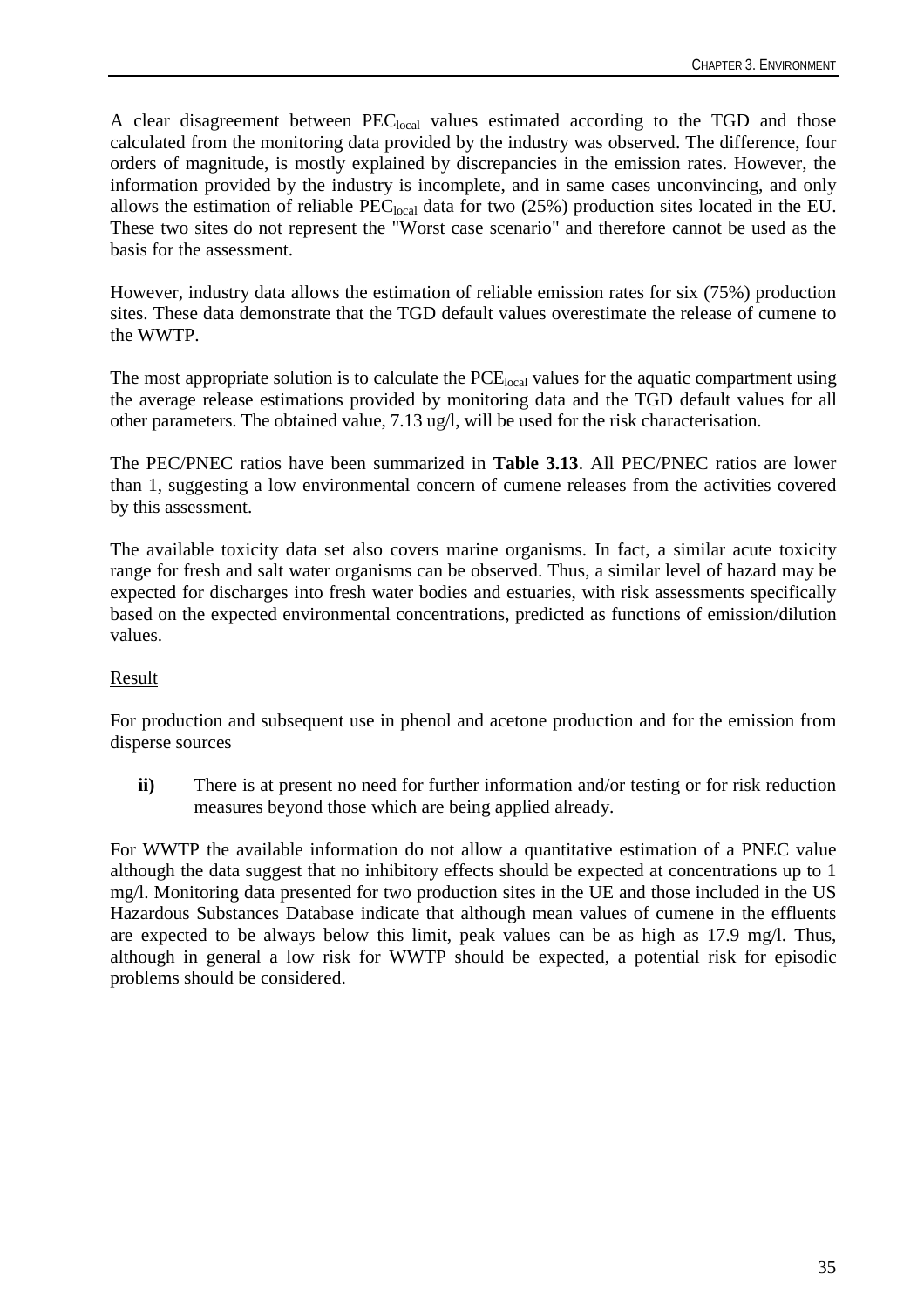| <b>Scenario</b>                              | <b>PEC/PNEC ratio</b> |
|----------------------------------------------|-----------------------|
| $PEC_{local (water)}$ 7.13 $\mu$ g/l         | 0.32                  |
| $PEC_{local (sed)}$ 143 $\mu$ g/kg           | 0.37                  |
| PEC <sub>regional (water</sub> ) 0.3 ng/l    | 0.00001               |
| PEC <sub>regional (sed)</sub> 6.8 ng/kg      | 0.00002               |
| PEC <sub>continental</sub> (water) 0.09 ng/l | 0.000004              |
| PEC <sub>continental (sed)</sub> 2 ng/kg     | 0.000005              |

**Table 3.13** PEC/PNEC ratios for the aquatic compartment

## **3.3.2 Terrestrial compartment**

Regional and continental PECs for the soil have been calculated. The produced figures are PEC<sub>soil/regional</sub> 0.0027  $\mu$ g/kg and PEC<sub>soil/continental</sub> 0.001  $\mu$ g/kg. The local PEC value for agricultural soil has also be estimated. In addition, local soil contaminations not related to the life-cycle of cumene have also been observed (i.e., due to garage spill or in waste dump sites), representing an additional potential risk that cannot be adequately estimated is this assessment, but should be considered in the risk assessment of petroleum products.

The toxicological information includes a single data on plants exposed via soil with  $EC_{50}$  and NOEC values higher than the maximum tested concentration (1000 mg/l). There are not studies available on earthworms or other soil-dwelling organisms. Therefore, the risk assessment should be based on the equilibrium partitioning method, the estimated PNEC value is 0.347 mg/kg soil wwt.

The value obtained for these ratios are included in **Table 3.14**.

| Scenario                  | <b>PEC</b><br>µg/kg soil | <b>PEC/PNEC</b> |
|---------------------------|--------------------------|-----------------|
| Local (agricultural soil) | 181                      | 0.52            |
| Regional                  | 0.0027                   | 0.000008        |
| Continental               | 0.001                    | 0.000003        |

**Table 3.14** PEC/PNEC ratios for the terrestrial compartment

Result

**ii)** there is at present no need for further information and/or testing or for risk reduction measures beyond those which are being applied already.

This conclusion applies to local, regional and continental scenarios associated to the production and use of cumene.

At the local scale, soil pollution by cumene is expected to be mostly associated to the use of other substances, particularly petroleum products, which are not related to the life cycle of cumene. Thus, the local risk for soil organisms should be additionally assessed when considering petroleum products.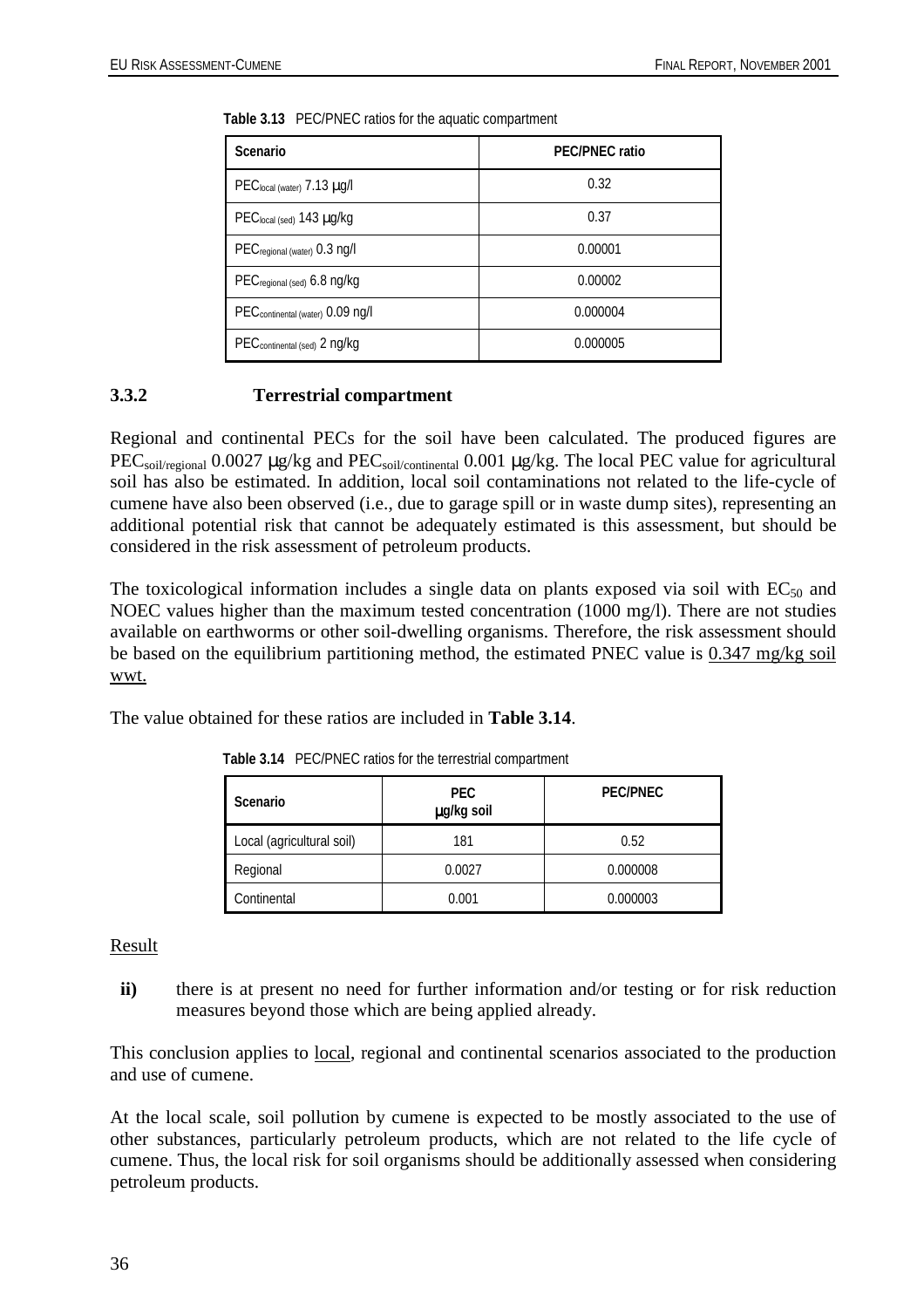## **3.3.3 Atmosphere**

The bulk of cumene release to the atmosphere is attributable to disperse sources (gasoline marketing, distribution and use). Regional and continental PECs can be calculated according to Mackay's fugacity model. The following figures,  $PEC_{air/regional}$  0.17  $\mu g/m^3$  and  $PEC_{air/continental}$  $0.02 \mu\text{g/m}^3$ , are produced.

A PNEC value cannot be produced due to lack of information. There are no studies available on the toxicity of cumene on insects (i.e., honeybees) or plants (other than by soil exposure). The only available data are those reported on the inhalation toxicity and skin irritation in mammals. The NOAEL values for mammals are several orders of magnitude higher than the PEC at the regional and continental levels. Thus, effects on mammals are not likely expected, while the risk for insects and plants cannot be assessed due to lack of data.

Available information suggests that probably cumene has not a significant impact on global warming, the stratospheric ozone layer, or acidification. However, the POCP of cumene is 74.4 relative to ethylene, which has a POCP of 100, and may contribute to the formation of tropospheric ozone.

## Result

For regional and continental exposures of mammals

**ii)** There is at present no need for further information and/or testing or for risk reduction measures beyond those which are being applied already.

This assessment does not include neither local exposures nor effects on invertebrates and plants.

#### **3.3.4 Non compartment specific effects relevant to the food chain (secondary poisoning)**

According to the Technical Guidance Document, the risk characterisation for secondary poisoning is required if three specific criteria are fulfilled. These criteria can be summarized as:

- Indirect exposure likely
- Indication of bioaccumulation potential, and
- Mammalian toxicity risk

The exposure and bioaccumulation criteria are fulfilled. Exposure is suggested by the available information and confirmed by monitoring data on fish and mussels. The  $P_{ow}$  of cumene indicates a potential for bioaccumulation.

However the oral toxicity of cumene on mammals is moderate, suggesting that secondary poisoning should not be relevant. To check this hypothesis, a "screening" assessment has been done, estimating the PNEC<sub>oral</sub> from the mammalian data on oral, repeated doses, toxicity.

Applying an assessment factor of 30 to the data reported by Wolf et al. (1956) produces a PNEC<sub>oral</sub> value of 34 mg/kg food. The reported data is a 6 months NOAEL in rats for cumene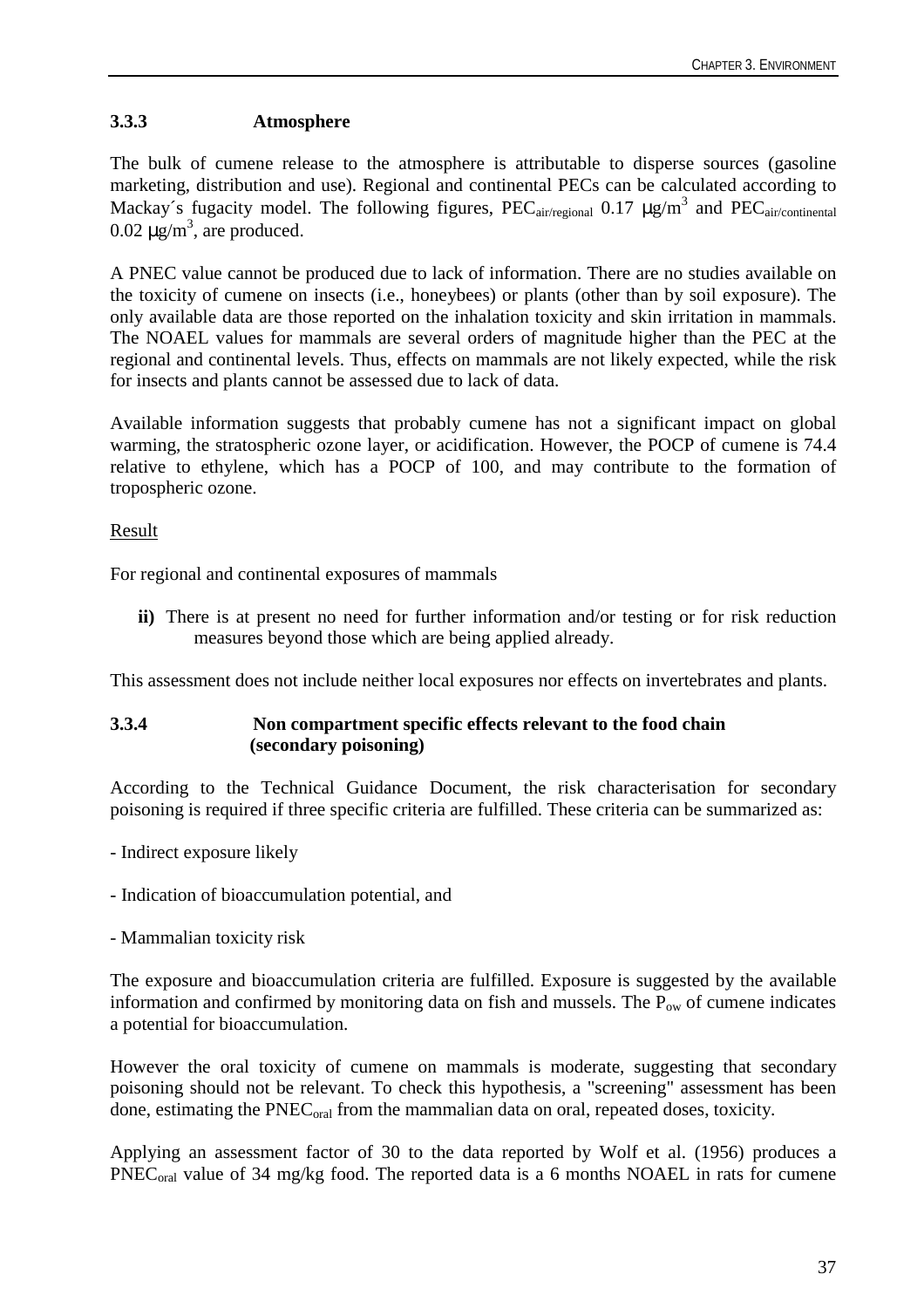administered in olive oil by gavage of 154 mg/kg b.w.d.; the transformation of this figure according to the appendix VIII gives a value of 3080 mg/kg food. The PNEC estimate includes an additional correction factor of 3 to consider the difference in caloric content of the diet of the laboratory animals and the diet of fish-eating birds or mammals.

The association of calculated  $PEC_{water}$  with the BCF, estimated from the  $P_{ow}$ , would produce provisional PECoral values several orders of magnitude lower than the PNEC figure. Therefore, the risk of secondary poisoning in birds and mammals, based on existing information, would appear to be low. However, the potential to enter the food chain has been revealed. Thus, if additional information became available indicating that cumene is more toxic to mammalian or avian species that presently thought, then the risk of secondary poisoning would have to be reassessed.

## Result

**ii)** There is at present no need for further information and/or testing or for risk reduction measures beyond those which are being applied already.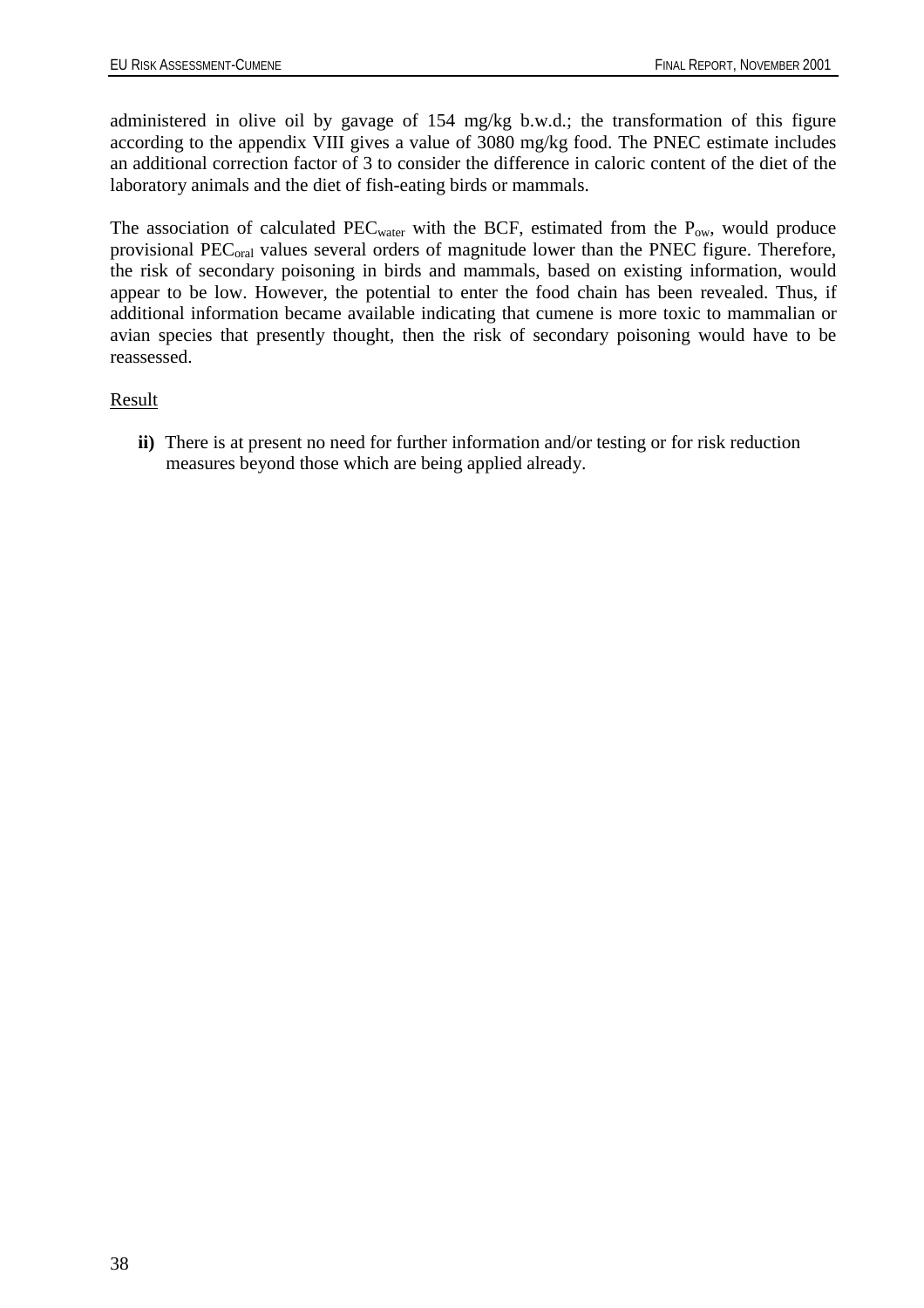# **4 HUMAN HEALTH**

## **4.1 HUMAN HEALTH (TOXICITY)**

## **4.1.1 Exposure assessment**

## **4.1.1.1 General discussion**

The lack of human data is surprising for cumene, a common commodity chemical. Cumene is well absorbed through the lungs and, by analogy with toluene and xylene, it is assumed to be absorbed through the skin, although no satisfactory study is available to demonstrate this.

Cumene has been reported to be ubiquitously present in the breath and blood of hospital and chemical workers not occupationally exposed to cumene.

## **4.1.1.2 Occupational exposure**

During cumene's manufacture and primary use, the number of workers exposed is around 200. These will be shift operators, foremen, maintenance fitters and quality control personnel, together with others such as delivery drivers. Further exposures during loading and unloading of road tankers and ships can occur, but this work is not continuous and may be carried out by a few number of workers. There are also possibilities for exposure arising from minor applications and the handling of materials in which it is a common constituent like solvents.

The different systems of limit values are summarized in the **Table 4.1**.

| Country            | <b>OEL-Occupational</b><br>Exposure Limit (TWA 8 h) |                   | <b>STEL-Short Term</b><br><b>Exposure Limit</b> |                   | <b>Skin notation</b> |
|--------------------|-----------------------------------------------------|-------------------|-------------------------------------------------|-------------------|----------------------|
|                    | ppm                                                 | mg/m <sup>3</sup> | ppm                                             | mg/m <sup>3</sup> |                      |
| U.S.A. (A.C.G.I.H) | 50                                                  | 245               |                                                 |                   | <b>YES</b>           |
| U.S.A (O.S.H.A.)   | 50                                                  | 245               |                                                 |                   | <b>YES</b>           |
| <b>AUSTRIA</b>     | 50                                                  | 245               |                                                 |                   | <b>YES</b>           |
| <b>BELGIUM</b>     | 50                                                  | 246               |                                                 |                   | <b>YES</b>           |
| <b>DENMARK</b>     | 50                                                  | 245               |                                                 |                   | <b>YES</b>           |
| <b>FINLAND</b>     | 25                                                  | 120               | 60                                              | 300               | <b>YES</b>           |
| <b>FRANCE</b>      | 50                                                  | 245               |                                                 |                   | <b>YES</b>           |
| <b>GERMANY</b>     | 50                                                  | 245               |                                                 |                   | <b>YES</b>           |
| NETHERLANDS        | 25                                                  | 120               | 70                                              | 370               | <b>YES</b>           |
| SWEDEN             | 25                                                  | 120               | 35                                              | 170               | <b>YES</b>           |
| UNITED-KINGDOM     | 25                                                  | 120               | 75                                              | 370               | <b>YES</b>           |

**Table 4.1** Occupational exposure limit in different countries

 $1$ ppm =  $4,96$  mg/m<sup>3</sup>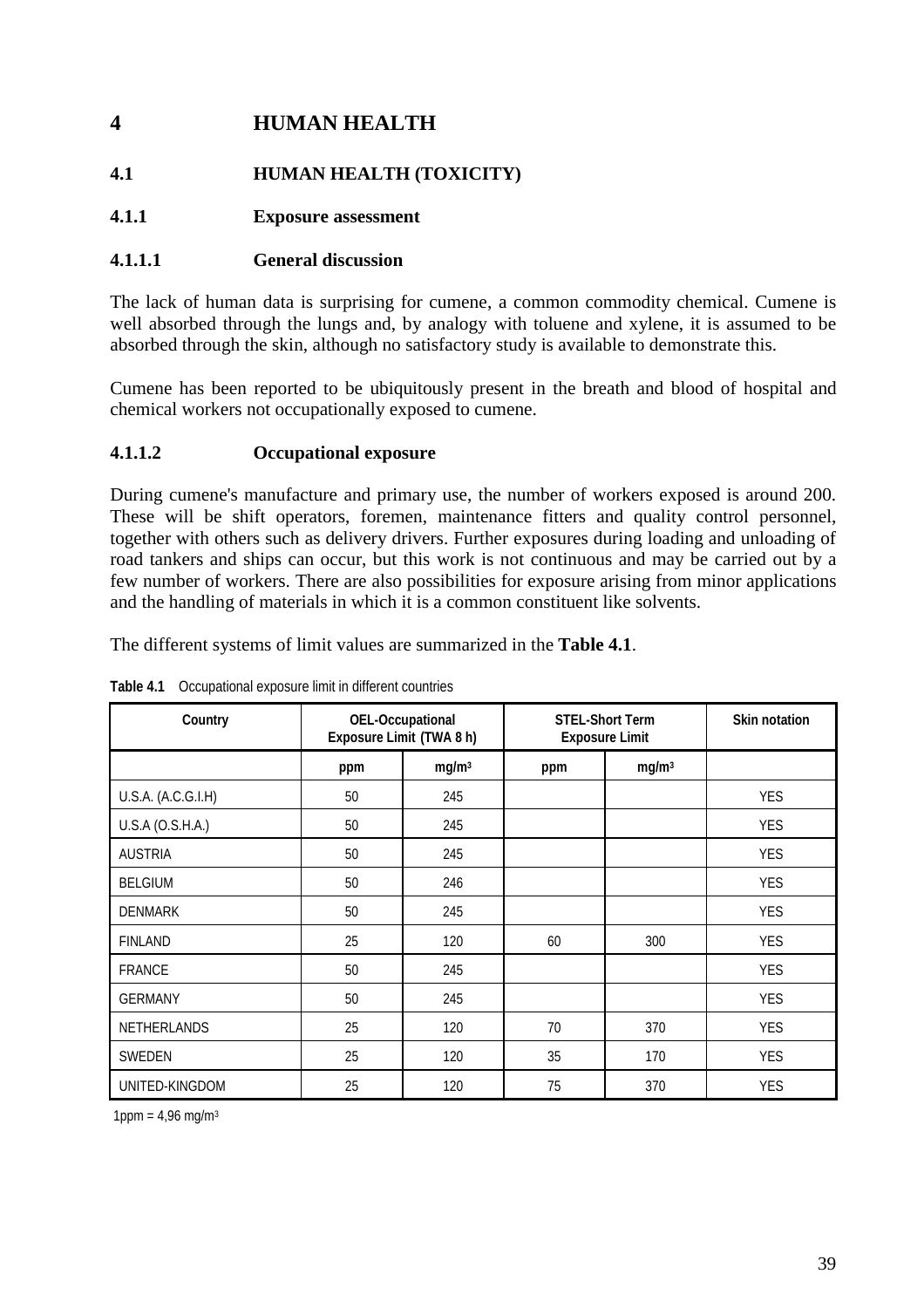#### **4.1.1.2.1 Manufacture**

In the manufacture of cumene the number of workers potentially exposed within the E.U. is about 110 - 200 workers.

The production of cumene involves the use of closed systems. One company has reported that contact is limited to:

- Collection of samples for analysis. This operation is made one time per eight-hour shift (three times per day).
- During loading of tankers (never more than four tankers per year).
- During the technical shutdown of the plant. The frequency is once 11 per year and usually last 25 days. The exposure is a consequence of the cleaning and maintenance activities.

Due to the volatility of cumene, the main route of potential exposure is inhalation.

Other manufacturers transport the cumene via rail or sea for further chemical conversion. Consequently their usage would be termed non-dispersive.

The Workplace Exposure Model predicts that inhalation exposure to gas or vapour (process temperature: 200ºC) used in a closed system will be in the range of 0-0.1 ppm. The model also predicts that, in these conditions, dermal exposure will be very low.

For sampling, maintenance, tanker loading operations and cumene transport, the next choices have been made:

- Non dispersive pattern of use.
- Low tendency to become airborne.
- Dilution ventilation.

The estimated exposure level is, therefore, 10-50 ppm (8 hour-TWA). Furthermore, regarding the batch production methods employed, these concentrations will be received as brief and intermittent exposures, rather than over a full workshift.

However, 1993 data from seven European Companies shows that exposure levels are, in general, below 1 ppm (8 hour-TWA), across all job categories. The range of data is from 0.05 ppm to a maximum of 4.46 ppm (all activities combined).

Typically the mean range values from individual companies was 0.1-0.65 ppm (8 hour-TWA).

Individual data from a cumene producing plant confirm that workplace exposure is below 1ppm. This value refers to 8 hours shifts. Personal air samplers were collected from the following job categories: Runner, Filling station attendant, Laboratory co-worker, Chemical technology coworker.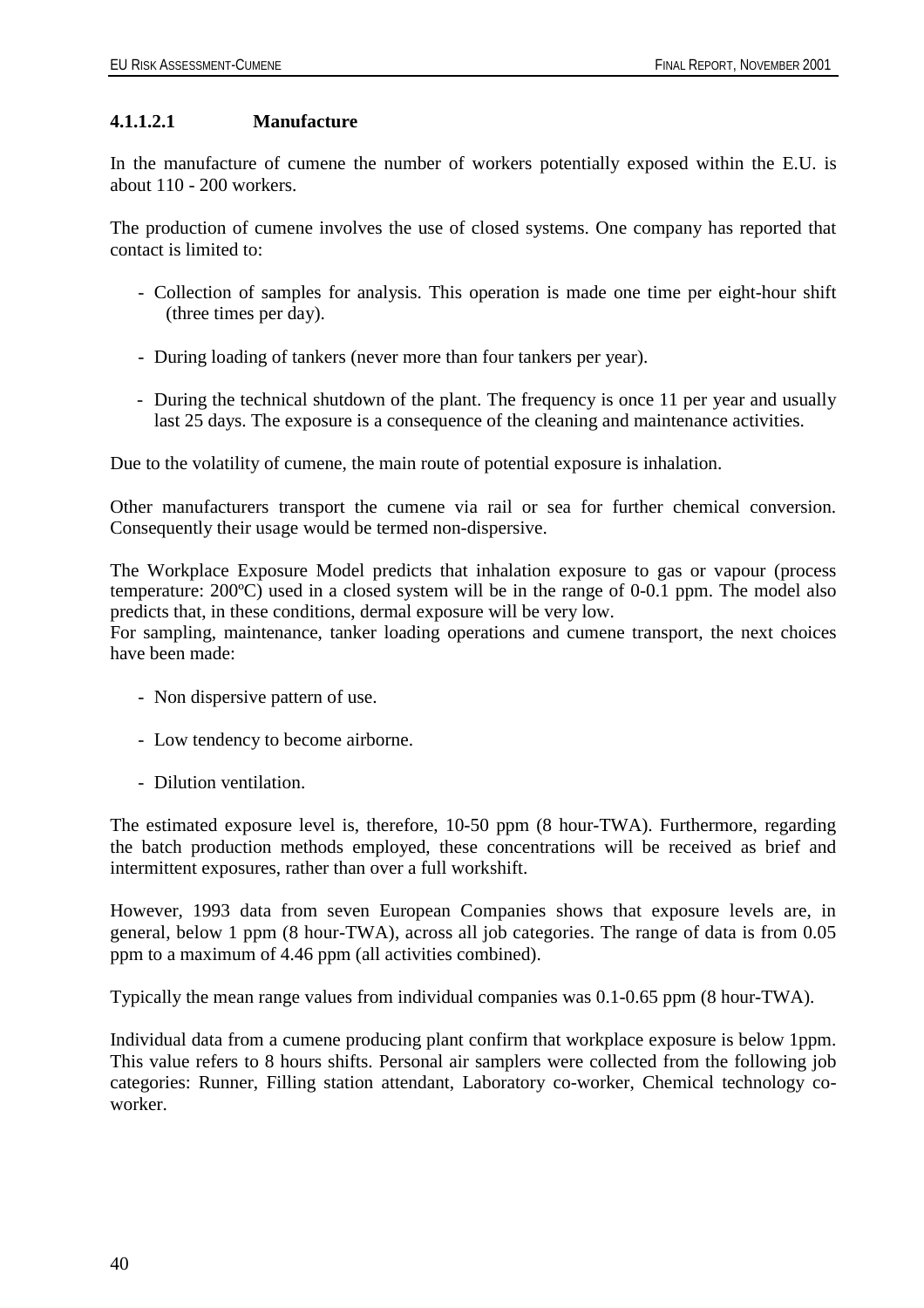Another company had reported that 40-50 samples were taken in 1991 to asses the manufacture long-term exposure to cumene. The exposure level was less than 0.1 ppm (8 hour-TWA). No respiratory protection was worn (on special tasks only).

Cumene is produced, stored and converted in closed systems. Regarding the information provided at the beginning of this section potential contacts could occur during sampling (1 time per 8-hour shift), loading of tankers (never more than 4 tankers per year) and during the shutdown activities (once per year, lasting 25 days). The Workplace Exposure Model predicts that dermal exposure will be in the range of 0-0.1 mg/cm<sup>2</sup> /day (non dispersive use, incidental contact). On most days no such accidental contacts will occur and exposure will be towards the bottom of this range. Therefore, dermal exposure will be low. On the other hand, exposure to cumene is strictly controlled since it is manufactured from benzene and is used to produce phenol. Companies have reported that gloves are worn to avoid direct contact, so in practice this low dermal exposure will be negligible.

#### **4.1.1.2.2 End uses**

The major part of cumene is used as raw material for the production of phenol and the associated products, acetone and alpha-methylstyrene.

There are no cumene specific exposure data available for phenol production. Some manufacturers use cumene in a totally closed system where there is on site phenol production.

One company has reported that 99.9% of cumene total production is consumed by the own company in the manufacture of phenol and acetone in a closed system. In these cases we can assume the same range of exposure data (0.05-4.46 ppm 8 hours-TWA) and the same approach that in the manufacture scenario.

The 8 hour workplace exposure in a plant processing cumene was determined in 1990. In a first series of 18 measurement few values were above 2 ppm. In a second series of 18 analysis, the situation had improved and all concentrations were below 2 ppm. No details about the job categories were reported.

Cumene is found as a minor constituent in gasolines and solvents. It also has limited use as a laboratory chemical.

Cumene is found as an isomer in the general  $C_9$  aromatic hydrocarbon content of many solvents, particularly those used in the printing industry.

The number of persons potentially exposed to cumene due to its presence in solvents can not be estimated.

Measured exposures to cumene from solvents was carried out by U.K. (H.S.E., 1994). In all cases monitoring for cumene was undertaken as it was held to be representative of the C9 aromatic content (small and not quantified) of the solvent. Results indicated levels of cumene up to 0.6 ppm.

Data collected in Germany stem from construction engineering, paints lacquers and varnishing industry, metal working industry and mechanical engineering are summarized in the **Table 4.2**.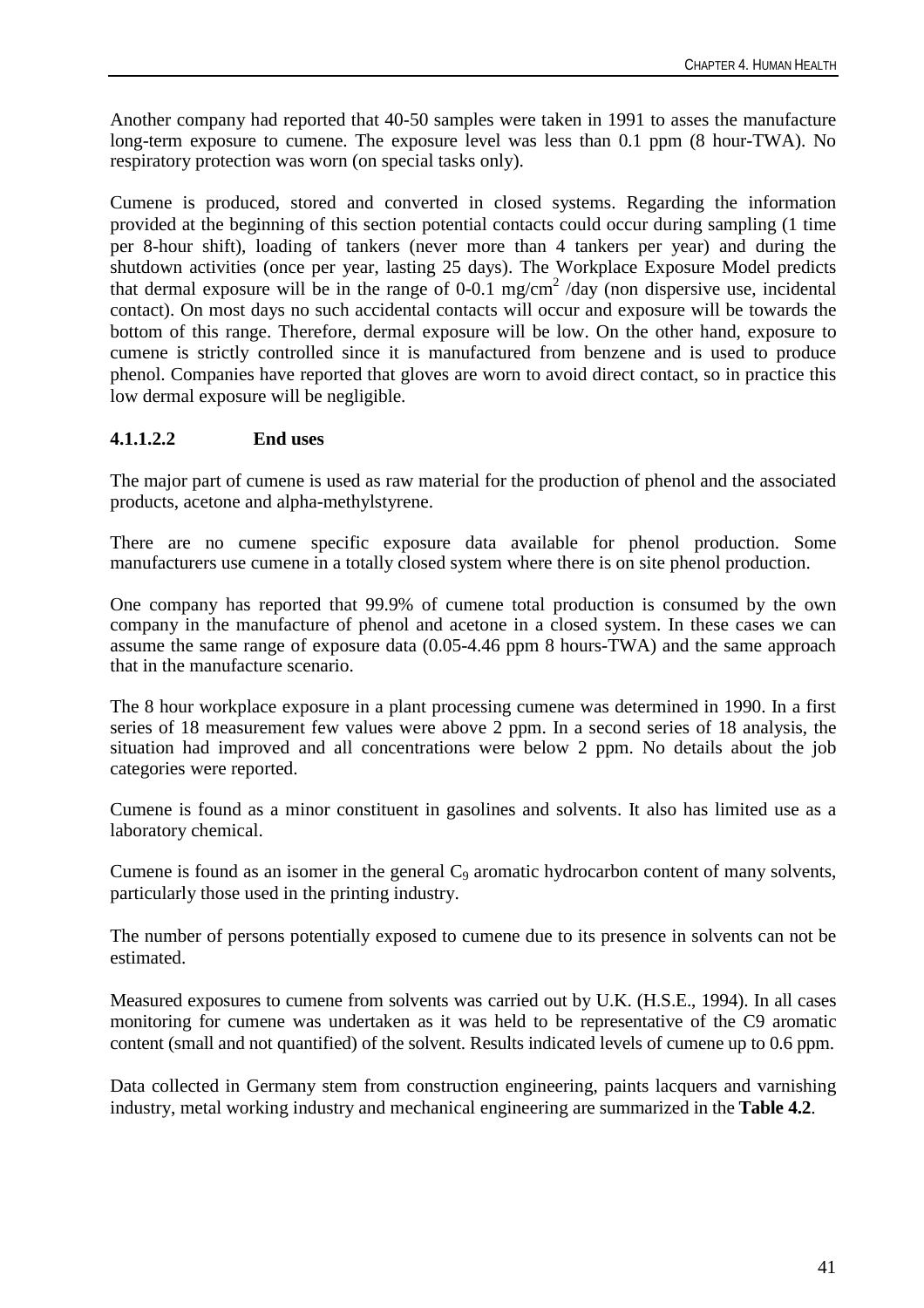#### **Table 4.2** Data collected in Germany - Processing types

|                                                     |                | 90% value         |      |  |
|-----------------------------------------------------|----------------|-------------------|------|--|
|                                                     | No. of results | mg/m <sup>3</sup> | ppm  |  |
| Production of paints                                | 125            | 4.0               | 0.8  |  |
| Surface treatment, manual (painting, paint rolling) | 255            | 16.9              | 3.4  |  |
| Surface treatment, manual (spraying)                | 300            | 5.0               | 1.01 |  |
| Surface treatment, mechanical                       | 84             | 4.0               | 0.8  |  |

-Data period: 1991 - 1995.

-Sampling type: 75% personal samples remaining stationary.

-Exposure duration: 1h (shift averages)

In the worst case (surface treatment, manual) the exposure level is 3.4 ppm. In the same period the short term exposure ( $\leq 1$ h) resulted in a 90% value of 2.23 ppm (11 mg/m<sup>3</sup>) for total types of processing.

In the same way, Germany has sent additional exposure data from different processes, **Tables 4.3** and **4.4**.

| Work area                                   | <b>Number</b>                 | Range (max-min) |  |
|---------------------------------------------|-------------------------------|-----------------|--|
| Offset printing works                       | 17 person-related measurement | $0.1 - 1.3$     |  |
| Painting of signs using lacquering machines | 2 person-related measurement  |                 |  |

**Table 4.4** Short term (10-20 min or 20-30 min) exposure data ppm

| Work areas                                                                  | <b>Number</b>                | Range (max-min) |
|-----------------------------------------------------------------------------|------------------------------|-----------------|
| Car repair work<br>(using manual compressed-air spray guns in spray booths) | 8 person related measurement | $1.9 - 6.7$     |

Considering the use of solvents in the industry we can assume a non dispersive pattern of use and local exhaust ventilation or in the worst case dilution ventilation. Due to cumene's moderate tendency to become airborne (aerosol formation expected), the Model predicts that inhalation exposure will be in the range of 10 - 50 or 100 - 200 ppm. Regarding dermal exposure, the TGD predicts that it will be in the range of 0.1-1 mg/cm<sup>2</sup>/day (intermittent contact level). However, if we consider that cumene is a small part of the total  $C_9$  aromatic content of the solvent (small and not quantified), the potential exposure (inhalation and dermal) will be not relevant.

There are no cumene exposure data available for gasoline products. Following HSE, a survey of exposures to gasoline vapour was carried out in 13 European countries during 1984/85 and showed that exposures were below the occupational exposure standard for a variety of occupations involving gasoline handling and movement.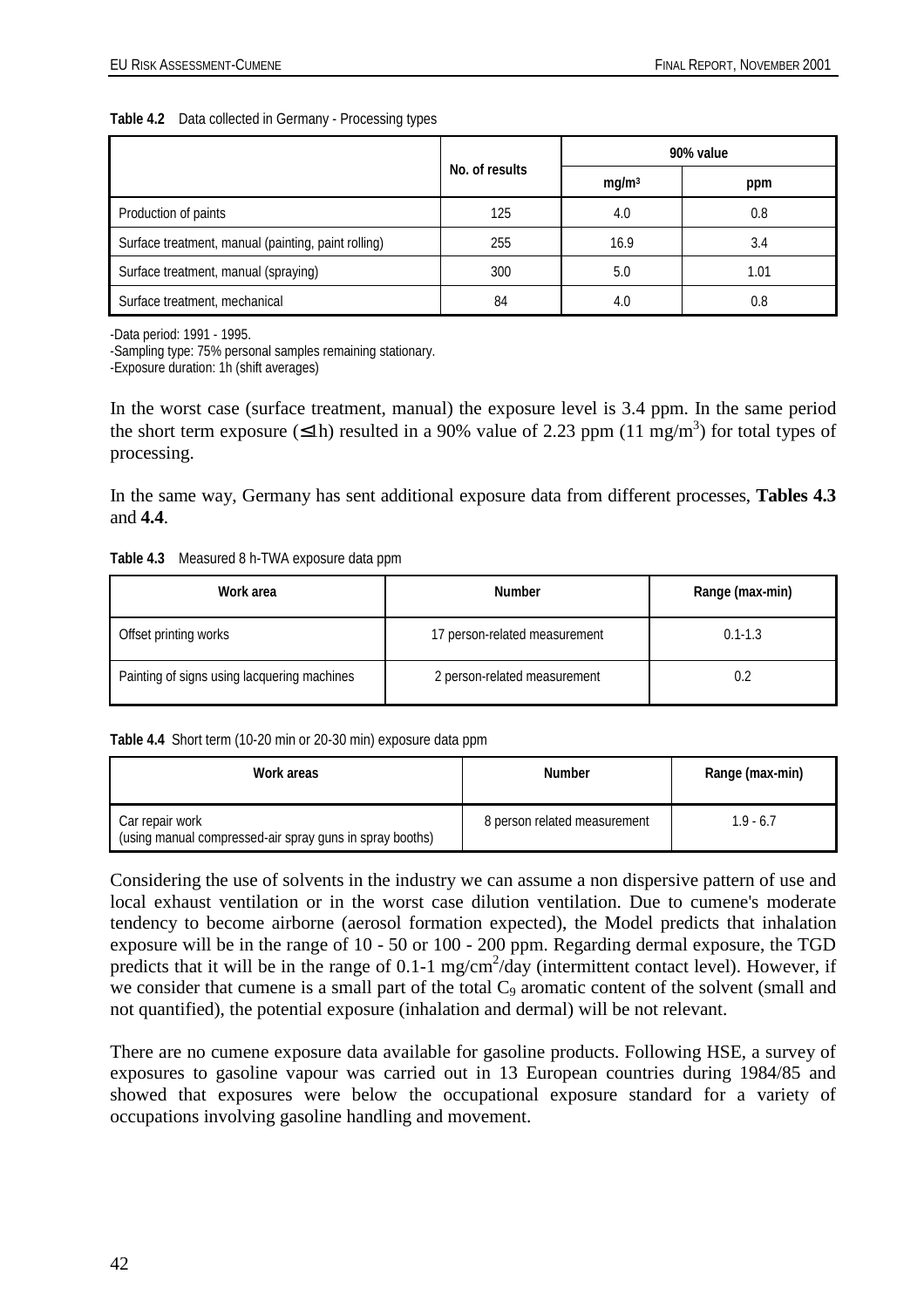## Literature data

Cocheo et al., (1983) measured volatile pollutants produced from several rubber goods manufacturing processes. A total of 35 samples were collected in the vulcanization areas of a shoe-sole factory, a tire retreading operation and also in the extrusion areas of the retreading operation and an insulated cable manufacturer. The sampling time was limited to 30 minutes. One of the pollutants found was (cumene). The results are presented in the **Table 4.5**.

|  |  |  |  |  | Table 4.5 Measured exposure data for cumene for several rubber goods manufacturing processes |
|--|--|--|--|--|----------------------------------------------------------------------------------------------|
|--|--|--|--|--|----------------------------------------------------------------------------------------------|

|                                        |                                | Sampling site  |                 |                |           |
|----------------------------------------|--------------------------------|----------------|-----------------|----------------|-----------|
|                                        |                                | A              | B <sub>1</sub>  | B <sub>2</sub> | C         |
| Number of samples                      |                                | 13             | 6               | 6              | 10        |
| Cumene observed<br>concentration range | $(\mu g/m^3)$<br>$(\mu g/m^3)$ | $60 - 250$     | $2 - 200$       | $0 - 10$       | <b>ND</b> |
|                                        | (ppm)                          | $0.012 - 0.05$ | $0.0004 - 0.04$ | $0 - 0.002$    |           |

A = Shoe-sole factory, vulcanization area.

 $B_1$  = Tire retreading factory, vulcanization area.

 $B_2$  =Tire retreading factory, extrusion area.

 $C =$  Electrical cables insulation plant, extrusion area.

Scheffers (1985) have investigated the exposure to solvent vapours. The actual health-related hazard was investigated in a small random sample of 45 maintenance painters at 23 different job locations spread over 12 projects. Results obtained by personal air sampling to cumene ranged from 0-4 mg/m<sup>3</sup> (0-0.81 ppm) (8 hours-TWA), all the project locations included.

## **4.1.1.3 Consumer exposure**

No quantitative data have been obtained for the evaluation of consumer exposure.

Information from all the European manufacturers of cumene have reported that there is no use of cumene in any consumer's product.

Therefore, cumene is not of concern for consumers.

On the other hand, consumer's exposure to cumene respecting its use as constituent of gasolines has not been evaluated here, since it should be assessed when a petroleum products risk assessment report will be elaborated.

## **4.1.1.4 Indirect exposure via the environment**

Cumene is manufactured almost exclusively for the production of phenol and acetone. Other uses are as a minor constituent in gasolines, solvents and detergents.

In spite of the fact that some derivatives obtained by sulfonation of cumene are used for the manufacturing of detergents. Consequently, no pure cumene in detergents is left.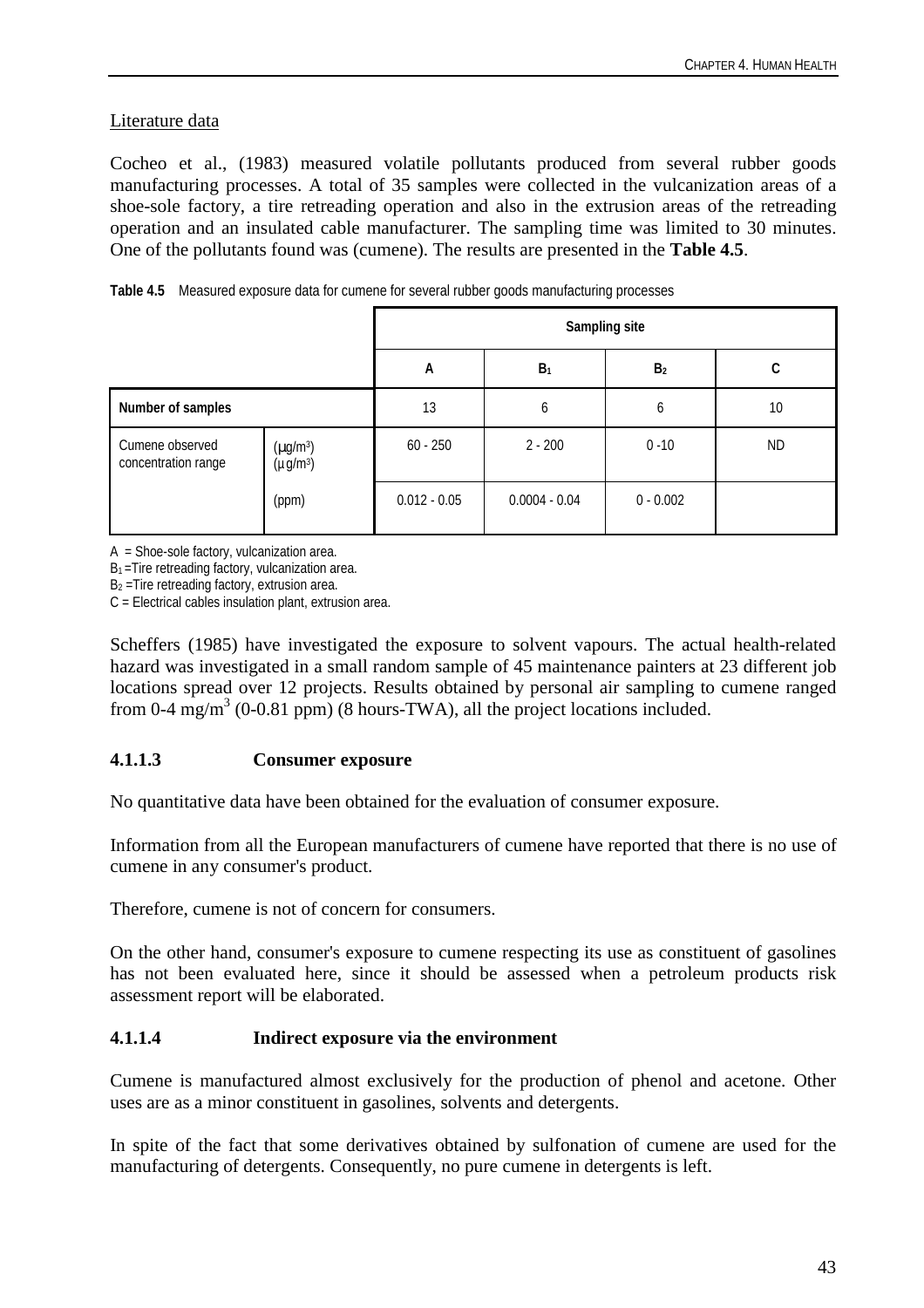The main source of exposure of humans via the environment is likely to be via food and, to a lesser extent, drinking water.

The concentration of a substance in food is correlated to its concentration in water, soil and air and is also dependent on its bioacumulation behaviour.

The indirect exposure is assessed estimating the total daily intake of a substance by consumption of food, water and inhalation of air. This estimation is based on the predicted environmental concentrations in all compartments.

The EUSES model has been used (Appendix A). Some values are reproduced in **Table 4.6**.

Model predictions suggest that by far the greater amount of human exposure via the environment will be from the air, contributing some 97% of the intake. For the propose of risk assessment, intakes of 0.11 mg/kg/day and  $1.45 \cdot 10^{-5}$  mg/kg/day for the local and regional exposure levels respectively will be used.

| Source                       | Local                | Regional             |
|------------------------------|----------------------|----------------------|
| Air (mg/kg/day)              | 0.107                | $1.43 \cdot 10^{-5}$ |
| Drinking water (mg/kg/day)   | $1.19 \cdot 10^{-4}$ | $4.87 \cdot 10^{-9}$ |
| Fish (mg/kg/day)             | $2.01 \cdot 10^{-3}$ | $9.8 \cdot 10^{-8}$  |
| Leaf crops (mg/kg/day)       | $5.92 \cdot 10^{-4}$ | $7.9 \cdot 10^{-8}$  |
| Root crops (mg/kg/day)       | $7.93 \cdot 10^{-4}$ | $3.24 \cdot 10^{-8}$ |
| Meat (mg/kg/day)             | $2.43 \cdot 10^{-5}$ | $3.23 \cdot 10^{-9}$ |
| Milk (mg/kg/day)             | $1.43 \cdot 10^{-5}$ | $1.91 \cdot 10^{-9}$ |
| Total human dose (mg/kg/day) | 0.11                 | $1.45 \cdot 10^{-5}$ |

**Table 4.6** Estimated human daily intake of cumene

## **4.1.2 Effects assessment Hazard identification and Dose (concentration) – response (effect) assessment**

#### **4.1.2.1 Toxico-kinetics, metabolism and distribution**

## **4.1.2.1.1 Studies in animals**

#### In vivo studies

A study about metabolism, disposition and pharmacokinetics of cumene in F-344 rats following oral, i.v. administration or nose-only inhalation exposure was carried out by Research Triangle Institute in 1989.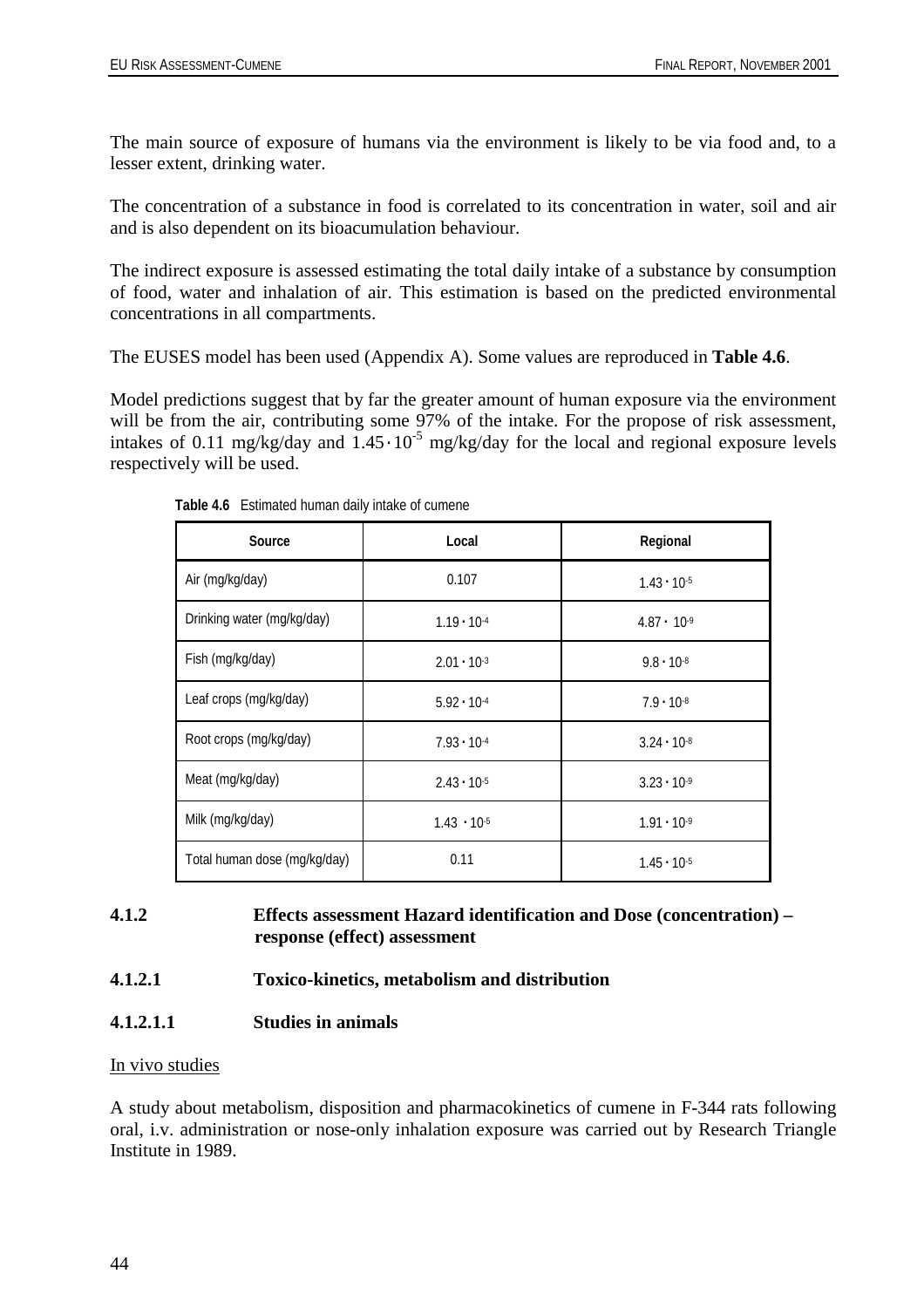Male and female Fischer F-344 7-9 weeks old rats were used. During experiments, animals were housed individually in metabolism chambers for collection of urine, faeces,  $CO<sub>2</sub>$ , and expired volatiles.  $1^{14}$ C cumene oral doses were given by intragastric intubation and i.v. doses were administered as bolus doses into one of the lateral tail veins. The  $[{}^{14}C]$ cumene atmosphere was available into the chamber. The doses used were: 33 mg/kg for single intravenous dose, single oral gavage dose and oral gavage dose, daily for 8 days; 1350 mg/kg for single oral gavage dose and 100, 500 and 1500 ppm for single nose only inhalation exposure, 6 hours.

 $[$ <sup>14</sup>C]cumene was absorbed rapidly and nearly completely from the stomach although absorption may have been delayed slightly at the highest oral dose.  $[$ <sup>14</sup>C]cumene was also absorbed rapidly through the lung with detectable levels of  $\int_0^{14}$ C cumene found to be present in the blood within 5 min of the beginning of the exposure.

In general, very similar rates and routes of elimination were observed for oral dosing and inhalation studies. Urine was the major route of elimination following oral dosing and inhalation exposure. A minimum average of 70% of the dose was excreted in the urine. At lower doses or exposure levels of  $\int_0^{14}$ C cumene, relatively little radioactivity was excreted in the expired breath or in the faeces while almost all of the dose was eliminated in the urine. With increasing doses of exposure levels, great amounts of radioactivity appeared in the expired breath and, to a much smaller extent, in the faeces.

Analysis of tissue distribution data indicated that several tissue types had elevated tissue to blood ratios (TBR) for total radioactivity following administration of  $\int_0^{14}C$  cumene by all routes. Adipose tissue was observed to have elevated TBR following all doses and routes. This observation is consistent with the known lipophilicity of parent cumene and was not totally unexpected. Liver and kidney tissues were also observed to have elevated TBR in most studies. These tissues are responsible for the bulk of oxidative metabolism in mammals and as such are likely to have higher concentrations of cumene metabolites than other tissues. In addition, the kidney is also the major excretory organ for cumene and its radiolabeled metabolites. Contamination of kidney tissue with residual urine could also be expected to raise the concentration of radiolabel in this tissue.

Elimination of radiolabel from the blood of rats given an i.v. bolus of cumene was described by a two compartment pharmacokinetic model. The fit of this model to the observed data was excellent. This indicates that the disappearance of radiolabel from the blood is, in all likelihood a biexponential process. For all other studies that employed radiolabel it was necessary to fit the data to a one-compartment model. This was necessary due to the lack of blood samples timed appropriately to yield information regarding the rates of absorption of radiolabel and distribution to the tissues. Without this information the early (fast) phase of the biexponential process cannot be defined. The results of using a one-compartment model to simulate what is probably a twocompartment process are first, a model with less than optimum ability to predict the concentrations of radiolabel in the blood as a function of time and second, an estimated distribution half-life (THALF1) for the single exponential phase that is actually a combination of the fast phase and the slow phase of the biexponential process. This causes the value of THALF1 to be larger than the true value for the fast, early phase and somewhat smaller than the true value for the slower terminal phase. A number of additional blood samples during the period up to 8 h following dosing would be required to avoid this problem and allow development of the twocompartment model for all routes and doses.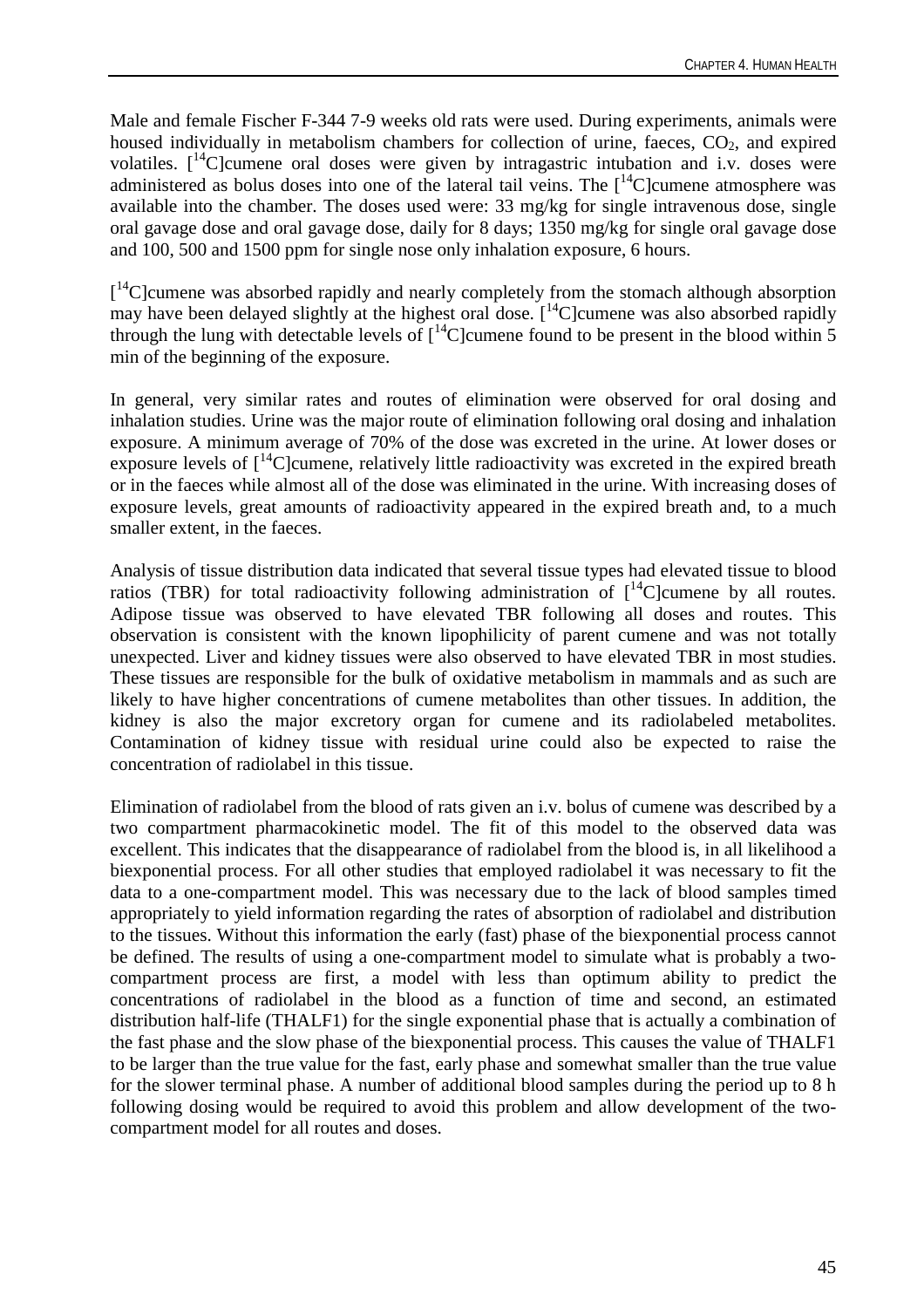After i.v. dose of 33 mg/kg, pharmacokinetic variables were calculated using a two compartment open model. For  $1^{14}$ C cumene, the distribution half-life (THALF1) was calculated to be 0.21 h for males and 0.27 h for females. The elimination (terminal) half-life (THALF2) was calculated to be 8.6 h for males and 7.3 h for females.

Conjugated metabolites of cumene were excreted in the urine. The radiolabeled metabolites of cumene excreted in urine and breath were studied using reversed phase HPLC. Based upon retention times, the six radiolabeled metabolite peaks observed in urine following i.v. administration of cumene are the same six observed following oral dosing and inhalation exposure. In general over all doses and routes we conclude 50%, or more, of urinary excretion was accounted for by 2-phenyl-2-propanol and its glucuronide and/or sulphate conjugates. The balance of excretion in urine was accounted metabolites 1, 4 and 5 were all converted to free 2 phenyl-1,2-propanediol. Unknown urine metabolite 6 was found to have been converted to 2 phenyl-2-propanol and urine metabolite 2 which was unaffected by treatment with the deconjugating enzymes ß-glucuronidase and sulfatase and thereby retained the same retention time. The effect of enzyme treatment on urine metabolite 3 is equivocal, possible no change but difficult interpret due to the minor nature of the metabolite. In addition, small amounts of the free, unconjugated cumene metabolites 2-phenyl-1,2-propanediol, 2-phenyl-2-propanol and 2 phenylpropionic acid were detected.

In conclusion, it was shown that cumene is well absorbed by oral administration or nose-only inhalation exposure. Following its absorption, cumene is extensively metabolized and excreted. No evidence for the accumulation of cumene following high doses or repeated administration was observed.

During studies of the metabolism and pharmacokinetics of cumene in rats several urinary metabolites remained unidentified (Research Triangle Institute, 1992). One of these metabolites, Metabolite 2, comprised between 3 and 40% of the radioactivity that was excreted in the urine. The fraction excreted as Metabolite 2 varied directly with the dose. Since the urine was the major route for the elimination of cumene and its radiolabeled metabolites, accounting for greater than 70% of the administered dose, the identity of this metabolite was of significant interest. The current document reports the results of studies conducted to determine the chemical identity of Metabolite 2.

Pooled composite urine obtained from animals which had received 1.35 g cumene/kg *per os* during the course of previous studies was used as the source of Metabolite 2 during the current studies. Frozen storage of this pooled urine since the end of the previous studies in 1989 was shown not to have affected the qualitative or quantitative composition of radiolabeled metabolites as determined by HPLC. Enzyme treatment and multiple chromatographic steps were used to prepare an enriched, partially purified sample of Metabolite 2. Analysis of this sample using two different analytical HPLC methods indicated radiochemical homogeneity.

Analysis using  $^{13}$ C and  $^{1}$ H-NMR spectroscopy gave results indicating the presence of at least two compounds. Careful comparison of spectrometric results indicates that the identity of one of the two components may be phenylmalonic acid. This dicarboxylic acid can be predicted to be an oxidative metabolite of cumene. Attempts to achieve co-chromatography of Metabolite 2 with phenylmalonic acid yielded conflicting results in two different chromatography systems. HPLC-MS of the partially purified metabolite gave no useful information due to the presence of at least 2 different compounds in the sample.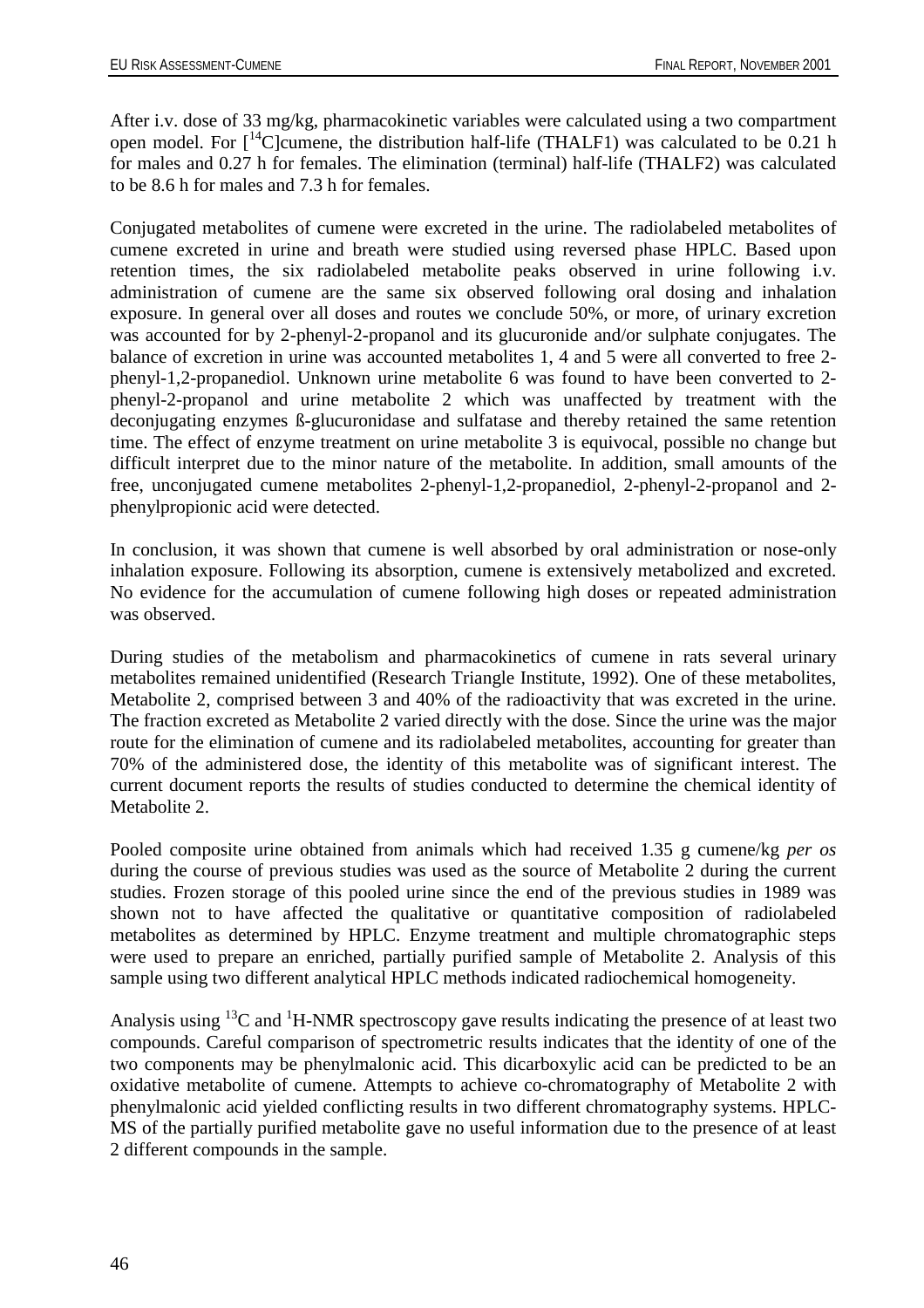Subsequently, using a normal phase HPLC system, two radiolabeled components were resolved from the partially purified Metabolite 2 sample that had been studied spectrometrically. Further studies are necessary to unambiguously elucidate the identity of these two compounds. Current evidence is not inconsistent with one of the two components being phenylmalonic acid (2 phenylpropane-1,3-dicarboxylic acid).

Percutaneous penetration of cumene has frequently been claimed to occur at a rate similar to that obtained for benzene, toluene and p-xylene based on one early investigation (Valette and Calver, 1954). In this study, conducted in the rat, each of cumene or the other solvents was used as a vehicle for eserine application. The authors measured the biological activity of eserine as the endpoint.

The metabolism of cumene was studied by Robinson et al. (1954), when 2 ml (1720 mg) cumene were given to rabbits by gavage; 40% of the administered dose were metabolized to 2 phenylpropan-2-ol and 25% each to 2-phenylpropan-1-ol and alpha-phenylpropionic acid, which were excreted as conjugated glucuronic acids, triacetyl methyl ester.

van Doorn et al. (1981), studied the excretion of cumene. After a single i.p. administration of 120.2 mg cumene/kg b.w. to male Wistar rats  $73 \pm 6$  mmol SH/mol creatinine were found in the urine compared to  $6 \pm 2$  mmol SH/mol creatinine in the untreated control; 3.4 mmol SH/mol creatinine of these urinary thio compounds had been excreted as mercapturic acid.

## **4.1.2.1.2 In** *vitro* **studies**

In an earlier experiment 200 mg/l cumene were metabolized *in vitro* by a rabbit liver soluble enzyme fraction, 1hr incubation at  $37^{\circ}$ C and  $pH = 7.4$ , yielding 2-phenylpropan-1-ol (0.04-0.07 mol/min/g liver), 2-phenylpropan-2-ol (0.17-0.35 mol/min/g liver) and 2-phenylpropionic acid (0.03-0.05 mol/min/g liver). Metabolites were identified by gas-liquid chromatography with a FID detector. Detection limit was 0.01 g/metabolites (Chakraborty and Smith, 1967).

Pyykkö in 1986 studied *in vitro* inhibition of Cytochrome P-450 dependent monooxygenases by cumene: aryl hydrocarbon hydroxylase (AHH),  $IC_{50} = 564.9$  mg/l, 7-ethoxy-coumarin Odeethylase (ECD),  $IC_{50} = 132.2$  mg/l; rat hepatic microsome preparation; 10 min incubation; 0.08 mM (AHH) or 0.1 mM (ECD) enzyme substrate.

Sato and Nakejime (1987) studied the mean rates of *in vitro* metabolism of cumene in rat liver: 12.3 µg/min (2.6 nmol/nmol cytochrome P-450 (min), in rat lung: 17.3 µg/g/min (42.4 nmol/nmol cytochrome P-450/min).

## **4.1.2.1.3 Studies in humans**

In several non-occupational exposure studies, cumene has been reported to be associated with human metabolism and found as an organic constituent present in expired air of non-smoking normal healthy urban (man and women) population with a mean concentration about 0.35 ng/l (one sigma limit 0.25-0.45 ng/l) (Conkle et al., 1975; Krotoszynski et al., 1977).

In a study (Parbellini et al., 1988) for the determination of 13 industrial solvents in blood, alveolar air and urine the concentration of cumene was measured in 49 Italian blood donors. For a geometric mean environmental air concentration of  $6 \pm 2$  ng cumene/l (range 1-2 ng/l), the results found in the specimens analyzed were as follows: alveolar air, geometric mean  $3 \pm 2$  ng/l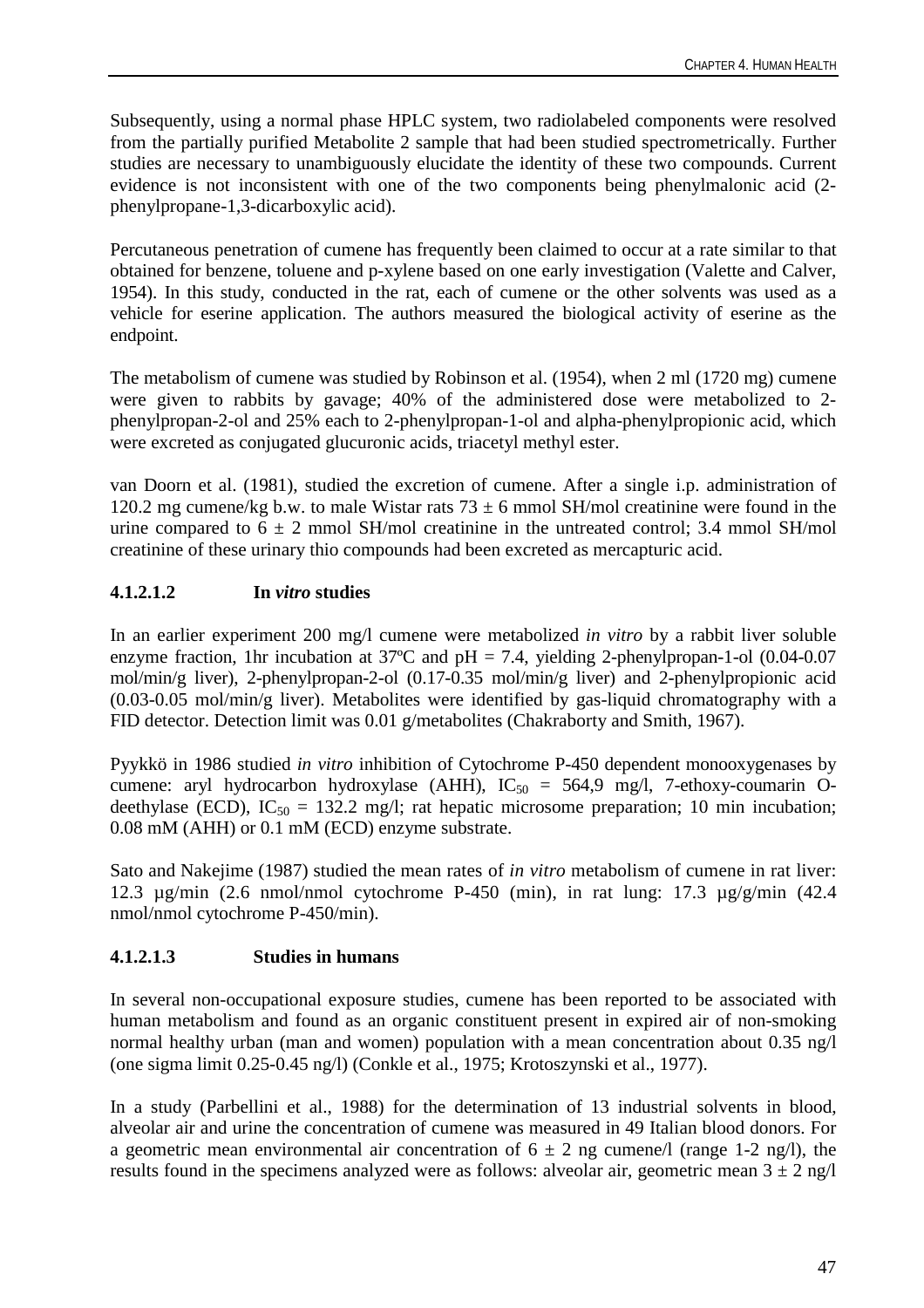(range 1-14 ng/l), blood, geometric mean  $199 \pm 2$  ng/l (range 17-963 ng/l) and urine, geometric mean  $202 \pm 2$  ng/l (range 20 - 1190 ng/l).

Alveolar and blood cumene concentrations were measured in 58 hospital employees (geometric mean environmental concentration  $6.4 \pm 2.4$  ng/l, range 2-36 ng/l) and in 28 chemical workers, benzene manufacturing plant, (geometric mean environmental concentration  $10.7 \pm 5.6$  ng/l, range 1-279 ng/l) (Brugnone et al., 1989). The alveolar concentrations did not differ significantly between hospital staff and chemical workers. No correlation was found between smokers and nonsmokers. The alveolar concentrations were correlated significantly to environmental concentrations measured in the hospital and in the plant infirmary  $(p<0.001)$ . The alveolar cumene retention ranged from between 70.4% in the hospital staff to 77.8% in the workers. The blood cumene level was significantly lower in the hospital staff than in the chemical workers  $(p<0.002)$ . The smoking habit did not influence the blood level in both employee groups. Only in the chemical workers significant correlations were found between blood and alveolar cumene concentrations and blood and environmental concentrations  $(p<0.001)$ .

Experiments on the absorption of cumene and the excretion of dimethylphenylcarbinol (2 phenylpropan-2-ol) were made on 10 healthy volunteers (5 men and 5 women aged between 20 and 35 years) exposed to 49, 98 or 147 ppm (240, 480 or 720 mg/m3, respectively) under controlled conditions for 7 hours using head-only inhalation exposure (Senczuk and Litewka, 1976). Retention of cumene vapours in lungs during exposure decreased from 64% at 0.5 h of exposure to 45% at the end of each exposure. The urine was collected for examination during and after exposure (2.5-48 h after the exposure began) and dimethylphenylcarbinol, in the extracts was determined. Maximum excretion was observed after 6-8 h of exposure, diminishing after cessation of exposure approaching zero after 48 h. The average percentage yield of the conversion of cumene into 2-phenylpropan-2-ol was 35%.

## **4.1.2.1.4 Summary of toxicokinetics**

In studies in animals cumene is rapidly absorbed following inhalation exposure and is also absorbed from the gastrointestinal tract. In humans cumene is associated with the humanmetabolism found as an organic constituent present in blood, alveolar air and urine with a significant correlation between blood and alveolar cumene concentrations. One study in humans suggests that 50% of the cumene inhaled was taken up by the lungs; other study calculated alveolar cumene retention to 77.8%. No satisfactory studies of dermal absorption are available. Cumene and/or its metabolites are distributed widely following inhalation exposure or oral administration to animals, the highest tissue levels being found in body fat.

A great part of radiolabelled cumene is excreted over 72 hours, mainly as conjugated metabolites in the urine (70% or more of the administered dose). In animal studies the faeces and expired breath are minor routes of excretion. 2-phenylpropan-2-ol is a major metabolite in both animals and man.

Other urinary metabolites are 2-phenylpropane-1,2-diol and 2-phenylpropionic acid.Very similar toxicokinetics are observed when single and repeated oral dose animal studies are compared.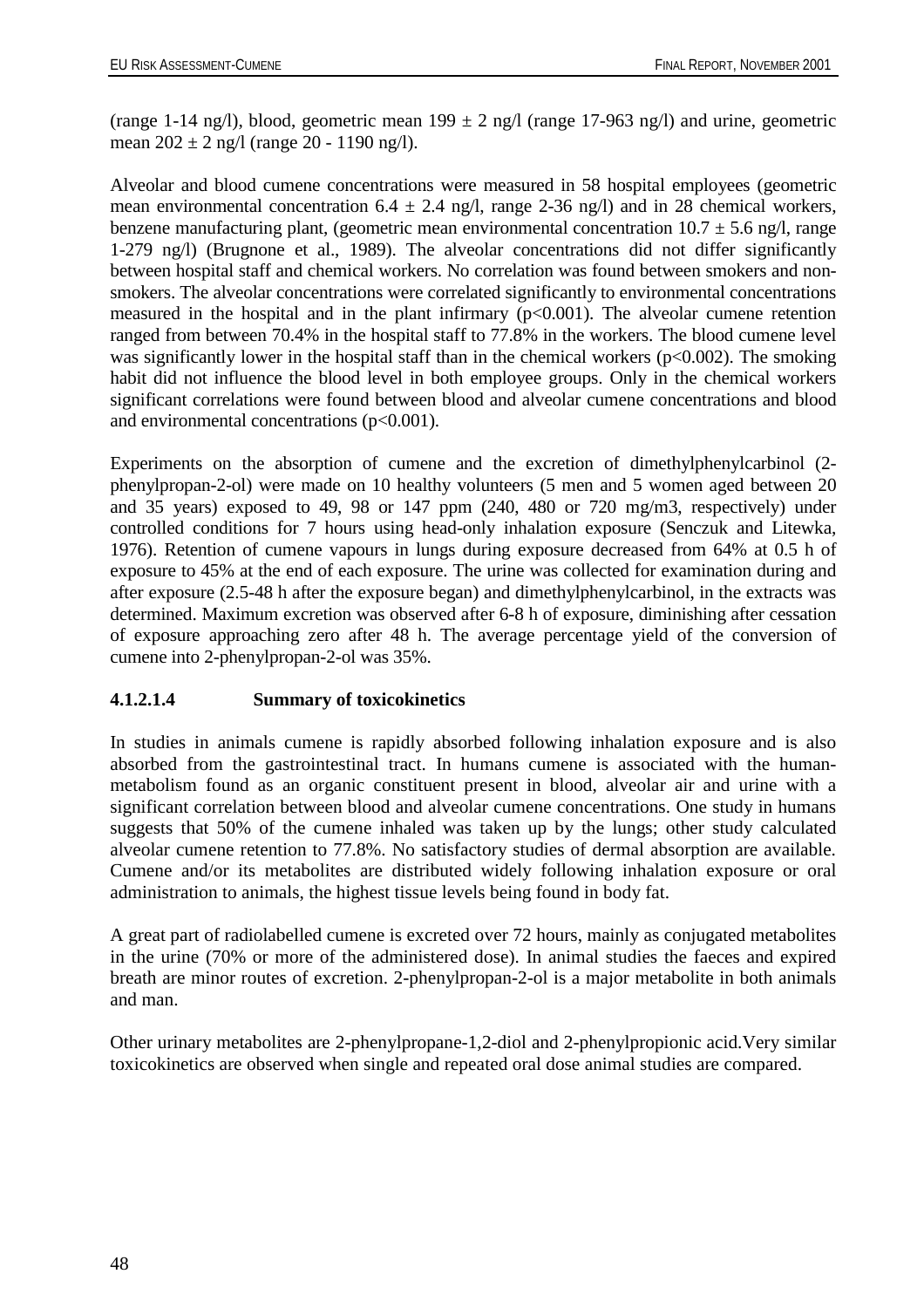## **4.1.2.2 Acute toxicity**

## **4.1.2.2.1 Studies in animals**

Oral

There are six references in the IUCLID dealing with acute oral toxicity. All studies are done in rats.

In a study done by Dow Chemical Company (1948) it was reported the value 1400 mg/kg as the largest dose letting all rats survive. The cumene was administered in single doses to rats. The smallest dose killing all rats was 5000 mg/kg.

Smyth et al. (1951) reported an estimated LD50 of 2910 mg/kg in a range finding study in male rats by gavage administration.

Wolf et al. (1956) determined on 20 young adult Wistar rats the toxicity of cumene. The material was introduced into the stomach by means of a stomach tube. The cumene was undiluted or in olive oil solution. All the surviving rats were observed until recovery was assured (usually about two weeks). An LD50 value of approximately 1400 mg/kg was reported. When the rats were autopsied, slight liver changes and, in some instances some kidney involvement of questionable significance were observed. Isopropyl benzene appeared to cause some irritation to the stomach and intestine.

Gerarde and Linden (1959), studied the acute toxicity giving a single dose of 2.5 ml of a mixture of cumene in olive oil 1:1 v/v to fasted rats weighing approximately 250 g. Surviving animals were observed for three weeks after dosing for evidence of abnormality in behaviour and activity. Cumene caused mortality in 6 out of 10 rats. The LD50 established was an approximate value of 4000 mg/kg (on the basis of the dilution). This report was conducted on several alkylbenzenes. Symptoms of toxicity included central nervous depression. Post-mortem examination revealed that the principal cause of death from these compounds was chemical pneumonitis with pulmonary oedema and haemorrhage.

A more recent study (Monsanto, 1985) reported a value of LD50= 2700 mg/kg. Five Sprague Dawley Albino rats by dose were treated with cumene undiluted at doses levels of 2000, 2510, 3160 and 3980 mg/kg. Signs of intoxication were: weight loss (one to three days in survivors), increasing weakness, ocular discharge, collapse and death. Gross autopsy in decedents showed haemorrhagic lungs, liver discoloration and acute gastrointestinal inflammation. Viscera appeared normal in survivors (14 days).

In a test reported in Dow Chem Company (1985) a single oral dose of 3980 mg/kg body weight of cumene was quoted as the LD50 value for rats. Death occurred after 2.5 hours and followed respiratory distress, the onset of which was observed immediately after dosing. No lethal effects were observed in rats dosed at 2000 mg/kg cumene, although both groups displayed slight liver and kidney injury at necropsy.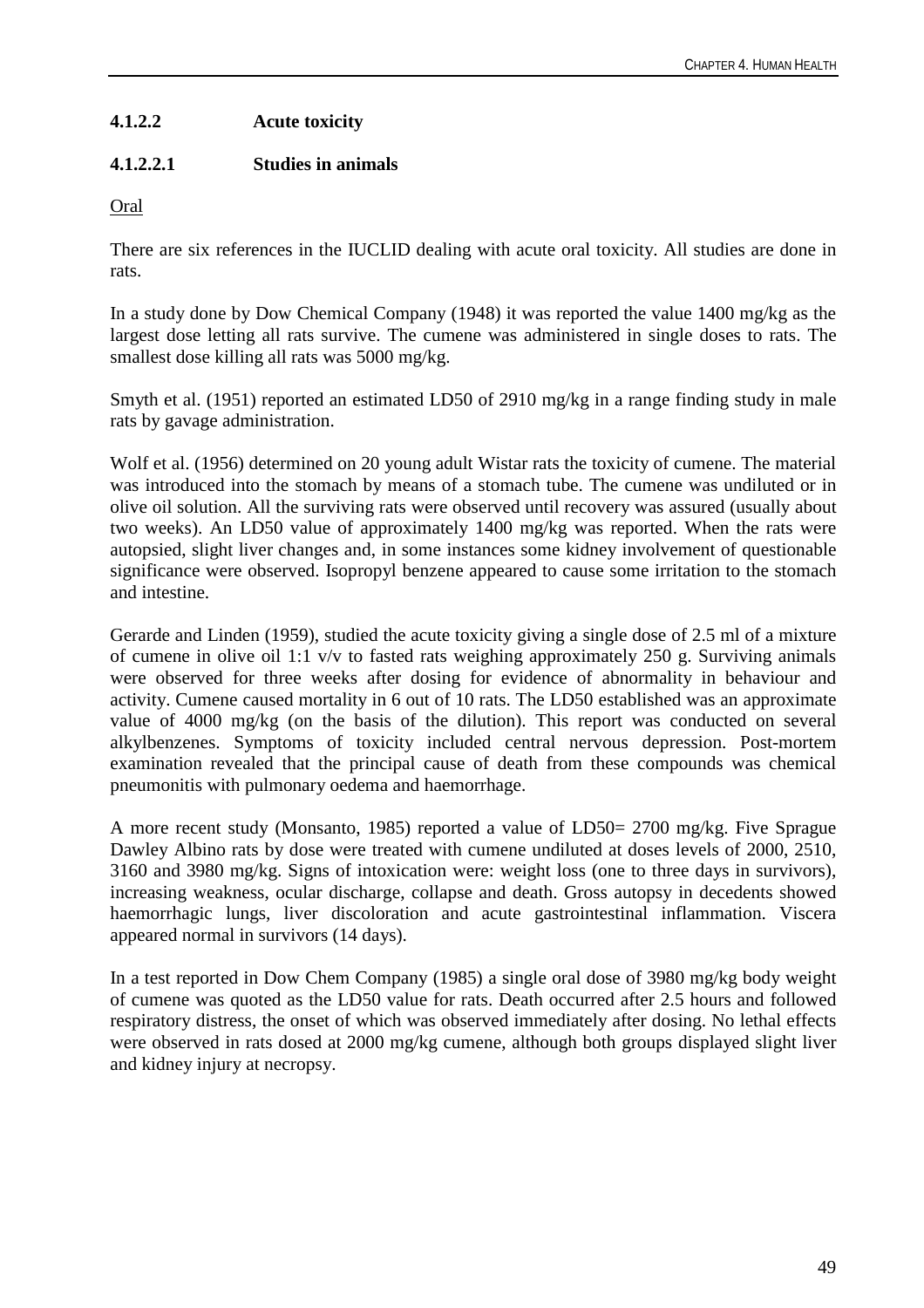## Dermal

Smyth et al., (1951) reported a dermal LD50 of 10600 mg/kg b.w. (12.3 ml/kg b.w.); in a rangefinding study, following application of single occluded doses levels of 4310, 8620 and 17420 mg/kg at male albino rabbits. An observation of 14 days post treatment was done.

In a more recent study, Monsanto (1985), reported a value of LD50 >3160 mg/kg. New Zeland albino rabbits were treated with cumene undiluted at dose levels of 2000, 3160, 5010 and 7940 mg/kg for 24 hours exposure.

Signs of intoxication included weight loss, increasing weakness, collapse, and death. Gross autopsy of decedents revealed haemorrhagic areas of the lungs, liver discoloration, enlarged gall bladder, darkened kidneys and spleen and gastrointestinal inflammation.

#### Inhalation

#### *Studies in rats*

There are several references about acute toxicity in rats:

Smyth et al., (1951) reported a concentration of 8,000 ppm (40 mg/l) cumene to cause 4 deaths in a group of 6 rats within 14 days after 4 hours exposure. The exposure for 1 hour resulted in no deaths.

In a study deaths were reported to occur during higher exposure levels, 814 ppm (4 mg/l) and 1,323 ppm (6.5 mg/l), killed the rats within 16 h of exposure; these rats displayed impaired locomotion, incoordination, and somnolence (Fabre et al., 1955).

Two references are dated in 1949; a concentration of 40 mg/l cause 4 deaths of 6 rats after 4 hours exposure; 20 mg/l did not cause any deaths at a similar exposure period. (Smyth et al., 1951; Union Carbide Corporation, 1985).

Monsanto (1985), reported a dose  $> 17.6$  mg/l causes no mortalities after 6 hours (OECD protocols for acute inhalation are for 4 hour exposures). Six Sprague-Dawley Albino male rats were used. No toxic signs were showed. In gross autopsy, visceras appeared normal after 14 days.

Gerarde (1960) described the principal causes of death in acutely exposed animals as respiratory paralysis, pulmonary oedema and haemorrhaging, lung haemorrhage being associated with further haemorrhage in the thymus, bladder and adrenals. Liver hypertrophy was also described as resulting from compensation for metabolic stress caused by the compound, as were observed splenic deformities; 20 to 25 mg/l cumene cause prostration and loss of reflexes.

The effects of single inhalation exposure to cumene vapour on behavioural function in rats were evaluated by the examination of a range of parameters, including tremors, righting reflexes, gait, startle response, activity, salivation and rectal temperature (Bushy Run Research Centre, 1989a). After nose-only exposure of groups of 10 rats of each sex to 0, 490 (100 ppm), 2450 (500 ppm) or 5880 mg/m3 (1200 ppm) cumene for 6 hours; gait abnormalities, decreased rectal temperature and increased activity were observed in the groups exposed to the two highest levels. The effects were observed at 1 hour after exposure, but not after 6 or 24 hours. No treatment-related effects were seen at 490 mg/m3 cumene.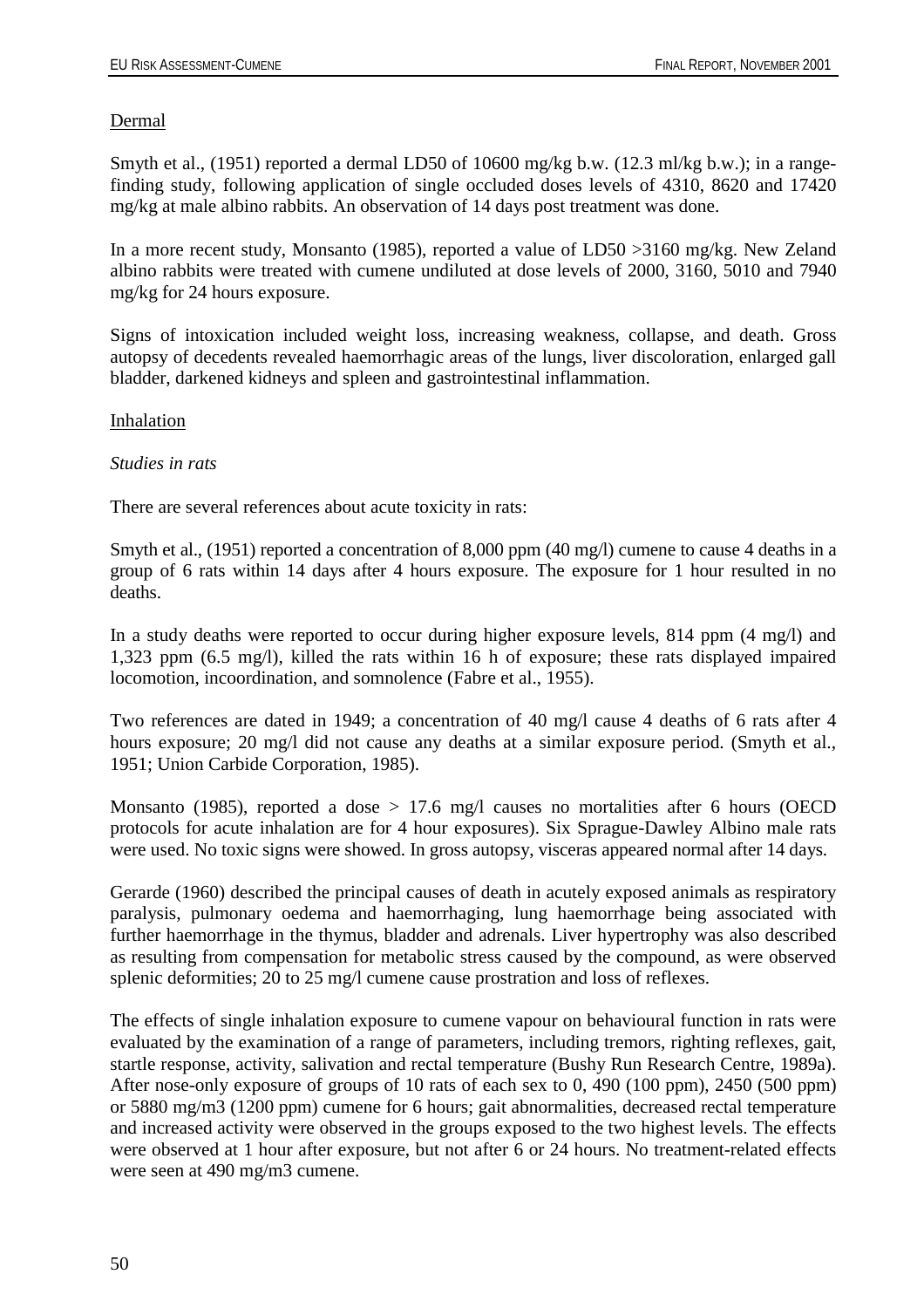#### *Studies in mice*

Lazarew (1929) noted a narcotic effect in white mice over 2 hours exposure to 20 mg/l cumene (i.e. the mice were observed lying on their sides). At an exposure level of 25 mg/l cumene, loss of reflexes were observed in the mice (quoted by Nielsen et al., 1994).

Werner et al., (1944), reported a value LC50 of 2000 ppm (10 mg/l, when young, mature white mice (average weight 21 g) were exposed to cumene during 7 hours. This experiment, in mice, demonstrated that the toxicity of a cumene fraction of petroleum is similar to that of pure cumene. Both cumene and the technical product have a potent narcotic action characterised by a slow induction and a long duration. Cumene toxicity was also observed to be age dependent to a small extent, as "older" mice (average weight 27 g) exposed to cumene for 7 hours had an LC50 of 11.5 mg/l. From extrapolation of the dose-mortality curve given in this paper (using 80 old mice), it can be seen that only a few of the mice dying during or shortly after exposure to cumene (6-8 hours). In general, most deaths observed occurred 8-24 hours after the start of the 7 hours exposures, although a few deaths were seen up to 1-3 days after exposure. Signs of toxicity included narcosis, ataxia, loss of reflex, unconsciousness and depression of respiration leading to death. Only twenty-two of the mice dying during or shortly after exposure to the cumene vapour were selected for histopathological study. The twenty-two mice exposed seven hours to technical or pure cumene showed essentially similar significant pathologic changes in the liver, kidneys and spleen. All of the twenty-two mice showed small to moderate amounts of fat in the liver and a few showed fat in the kidneys. Slight to marked phagocytosis of nuclear fragments was found in the follicles of all of the nineteen spleens examined.

Similar effects were also noted in the mouse by Izmerov et al. (1982) who described the toxic effects of cumene as being similar to those of benzene and toluene, but being slower to take effect and more persistent. Izmerov et al., reported and LC50 value for cumene of 121 mg/l and an NC50 value (the concentration causing 50% narcosis in exposed animals) of 53.35 mg/l over 2 hours exposure (quoted by Nielsen et al., 1994).

The results of experiments on mice reported by Dow Chemical Company (1948); using single 7 hour exposures indicated that cumene concentration producing 50% kill is 10 mg/l. Excessive exposures resulted in some pathological changes in liver, kidney and spleen, but the principal action, and the alone causing death, was the anaesthetic action (depression of the central nervous alone system).

Tegeris and Balster (1994) evaluated the acute neurobehavioral effect of cumene after 20 min inhalation exposures to 2000, 4000 and 8000 ppm using a functional observational battery (FOB). The lowest concentration tested (2000 ppm) (10 mg/l) produced significant effects on rearing measured during the exposure, thus the minimally effective concentration could not be ascertained. Concentration range of 2000 to 8000 produced a nearly identical profile of effects, a profile that was also produced by 5, 10, 20, 30 and 40 mg/kg i.p. administration of the CNS depressant drug pentobarbital.

These effects included changes in posture, decreased arousal and reaming, increased ease of handling, disturbances of gait, mobility, and righting reflex, decreased forelimb grip strength, increased landing foot splay, and impaired psychomotor coordination. These acute effects were short-lived, with recovery beginning within minutes of removal from exposure.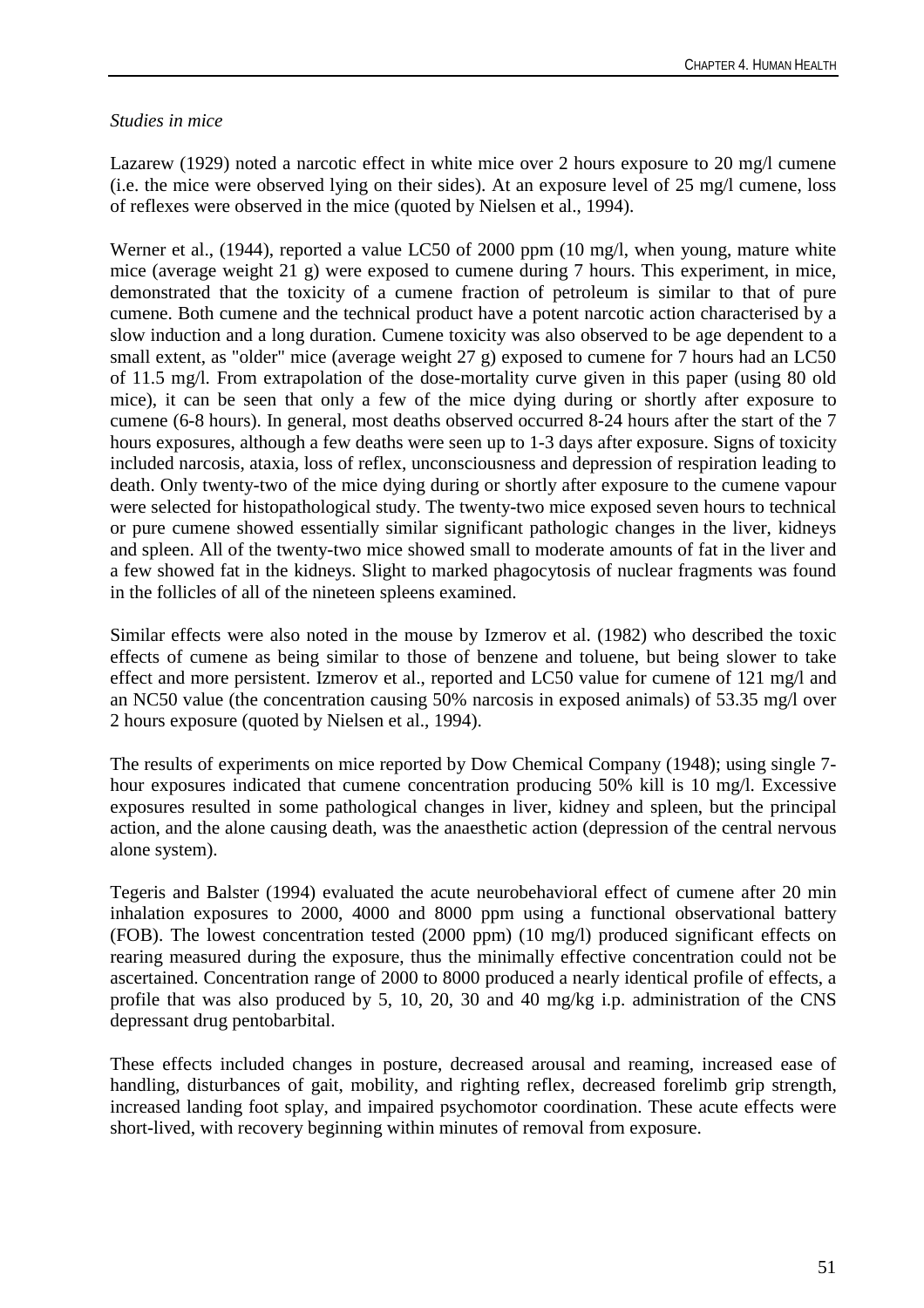This experiment points out that cumene produces a profile of neurobehavioral effects similar to that of pentobarbital.

## **4.1.2.2.2 Study on mechanisms of toxicity**

Pyykkö et al. (1987) studied the effects of cumene on cytochrome P-450 concentration and on three monooxygenase activities, as well as on two microsomal enzymes independent of cytochrome P-450, in the rat liver and lungs. The cumene was dissolved in corn oil (2 M) and given by an intraperitoneal injection of 5 mmol/kg. Animals were sacrificed after 24h; no signs of general toxicity were found at a dose of 600 mg/kg b.w.

Cumene increased by 20-50% the cytochrome P-450 concentration in rat liver microsome. In lung microsomes the situation was quite the opposite; decreased the cytochrome P450 concentration to 40-60% of that in the microsomes of control rats.

The effect of cumene on the aryl hydrocarbon hydroxylase activity in the liver was the same as to that on cytochrome P-450 concentration. The increasing effect of cumene on the activities of liver 7-ethoxycoumarin O-deethylase and 7-ethoxyresorufin O-deethylase was much stronger then that on cytochrome P-450 concentration on aryl hydrocarbon hydroxylase activity.

In the lungs, the activity of 7-ethoxycoumarin O-deethylase decreased; the aryl hydrocarbon hydroxylase activities were unchanged and were not decreased of 7-ethoxyresorufin Odeethylase activity.

About the effect on cytochrome b5 and NADPH-cytochrome c reductase; cumene slightly increased the concentration of cytochrome b5 on liver. In the lung no significant changes were seen. NADPH-cytochrome c reductase was increased in the liver microsome to 20-40% above the controls.

The end conclusion is that this study shows the destructive effect of cumene on the pulmonary cytochrome P-450 y 7-ethoxycoumarin O-deethylase.

The main metabolic route of alkylbenzenes in mammals goes via side chain oxidation to aryl alcohol, which is further oxidated to aryl aldehyde and then to an acid which conjugates with and endogenous acid. The aldehyde is rapidly metabolized by aldehyde dehydrogenase but not in the lungs, where aldehyde dehydrogenase is deficient; this could be the mechanism of cytochrome P-450 destruction where aldehyde or some other active intermediate is formed.

## **4.1.2.2.3 In vitro studies**

Holmberg et al. (1974) studied the acute cytotoxicity of 33 organic solvent using Ehrlich-Landchütz diploid (ELD) ascites tumour cells during short-time in vitro incubations. A dye exclusion test was used for estimating the frequency of cells in a stage of irreversible cell injury leading to cell death.

Ascites tumour cells with 50 and 100 mg cumene/l caused a cell mortality of 5 and 18% respectively after 5 hours of incubation (in the control incubation the dead cells was of 4.2%).

Ascites sarcoma BP 8 cells, cultured in suspension in vitro were used as a general toxicity test system for cumene. The toxic effect was measured as the capacity of the studied compound to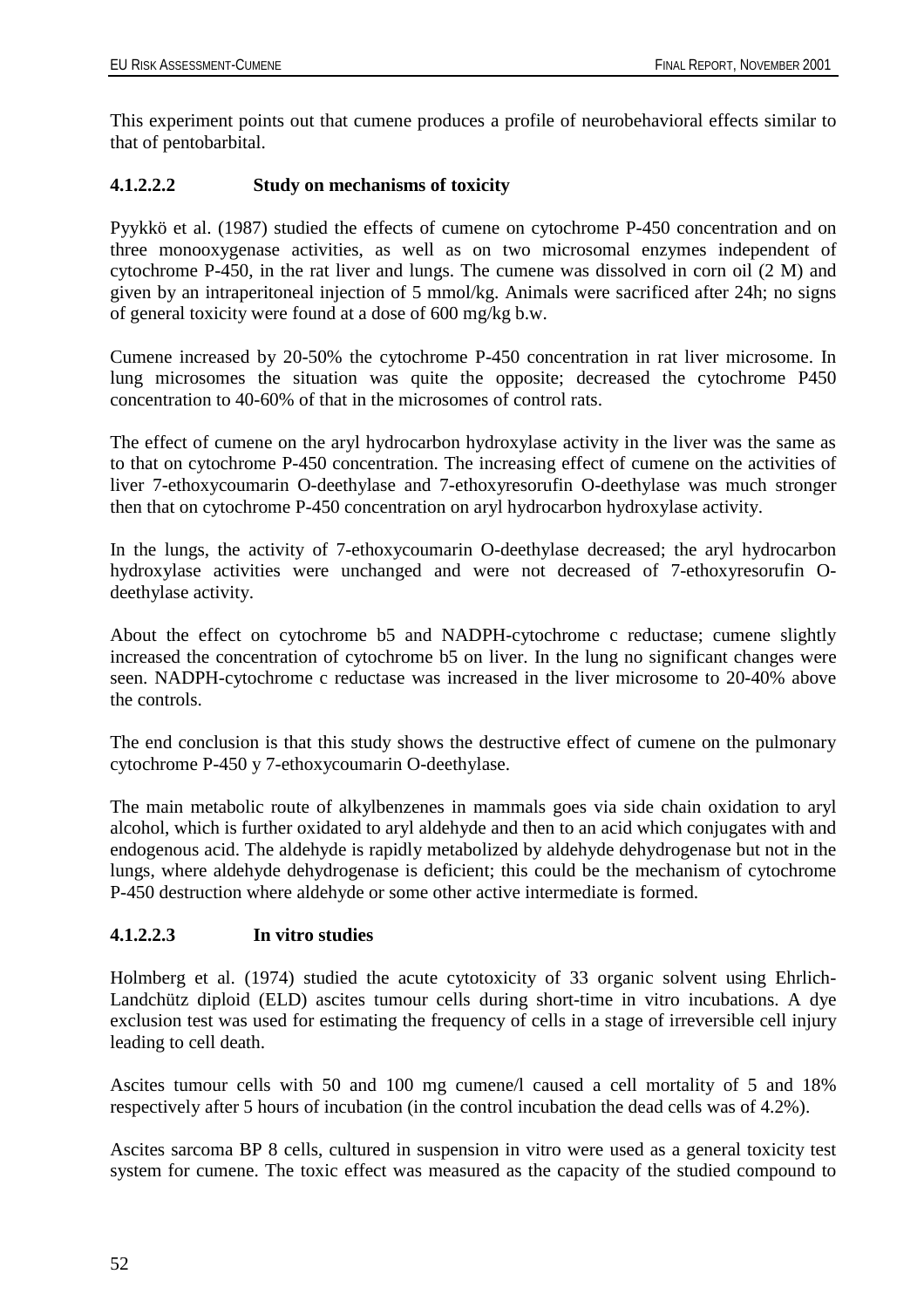inhibit the growth rate of a cell culture. The results obtained with 1 mM cumene for 48 h caused 100% inhibition of growth rate cell; 0.1 mM cumene caused 3% inhibition (Pilotti et al., 1975).

Thelestam et al. (1980) studied the ability of 464 compounds to increase the permeability of the membranes of human diploid embryonic lung fibroblasts (line MRC-5) by measuring the release of an intracellular marker after short term exposure (30 min). The method used is based on the simple principle that leakage of intracellular substances indicates damage to the plasma membrane and that the molecular size of the leaked material serves as an indicator of the degree of membrane damage in terms of the size of the "holes" induced by the test compounds.

A short exposure time were employed to achieve high sensibility and avoid secondary effects arising from cytotoxic damage. The degree of membrane damage caused with 25 mM cumene was 84% nucleotide release. This membrane damage was classified as high.

The effect on cell metabolism of 320 individual smoke component have been investigated by measuring their inhibition of noradrenaline induced respiration in isolated hamster brown fat cells. The test substances, 1 mM dissolved in ethanol or dimethyl sulfoxide, were incubated with the cells for 5 min during which period the oxygen consumption was registered. After this preincubation, noradrenaline was added and the oxygen consumption of the cells was registered for a further 5 min. The noradrenaline concentration was 1 µM, which is approximately twice the dose known to induce maximal respiratory rate.

The toxicity of a substance is determined by comparing the noradrenaline induced oxygen consumption in the presence of the test compound to that observed for the control. The cumene caused 73% inhibition of noradrenaline induced respiration. This effect was considered moderate (Pettersson et al., 1980).

Pettersson et al. (1982b) studied the ciliotoxicity of 316 compound, between them the cumene, by exposing embryo chicken trachea in vitro, 5 mM cumene at 37ºC caused inhibition of ciliary activity after 11 min of exposure. The effect was considered toxic. The inhibition of the ciliary activity reduces the clearance capacity, which allows airborne particles to remain in the airpassages and increases the risk of acute and chronic damages.

## **4.1.2.2.4 Studies in humans**

No information is available.

## **4.1.2.2.5 Summary of single exposure studies**

Due to the volatility of this compound, the bulk of the available acute toxicity data concerns exposure via inhalation.

Cumene has a low acute toxicity in animals. Based on observations that 17.6 mg/l causes no mortalities after 6 hour exposure (OECD protocols for acute inhalation are for 4 hour exposures) and the subsequent observation that 40 mg/l cause deaths in 2/3 rats after 4 hour exposure; a LC50 value in rats >17.6 mg/l could be established. The principal causes of death in acutely exposed animals was respiratory paralysis, pulmonary oedema and haemorrhaging associated with further haemorrhage in the thymus, bladder and adrenals.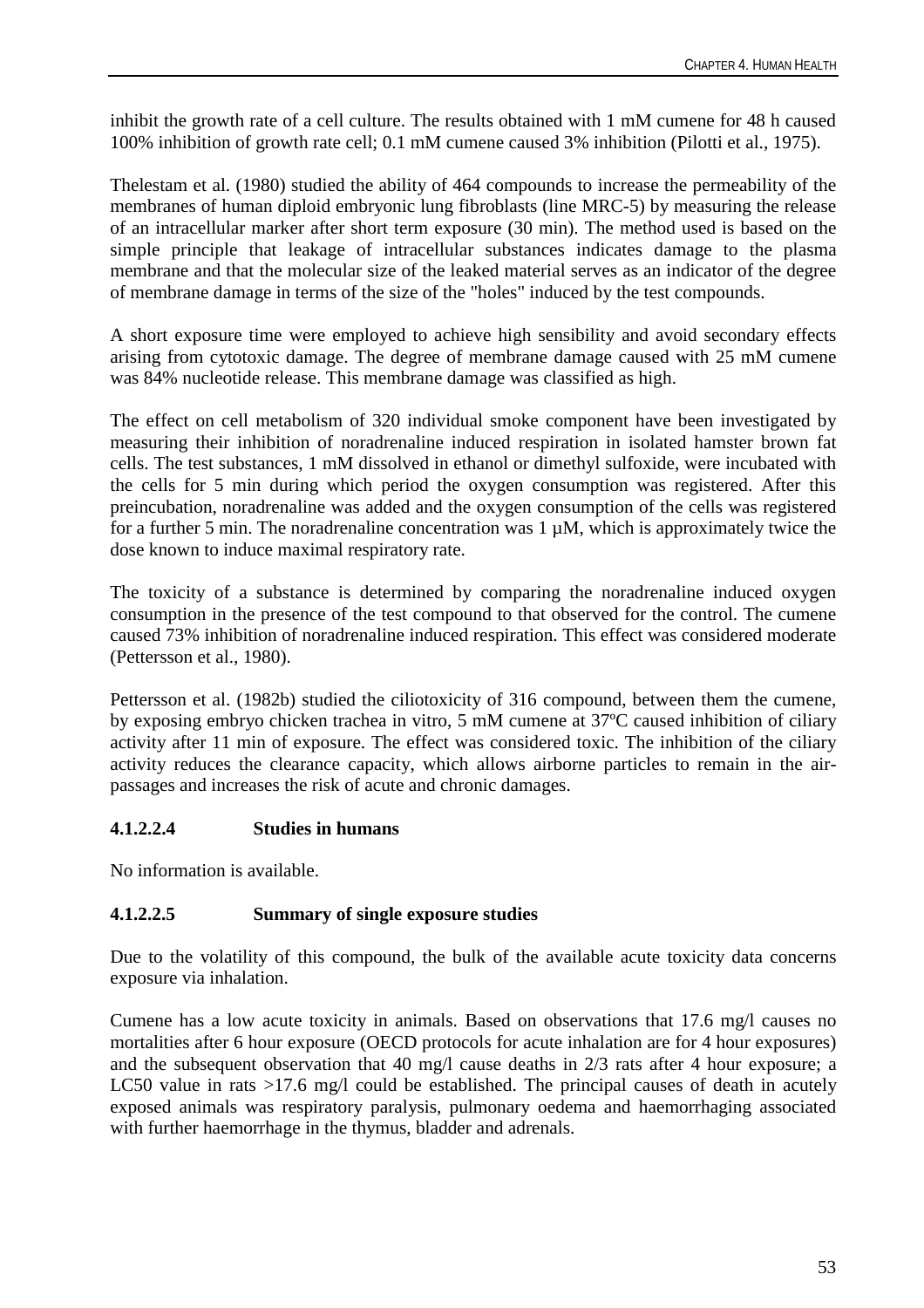An inhalation LC50 value of approximately 2000 ppm (10 mg/l) for a 7 hour exposure has been reported for mouse. Deaths were observed at 1425 ppm the lowest exposure level used. Death is caused by respiratory failure due to CNS depression. Increased activity and gait abnormalities have been observed in rat at 500 and 1200 ppm (2.5 and 6 mg/l) but not at 100 ppm (0.5 mg/l) in a behavioural study following a 6 hour exposure to cumene.

A dermal LD50 value >3160 mg/kg in rabbits has been reported. Signs of toxicity included weight loss, increasing weakness, collapse and death were observed. Gross autopsy showed haemorrhagic areas of the lungs, liver discoloration, darkened kidneys and spleen and gastrointestinal inflammation.

Acute oral LD50: 1,400-4,000 mg/kg has been reported in rats. Symptoms of toxicity included central nervous depression. Post mortem examination showed haemorrhagic lungs, liver discoloration and acute gastrointestinal inflammation.

These studies were performed without GLP information. All these studies suggest that cumene is of low acute toxicity by inhalation or dermal routes. Our proposal of classification is R65 (Harmful: may cause lung damage if swallowed) attending the cumene's low viscosity (0.73.10-6 m2/s) as well as the post-mortem examination after acute oral toxicity assay which revealed pulmonary oedema and haemorrhage.

One study on mechanisms of toxicity reported that the main metabolic route of alkylbenzenes in mammals goes via side chain oxidation to aryl alcohol, which is further oxidated to aryl aldehyde.

On the other hand data obtained in vitro show that cumene:

- a) Inhibit the growth rate cell when it is incubated for a long time (48 h).
- b) It produces high membrane damage when it is incubated with human diploid embryonic lung fibroblasts and
- c) It causes inhibition of ciliary activity in incubation of chicken trachea segments.

## **4.1.2.3 Irritation**

## **4.1.2.3.1 Studies in animals**

#### Respiratory tract

Irritation of the respiratory tract by cumene vapour has been reported in two studies with mice. In one study sensory irritation was observed in mice at 2058 ppm within the first 2 min. depressing the respiratory rate by 50% due to the effect in the upper respiratory tract. The pulmonary irritation response is weak (Kristiansen et al., 1986).

In another study the concentration necessary to depress the respiratory rate by 50% (RD50) due to sensory irritation of the upper respiratory tract was 2490 ppm. A rapid decrease not obvious until 2900 ppm in the respiratory rate was observed in normal mice and was not followed with an extensive fade in the response (Nielsen and Alarie, 1982).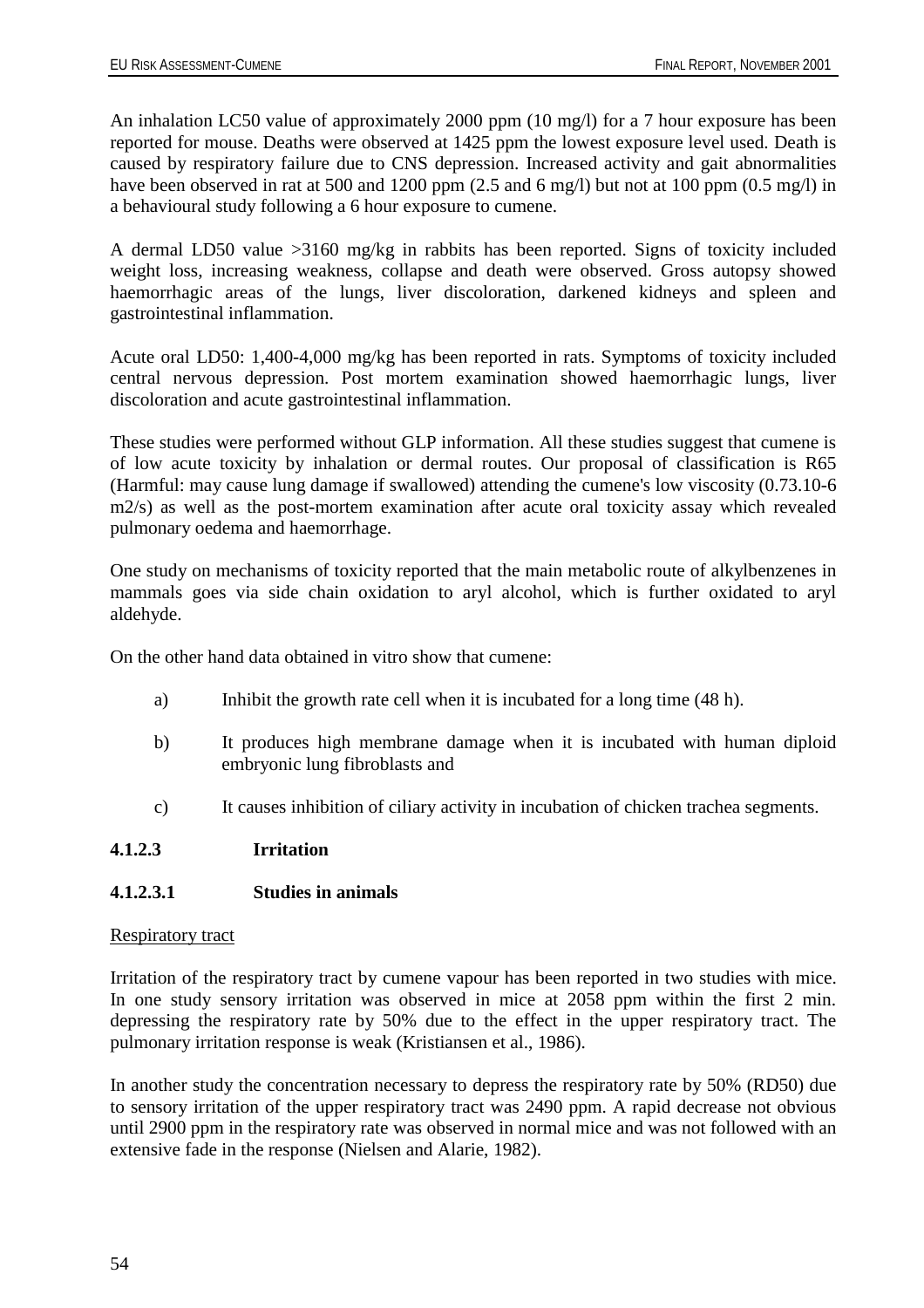In a sighting study carried out prior to pharmacokinetics studies (Research Triangle Institute, 1989) reported the respiratory frequency in groups of three male and three female rats exposed at cumene vapour concentrations of 0, 580 and 1480 ppm. The respiratory frequency of the rats that were not exposed to cumene (0 ppm) was used as the control group. Begining 3 h after the start of the exposure to 1480 ppm cumene vapour for male rats and 5 h after the start of the exposure in female rats, there was a significant depression of respiratory frequency at the 95% confidence level (Student's t-distribution). Severe motor impairment and narcosis were also noted in both male and female rats immediately after the 6 hour termination of the exposure to 1480 ppm. After exposure to 580 ppm cumene vapour, no respiratory frequency depression was observed.

#### Skin

Data sheet IUCLID includes 6 studies of skin irritation 5 of them in rabbit and one in cow.

There are not data if these studies have been conducted according to GLP.

They are reported by Huntingdon Research Center (1979), report unpublished, Union Carbide Corporation (1985), Smyth et al. (1951), Wolf et al. (1956), Monsanto Company (1985) and Turner et al. (1962). All results, coincide in slightly irritating except the study done in cow and the reported by Wolf et al. (1956) which result was moderate irritating. This study following repeated application of cumene; 10-20 applications of undiluted material were made to the ear and a like number bandaged onto the shaved abdomen over a period of two to four weeks; animals showed definite erythema and development of a thin layer of devitalized tissue which resulted in exfoliation.

In the more recent study (Monsanto Company, 1985), application of 0.5 ml undiluted cumene; 24 h exposure; the mean irritation score was: 1.9 (24, 72 h average); slight defeating effect-skin flaked off in seven to ten days, but there was no injury in depth.

#### Eye

Data sheet includes 5 studies of eye irritation. Huntingdon Research Center (1979), unpublished report, Union Carbide Corporation (1985), Smyth et al. (1951), Wolf et al (1956) and Monsanto Company (1985). All of them, using rabbit and all results coincide in the EC classification as not irritant.

Two studies, Wolf et al. (1956) and Monsanto Company (1985) coincide in the result slightly irritant.

Wolf et al. (1956), tested the cumene by introducing two drops of liquid onto the right eye ball. Visual observations of irritation and corneal injury (both internal and external) were made upon the treated eye at the following times after treatment: three minutes, one hour, and one, two and seven days. A 5% water solution of fluorescein dye was used to stain and render visible the external injury of the cornea in all observations after the first (three minutes). The response of rabbit's eyes to cumene caused perceptible irritation of the conjunctival membranes but no corneal injury.

In the more recent study (Monsanto Company, 1985), application of 0.1 ml undiluted cumene, mean irritation score was 7.6 of 110 (24,  $\overline{48}$ ,  $\overline{72}$  h average), at 120 h the score was 0 of 110.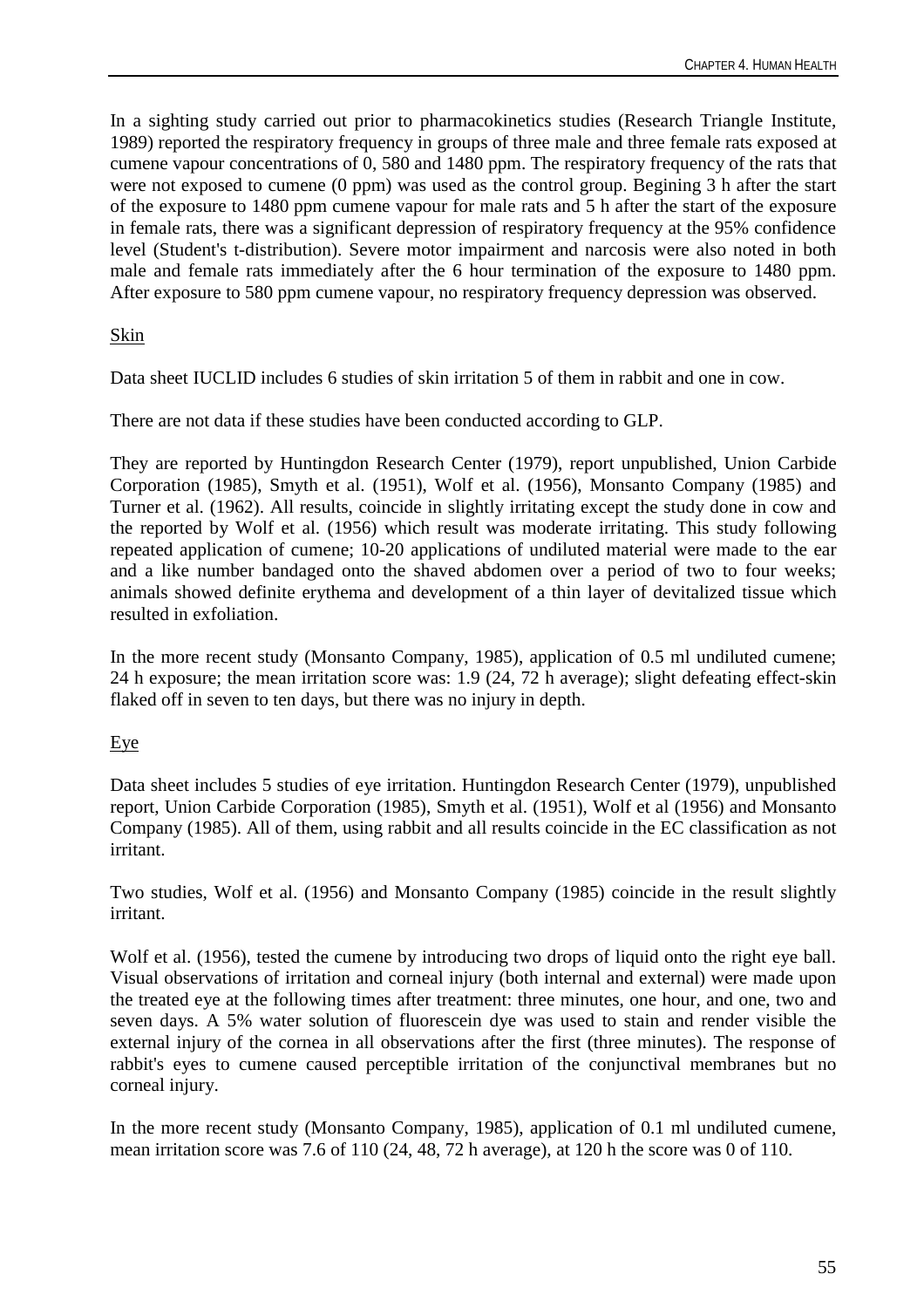## **4.1.2.3.2 Studies in humans**

The use of isopropylbenzene as a solvent involving exposures over a period of 1 to 2 years, it was found that no toxic injury resulted from daily exposures to those concentrations of vapour that could be readily tolerated. For most persons, the vapours became painful to the eyes and upper respiratory passages in the concentration range of 300 to 400 ppm although some persons readily tolerated concentrations considerably in excess of 400 ppm.

Experience in handling and using cumene has revealed no unusual hazard of dermatitis. It apparently resembles benzene and toluene in its action on the skin (Dow Chemical Company, 1948).

## **4.1.2.3.3 Summary of irritation**

Limited information in humans indicates that cumene vapour concentrations greater than about 400 ppm become very painful to the eyes and upper respiratory passages. Experience in handling and using cumene has revealed a slight hazard of dermatitis.

The information available from studies in mice indicate that cumene vapour produce irritation in the upper respiratory tract depressing the respiratory rate by 50% in the range of 2058-2490 ppm.

Other study concluded that exposure to cumene vapour at a level of 1480 ppm for a period of 6 h causes a toxic response in both male and female rats, a significant depression respiratory frequency, severe motor impairment and narcosis were observed.

The pulmonary irritation response is weak. Cumene is not a skin irritant and not eye irritant in terms of EU classification. However, one published study indicates that more pronounced skin irritation could occur following repeated application of cumene.

The safety phrase S24 (Avoid contact with skin) was proposed and agreed (see section 1.4).

## **4.1.2.4 Corrosivity**

The studies in animals and humans in 4.1.2.3 indicate that cumene is not corrosive to the skin or eyes.

## **4.1.2.5 Sensitisation**

Only there is a study reported in the IUCLID. This is an unpublished study (cf. Huels Report, 1988b).

The method followed has been OECD Guideline 406 Guinea Pig Maximisation Test; the study demonstrated that cumene is not a sensitising.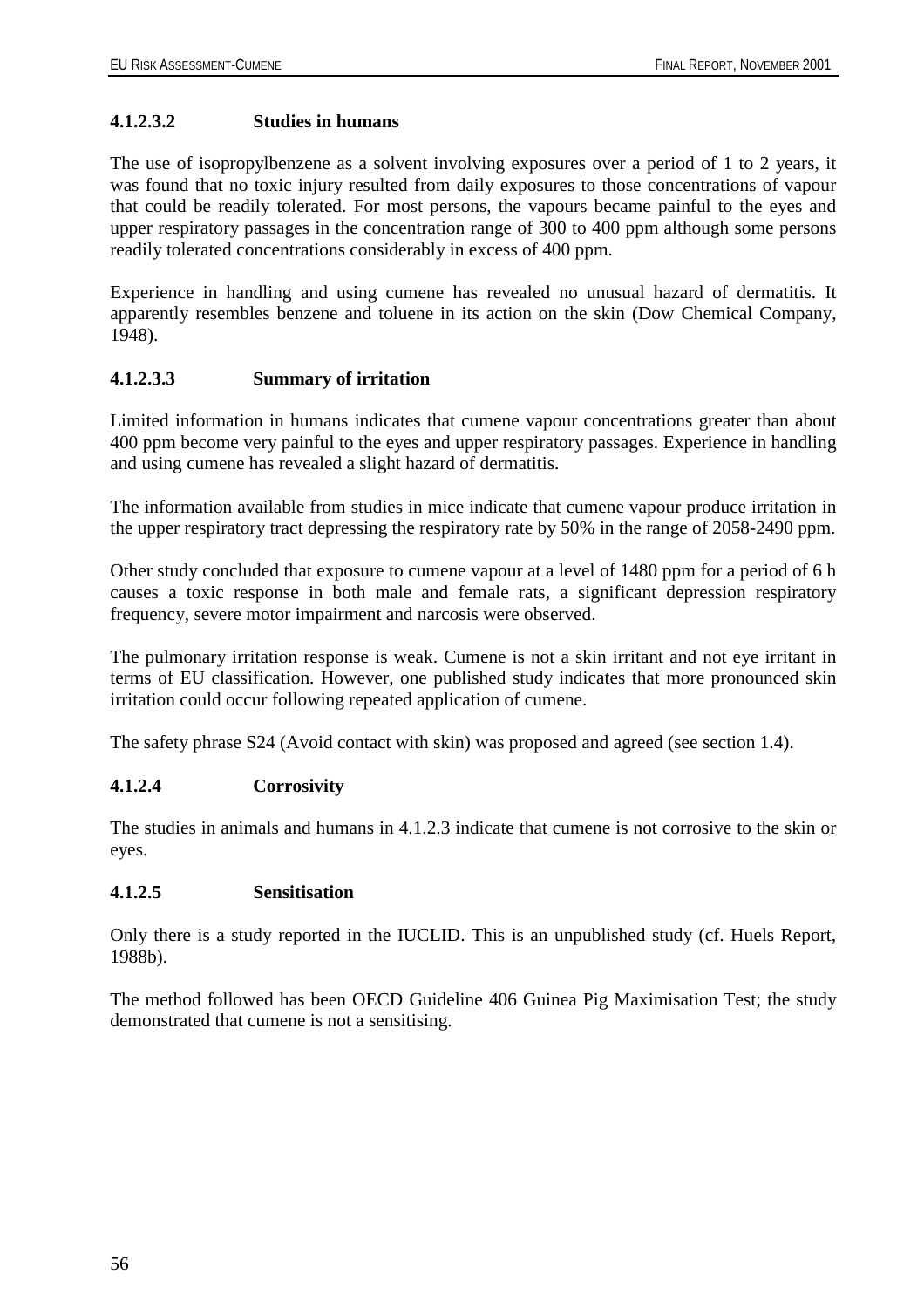## **4.1.2.6 Repeated dose toxicity**

### **4.1.2.6.1 Studies in animals**

#### Dermal

In a published study of Wolf et al. (1956) the effect of cumene upon the skin of white rabbits have been reported. Routinely 10 to 20 applications of unstated amounts of undiluted cumene were made to the ear and a like number bandaged onto the shaved abdomen over a period of two to four weeks. The animals were observed daily and were weighed weekly. As judged by the gross appearance, behaviour and body weight of rabbits during the treatment there was no indication that cumene were absorbed through the skin in acutely toxic amounts. However, the repeated application of cumene caused a moderate irritation (definite erythema) and a development of a thin layer of devitalized tissue, which resulted in exfoliation.

In an unpublished study, Procter and Gamble (1985) applied a mixture containing 30% cumene at a level of 2 ml/kg body weight/day, 5 days/week for 28 days to the backs of New Zealand white rabbits, with topical application areas no less than 10% of the total surface area of the rabbit. No systemic toxicological effects were observed either during the experiment or at necropsy. The test animals exhibited skin oedema, fissuring and moderate to severe erythema. Macroscopically and microscopic investigation revealed dermatitis and other cellular dermal effects (quoted in Environmental hazard assessment: Cumene).

## Oral

A study reported by Wolf et al. (1956), groups of 10 rats/dose were administered: 0, 154, 462 and 769 mg/kg b.w./day. Cumene in olive oil by gavage, once per day, 5 days/week during 6 months. A group of 20 rats feeding with doses of 2.5 ml of olive oil served as control. Haematology parameters were evaluated at several intervals, including total erythrocytes and leukocytes, haemoglobin content and differential blood cell count. Other evaluations included body weights, food consumption, observations of appearance and behaviour, mortality macroscopic and microscopic evaluation and organ weights for the lungs, heart, liver, kidneys, spleen and testis. Microscopic examination was also made of the adrenals pancreas, and femoral bone marrow; 462 mg/kg b.w./day had a slight effect and 769 mg/kg b.w./day had a moderate effect on average kidney weight. No effect upon kidney weight was observed at 154 mg/kg/day. There were no effects on the haematopoietic system and no histopathological findings following examination of lungs, heart, liver, kidneys, spleen, testes, adrenals, femoral bone marrow or pancreas. A NOAEL of 154 mg/kg b.w./day and a LOAEL of 462 mg/kg b.w./day were established.

#### Inhalation

In a 91 days subchronic study (Cushman et al., 1995) performed according to GLP, male and female Fischer 344 rats (20/group) were exposed to cumene vapour at 0, 100, 500 and 1200 ppm for 6 h. per day, 5 days per week, for 13 weeks a satellite group received a single 6h exposure at the same concentrations and a subsequent 13 week study with a 4 weeks recovery period was conducted at 0, 50, 100, 500 and 1200 ppm (Cushman et al., 1995).

Animals were observed for signs of toxic effects preceding, during and following each exposure.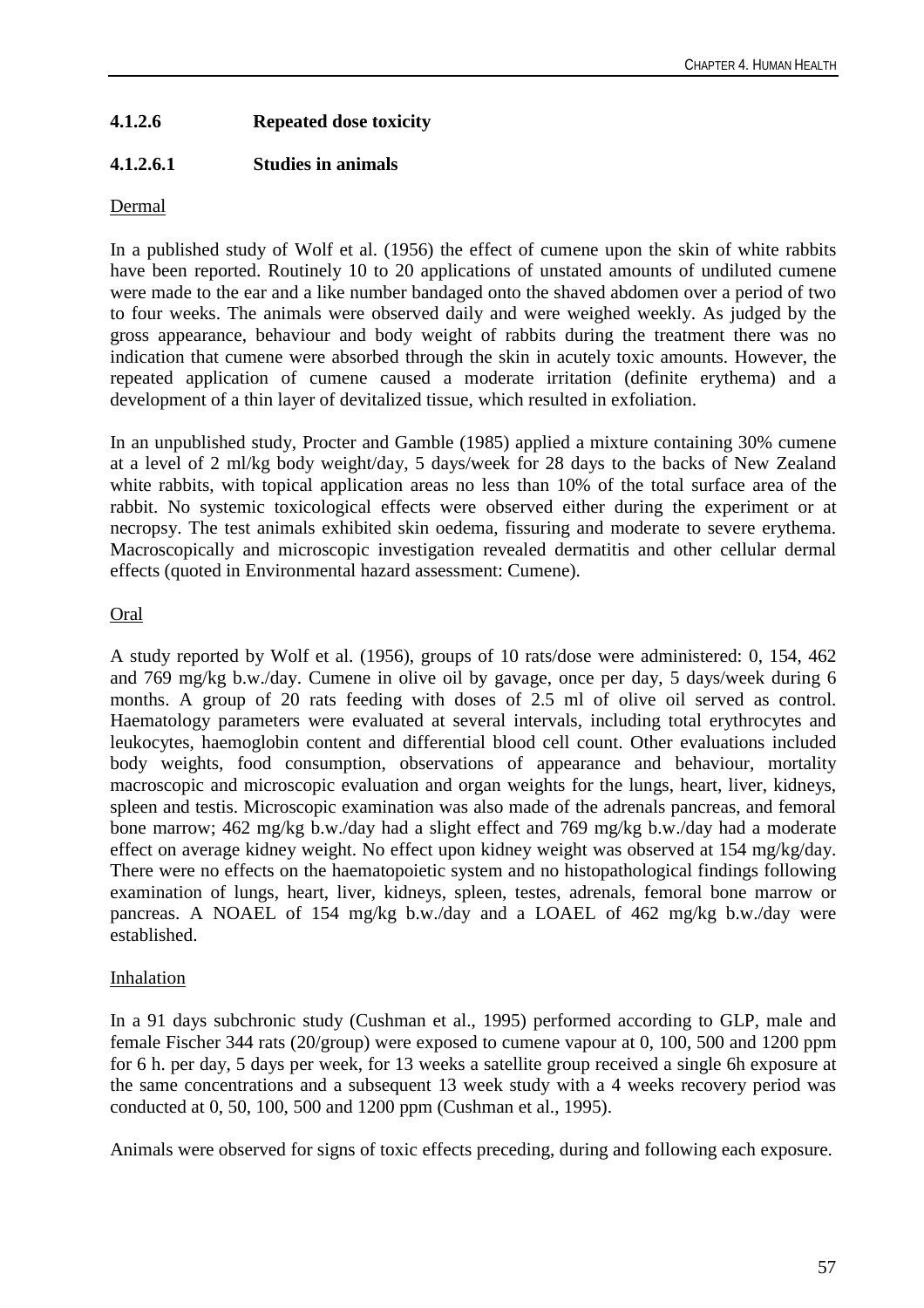There were no exposure related deaths during either subchronic study. Clinical observations included ataxia at 1200 ppm following the first 2-3 weeks in the first study and increased incidences of periocular tissue swelling, urine stains, urogenital area wetness and/or perinasal encrustation, primarily in the 500 and 1200 ppm groups.

In the first study, rats in the 1200 ppm group appeared hypoactive, exhibited blepharospasm, and showed a delayed or absent startle reflex. Rats in the 500 ppm group were hypoactive during exposure.

Tone-pip auditory brain stem responses (ABR) were measured during postexposure week 1 of the second subchronic study, ten rats per sex per group were randomly selected from the test groups. ABRs were collected at 4, 8, 16 and 30 KHZ at 50dB above ABR threshold. No changes in the auditory functions of cumene-exposed animals were found. The ABR response to 50dB above ABR threshold at 4, 8, 16 and 30 KHZ was unchanged.

In the first study, total motor activity was decreased at week 13 in male rats exposed to 500 or 1200 ppm, ambulatory activity was statistically decreased at weeks 4, 9 and 13. These findings were not replicated in the second subchronic study.

No differences were seen in body weights. In the first study food consumption was decreased at week 1 for the female rats and 500 and 1200 ppm. A consistent increase in water consumption was observed in the male rats in the 500 and 1200 ppm groups for weeks 2 through 13.

Food and water consumption was not measured in the second subchronic study.

At the end of the first subchronic study cataracts were observed in both the control and treated group in 14-55% of the animals per sex. Because a high incidence of cataracts (19% of male and female rats combined) were observed in the control animals, the cataracts in the exposure groups in the first study were considered uninterpretable. At the end of the second study, two veterinary ophthalmologists independently reading the eyes for possible adverse findings, concluded that there were no cumene-related ophthalmologic findings. This conclusion was supported by the lack of significance when the cataract date was analyzed statistically.

Changes in several haematological and clinical chemistry parameters were observed in the 500 and 1200 ppm groups; increases in total leukocytes, lymphocytes and platelets. Increases in total protein, albumin, globulin, calcium and phosphorus were observed in both male and female rats; primarily of the 1200 ppm group. Female rats of the 500 and 1200 ppm groups had lower serum glucose values compared with the control group.

There were no exposure related effects on spermatogenesis. There were statistically significant increases in the weights of three organs: liver, kidneys and adrenal glands of both male and female rats of the 1200 ppm groups in one or both subchronic studies. In the 500 ppm group, the weight of the liver was increased for male and female rats, and female rats had a mild increase in kidney weight in the first study. Male rats had a mild increase in adrenal gland weight. The were no cumene related differences in weights of lungs, testes, ovaries or brain at any exposure level. There were no organ weight changes for rats of the 100 ppm group. There were no differences between cumene-exposed and air only control rats for weight, length or width of excised brains following perfusion-fixation procedures. There were no cumene-related microscopic alterations in the tissues of the peripheral and central nervous system. For the remaining extraneuronal tissues and organs, the only cumene exposure-related finding was in the kidneys of the male rats.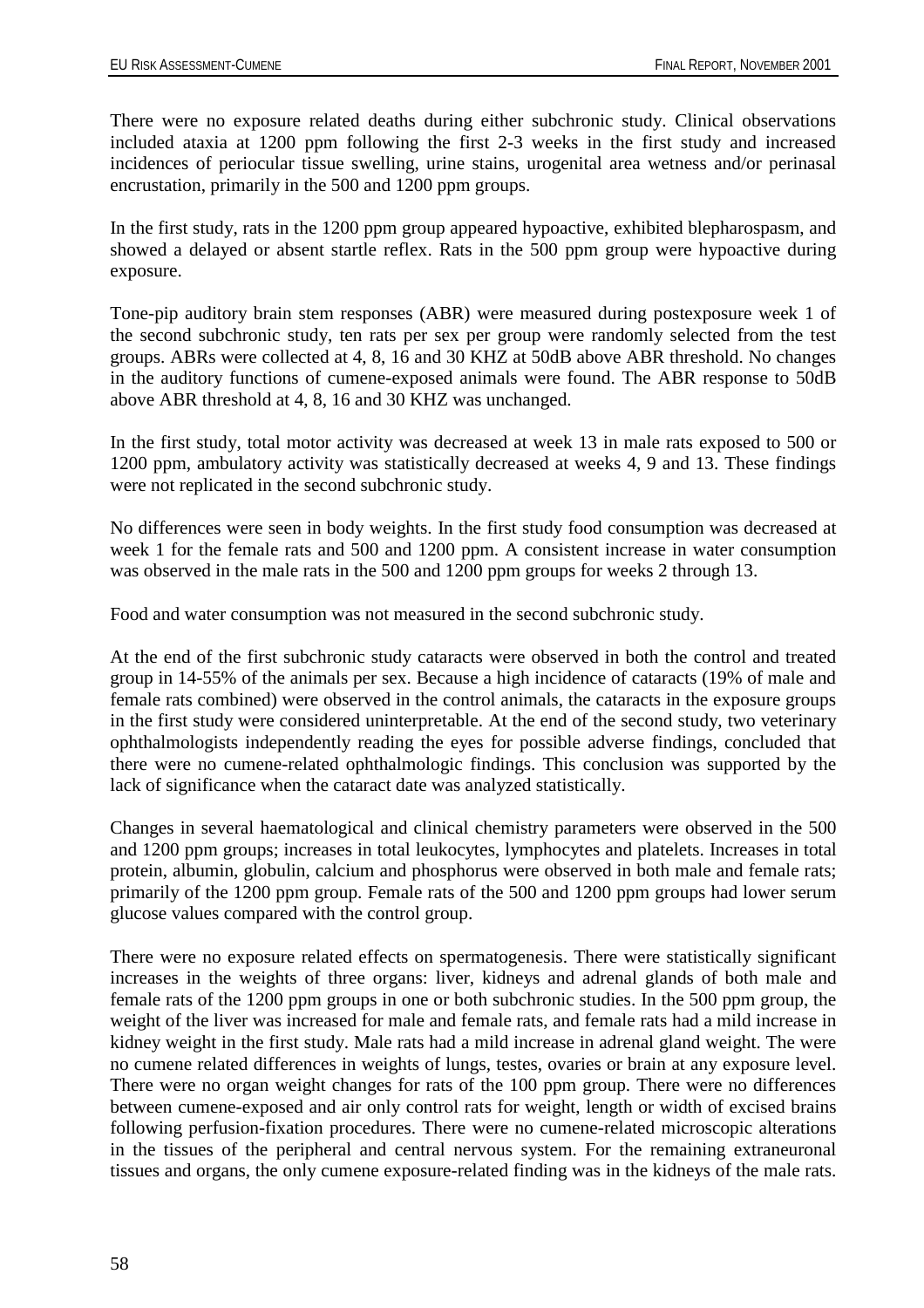Renal proximal tubular cell hypertrophy hyperplasia and hyaline drop formation were observed in the male rats at 500 and 1200 ppm. However, this effect is considered to be a male rat specific effect and of no relevance to human health.

In conclusion, exposure to cumene vapour for 6 h per day, 5 days per week for 13 weeks caused mild toxicity in Fischer 344 rats at 1200 ppm minimal effects at 500 ppm and no observable effects at 50 and 100 ppm. Cumene vapour exposure was neither neurotoxic nor ototoxic in this study. A NOAEL: 100 ppm and a LOAEL: 500 ppm were established.

A long-term inhalation screening studies of cumene on experimental animals was conducted by Jenkins et al. (1970). Rats, guinea pigs, monkeys and dogs were exposed to 244 ppm cumene, 8 h a day, 5 days a week for a total of 30 exposures. Body weights were measured and a limited range of haematological parameters and organs (at necropsy) were studied.

A marked reduction in body weight gain was observed in guinea pigs. No other treatment-related effects were reported. In the same study rats, guinea pigs, dogs and monkeys were exposed to 0, 3.7 and 30 ppm cumene for 90 days continuously, no treatment-related toxic effects were observed on body weights gain or in limited haematological or histopathological examinations, in rats, guinea pigs or dogs. However one rat was reported to have died on day 11 at the 3.7 ppm exposure level. No effect upon body weight gain was observed in monkeys following exposure to the same regime.

An inhalation study was well conducted according to GLP by Gulf Oil Corporation (1985a). Rat Fischer 344 at 0, 2000 and 5000 ppm doses cumene 6h/day during 5 days, 15 rats/sex/dose group were exposed.

All of the animals in the high-dose group (5000 ppm) died after two 6 hour exposures to cumene. Congestion of many tissues, abnormal contents in the intestines, excessive ocular and nasal accumulations, and red fluid-filled bladders were seen at the necropsy of these rats. No mortality occurred in the low-dose group (2000 ppm) following 5 exposures to cumene, although the animals in this group exhibited laboured respiration, lethargy and similar clinical observations as those found in the high-dose group, but at a much lower incidence.

In a study by Fabre et al. (1955) rats and rabbits have been exposed to different concentrations of cumene during 130-180 days, 8 hours/day, 6 days/week. There were a decrease in body weight gain limited to the initial part of study and congestion of the lung, liver, spleen, kidney and adrenals in rats exposed to 509 ppm. In rabbits, the same group found than 1323 ppm no produced changes in behaviour or body weight gain.

Branch and Ribelin (1985) reported an unpublished study with Sprague-Dawley rats exposed at 0,  $105.1 \pm 2.5$ ,  $300.1 \pm 3.5$  and  $599.3 \pm 6.7$  ppm doses cumene 6h/day, 5 days/week/during 28 days. No animals died during the study; hypoactivity occurred during exposure and a slight irritant response to nose, eyes and mouth was seen; absolute and relative liver and/or kidney weights were increased with and unknown significance; no changes in mean body weights; no clinical, gross and microscopic pathology findings.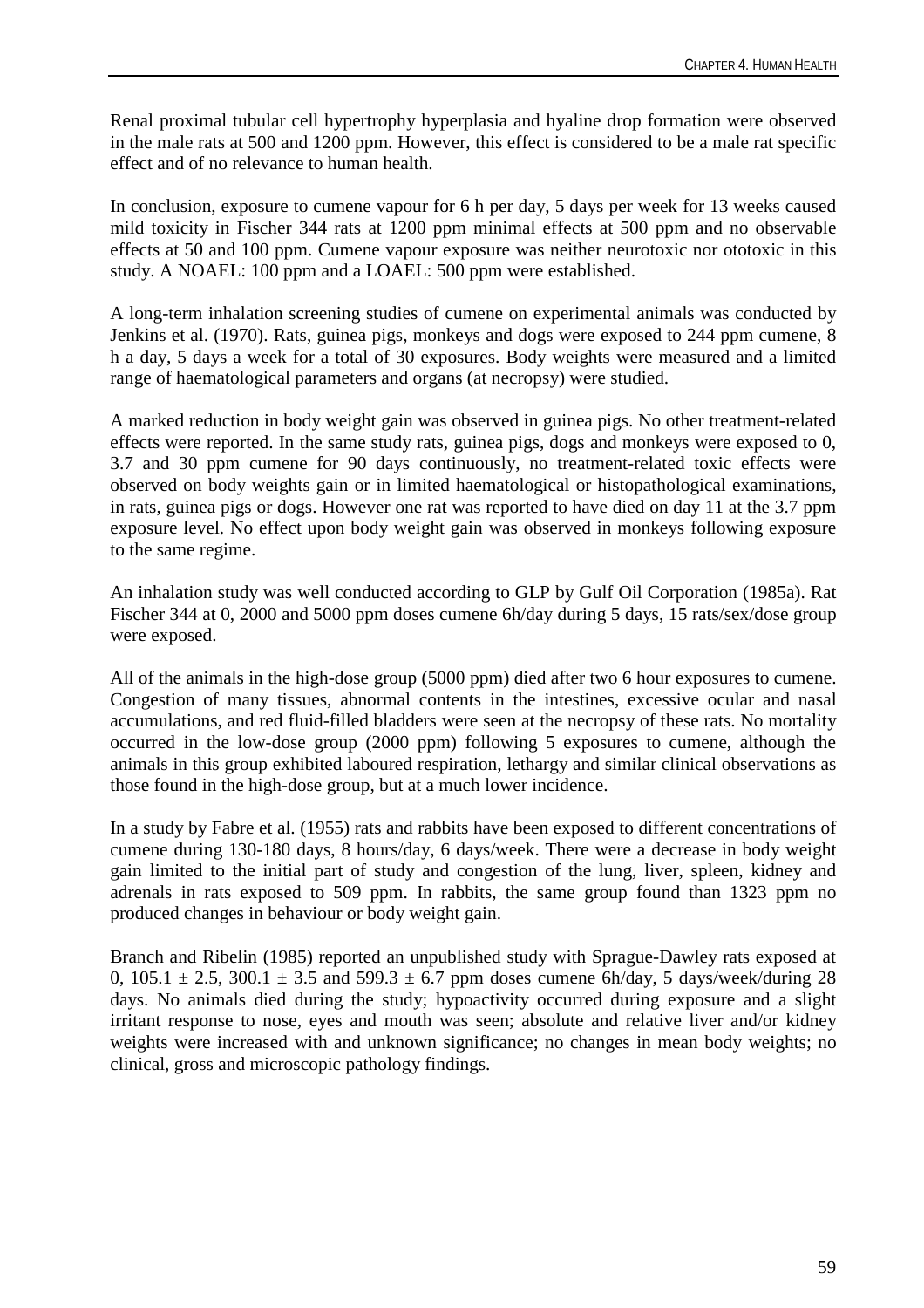## **4.1.2.6.2 Studies in humans**

In the use of isopropylbenzene as a solvent involving exposure over a period of 1 to 2 years, it was found that no toxic injury resulted from daily exposures to those concentrations of vapour that could be readily tolerated.

For most persons, the vapours became painful to the eyes and upper respiratory passages in the concentration range of 300 to 400 ppm although some persons readily tolerated concentrations considerably in excess of 400 ppm (Dow Chemical Company, 1948).

## **4.1.2.6.3 Summary of repeated exposure studies**

Recent inhalation studies which have been done to the standard of GLP, show a clear NOAEL of 100 ppm (equivalent to 0.5 mg/l); LOAEL of 500 ppm and mild toxicity at 1200 ppm in Fischer 344 rats.

These findings are consistent with previous subchronic inhalation studies in rats with cumene (Fabre et al., 1955; Jenkins et al., 1970). Signs of toxicity indicating depression of the CNS and increases in liver, kidney and adrenal gland weight has been reported.

Increased water consumption was observed in male and female rats that were exposed to 500- 1200 ppm. Increased water consumption also has been reported for others alkylbenzenes, toluene (Roberts et al., 1993) and styrene (Cruzan et al., 1993) and may reflect a response to irritation due to exposure or possibly increased urinary excretion.

Proximal tubule epithelial cell hypertrophy and hyperplasia with hyaline drop formation was observed only in male rats. Although alpha 2µ-globulin has not been specifically identified in cumene-exposed rats, the finding reported here are similar to those reported for male rats exposed to other chemicals (US EPA, 1991a; 1991b). Since their response to this group of chemicals appears to be different than that of female rats or humans, male rats do not appear to be a good model for assessing human risk of this type of nephropathy.

An increased incidence of cataracts was observed at all exposure levels; in a second study, this ophthalmic findings were consistent with the historical background data, indicating that cumene exposure did not cause an increase in cataract formation.

Decreased motor activity has been observed in male rats. This finding was not replicated in the second subchronic study. There were also no exposure related changes in the functional observation battery, brain size and weight measurements, or microscopic alterations in the peripheral and central nervous system.

At exposure concentration up to 1200 ppm, cumene did not cause peripheral auditory dysfunction as indicated by the auditory brain stem, response and therefore appears to be dissimilar to other aromatic solvents such as toluene, styrene and mixed xylenes, which cause ototoxicity at high concentrations. The exposure to cumene vapour was neither neurotoxic nor ototoxic in Fischer 344 rats in these studies.

For oral toxicity there is only one (6 months) study probably not conducted with the same rigour employed today. The study done in rats, gives a NOAEL of 154 mg/kg b.w./day and shows an increased kidney weights at 462 and 769 mg/kg b.w./day.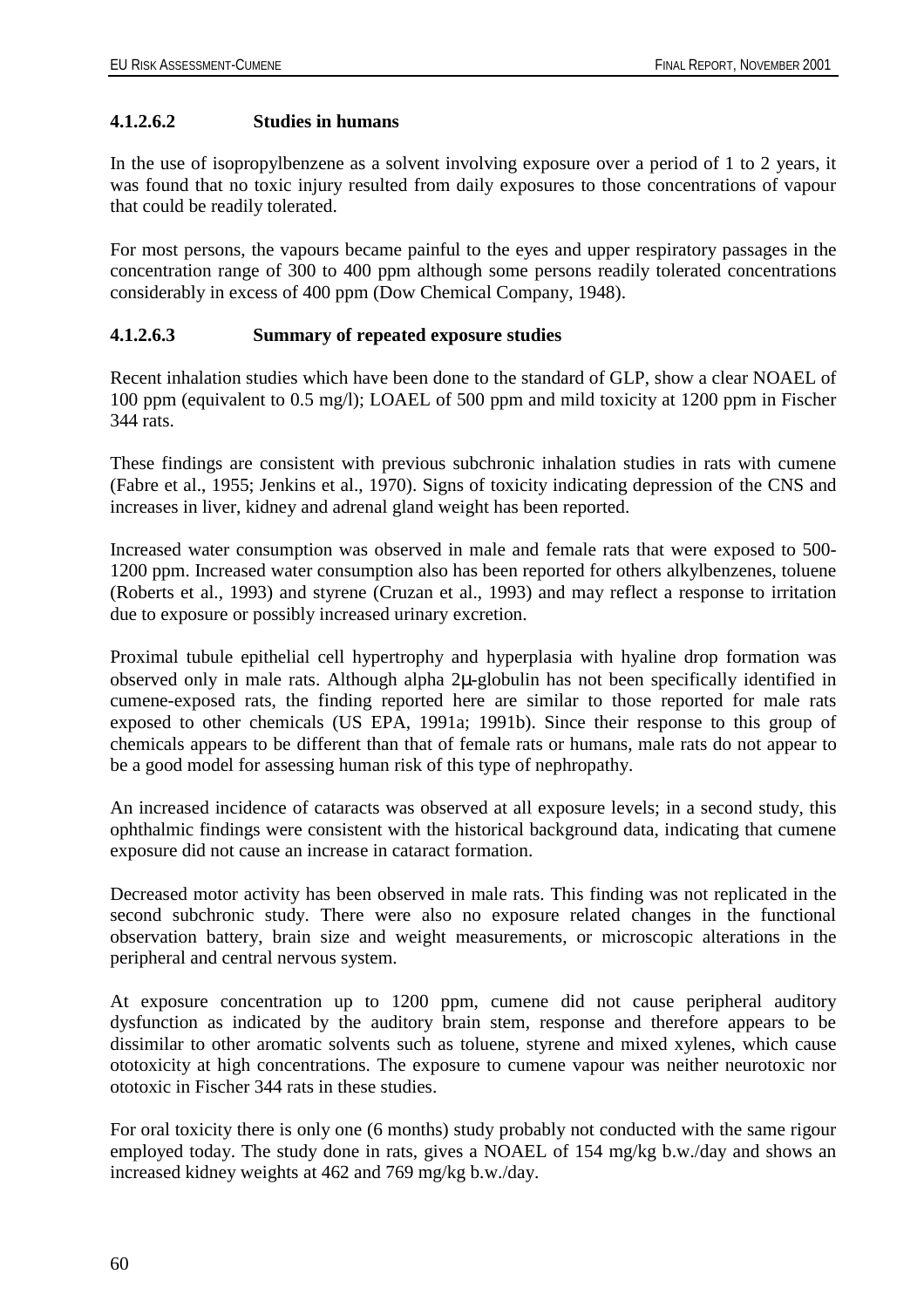For dermal repeated applications the cumene caused moderate skin irritation and a development of a thin layer of devitalized tissue which resulted in exfoliation and dermatitis.

On the other hand, the limited information existing on humans indicates that cumene vapour in the concentration range of 300 to 400 ppm became painful to eyes and upper respiratory passages.

## **4.1.2.7 Mutagenicity**

#### **4.1.2.7.1** *In vitro* **studies**

Several test methods for investigating the mutagenicity and genotoxicity of cumene are available in vitro. The basic data requirements and other data for mutagenicity and genotoxicity were conducted by Microbiological Associates Inc. (1987) in compliance with the Good Laboratory Practice Regulations.

In all studies the test article vehicle was F127. It was prepared as a 50% (w/w) suspension of Pluronic Polyol F127 (CAS nº 9003-11-6) in ethanol.

## Bacterial study

Lawlor and Wagner (1987) tested cumene in an Ames test using Salmonella typhimurium strains TA98, TA100, TA1535 and TA1537 at concentrations 33, 67, 100, 333, 667, 1000 and 2000 g/plate. The assay was carried out in the presence and absence of Aroclor induced rat liver, S9 (10% in S9 mix). This study employed a 20 minute preincubation period at 37ºC.

For each strain and activation condition, three dose levels of the appropriate positive control article were plated both with and without the addition of a 50 µl aliquot of pluronic F127. Due to the effects of F127 on positive control response, in the study was included a single maximally water soluble dose of cumene.

To 2000 µg/plate was a decrease in revertant colony in the presence and absence of S9.

Under the conditions of the study, cumene did not cause a positive response, with or without metabolic activation, in any of the tested strains.

In addition, Florin et al. (1980) in a screening of tobacco smoke constituents for mutagenicity using the Ames' test, cumene was assayed qualitatively using strains TA98, TA100, TA1535 and TA1537 with and without S-9 from aroclor-induced rats, at 3 µmol/plate and the results were negative. Cumene was tested quantitatively using strains TA98 and TA100 with and without S9 from 3-methyl cholanthrene - induced rats. The concentrations used were 0.03, 0.3, 3 and 30 µmol/plate. Cumene not found to be mutagenic and was toxic to the bacteria at concentrations 3 µmol/plate.

#### Mammalian cell studies

A well-conducted Chromosome Aberrations study in Chinese Hamster Ovary (CHO) cells, was carried out by Putman (1987a). This assay was conducted both in the absence and presence of Aroclor-1254-induced rat liver metabolic activation at cumene dose levels of 200, 125, 78, 49, 31 and 19 g/ml and 225, 156, 98, 61, 38 and 24 g/ml respectively.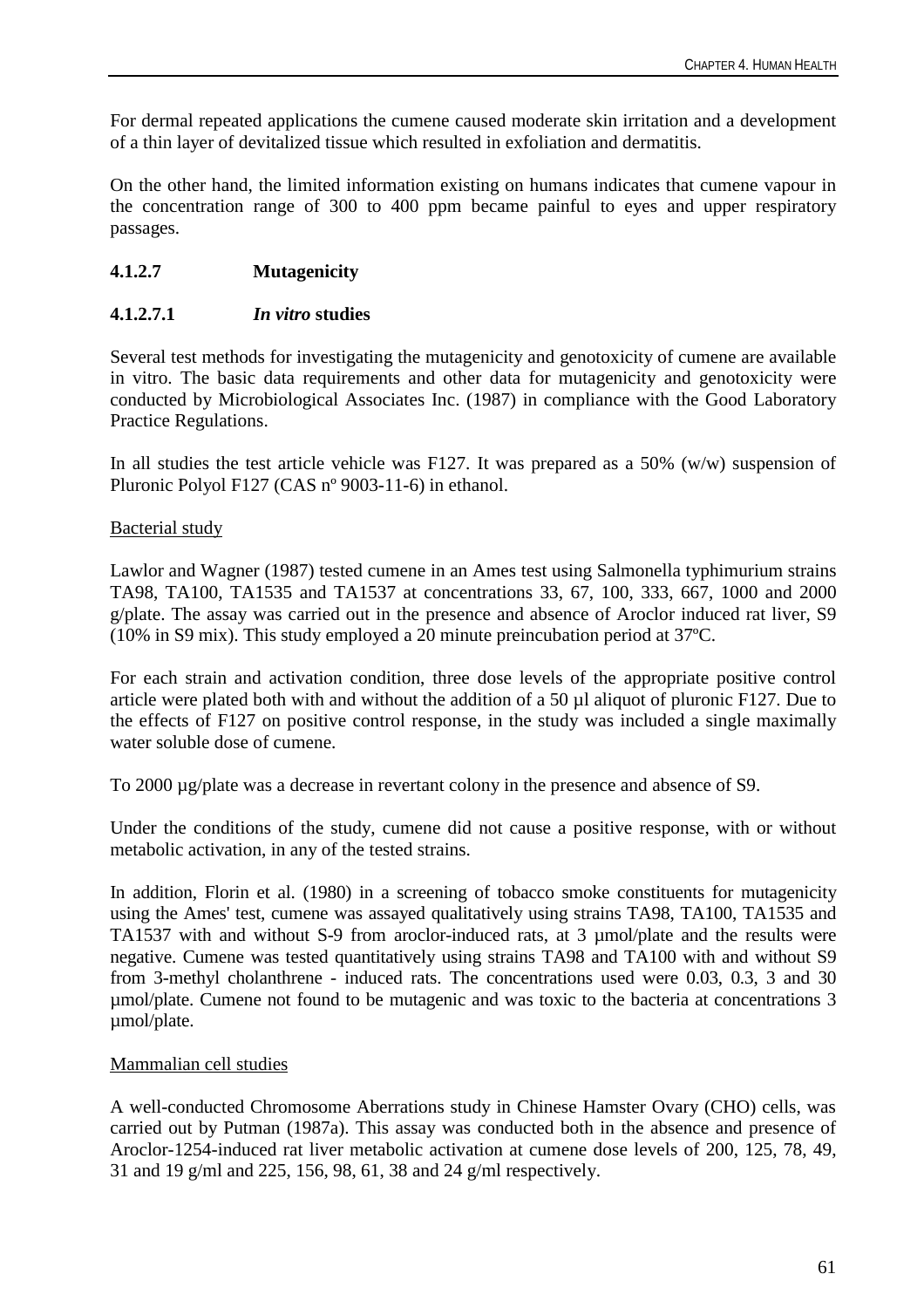In the non-activation study, the cells were exposed for 8 hours (or 14 hours for the delayed harvest times) at 37<sup>o</sup>C. In the S9 activated study, the cells were exposed for 2 hours at 37<sup>o</sup>C. After the exposure period the cells were incubated for an additional 6 hours. At this time, colcemid was added and the cells were exposed for 2 hours. A delayed harvest was carried out in cultures treated with cumene at 200 and 125 g/ml in the non-activated study because of cell cycle delay observed in this concentration range. Toxicity was observed at the high dose (225 g/ml) tested in each treatment condition (with and without S9).

Under the conditions of the assay, cumene did not induce structural or numerical chromosome aberrations in CHO cells when tested in the absence of an exogenous metabolic activation system. A statistically significant increase in number of aberrations per cell was observed at 156 g/ml in the presence of S9 when compared to the vehicle control; however a statistically significant increase was not observed when compared to the historical control range. This increase was considered to be due to the low F127 control values and not an increase in the cumene-treated cultures. Cumene was concluded to be negative in the CHO chromosome aberrations assay.

A gene-mutation (HGPRT) study in Chinese Hamster Ovary (CHO) cells, was carried out by Yang (1987). The optimal dose levels for the mutation assay were selected following a preliminary toxicity test based on colony-forming efficiency. CHO cells were exposed to solvent ranging from 8 µg/ml to 225 g/ml for 5 hours at 37ºC in the presence of an Aroclor-induced rat liver metabolic activation, or exposed to solvent alone and to nine concentrations of cumene ranging from 8 g/ml to 175 g/ml for 5 hours and 18 hours at 37ºC in the absence of metabolic activation.

Dose levels of 100, 125, 150, 175, 200 and 225 g/ml were selected for mutagenicity assays in the absence and presence of S9.

Treatment period of 18 hours was decided for the non-activated portion of the mutation study. The assay at dose levels of 125-100 g/ml yielded relative cloning efficiencies of 29 - 110%. Dose levels of 225, 200, 175 and 150 g/ml yielded relative cloning efficiencies of <10%.

None of the mutant frequencies of cumene treated groups were increased significantly above the controls. The activity of cumene in the mutation assay after a 5 hours treatment in the presence of S9 is not increased significantly above the controls.

The positive and negative controls fulfilled the requirements for a valid test.

Cumene was tested in the Unscheduled DNA Synthesis Test using rat primary hepatocytes. The purpose of the study conducted by Curren (1987) was to evaluate the cumene, for its ability to induce unscheduled DNA synthesis in rat primary hepatocytes as measured by autoradiographic methods.

Based on the results of the initial UDS test and cytotoxicity test, cumene was tested at thirteen dose levels ranging from 1 to 128 g/ml and was fully evaluated at six dose levels of 1.0, 2.0, 4.0, 8.0, 16.0 and 24.0 g/ml. Doses of test article >24 g/ml proved too toxic for evaluation for UDS.

After eighteen to twenty hours of exposure, cells were evaluated for UDS. The results of the UDS assay indicate that under the test conditions, the test article did not cause a significant increase in the mean number of net nuclear grain counts (i.e., an increase of at least 5 counts over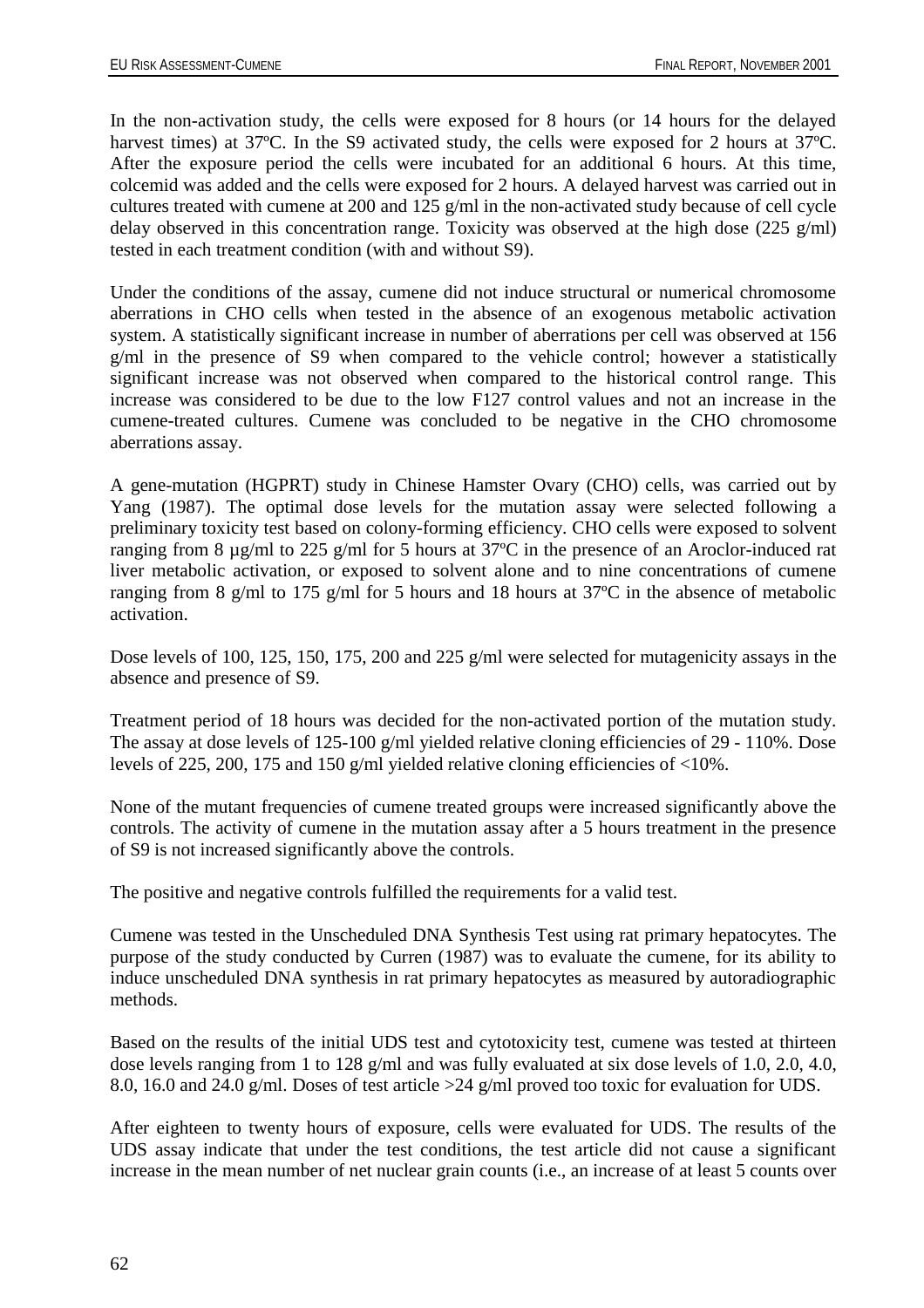the control), at any dose level. Therefore, the test article is considered negative in this study. The positive control, 2-acetylaminofluorene (2-AFF), induced significant increases in the mean number of rat nuclear grain counts over that in the solvent control.

Although not mutagenicity assays, a cell transformation assay, using BALB/3T3 Mouse Embryo cells in the absence of exogenous metabolic activation, was conducted by Putman (1987b).

The toxicity test was performed for the purpose of selecting dose levels for the transformation assay and was based upon colony-forming efficiency.

Cells were exposed to 50, 100, 150, 200, 250, 300, 350, 400 and 500 g/ml as well as medium, solvent and positive controls for 3 days at  $36 \pm 1^{\circ}$ C. After 7 - 10 days from initiation of treatment, the concurrent cytotoxicity dishes were fixed, stained and scored for colony formation. After 4 - 6 weeks incubation from initiation of treatment, the transformation dishes were scored for morphologically transformed Type II and Type III foci.

Treatment with cumene at concentrations of 250 - 500 g/ml was completely toxic to BALB/3T3 cells. The four lowest concentrations tested (50, 100, 150 and 200 g/ml) yielded survival levels of 102%, 87%, 19% and 4% respectively. Although survival at 200 g/ml was low (4%), the cell monolayer did reach confluence and was scored for morphologically transformed foci.

No increase in Type III foci were observed in the cumene treated cells compared to the vehicle (F127)-treated cells. Cumene was concluded to be negative in the BALB/3T3 cell transformation.

## **4.1.2.7.2** *In vivo* **studies**

There is only the summary of one unpublished study of Gulf Oil Corporation (1985b) available on genotoxicity in vivo.

Cumene was tested in micronucleus test in CDR-1 (ICR) BR Swiss mice. Cumene dissolved in 5 g - % in paraffin oil was administered by gavage for an exposure period of 2 days. Half of the animals were sacrificed on day 3 and the remaining on day 4; 1000 polychromatical erythrocytes and all mature erythrocytes were examined for each animal; 10 mice/sex/group.

In micronucleus assay, done according to GLP standards in bone marrow, cumene did not affect the ratio of polychromatic to normochromatic erythrocytes nor increase the frequency of micronucleated erythrocytes at doses of 250, 500 and 1000 mg/kg b.w.d, therefore indicating no potential for clastogenicity in vivo.

#### **4.1.2.7.3 Studies in humans**

There is no information available.

#### **4.1.2.7.4 Summary of mutagenicity**

There are several data available on the genotoxicity of cumene in vitro studies. The information in bacteria indicates that cumene is not mutagenic in Salmonella assay, as well as when the assay is carried out employing a 20 minute preincubation period at 37ºC. Cumene neither induces structural or numerical chromosome aberration in CHO cells when tested in the absence or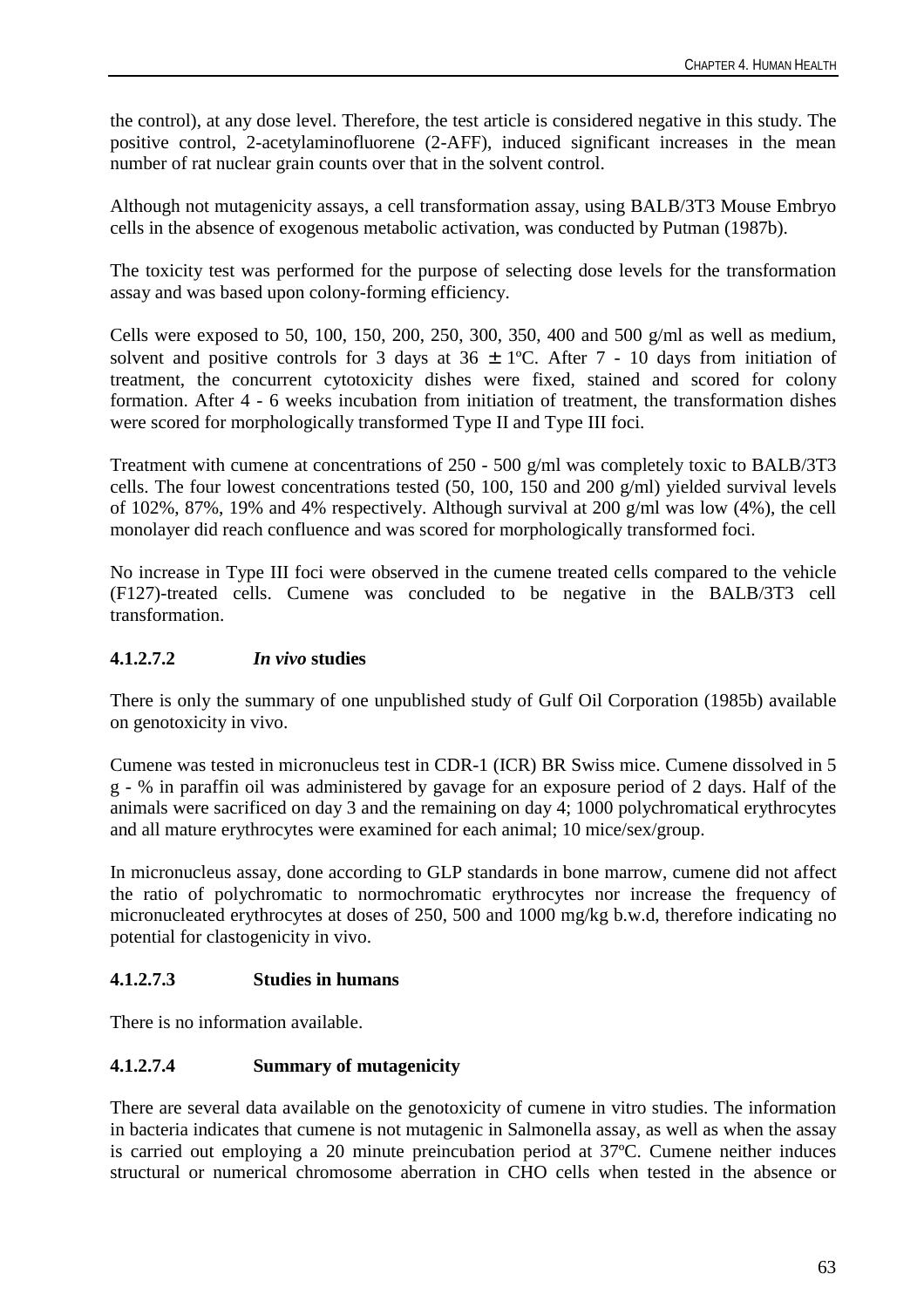presence of metabolic activation. In a gene-mutation (HGPRT) study in CHO cells cumene was also considered negative in the presence and absence of an S9 activation system.

Cumene was tested also in the Unscheduled DNA synthesis test using rat primary hepatocytes and did not cause a significant increase in the mean number of net nuclear grain counts at any dose levels.

There was no evidence of increase in cell transformation frequency in an assay conducted in BALB/3T3 Mouse Embryo cells in the absence of exogenous metabolic activation.

Overall, the data available indicate that cumene is not mutagenic in studies in vitro. In mice micronucleus assay in bone marrow, cumene is not mutagenic up to doses of 1000 mg/kg b.w./day, therefore indicating no potential for clastogenicity in vivo.

# **4.1.2.8 Carcinogenicity**

No data is available on the carcinogenicity of cumene in experimental animals.

# **4.1.2.9 Toxicity for reproduction**

### **4.1.2.9.1 Studies in animals**

### Effects on fertility

No studies specifically investigating effects on fertility are available. However, in a study originally designed as a neurotoxicological investigation of cumene weights of testis and ovaries were examined as were testicular sperm heads and epididymal spermatozoa. Male and female Fischer 344 rats were exposed to cumene vapour at 0, 100, 500 and 1200 ppm for 6 h per day, 5 days per week, for 13 weeks. Reproductive organs from rats of the high concentration (1200 ppm) and control groups were fixed in 10% neutral buffered formalin and embedded in paraffin stained with haematoxylin and eosin and evaluated by light microscopy. No changes in reproductive organs were observed. Stages of spermatogenesis were evaluated with the right testis from male rats. The left testis of each male rat was frozen and then homogenized for spermatid counting.

There was no major effect of cumene exposure on quantitative or morphologic evaluations of spermatogenesis and no effects on testicular weights. Testicular findings were limited to atrophy in one rat at 1200 ppm. Abnormalities of the head/tail/junction regions were observed in all groups including the controls, but were attributed to individual aberrations and not exposurerelated effects (Cushman et al., 1995).

# Developmental studies

Two studies of developmental toxicity performed according to GLP and based on US EPA guidelines were carried out.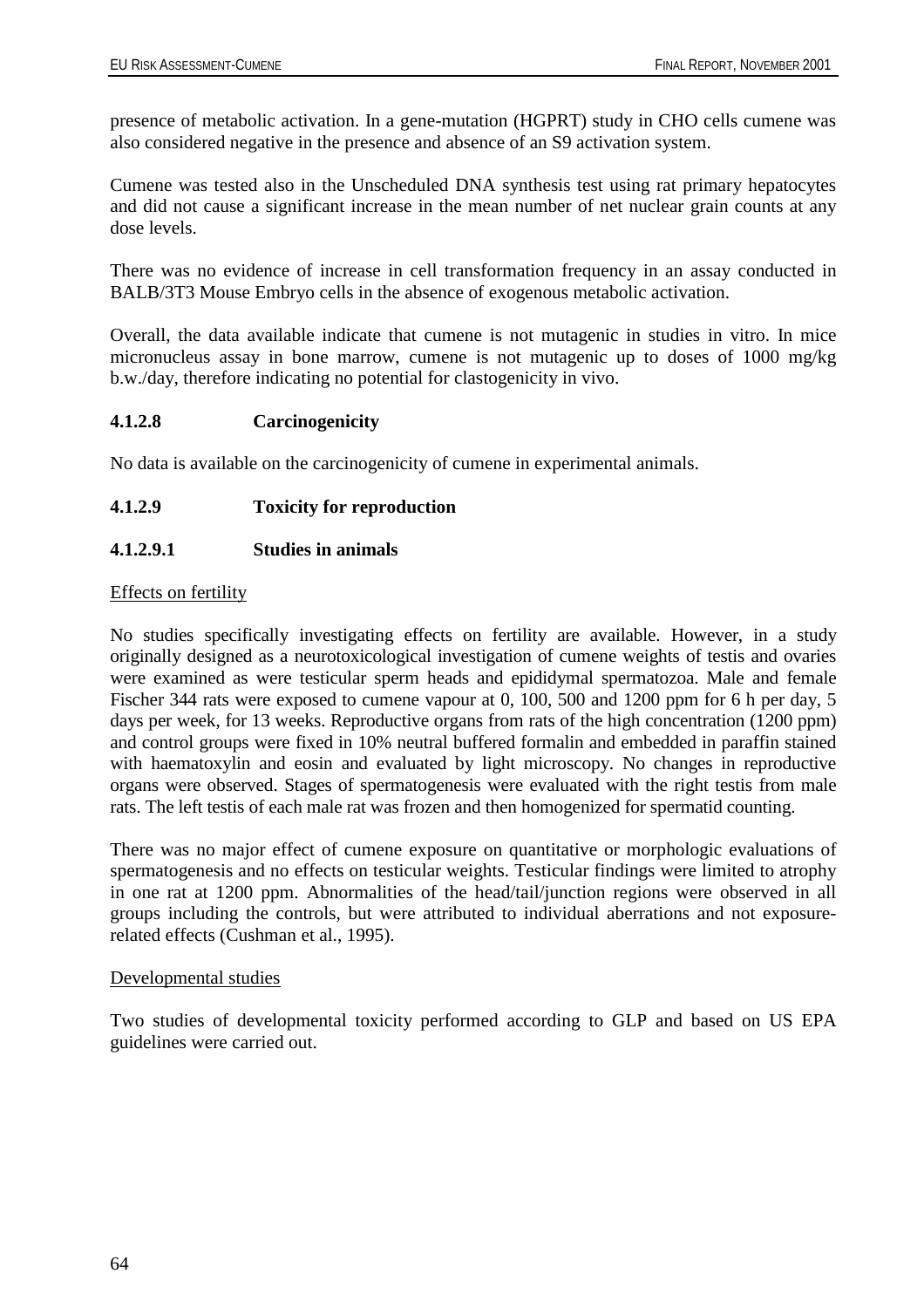#### *Studies in rats*

Groups of 25 female Sprague-Dawley rats were exposed to cumene vapour for six hours/day on gestational days 6 through 15 at target concentrations of 0, 100, 500 and 1200 ppm. At scheduled sacrifice were performed on day 21.

No dams died, aborted or delivered early. Three dams at 500 ppm and two dams each at 100 and 0 ppm were not pregnant. All pregnant dams had live litters (one or more live foetuses) at scheduled sacrifice on 21 day.

A wide range of investigations of the reproductive tract was carried out at sacrifice.

All live foetuses were weighed, sexed and inspected for external malformations including cleft palate and variations. Approximately 50% of the live foetuses in each litter were examined for thoracic and abdominal visceral and craniofacial structural abnormalities. The other 50% were inspected for skeletal malformations and variations.

Maternal toxicity was observed at 500 and 1200 ppm, evidenced at 1200 ppm by significant reductions in body weight gain (about 20%), and treatment related clinical signs of toxicity (perioral wetness and perioral encrustation) following daily exposures as well as during exposures (hypoactivity and blepharospasm), decreased food consumption during the exposure period and increased relative liver weight at necropsy. Reduced food consumption and clinical observations during exposure were observed at 500 ppm too.

Gestational parameters including numbers of viable implantations per litter, sex ratio (% males) and foetal body weights per litter were unaffected by exposure. There were no significant increases in the incidences of individual malformations or of pooled external, visceral or skeletal malformations at any exposure level.

There were significantly reduced incidences of bilateral dilated ureters and distension of the urinary bladder at 1200 ppm. Eighty-one skeletal variations were recorded and none showed statistically increased incidences related to exposure. Three skeletal variations exhibited significantly reduced incidences: 1) a reduction in 11th bilobed thoracic centrum at 100 ppm, 2) reductions in poorly ossified parietal bones at 100 and 1200 (but not 500) ppm, and 3) a reduction in 5th sternebra bilobed ossification sites at 500 ppm. However there was no significant difference in the incidence of these malformations compared with controls.

For this study the NOEL for maternal toxicity was 100 ppm. The NOEL for developmental toxicity (including teratogenicity) was greater than the highest dose tested, 1200 ppm.

The authors concluded that cumene was not teratogenic in this study (Bushy Run Research Centre, 1989a).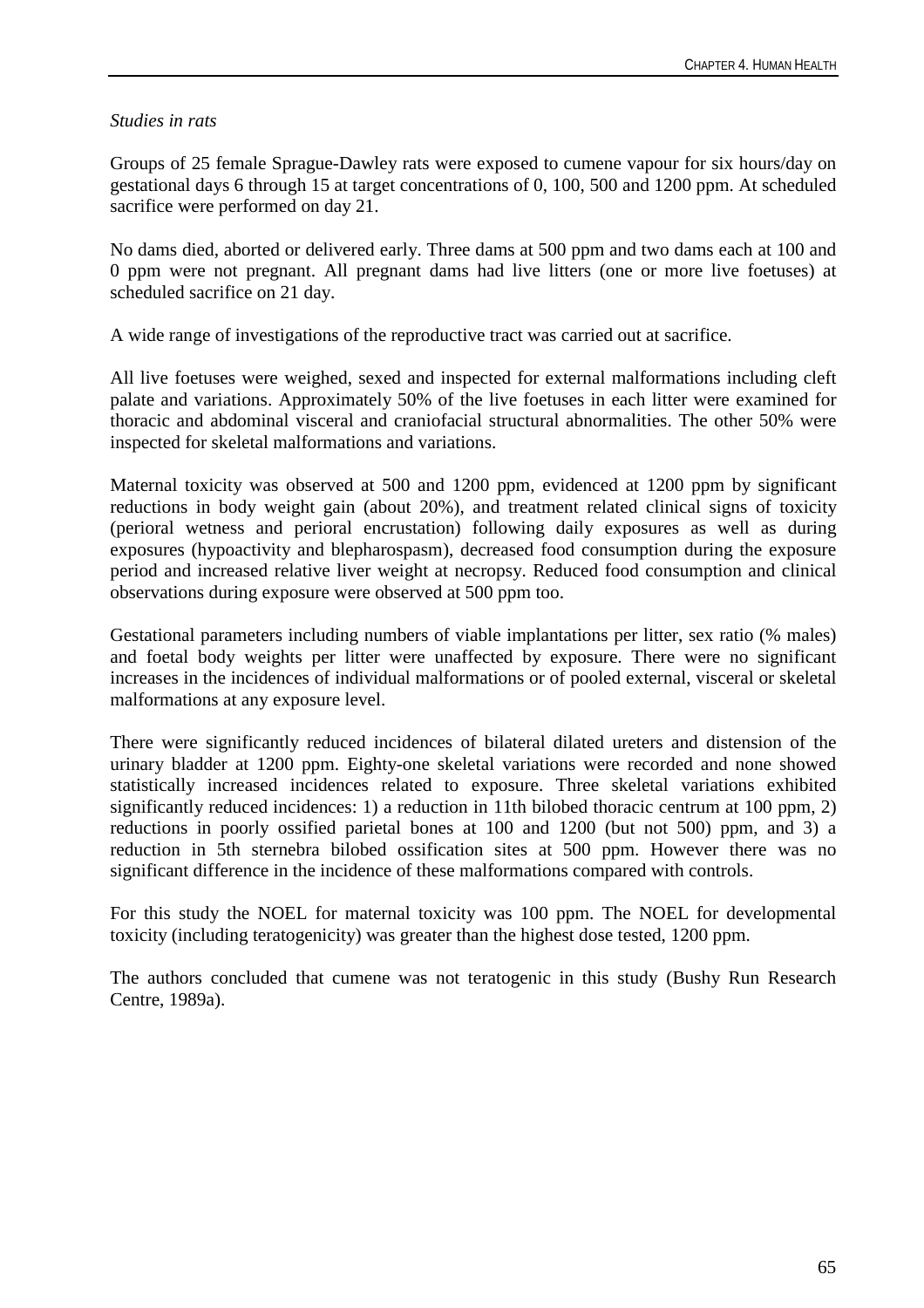# *Studies in rabbits*

In other teratogenicity study in rabbits (New Zealand White) 15 per group were exposed to cumene vapour for six hours/day on gestational days 6 through 18 at concentrations of 0, 500, 1200 and 2300 ppm.

At scheduled sacrifice on gestational day 29. At this time, a full examination of the uteri and contents was performed. All live and dead foetuses were weighed, sexed and examined for external malformations, variations and internal abnormalities (in thoracic and abdominal visceral). Skeletal malformations and variations were also evaluated. Approximately one half of live foetuses were examined for craniofacial abnormalities.

Two maternal deaths and one aborted occurred at 2300 ppm and significant reductions in weight gain and food consumption during the exposure period, clinical signs of toxicity both during and subsequent to daily exposures and a significant increase in relative liver weight. At 500 and 1200 ppm maternal effects were observed, food consumption was consistently reduced during the exposure period.

Colour changes in the lungs of four (of 12,33%) does were observed at 2300 ppm. In does which died prior to scheduled sacrifice, the most notable findings were hairball and ulceration and haemorrhagic appearance in the non-glandular portion of the stomach. Colour changes in the lung and liver were also observed in two doses (one of which was found dead and the other which aborted)

Gestational parameters exhibited no significant changes including number of corpora lutea, total, non viable, or viable implantations per litter, sex ratio, pre or postimplantation loss, and foetal body weights (total males or females) per litter.

There were no significant differences in the incidence of any individual malformation, or malformations by category (external, visceral or skeletal) or of total malformations. The only external variation noted, ecchymosis on the head, was significantly increased at 500 (but not 1200 or 2300) ppm. This external variation was also significantly increased when evaluated by category (as it was the only external variation observed).

There were no significant increases in the incidence of individual visceral, or skeletal variations. Two skeletal variations: a reduced incidence of the 13th unilateral rudimentary rib (2300 ppm) and the 3rd bilateral rudimentary rib (1200ppm) was noted.

In conclusion, exposure to cumene vapour by inhalation during organogenesis in New Zealand White rabbits resulted in consistent maternal toxicity at 2300 ppm and less severe maternal effects at 500 and 1200 ppm. No exposure related developmental toxicity was observed at any exposure concentration.

There was no NOEL established for maternal toxicity, the NOEL for developmental toxicity was at least 2300 ppm. No developmental toxicity including teratogenicity was observed at any exposure concentration employed (Bushy Run Research Centre, 1989b).

# **4.1.2.9.2 Studies in humans**

No data is available.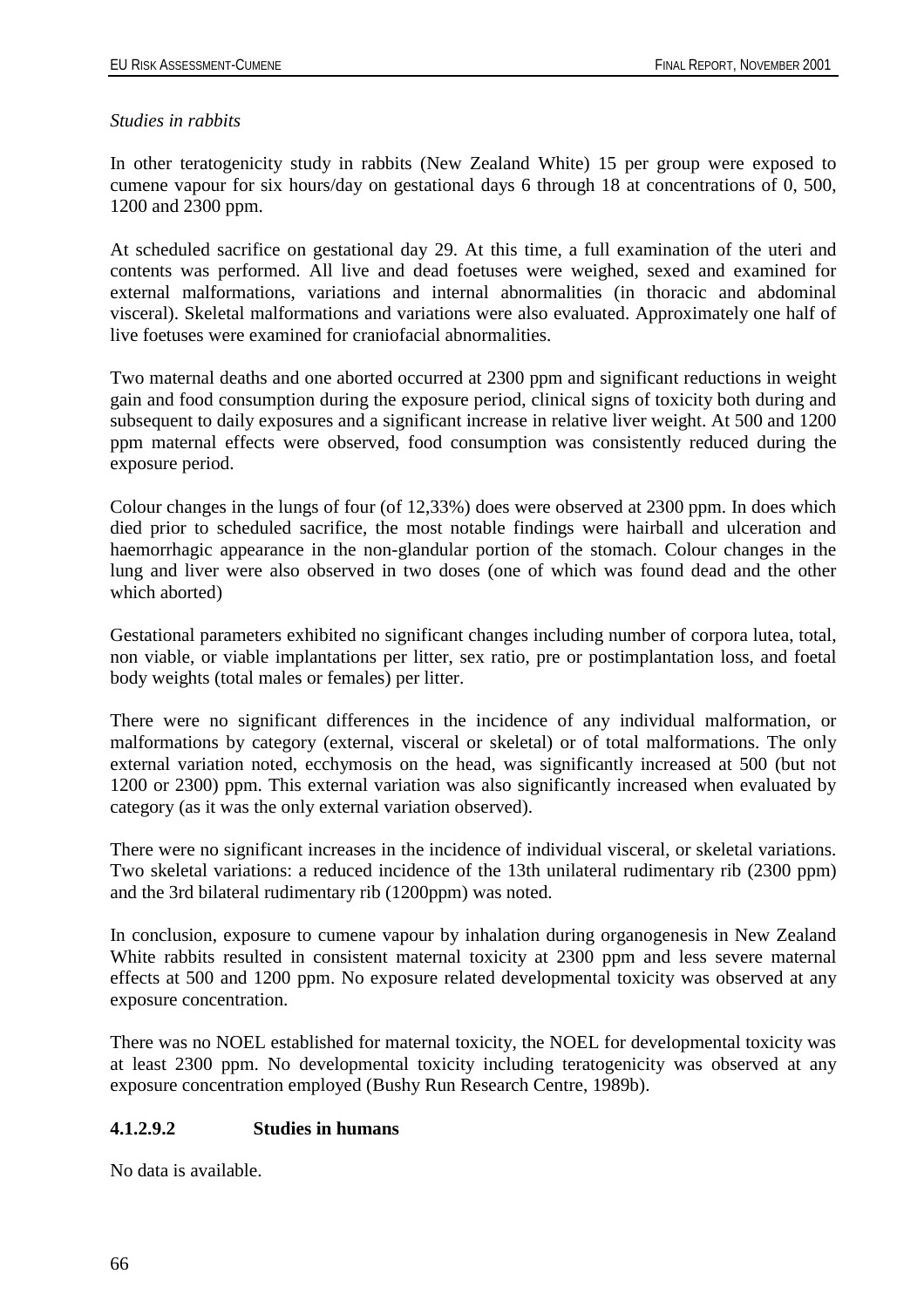# **4.1.2.9.3 Summary of toxicity for reproduction**

In relation to fertility, there is no information available in humans and there are no animal studies specifically investigating such effects. However no changes were seen in the reproductive organs in rats exposed for 13 weeks with 0, 100, 500 and 1200 ppm to cumene. In terms of developmental effects there is no information available in humans.

In two well-conducted studies in rats and rabbits no developmental effects were observed.

The general lack of findings in male rats and female rats exposed for 13 weeks, combined with the lack of developmental toxicity reported in studies of rats and rabbits (Bushy Run Research Center, 1989a; 1989b) exposed to cumene by inhalation indicate that cumene is not a reproductive toxicant.

### **4.1.2.10 Other specific studies**

### **4.1.2.10.1 Neurotoxicity**

Tham et al. (1984) studied the influence of a variety of industrial solvents on the vestibulo ocular reflex (VOR) in rats.

Female Sprague Dawley rats were used. The compounds investigated were administered by continuous intravenous infusion during 60 min. They were dissolved in an emulsion of lipids used for human parenteral nutrition (Intralipid). The concentration of the tested compound varied between 0.1 and 10%. The infusion rate of the Intralipid solution was  $32 \mu$ l/min.

Threshold limit for excitatory effect of cumene on the vestibulo-oculomotor reflex in rats was 144 mg/l blood, this level was caused by an intravenous infusion at a rate of 4.8 mg cumene/kg/min during 60 min.

In the 90 day subchronic inhalation study of cumene in rats (15 rats per sex per group) including an evaluation of potential neurotoxicity and ototoxicity (Cushman et al., 1995). At exposure concentration up to 1200 ppm for 6 h per day, 5 days per week, cumene did not cause peripheral auditory dysfunction as indicated by the auditory brain stem response. Minor motor activity decreases were seen only in male rats at 500 and 1200 ppm. This result was not replicated in a second study.

Following a single, 6 h inhalation exposure to cumene at 500 or 1200 ppm some parameters of the FOB were affected at 1 and 6 h, but not at 24 h.

# **4.1.2.10.2 Summary of Neurotoxicity**

Neurotoxicity effects are limited to unspecific CNS depression at high dose levels (500 ppm). They are readily reversible. Exposure to cumene vapour was neither neurotoxic nor ototoxic in Fischer 344 rats.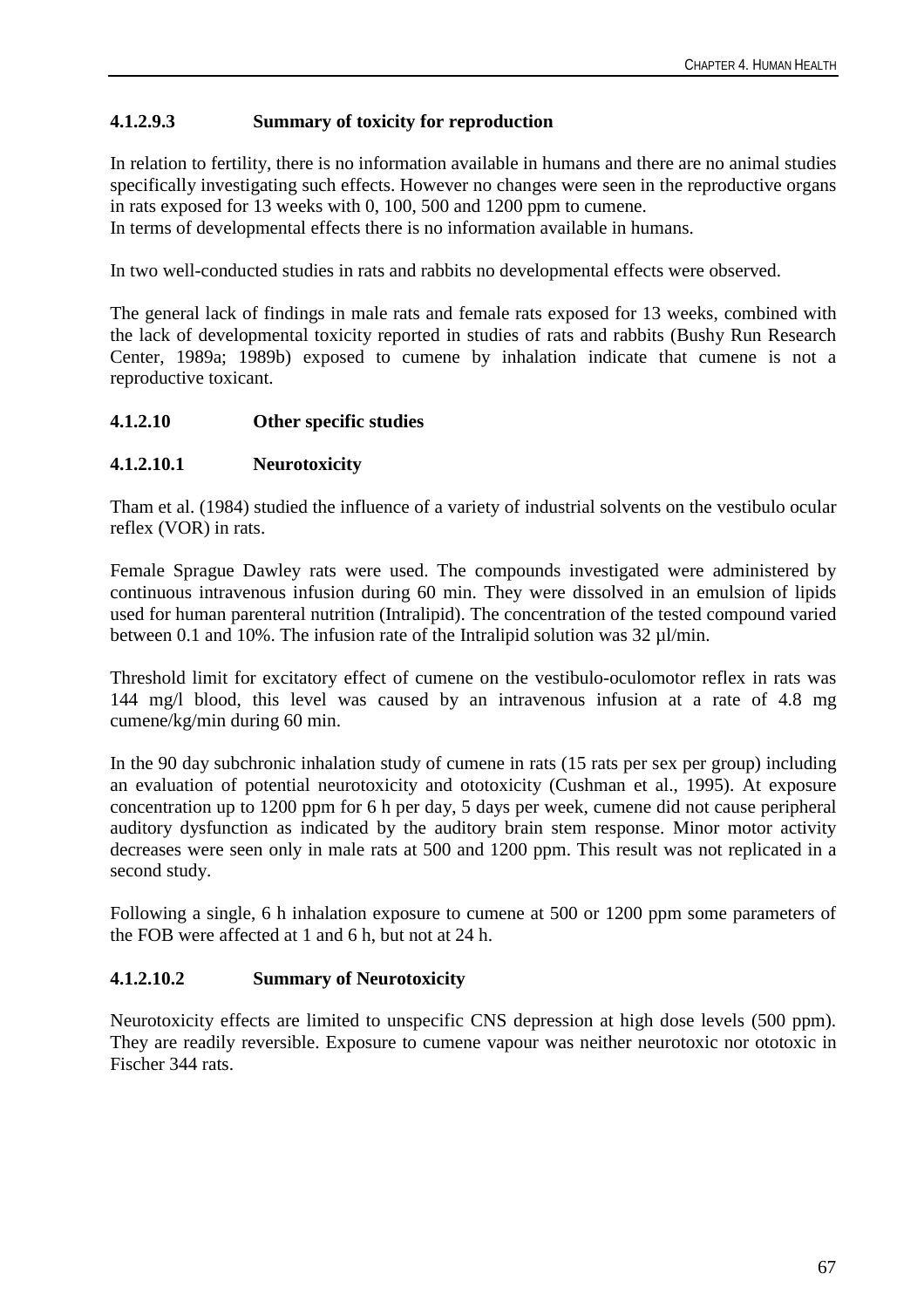## **4.1.2.10.3 Immunotoxicity**

Repeated administration of 0, 0.3 and 3 mg cumene/l (route and frequency unspecified) to rats caused a decrease in the number of leukocytes and changes of some of their properties after 5-6 months of treatment.

Chronic action of isopropylbenzene and -methylstyrene upon rats and rabbits results in a fall of osmotic resistance of leukocytes and in changes in the level of neutrophils, glycogen, lipids and peroxidase (Makarieva, 1972).

There is no evidence of these effects in more recent GLP studies (Cushman et al., 1995).

### **4.1.3 Risk characterisation**

### **4.1.3.1 General aspects**

Although there is a reasonable data base for cumene from animal studies, very little toxicological information is available from studies in humans.

In humans, cumene is associate with the human-metabolism; it is found as an organic constituent present in blood, alveolar air and urine with a significant correlation between blood and alveolar cumene concentrations. The major metabolite identified in the urinary excretion was 2 phenylpropan-2-ol. One study in humans suggests that the retention of cumene vapours in the respiratory tract ranged from 64% to 45% (mean 50% depending on the time of exposure), (Sencruk and Litewke, 1976). Brugnone et al. (1989) calculated alveolar cumene retention ranged from between 70.4% in the hospital staff to 77.8% in the workers.

There are a few studies suggesting that cumene is absorbed through the skin. Valette et al. (1954), have stated that cumene is absorbed through the skin more rapidly than toluene, xylene or benzene. Smyth et al. (1951) have reported a dermal LD50 of 10,600 mg/kg in rabbits. More recently a LD50 >3,160 mg/kg in rabbits have been reported (Monsanto, 1985).

Assessment of the available data indicates that cumene has a low acute toxicity to animals and due to the volatility of this compound, the bulk of the available acute toxicity data concerns exposure via inhalation with a LC50 $>$ 17.6 mg/l (17,600 mg/m3) in rats. The principal cause of death in acutely exposed animals is due to respiratory depression, pulmonary oedema and haemorrhaging associated with further haemorrhage in the thymus, bladder and adrenals was found. Increased activity and gait abnormalities were reported in rats exposed to 500 ppm (2450 mg/m3) and 1200 ppm (5880 mg/m3) cumene for 6 hours. The effects were observed at 1 hour after exposure, but not after 6 or 24 hours. No treatment-related effects were seen at 100 ppm (490 mg/m3) cumene.

Limited information in humans indicates that cumene vapour concentrations between 300 and 400 ppm was painful to the eyes and upper respiratory passages. Experience in handling and using cumene has revealed a slight hazard of dermatitis. The information available from studies in animals indicate that cumene vapour produce irritation in the upper respiratory tract, with an RD50, reported in mice, in the range of 2058-2490 ppm. In rats, 1480 ppm caused a significant depression of respiratory frequency, severe motor impairment and narcosis.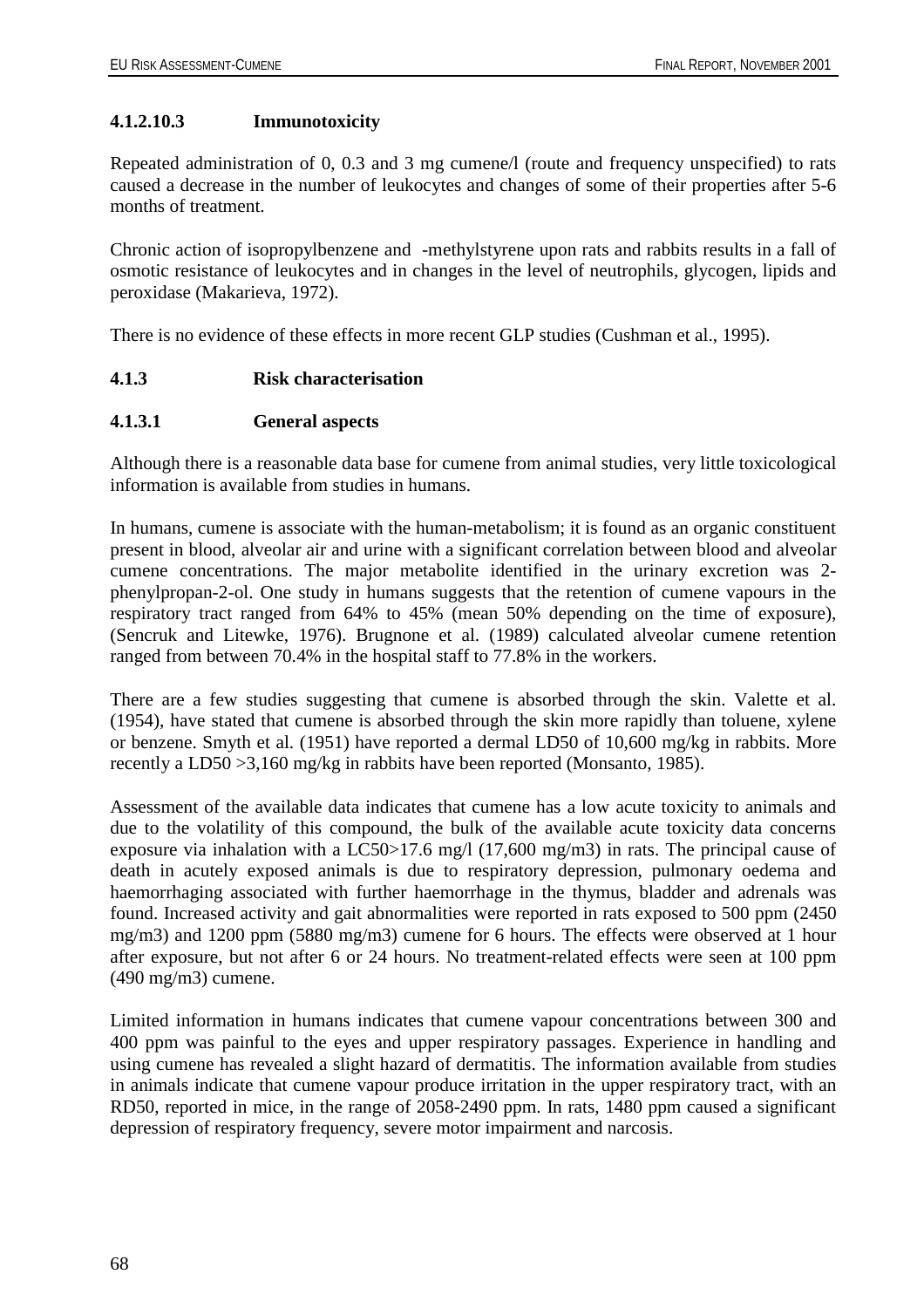Cumene is not a skin irritant and not eye irritant in terms of EU classification, although repeated applications of the compound could cause a more pronounced skin irritation in rabbits.

Studies conducted in guinea pig have shown that cumene do not have the potential to produce skin sensitization (Maximisation Test).

There is very little information on the health effects in humans about repeated exposure to cumene; this limited information indicates that in the use of isopropylbenzene as a solvent involving exposure over a period of 1 to 2 year, it was found that no toxic injury resulted from daily exposures to those concentrations of vapour that could be readily tolerated.

The principal signs of toxicity in animals indicating depression of the CNS and increases in liver, kidney and adrenal gland weight. These were observed following exposure of rats to 500 and 1200 ppm for 90 days. An increased incidence of cataracts was also noted at 100, 500 and 1200 ppm; in a second study, these ophthalmic findings were consistent with the historical background data (Fischer 344 rats), indicating that cumene exposure did not cause increase in cataract formations. This conclusion was supported by the lack of significance when the cataract data were analyzed statistically. At exposure concentration up to 1200 ppm, cumene did not cause peripheral auditory dysfunction as indicated by the auditory brain stem response. Thus, exposure to cumene vapour was neither neurotoxic nor ototoxic in Fischer 344 rats.

A NOAEL of 100 ppm and a LOAEL of 500 ppm were identified in rats.

Cumene's toxicokinetics does not seem qualitatively different between human and animals. No evidence for the accumulation of cumene following high doses or repeated doses was observed. The NOAEL is obtained from a quality study involving exposure to cumene vapour. In this study the observed effect at a dose above the NOAEL (500 ppm) are weak and mild toxicity response is obtained at a dose 10 times the NOAEL (1200 ppm). On the other hand, this study has been carried out in rats proved being one of the most sensitive animal species to cumene (Fabre et al., 1955). For these reasons, for risk characterisation purpose no additional safety factors has been applied.

The mutagenic potential of cumene was studied in bacteria and mammalian cells with the aid of various in vitro test systems and in vivo by means of the micronucleus test in mice. None of the test system used revealed any evidence of a genotoxic potential of cumene.

No data is available on the carcinogenicity of cumene in human populations neither in experimental animals.

There are no data available in humans or animals on fertility, however no changes were seen in the reproductive organs in rats exposed for 13 weeks with 0, 100, 500 and 1200 ppm to cumene.

There are no data available on developmental effects in humans.

Cumene caused maternal toxicity in rats at 500 and 1200 ppm but no developmental effects at the highest dose tested, 1200 ppm. A NOEL of 100 ppm for maternal toxicity and a NOEL >1200 ppm for developmental toxicity were established. For rabbits, there was no NOEL established for maternal toxicity (all doses resulted in consistent maternal toxicity at 2300 ppm; and less severe maternal effects at 500 and 1200 ppm). The NOEL for developmental toxicity was at least 2300 ppm. The conclusion of this study is that cumene was not a reproductive toxicant.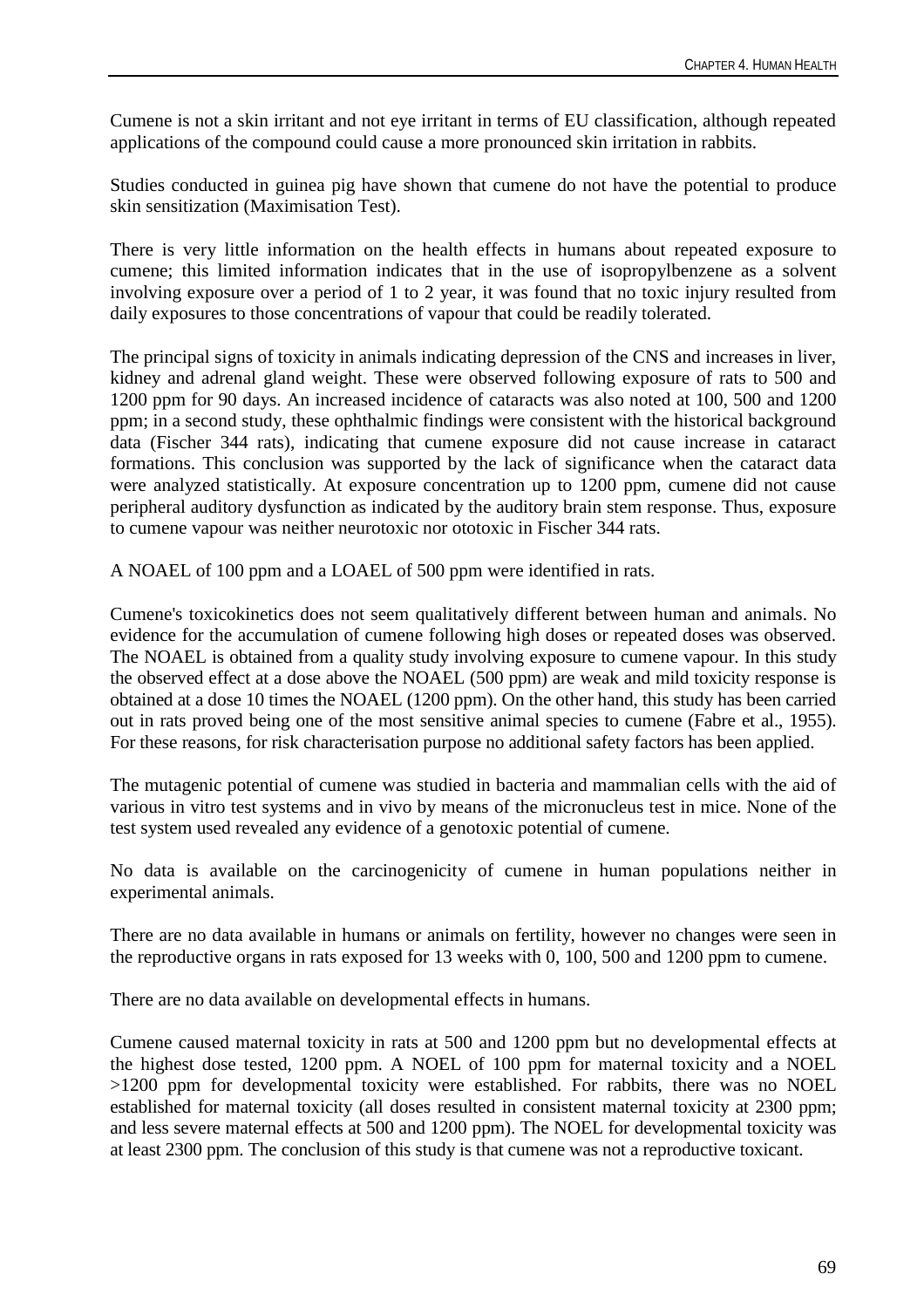## **4.1.3.2 Workers**

For the purpose of risk characterisation it is assumed that good personal hygiene is practised in the workplace and that no oral uptake of cumene will occur.

The risk characterisation for workers is limited to the dermal and inhalation routes of exposure.

### **4.1.3.2.1 Manufacture**

In the cumene's manufacture, the main route of exposure is inhalation. Therefore, subchronic toxic effects and respiratory tract irritation may be caused by the cumene's inhalation.

All the available information from the workplace demonstrates that the 8 hours (TWA) exposure is below 1 ppm across all job categories. Data for all activities combined ranges from 0.05 ppm to 4.46 ppm  $(0.245-21.8 \text{ mg/m3}, \text{ assuming a conversion factor, by volume, of 1 ppm} = 4.9$ mg/m3). In the worst case, the level of exposure is more than 22 times below the NOAEL (100 ppm). This MOS is considered to be sufficient regarding the toxicological considerations given above about the NOAEL and the fact that the exposure level is the worst and infrequent case found.

On the other hand, the highest exposure value is more than 11 times below the more generally used occupational exposure limit (50 ppm, 8 hours TWA).

There are a few studies suggesting that cumene is absorbed through the skin. A study indicates that cumene is absorbed at a rate similar that of toluene, xylene or benzene.

The potential dermal exposure will be low, following the TGD. In conclusion, dermal absorption of cumene will not contribute significantly to total body burden. Usually gloves are worn to avoid direct contact so dermal exposure will be extremely reduced.

#### Result

**ii**) There is at present no need for further information and/or testing or for risk reduction measures beyond those which are being applied already.

#### **4.1.3.2.2 End uses**

Cumene is used by some manufacturers in a totally closed system where there is on site phenol production. Other manufacturers transport cumene via rail or sea for further chemical conversion. In these cases we have assumed the same approach than in the manufacture scenario. Therefore, the result of risk characterisation is the same than the preceding section.

Cumene is found as a minor constituent in gasolines and some petroleum-based solvents. Measured exposures to cumene as representative of the C9 aromatic content (small and not quantified) of solvents indicated level of cumene up to 0.6 ppm (maximum level obtained) (HSE, 1994), this level of exposure is more than 166 times below the NOAEL (100 ppm) and more than 83 times below the more generally used occupational exposure limit (50 ppm, 8 hours TWA). Data from Germany reflect a worst case exposure around 3.4 ppm that is 30 times below the NOAEL.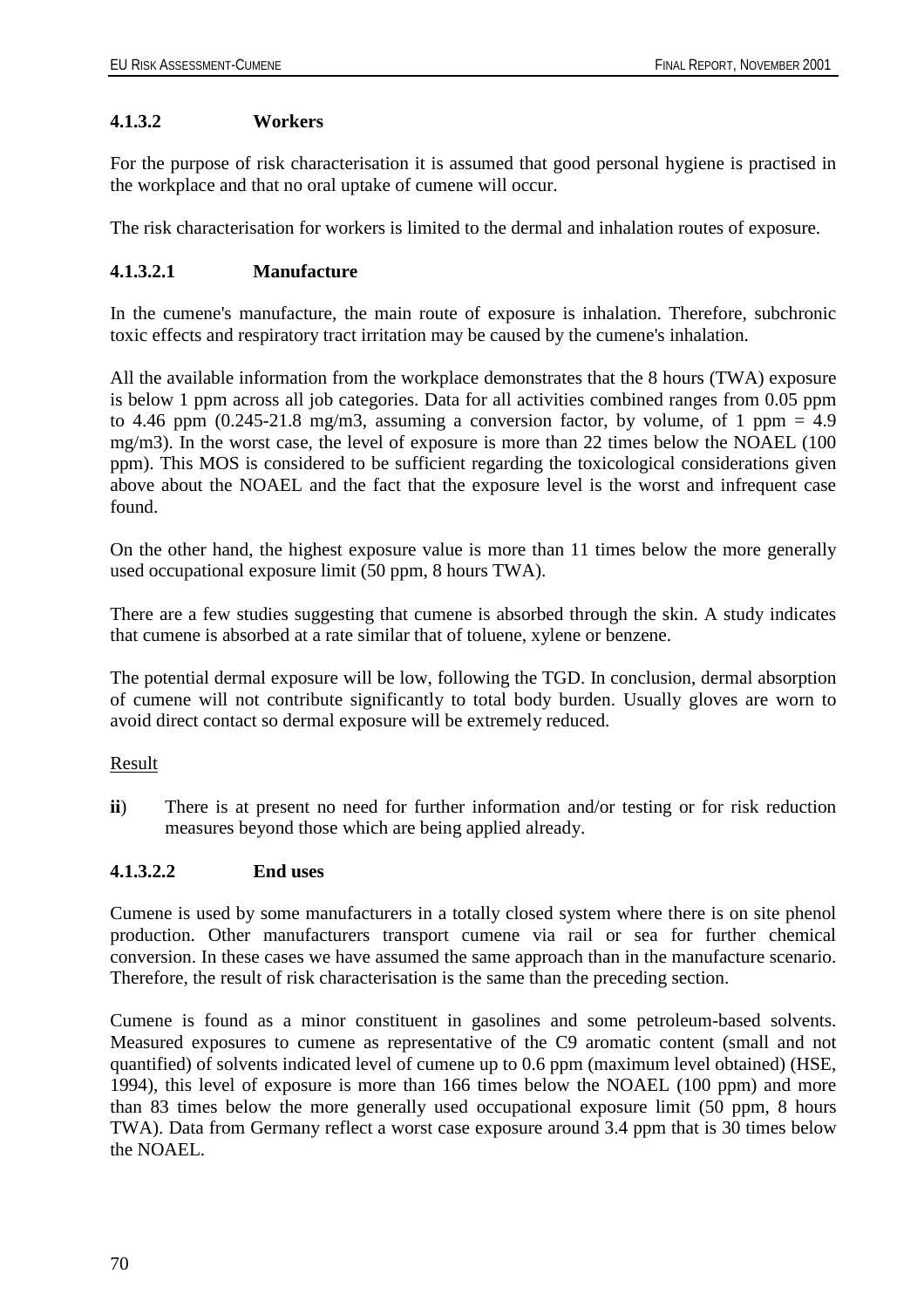The potential dermal exposure will be low, following the TGD. In conclusion, dermal absorption of cumene will not contribute significantly to total body burden. Furthermore, some companies have reported that gloves are worn to avoid direct contact, so, in practice dermal exposure will be considerably reduced.

Result

**ii**) There is at present no need for further information and/or testing or for risk reduction measures beyond those which are being applied already.

### **4.1.3.3 Consumers**

Assuming that cumene is not present in consumer products, the **conclusion ii)** is applied.

Result

**ii**) There is at present no need for further information and/or testing or for risk reduction measures beyond those which are being applied already.

### **4.1.3.4 Man exposed indirectly via the environment**

Most of the environmental exposure to cumene is predicted to be from the air contributing some 97% of the total intake.

#### Inhalation exposure

#### *Repeated dose toxicity*

For the risk characterisation after repeated exposure, the local atmospheric concentrations of cumene identified as reasonable worst case level is  $0.499$  mg/m<sup>3</sup>. Compared with the observed NOAEL 490 mg/m3 (100 ppm) from the 90-day rat study, the margin of safety obtained is 982. When comparing the regional scale air concentration  $6.65 \cdot 10^{-5}$  mg/m<sup>3</sup> with the NOAEL 490 mg/m<sup>3</sup> a margin of safety of 7.36 $\cdot$ 10<sup>6</sup> is calculated. These margins of safety are considered sufficient taken into account that the observed effect at a dose above the NOAEL (500 ppm) are weak and a mild toxicity response it is obtained at a dose 10 times the NOAEL (1200 ppm).

#### Result

**ii**) There is at present no need for further information and/or testing or for risk reduction measures beyond those which are being applied already.

#### *Reproductive toxicity*

The NOAEL of 100 ppm for maternal toxicity and the NOAEL > 1200 ppm for developmental toxicity is the same or clearly above of the NOAEL of subchronic toxicity respectively. Therefore, the risk for those aspects will be covered for the risk characterisation of subchronic toxicity.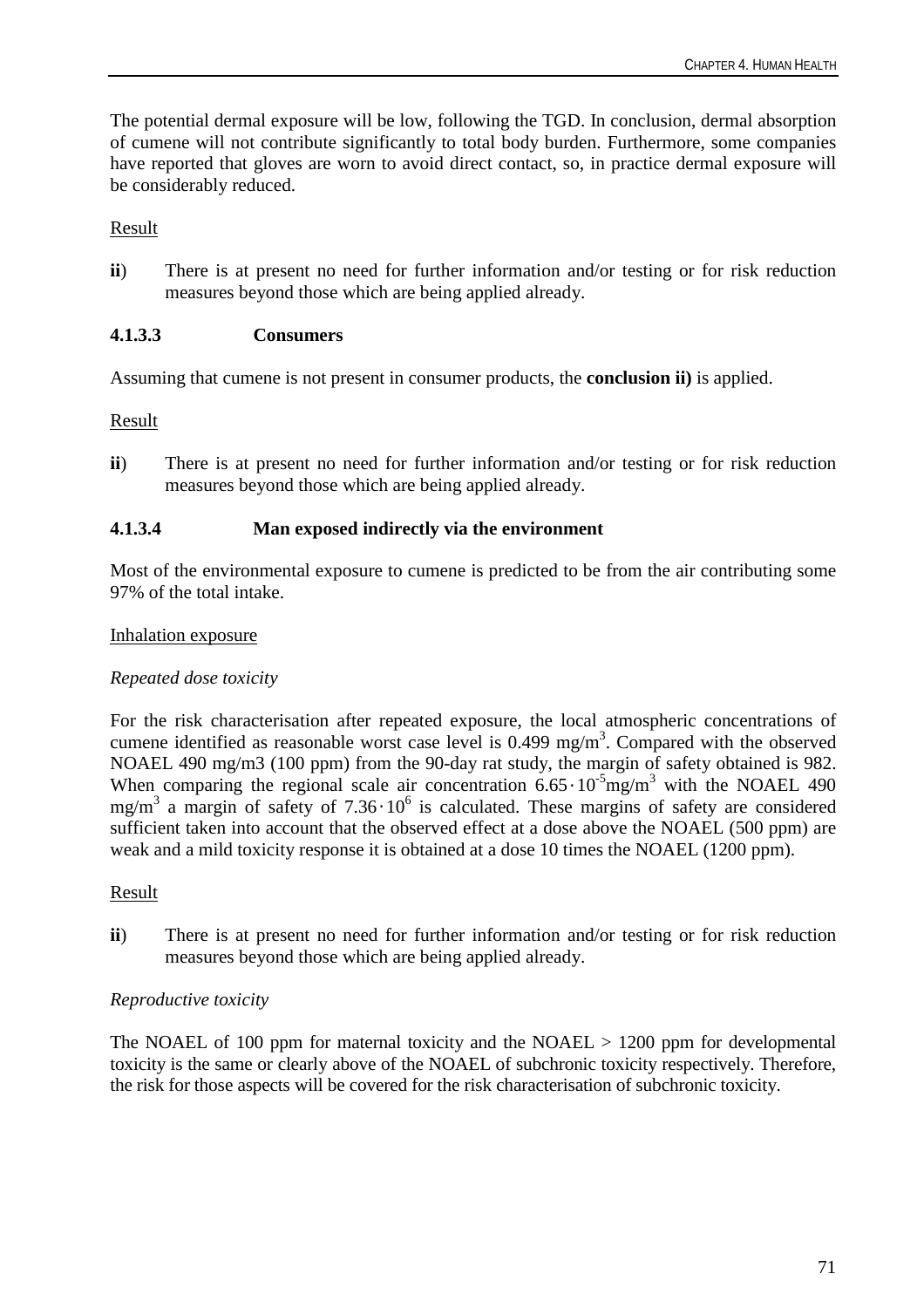# Result

**ii**) There is at present no need for further information and/or testing or for risk reduction measures beyond those which are being applied already.

Intake via air, drinking water and food.

Using a NOAEL of 154 mg/kg/day and dose data as reported in 4.1.1.3 we can calculate the margin of safety for indirectly exposure.

The calculated margin of safety for local scenario is:  $1.39 \cdot 10^3$ .

For the regional scale the margin of safety is:  $1.06 \cdot 10^{7}$ .

These margins of safety are considered sufficient indicating no concern on human safety after indirect exposure.

# Result

**ii**) There is at present no need for further information and/or testing or for risk reduction measures beyond those which are being applied already.

# **4.2 HUMAN HEALTH (PHYSICO-CHEMICAL PROPERTIES**

# **4.2.1 Exposure assessment**

# **4.2.1.1 Workers**

Given the fact that cumene is a flammable liquid, its use without taking controlled measures can lead to a dangerous concentration build up in air. In industry and in occupational use, the flammability risk is not of concern provided adequate safety measures are taken. On the other hand information is provided on the label and in the safety data sheet. It should be noted, that cumene is found as a minor constituent in gasolines and solvents, which are also flammable.

# **4.2.1.2 Consumers**

Consumers are exposed to the flammability hazard in case of cumene use as a thinner for paints and enamels in do-it-yourself products. This refers not only to cumene but other solvents combined with it. The only preventive measures possible are precautions to be taken by the uses himself, in a well-ventilated place, non smoking. This information must be on the container labelled directly.

# **4.2.1.3 Man exposed indirectly via the environment**

Not applicable.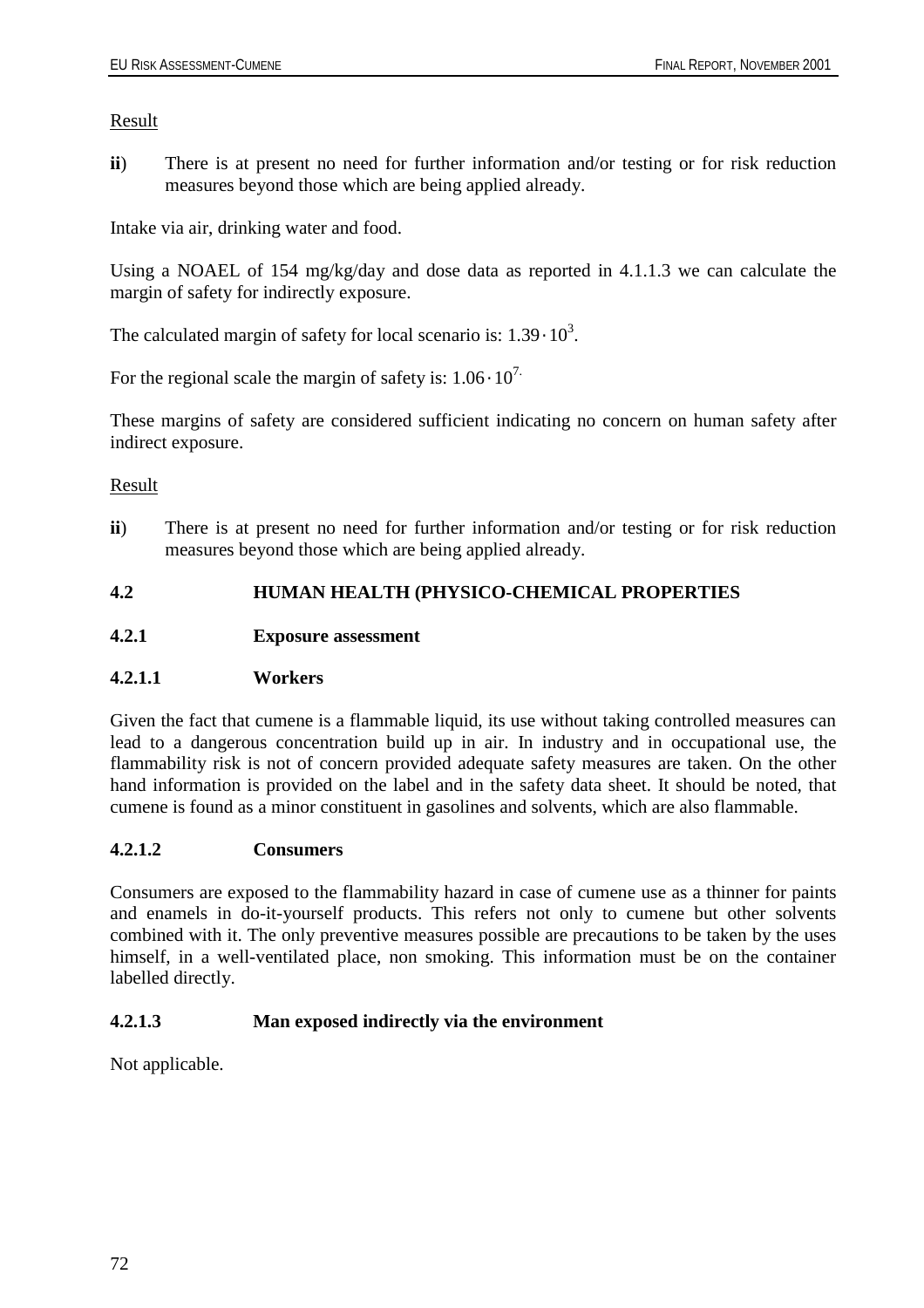# **4.2.2 Effects assessment**

# **4.2.2.1 Explosivity**

Explosive under influence of a flame (IUCLID data).

# **4.2.2.2 Flammability**

Cumene is flammable liquid (flash point: 31ºC). It is a volatile liquid (vapour pressure 4.96 hPa at  $20^{\circ}$ C).

# **4.2.2.3 Oxidizing potential**

According to IUCLID cumene has no oxidizing properties.

### **4.2.3 Risk characterisation (physico-chemical properties**

Regarding its physico-chemical properties, flammability is the only property of concern for cumene.

In production and in occupational use, the flammability risk is not of concern provided adequate safety measures are taken.

Concerning use by consumers, information about the flammability risk and precautionary measures must be given by a label on the containers, if others solvents combined with cumene were should to be flammable.

#### Conclusion

**ii**) There is at present no need for further information and/or testing or for risk reduction measures beyond those which are being applied already.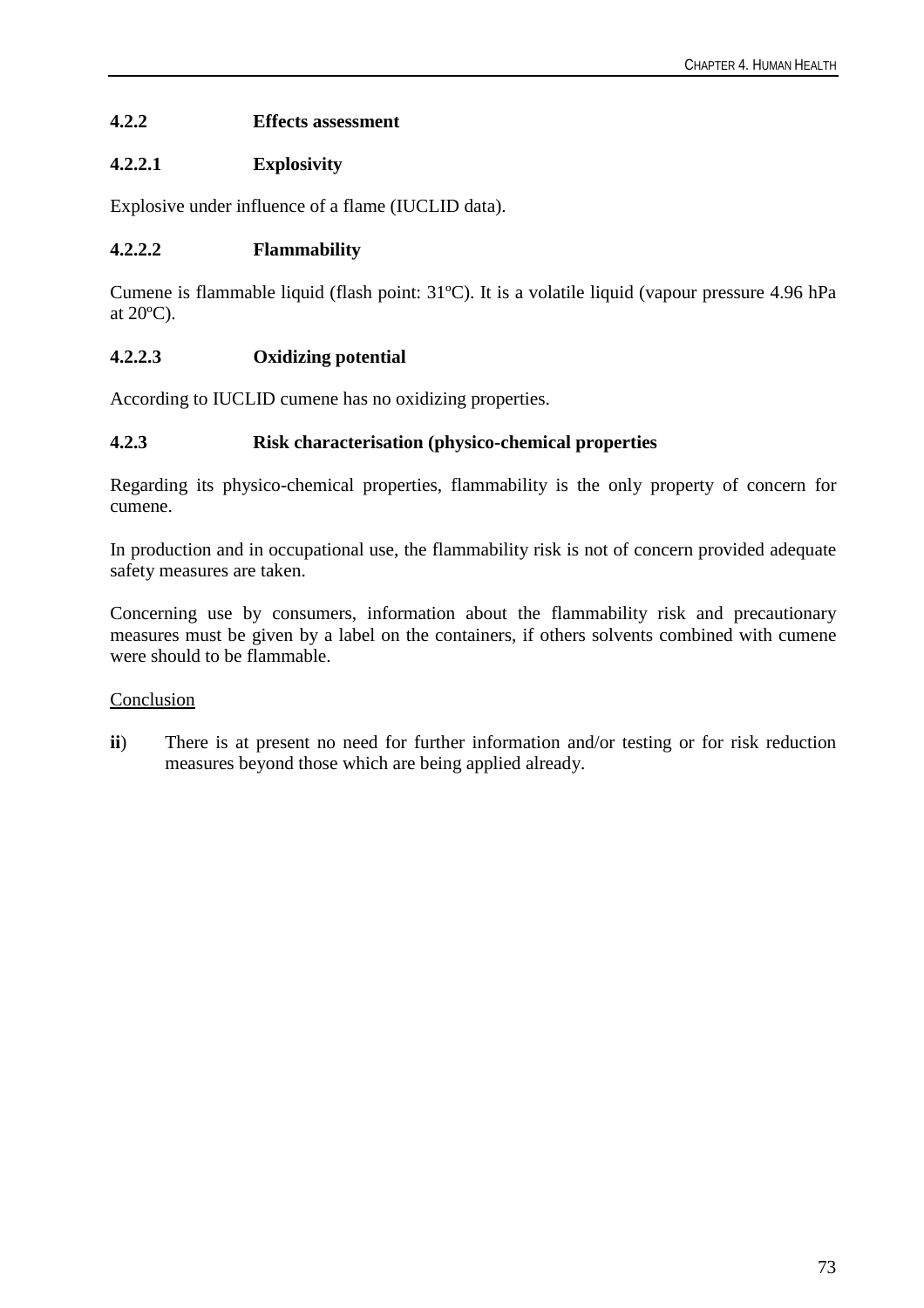# **5 RESULTS**

# **5.1 ENVIRONMENT**

(X) **ii**) There is at present no need for further information and/or testing or for risk reduction measures beyond those which are being applied already.

This conclusion applies to:

Releases of cumene to the aquatic and terrestrial compartments (including sediments) from the life cycle of cumene production and use, as well as non compartment specific effects relevant to the food chain (secondary poisoning).

# **5.2 HUMAN HEALTH**

(X) **ii**) There is at present no need for further information and/or testing or for risk reduction measures beyond those which are being applied already.

This conclusion applies to the assessment of the risk to human health through occupational and consumer exposure as well as indirect exposure to man via the environment both for toxicological and physico-chemical properties.

This risk assessment only covers the risk associated to the life cycle of cumene. The risk associated to the presence of cumene in other substances, particularly petroleum hydrocarbons, is not covered.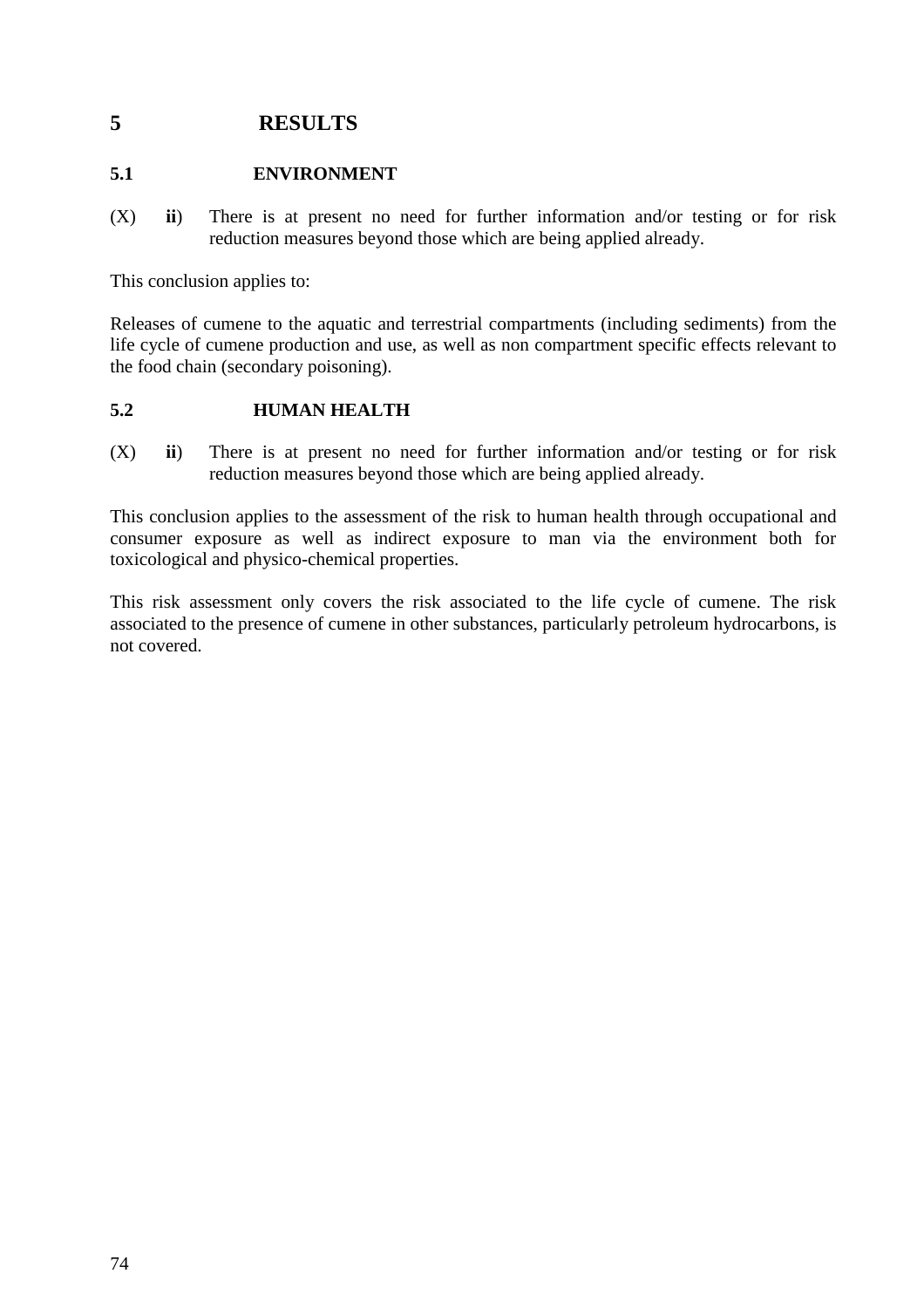#### **6 REFERENCES**

Abernethy, S., Bobra, A.M., Shiu, W.Y., Wells, P.G. and Mackay, D. (1986). Acute lethal toxicity of hydrocarbons and chlorinated hydrocarbons to two planktonic crustaceans: The key role of organism-water partitioning. Aquat. Toxicol., **8**, 163-174.

Abernethy, S., Mackay, D. (1987) Partition Coefficient. QSAR Environ. Toxicolo. **II**, 1-16.

Acton, D.W., Barker, J.F. (1992). Laboratory Microcosms Biodegradation Test. J. Contam. Hydrol. **9**,325-352.

Albee, R.R., Spencer, P.J., Mattsson, J.L. and Maurissen, J.P. (1991). Evaluation of the ototoxic potential cumene inhalation in F-344 rats. Dow Chemical Company. Study ID: K-002094-005.

Aldrich. Catálogo de Química Fina. 1994-1995.

Arnts, R.R. and Meeks, S.A. (1981). Biogenic hydrocarbon contribution to the ambient air of selected areas. Atmos. Env., **15(9)**; 1643-1651.

Battersby, N.S. and Wilson, V. (1989). Survey of the anaerobic biodegradation potential of organic chemicals in digesting sludge. Appl. Environ. Microbiol **55(2)**, 433-439.

Bianchi, A.P., Varney, M.S. and Phillips, J. (1991). Analysis of volatile organic compounds in estuarine sediments using dynamic headspace and gas chromatography-mass spectrometry. J Chromatogr 542: 413-450.

Bos, R., Guicherit, R. and Hoogeveen, A. (1977). Distribution of some hydrocarbons in ambient air near Delft and the influence on the formation of secondary air pollutants. Sci. Tot. Env., **7**: 269-281.

Botta, D., Castellani Pirri, L. and Mantica, E. (1984). Ground water pollution by organic solvents and their microbial degradation products. Commision of the European Communities. Report No EUR 8518 p261-275.

Bouscaren, R., Frank, R. and Veldt, C. (1986). Hydrocarbons. Identification of air quality problems in Member States of the European Communities. Contract No 84-B-6642-11-015-11-N. EUR 10646 EN. Commision of the European Communities.

Branch, D.K. and Ribelin, W.E. (1985). Repeated inhalation toxicity study.NTIS/OTS 0513229.

Bringmann, G. and Kühn, R. (1982). Ergebnisse der Schadwirkung wassergefährden der Stoffe gegen *Daphnia magna* in einem weiterentwickelten standardisierten Testverfahren. Z., Wasser Abwasser Forsch. **15(1)**, 1-6.

Brugnone, F., Parbellini, L., Faccini, G.B., Pasini, F., Maranelli, G., Romeo, L., Gobbi, M., and Zedde, A. (1989). Breath and blood levels of benzene, toluene, cumene and styrene in non-occupational exposure. Int. Arch. Occup. Environ. Health **61**, 303-311.

Bushy Run Research Centre (1989a). Developmental toxicity study of inhaled cumene vapor in C.D. (Sprague-Dawley) rats. Project report 52-621.

Bushy Run Research Center (1989b). Developmental toxicity study of inhaled cumene vapor in New Zealand white rabbits. Project report 52-622.

Bushy Run Research Center (1989c). Cumene (isopropylbenzene) fourteen-week vapor inhalation study in rats with neurotoxicity evaluation. Project report 52-628.

Chakraborty, J. and Smith, J.N. (1967). Enzymic oxidation of some alkylbenzenes in insects and vertebrates. Biochem. J. 102, 498-503.

Church, C.: Undated unpublished analysis cited in Hansch, C., Leo, A. (1979): Substituent Constants for Correlation Analysis in Chemistry and Biology. John Wiley and Sons Inc.

Cocheo, V., Bellomo, M.L. and Bombi, G.G. (1983). Rubber Manufacture: sampling and identification of volatile pollutants. Am. Ind. Hyg. Assoc. J. **44(7)**: 521-527.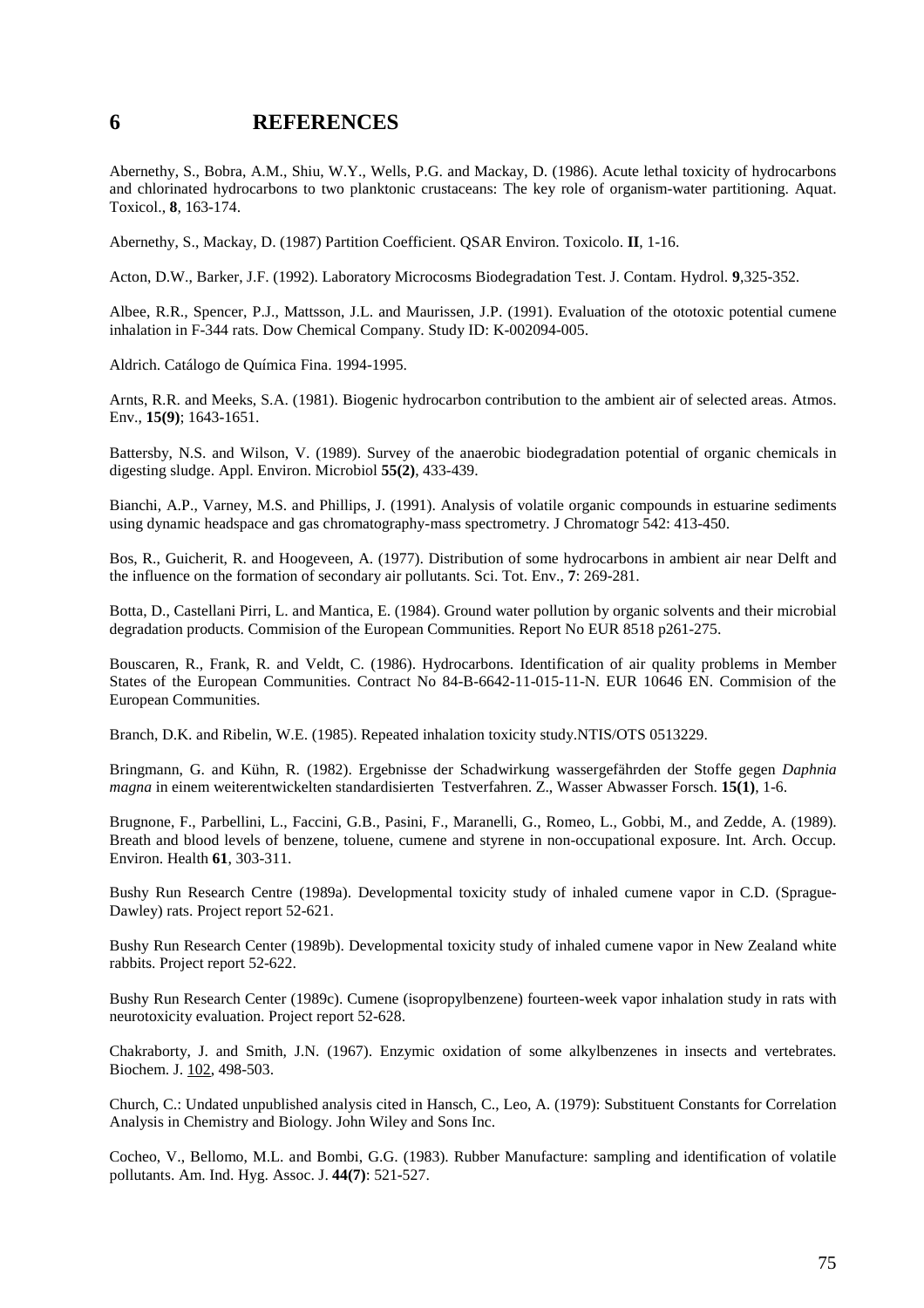CONCAWE: A survey of exposures to gasoline vapour. Environmental Protection Agency (1988).

Conkle, J.P., Camp, B.J. and Welch, B.E. (1975). Trace composition of human respiratory gas. Arch. Environ. Health **30**, 290-295.

Cruzan, G., Andrews, LA, Cushman, J.R., Miller, RR., Coombs, D. and Hardy, C.J. (1993). Subchronic (thirteen week) vapor inhalation study of styrene in rats. The SIR C Review 3:35.

Curren, R.D. (1987). Unscheduled DNA Synthesis in rat primary hepatocytes. Microbiological Associates INC. NTIS/OTS. 0522854.

Cushman, J.R., Norris, J.C., Dodd, D.E., Darmer, K.I. and Morris, C.R. (1995). Subchronic Inhalation Toxicity and Neurotoxicity Assessment of Cumene in Fischer 344 rats. J. Amer. College of Toxicol. **14(2)** 129-147.

Dabrock, B., Kebeler M., Averhoff, B. and Gottschalk, G. (1994). Identification and characterisation of a transmissible linear plasmid from *Rohodococcus erythropolis* BD2 that encodes isopropylbenzene and trichloroethene catabolism. Appl. Environ. Toxicol. **60**: 853-860.

Dannecker, W., Schröder, B. and Stechmann, H. (1990). Organic and inorganic substances in highway tunnel exhaust air. Sci. Tot. Env., 93: 293-300.

Dippell, G., Hollederer, G. and Filip, Z. (1991). Resistenz autochthoner Mikroorganismen gegen grundwassergefährdende Chemikalien. Forum Städt-Hygiene **42(4)**, 204-213.

Dow Chemical Co. (1948). Toxicology and Hygiene- Isopropylbenzene. NTIS/OTS 0206685

Dow Chem. Company (1975). The pollutional evaluation of compounds.

Dow Chemical Company (1985). Biodegradation Test. NTIS/OTS 0206726, Doc. I.D. 878214937

DPIMR (1984). Cumene. Dangerous Properties of Industrial Materials Report, **4(1)**, 59-62.

Eaton, R.W. and Timmis, K.N. (1986). Characterisation of a plasmid-specified pathway for catabolism of isopropylbenzene in *Pseudomonas putida* RE204. J. Bacteriol. **168**:123-131.

Eggleston, H.S. (1987). The calculation of emissions from UK petrol engined motor vehicles. Report No LR 612(AP)M. Warren Spring Laboratory, Department of Trade and Industry, United Kingdom.

Envirosystems study number 9019-CMA (1990). Acute flow through toxicity of cumene to *Mysidopsis bahia*. NTIS/OTS 0532653.

Erben, R. (1978). Acute toxicity of cumene to aquatic invertebrates. Verh. Internat. Verein Limnol, 20, 1988-1991.

Erben, R. and Beader, B. (1983a). The effect of cumene, acetone and acrylonitrile on crabs *Asellus aquaticus L* and *Gammarus fossarum Koch* (Isopoda: Amphipoda). Poljopr. Sumar., **29 (2)**, 105-114.

Erben, R. and Beader, B. (1983b). Influence of some petrochemical products on the survival of the snails *Lymnea stagnalis* L. and *Radix peregra* Mull. (Pulmonata). Poljopr. Sumar., **29(1)**, 29-36.

Fabre, R., Truhaut, R., Bermuchon, J., and Loisillier, F. (1955). Toxicological studies on solvents replacing benzene. III Study of isopropylbenzene or cumene. Arch. Malad. Prof. **16**, 285-299.

Florin, I., . Rutberg, L., Curvall, M. and Enzell, C.R. (1980). Screening of tobacco smoke constituents for mutagenicity using the Ames's test. Toxicological, 18, 219-232.

Foster, P., Laffond, M., Baussand, P., Jacob, V. and Denis, I. (1991). VOC measurements in the Grenoble area and study of the benzaldehyde behaviour in a simulation chamber. Poll. Atmos., 175-191.

Galassi, S., Mingazzini, M. and Viganó, L. (1987). Circolazione ed effetti degli idrocarburi aromatici negli ambienti acquatici, Acqua-Aria **5**,561-567.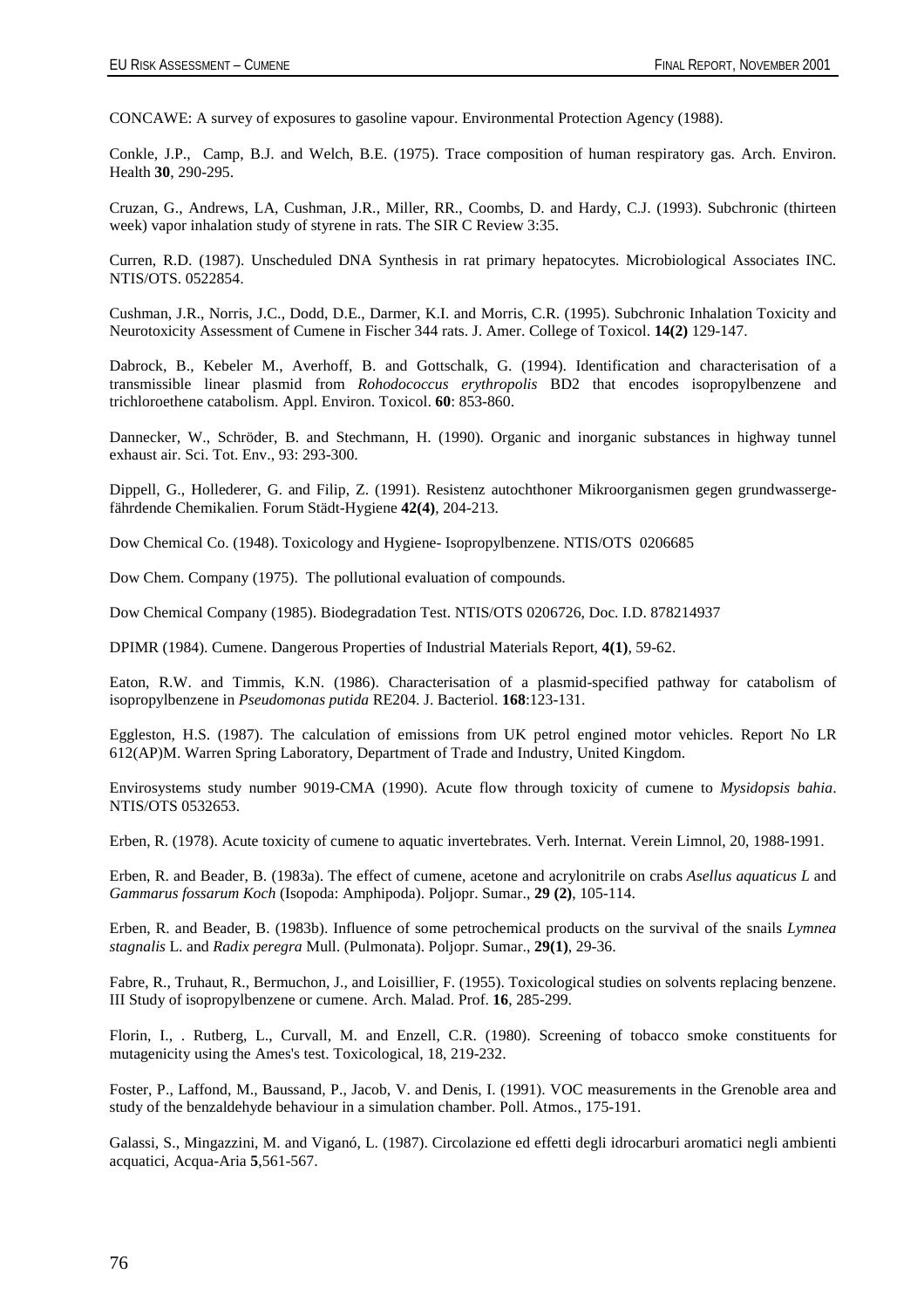Galassi, S., Mingazzini, M., Vigano, L., Cesareo, D. and Tosato, M.L. (1988). Approaches to modelling toxic responses of aquatic organisms to aromatic hydrocarbons. Ecotox. Environ. Safety **16(2)** 158-169.

Gerarde, H., and Linden, N.J. (1959). Toxicological studies on hydrocarbons. A.M.A. Arch. Ind. Health **19**, 403- 418.

Gerarde, H.W. (1960). Toxicology and biochemistry of some aromatic hydrocarbons. Elsevier Publishing Company, Amsterdam.

Guicherit, R. and Schulting, F.L. (1985). The occurence of organic chemicals in the atmosphere of The Netherlands. Sci .Tot. Env., **43**: 193-219.

Gulf Oil Corporation (1985a). Five-day repeated dose inhalation toxicity study in rats of cumene. NTIS/OTS 0206783.

Gulf Oil Corporation (1985b). Micronucleus test *in vivo*. NT1S/0TS. 0206782.

Hawley's. Condensed Chemical Dictionary, 12th Edition. 1993.

Holmberg, B. and Malmfors, T. (1974). The cytotoxicity of some Organic solvents. Environmental Research 7, 183- 192 .

HSE (Health & Safety Executive). Cumene Criteria document for an occupational Exposure limit by Gardner, R., Delic, J. and White, J. HSE Books.

Huels (1984) (unpublished). Biodegradation reports: N°. GF-176 (Closed bottle test, N°. BO-89/25 (Bodis Test).

Huels-Produktdatenblatt "Cumol". Melting Point study Artikel-Nr. 001124, Marl 1985.

Huels (1988a) (unpublished). Acute toxicity to *Daphnia magna.*Methodology DIN 38412. Report Nº D377

Huels (1988b) (unpublished). Skin sensitisation study. Maximisation test. OECD Guideline 406. Report Nº 1219.

Huels (1989) (unpublished). Report on  $\log P_{\text{ow}}$  Determination

Huels AG- Sicherheitsdatenblatt vom 08.12.93. Melting Point study.

Huels Infracor. (1998a). Chronic toxicity of cumene on *Daphnia magna*. Final report DL-172.

Huels Infracor (1998b). Toxicity of cumene on the green algae *Scenedesmus subspicatus*. Final report AW-469

Hung, I.F. and Liao, M.H. (1991). Aromatic hydrocarbons in indoor air. J. Environ. Sci. Health. **A 26(4)**: 487-492.

Huntingdon Research Center (1979). Skin irritation. Report No. 325a (unpublished).

Hurford, N., Law, R.J., Payne, A.P. and Fileman, T.W. (1989). Concentrations of chemicals in the North Sea arising from discharges from chemical tankers. Oil Chem. Poll. **5(6)**: 391-410.

Hurford, N. Law, R.J., Fileman, T.W., Payne, A.P. and Colcomb-Heiliger, K. (1990). Concentrations of chemicals in the North Sea due to operational discharges from chemical tankers - Results from the second survey. Oil Chem. Poll. **7(4)**: 251-270.

Hutchinson, T.C., Hellebust, J.A., Tam, D., Mackay, D., Mascarenhas, R.A. and Shin, W.Y. (1980). The correlation of the toxicity to algae of hydrocarbons and halogenated hydrocarbons with their physico-chemical properties. Environ. Sci. Res., **16**, 577-586.

Imperial Chemical Industries Ltd. (1954). Toxicological report. Ref. B 104.

Isidorov, V.A., Zenkevich, I.G. and Ioffe, B.V. (1983). Methods and results of gas chromatographic-mass spectrometric determination of volatile organic substances in an urban atmosphere. Atmos. Environ. **17(7)**; 1347-1353.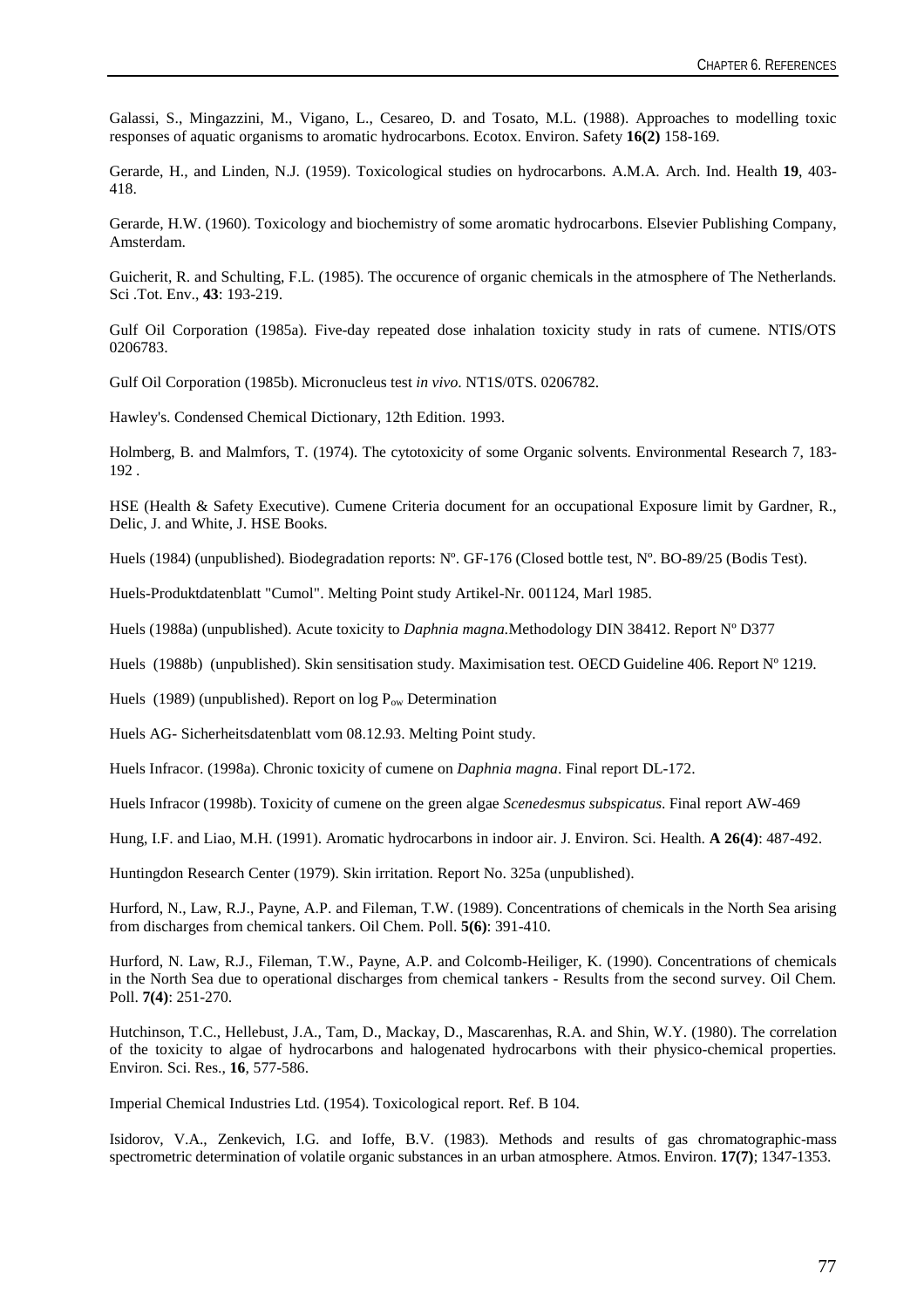IUCLID's version 23 August 1995. Data sheet for Cumene.

Izmerov, N.F., Sanotsky, I.V. and Sidorov, K.K. (1982). Toxicometric parameters of industrial chemicals under single exposure. United Nations Environment Programme. P. 78.

Jenkins, L.J., Jones, R.A., and Siegel, J. (1970). Long-term inhalation screening studies of benzene, toluene, pxylene and cumene on experimental animals. Toxicol. Appl. Pharmacol. **16**, 818-823.

Juhnke, I., Lüedemann, D. (1978). Ergebnisse der Untersuchung von 200 chemischen verbindungen auf acute Fischtoxizität mit dem Goldorfentest. Z. Wasser Abwasser Forsch. **11(5)** 161-164.

Jüttner, F. (1988). Motor-boat derived volatile organic compounds (VOC) in lakewater. Z Wasser Abwasser Forsch **21(2)**: 36-39.

Kliest, J., Fast, T., Boley, J.S.M., Van de Wiel, H. and Bloemen, H. (1989) The relationship between soil contaminated with volatile organic compounds and indoor air pollution. Environment International **15**: 419-425.

Kristiansen, U., Hansen, L., Nielsen, G. D. and Holst, E. (1986). Sensory irritation and pulmonary irritation of cumene and n-propanol: mechanims of receptor activation and desensitization. Act. Pharmacol. Toxicol. **59**, 60-72.

Krotoszynski, B., Gabriel, G. and O'Neill, H. (1977). Characterisation of Human Expired Air: A Promising Investigative and Diagnostic Technique. J. Chrom. Sci. **15**, 239-244.

Lawlor, T. E. and Wagner, V.O. (1987). Salmonella/Mammalian-microsome preincubation mutagenicity assay (Ames Test) NTIS/OTS. 0522851 (Microbiological Associates inc.).

Lebret, E., Van De Wiel, H.J., Bos, H.P., Noij, D. and Boleij, J.S.M. (1986). Volatile organic compounds in Dutch homes. Environment International,**12**; 323-332.

Lee, V. (1967): M.S. Thesis, San Jose State College cited in Hans, C., Leo, A. (1979). Substituent Constants for Correlation Analysis in Chemistry and Biology. John Wiley and Sons Inc.

Lonneman, W.A., Seila, R.L. and Bufalini, J.J. (1978). Ambient air hydrocarbon concentrations in Florida.. Environ. Sci. Technol., **12(4)**: 459-463.

Lloyd, A.C., Darnall, K.R., Winer, A.M. and Pitts, Jr J.N. (1976) Relative rate constants for reaction of the hydroxyl radical with a series of alkanes, alkenes and aromatic hydrocarbons. J. Phys. Chem. **80(8)**: 789-794.

Makarieva, L.M. (1972). The effect of isopropylbenzene and α-methylstyrene on the leucopoiesis. Farmakol. Toxicol. **35**, 491-492.

Mc Donald, T.J., Kennicut II, M.C. and Brooks, J.M. (1988). Volatile organic compounds at a coastal Gulf of Mexico site. Chemosphere **17(1)**: 123-136.

McLean, M. and Kenneth G. Doe. (1989). The comparative toxicity of crude and Refined oils to *Daphnia Magna* and *Artemia*. Environmental Protection Directorate. River Road Environmental technology Centre Ottawa, Ontario K1AOH3.

McNamara, P.C. (1990). Cumene (Isopropyl Benzene). Acute toxicity to Dapnids (*Daphnia magna*) During a 48 hours flow-trough exposure. Springborn laboratories, In. Environmental Sciences División 790 Main Street, Vareham, M A 02571, 1-70

Merck Index, 11th Edition

Mill, T., Hendry, D.G. and Richarson, H. (1980). Free-radical oxidants in natural waters. Science, 207: 886-887.

Monsanto Company (1985). Health and Safety studies on cumene. NTIS/OTS. 0512312.

National Fire Protection Association (1984). NFPA 325M Fire Hazards Properties of Flammable Liquids, Gases and Volatile Solids. 1984. Batterymarch Park, Quincy, MA: National Fire Protection Association.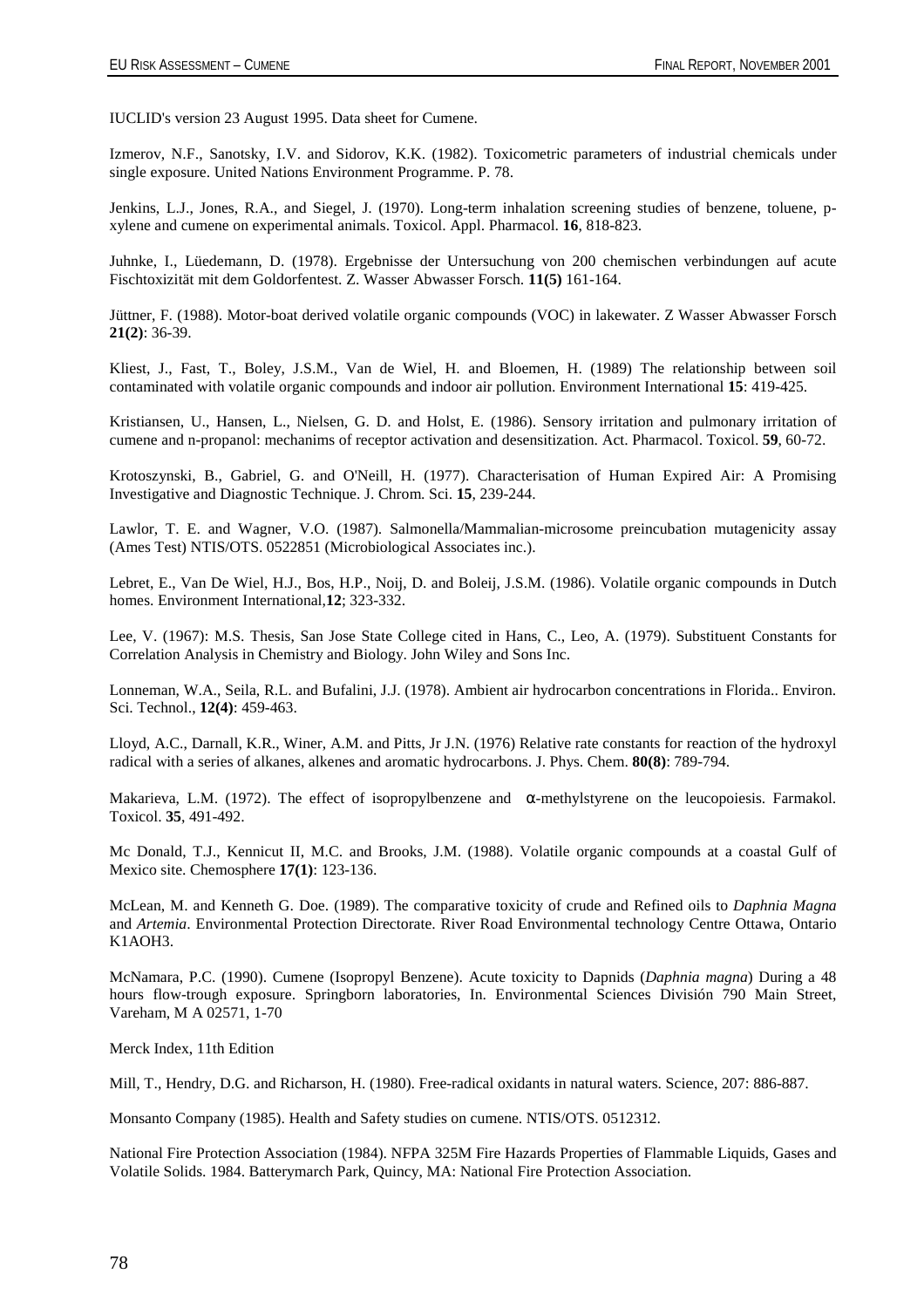Nelson, P.F., Quigley, S.M. and Smith, M.Y. (1983). Sources of atmospheric hydrocarbons in Sydney: A quantitative determination using a source reconcilation technique. Atmos Env **17(3)**: 439- 449.

Nielsen, G.D. and Alarie, Y. (1982). Sensory irritation, pulmonary irritation and respiratory stimulation by airborne benzene and alkylbenzenes: prediction of safe industrial exposure levels and correlation with their thermodynamic properties. Toxicol. Appl. Pharmacol. **65**, 459-477.

Nielsen, I.R., Diment, J. and Dobson, S. (1994). Environmental hazard assessment: cumene (TSD/20). UK Department of Environment.

Office of Health Studies (1991) Chemicals in the Environment. Report on Environmental Survey and Wildlife Monitoring of Chemicals in FY 1988 and 1989. Department of Environmental Health. Environment Agency, Japan.

Ogata M., Fujisawa K., Ogino, Y. and Mano, E. (1984). Partition coeficients as a measure of bioconcentration potential of crude oil compounds in fish and shellfish. Bull. Environ. Contam. Toxicol. **33**:561-567.

Parbellini, L., Pasini, F., Faccini, Gb., Danzi, B., Gobbi, M., Zedde, A., Cirillo, P. and Brugnone, F. (1988). Determinazione di solventi ad uso industriale nel sangue, nell'aria alveolare e nell'urina di un gruppo di donatori di sangue. Med. Lav. **79** (6) 460-467.

Pesticide and Toxic Chemical News (1990). January 31, 9-10

Pettersson, B., Curvall, M. and Enzell, C.R. (1980). Effects of tobacco somoke compounds on the noradrenaline induced oxidative metabolism is isolated brown fat cells. Toxicology, **18**, 1-15.

Petersson, G. (1982a). Ambient hydrocarbons from motor car assembly plants in Scandinavia. Environ Poll (B) **4**: 207-217.

Petterson, B., Curvall, M. and Enzell, C.R. (1982b). Effects of tobacco smoke compound on the ciliary activity of the embryo chicken trachea *in vitro*. Toxicology, **23**, 41-55.

Pilotti, A., Ancker, K., Arrhenius, E. and Enzell, C. (1975). Effects of tobacco and tobacco smoke constituents on cell multiplication in vitro. Toxicology, **5**, 49-62.

Price, K.S., Waggy, G.T., and Conway, R.A. (1974). Brine shrimp bioassay and seawater BOD of petrochemicals, J. Wat. Poll. Control Fed, **46(1)**, 63-77.

Procter and Gamble (1985). 28 Day sub-acute percutaneous toxicity with cover letter. US EPA Document No. 8785029.

Putman, D.L. (1987a).Chromosome aberrations in Chinese hamster ovary (CHO) cells. NTIS/OTS. 0522852.Microbiological Associates, Inc.

Putman, D.L. (1987b). Morphological transformation of BALB/3T3 mouse embryo cells in the absence of exogenous metabolic activation. NTIS/OTS. 0206782. Microbiological Associates, Inc.

Pyykkö, K. (1986). Inhibition of microsomal monooxygenases in vitro by aromatic Hydrocarbons. Arch. Toxicol., Suppl. **9**, 371-373.

Pyykkö, K., Paavilainen, S., Metsä-Ketelä, T. and Laustiola, K. (1987). The increasing and decreasing effects of aromatic hydrocarbon solvents on pulmonary and hepatic cytochrome P-450 in the rat. Pharmacology and Toxicology **60**, 288-293.

Research Triangle Institute (1989). Metabolism, disposition and pharmacokinetics of cumene in F-344 rats following oral, i.v. administration or nose-only inhalation exposure. RTI Study Number 3543.

Research Triangle Institute (1992). Identification of an unknown urinary metabolite of cumene RTI Study number 311C-4353.

Riddick Hohn, A. (1986). 4.th Ed, Organic Solvents.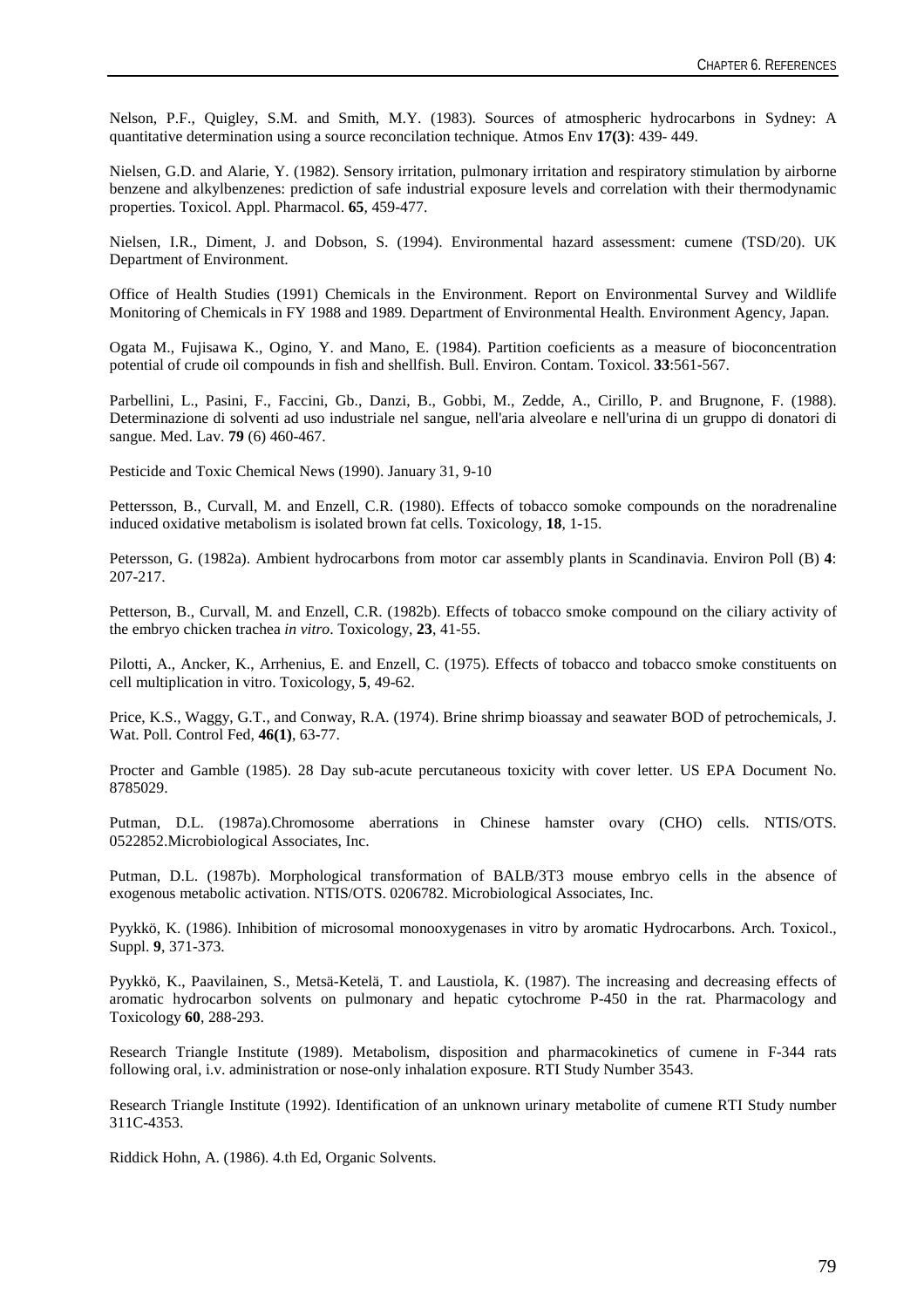Roberts, L.G., Vernot, E., Bevan, C., Bui, Q., Koschier, F., Panson, R., Brooker, A. and Harris, S. (1993). Developmental toxicity of toluene in the rat. Teratology **47**, 434.

Robinson, D., Smith, J.N. and Williams, R.T. (1954). Studies in Detoxication. The metabolism of alkilbenzenes, isopropylbenzene (cumene) and derivatives of hydratropic acid. Biochem. J. 59, 153-159.

Rogerson, A. et al., (1983). Acute toxicity test protozoa: *Colpidium colpoda* and *Tetrahymena alliozzi.* Aquatic Toxicol. **3**, 215-228.

Sabljic, A. 1987. The prediction of fish bioconcentration factors of organic pollutants from the molecular connectivity model. Z. Gesamte Hyg. 33 (10) 493-496. Reported by Nielsen, Diment and Dobson, Environmental hazard assessment: Cumene.

Sato, A. and Nakajima, T. (1987). Pharmacokinetics of organic solvent vapors in relation to their toxicity. Scand y Work Environ Health **13**, 81-93.

Scheffers, T.M.L. (1985). Development of effect-specific limit values (ESLVs) for solvent mixtures in painting. Ann. Occup. Hyg. Vol. 29 No. 2, 191-199.

Senczuk, W. and Litewka, B. (1976). Absorption of cumene through the respiratory tract and excretion of dimethylphenylcarbinol in urine. Brit. J. Ind. Med. **33**, 100-105.

Smyth, H.F., Carpenter, C.P. and Weil, C.S. (1951). Range-finding toxicity data: list IV. AMA Arch. Ind. Hyg. Occup. Med. **4**, 119-122.

Springborn Laboratories, Inc. (1990a). Cumene. Acute toxicity to Sheepshead Minnow (*Cyprinodon variegates)* under flow through conditions. Unpublished Report No. 90-1-3215.Prepared for the CMA Washington.

Springborn Laboratories, Inc. (1990b). Cumene. Acute toxicity to Rainbow Trout (*Oncorhynchus mykiss)*under flow through conditions. Unpublished Report No. 90-1-3200. Prepared for the CMA Washington.

Springborn Laboratories, Inc. (1990c). Cumene. Acute toxicity to Daphinids (*Daphnia magna)* during 48 hour flowthrough conditions. Unpublished Report  $N^{\circ}$  89-11-3153. Prepared for the CMA. Washington.

Stuermer, D.H., Ng, D.J. and Morris, C.J. (1982). Organic contaminants in groundwater near an underground coal gasification site in Northeastern Wyoming. Environ. Sci. Technol. **16(9)**: 582-587.

Tegeris, J.S. and Balster, R.L. (1994). A comparison of the acute behavioral effects of alkylbenzenes using a functional observational battery in mice. Fund. Appl. Toxicol. **22**, 240-250.

Tester, D.J. and Harker, R.J. (1981) Groundwater pollution investigations in the Great Ouse basin. Wat. Poll. Control 80(5): 614-631.

Tham, R., Bunnfors, I., Eriksson, B., Larsby, B., Lindgren, S. and Ödkvist, L.M. (1984). Vestibulo-Ocular Disturbances in Rats Exposed to Organic Solvents. Acta pharmacol et toxicol, **54**, 58-63.

Thelestam, M., Curvall, M. and Enzell, C.R. (1980). Effect of tobacco smoke compounds on the plasma membrane of cultured human lung fibroblasts. Toxicology **15**, 203-217.

Tsani-Bazaca, E., McIntyre, A., Lester, J. and Perry, R. (1982). Ambient concentrations and correlations of hydrocarbons and halocarbons in the vicinity of an airport. Chemosphere **11(1)**: 11-23.

Turner, F.C. et al., (1962). Skin irritation NTIS/OTS 0206726; Doc. I.D. 878214935.

Union Carbide Corporation (1985).Cumene toxicity studies: Acute inhalation toxicity, skin irritation NTIS/OTS 0206745; Doc. I.D. 878214980.

US EPA (1979a). Atmospheric reaction products of organic compounds. Hendry DG and Kenley RA. US EPA Report No EPA-560/12-79-001.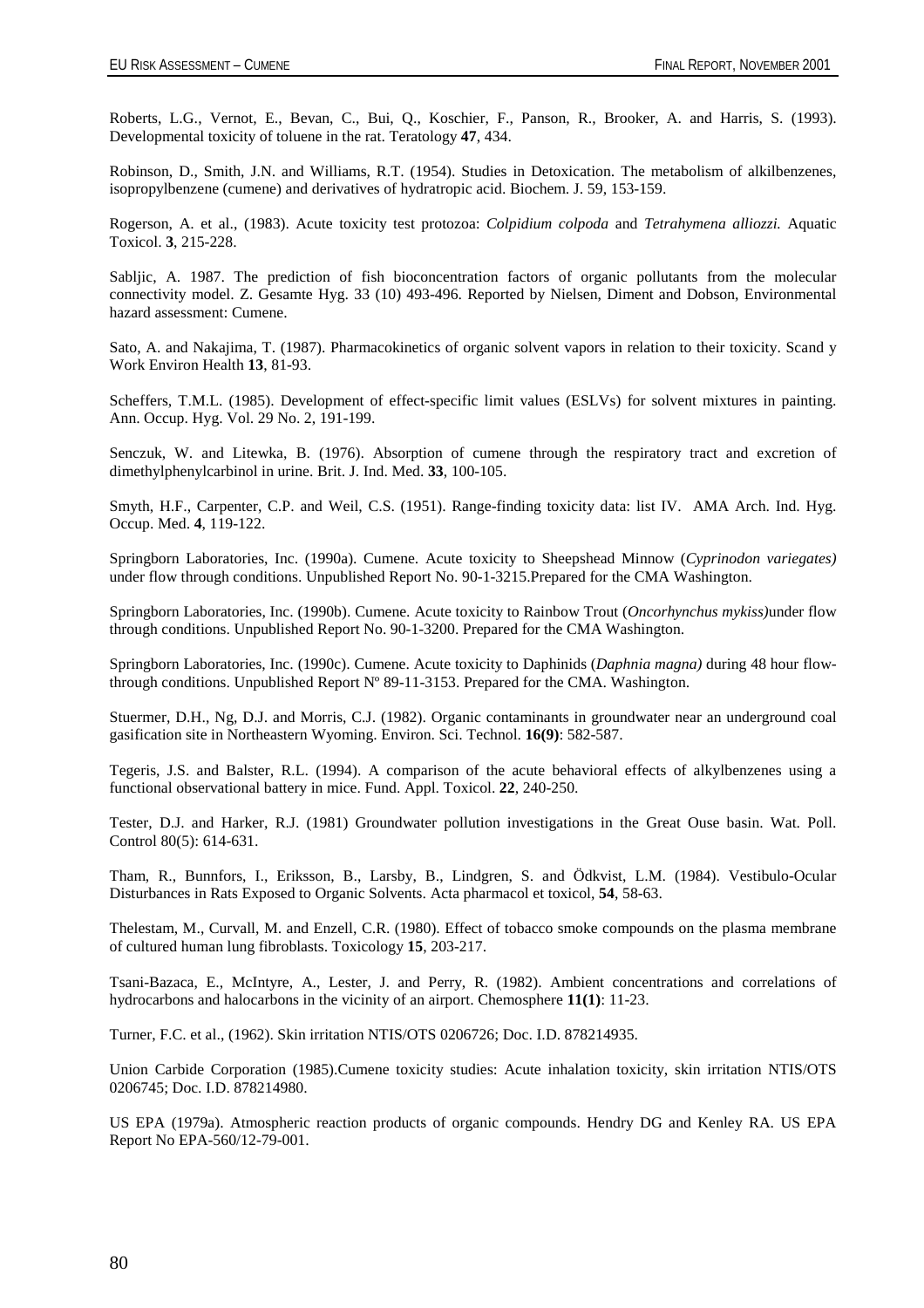US EPA (1979b). Investigation of petroleum in the marine environs of the Strait of Juan de Fuca and Northern Puget Sound. Brown DW et al. US EPA Report NO EPA-600/7-79-164.

US EPA (1979c). Hydrocarbons in Houston air. Lonneman, WA., Namie, G. and Bufalini, JJ. US EPA Report No EPA-600/3-79-018.

US EPA (1980). Organic chemical manufacturing. **7**: Selected processes. Hobbs FD, Stuewe CW, Dylewski SW, Pitts DM and Peterson CA. US EPA Report No EPA-450/3-80-028b.

US EPA (1986). Report on the interim data base for state and local air toxic volatile organic chemical measurements. Hunt Jr, WF., Faoro, RB. and Freas, W. US EPA Report No EPA-450/4-86-012.

US EPA (1988). Toxic air pollutant emission factors- a compilation for selected air toxic compounds and sources. Pope AA, Cruse PA & Most CC. US EPA Report No EPA-450/2-88-006a.

US EPA (1991a).. Alpha 2µ-globulin: association with chemically induced renal toxicity and neoplasia in the male rat. EPA/625/3-91/019F.

US EPA (1991b). Report of the EPA peer review workshop on alpha 2µ-globulin: association with chemically induced renal toxicity and neoplasma in the male rat. EPA/625/3-91/021

Valette, G. and Calver, R. (1954). Percutaneus absoption and chemical composition of hydrocarbons, alcohols and esters. Arch. Inter. Pharmacodyn **97**; 232-240.

Van Doorn, R., Leijdekkers, Ch. M., Bos, R.P., Brouns, M.E. and Henderson, P. Th. (1981). Alcohol and Sulphate Intermediates in the Metabolism of Toluene and Xylenes to Mercapturic Acids. Journal of Applied Toxicology, **1(4)**, 236-242.

Verschueren, K. (Ed) (1983). Handbook of Environmental Data on Organic Chemicals. 2nd Edition. Van Nostrand Reinhold Co, New York.

Waggy, G.T. and Payne, J.R. (1974). Biodegradation study Progress Report, File No. 19751, Research and Development Department, Union Carbide Corporation. Cited in Union Carbide Corporation (1985): NTIS/OTS 0206745; Doc I.C.878 21 4981.

Werner, H.W., Dunn, R.C. and Von Oettingen, W.F. (1944). The acute effects of cumene vapors in mice. J. Ind. Hyg. Toxicol. **26**, 264-268.

Williams, R.T., Ziegenfuss, P.S. and Lee, C.M. (1993). Aerobic biodegradation of cumene: An ecocore study. Environ. Toxicol. Chem., **12 (3)**, 485-492.

Windeatt, A.J. and Trapp. J.F. (1990). Toxicity to Terrestrial Plants. ICI Brixham Laboratory Report BL/3759/A.

Wolf, M.A., Rowe, V.K., McCollister, D.D., Hollingsworth, R.L. and Oyen, F. (1956). Toxicological Studies of certain alkylated benzenes and benzene. Experiments on Laboratory Animals. AMA Arch. Ind. Health **14**, 387-398.

Yang, L.L. (1987). CHO/HGPRT Mutation Assay. NTIS/OTS 0522853. Microbiological Associates Inc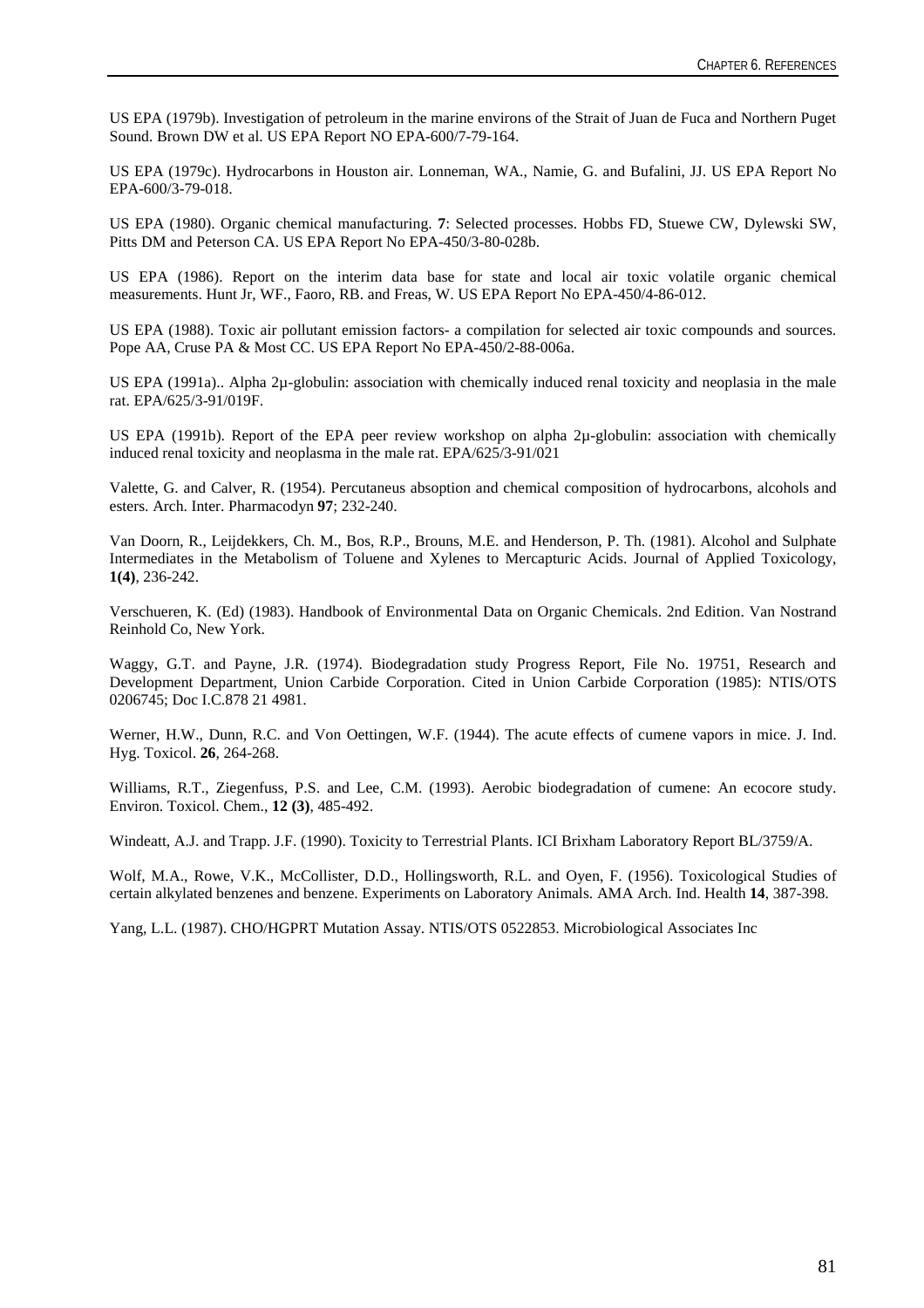# **GLOSSARY**

| Standard term /<br><b>Abbreviation</b> | <b>Explanation/Remarks and Alternative Abbreviation(s)</b>                                                 |
|----------------------------------------|------------------------------------------------------------------------------------------------------------|
| Ann.                                   | Annex                                                                                                      |
| AF                                     | assessment factor                                                                                          |
| <b>BCF</b>                             | bioconcentration factor                                                                                    |
| bw                                     | body weight / $Bw$ , $b.w$ .                                                                               |
| $\rm ^{\circ}C$                        | degrees Celsius (centigrade)                                                                               |
| CAS                                    | <b>Chemical Abstract System</b>                                                                            |
| <b>CEC</b>                             | Commission of the European Communities                                                                     |
| <b>CEN</b>                             | European Committee for Normalisation                                                                       |
| <b>CEPE</b>                            | European Council of the Paint, Printing Ink and Artists' Colours Industry                                  |
| d                                      | day(s)                                                                                                     |
| d.wt                                   | dry weight / dw                                                                                            |
| DG                                     | Directorate General                                                                                        |
| $DT_{50}$                              | period required for 50 percent dissipation<br>(define method of estimation)                                |
| $DT_{50lab}$                           | period required for 50 percent dissipation<br>under laboratory conditions<br>(define method of estimation) |
| $DT_{90}$                              | period required for 90 percent dissipation<br>(define method of estimation)                                |
| DT <sub>90field</sub>                  | period required for 90 percent dissipation under field conditions<br>(define method of estimation)         |
| EC                                     | <b>European Communities</b>                                                                                |
| EC                                     | <b>European Commission</b>                                                                                 |
| $EC_{50}$                              | median effective concentration                                                                             |
| <b>EEC</b>                             | European Economic Community                                                                                |
| <b>EINECS</b>                          | European Inventory of Existing Commercial Chemical Substances                                              |
| EU                                     | European Union                                                                                             |
| <b>EUSES</b>                           | European Union System for the Evaluation of Substances                                                     |
| $\mathbf{f}_{\text{oc}}$               | Fraction of organic carbon                                                                                 |
| G                                      | gram(s)                                                                                                    |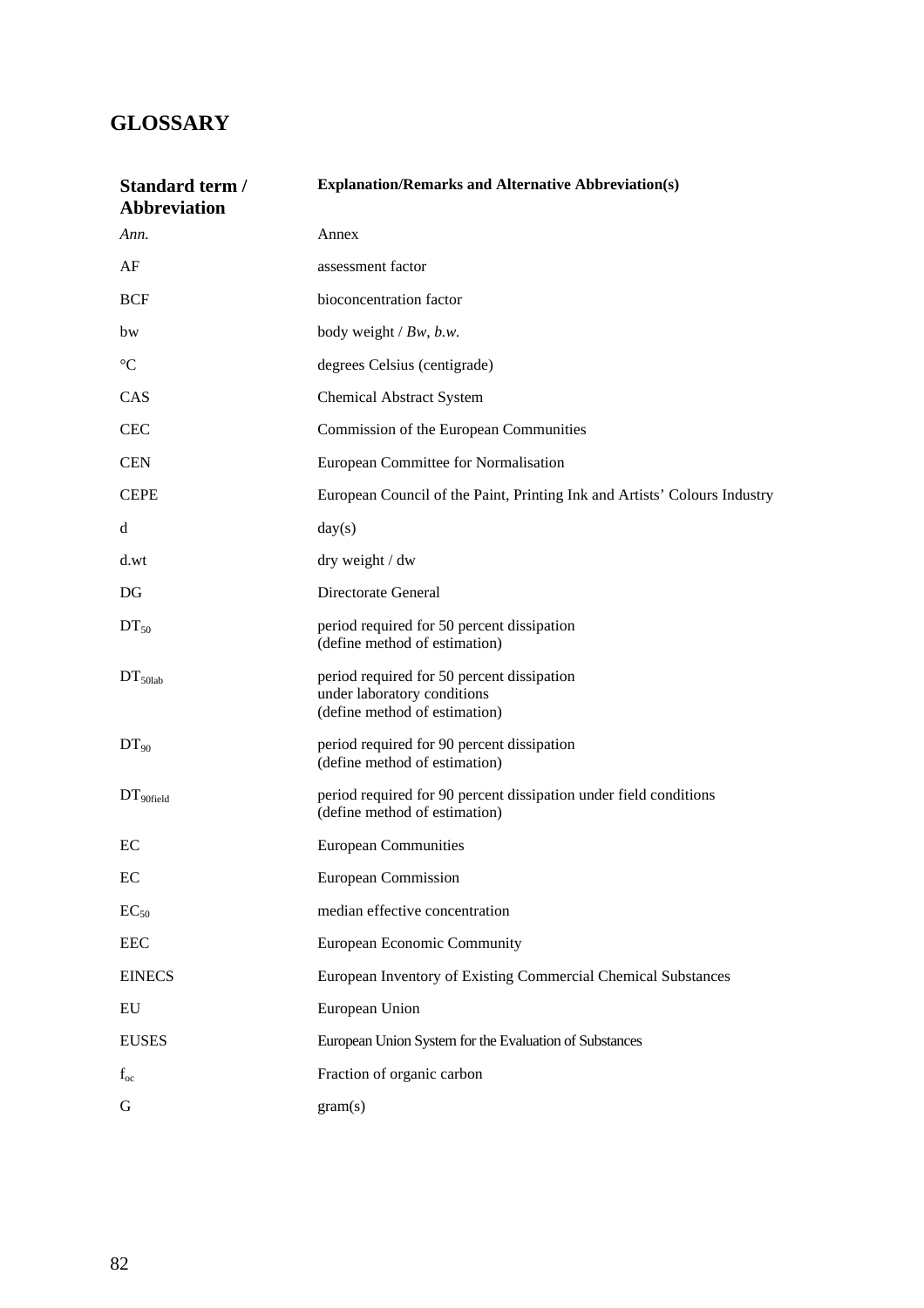$\overline{a}$ 

| PNEC(s)               | Predicted No Effect Concentration(s)                                                                               |
|-----------------------|--------------------------------------------------------------------------------------------------------------------|
| PNEC <sub>water</sub> | Predicted No Effect Concentration in water                                                                         |
| $(Q)$ SAR             | Quantitative Structure Activity Relationship                                                                       |
| <b>STP</b>            | <b>Sewage Treatment Plant</b>                                                                                      |
| TGD                   | Technical Guidance Document <sup>5</sup>                                                                           |
| <b>UV</b>             | UltraViolet region of spectrum                                                                                     |
| <b>UVCB</b>           | Unknown or Variable composition, Complex reaction<br>products or Biological material                               |
| V/V                   | volume per volume ratio                                                                                            |
| W/W                   | weight per weight ratio                                                                                            |
| W                     | gram weight                                                                                                        |
| <b>GLP</b>            | Good Laboratory Practice                                                                                           |
| h                     | hour(s)                                                                                                            |
| ha                    | Hectares $/h$                                                                                                      |
| <b>HPLC</b>           | High Pressure Liquid Chromatography                                                                                |
| <b>IARC</b>           | International Agency for Research on Cancer (WHO)                                                                  |
| $C_{50}$              | median immobilisation concentration or median inhibitory<br>concentration 1 / explained by a footnote if necessary |
| <b>ISO</b>            | <b>International Standards Organisation</b>                                                                        |
| <b>IUPAC</b>          | <b>International Union for Pure Applied Chemistry</b>                                                              |
| kg                    | kilogram(s)                                                                                                        |
| kPa                   | kilo Pascals                                                                                                       |
| $K_{oc}$              | organic carbon adsorption coefficient                                                                              |
| $K_{ow}$              | octanol-water partition coefficient                                                                                |
| Kp                    | Solids water partition coefficient                                                                                 |
| 1                     | litre(s)                                                                                                           |
| log                   | logarithm to the basis 10                                                                                          |
| $L(E)C_{50}$          | lethal concentration, median                                                                                       |
| m                     | Meter                                                                                                              |
| μg                    | microgram(s)                                                                                                       |

<sup>5</sup> Commission of the European Communities, 1996. Technical Guidance Documents in Support of the Commission Directive 93/67/EEC on risk assessment for new substances and the Commission Regulation (EC) No 1488/94 on risk assessment for existing substances. Commission of the European Communities, Brussels, Belgium. ISBN 92-827-801[1234]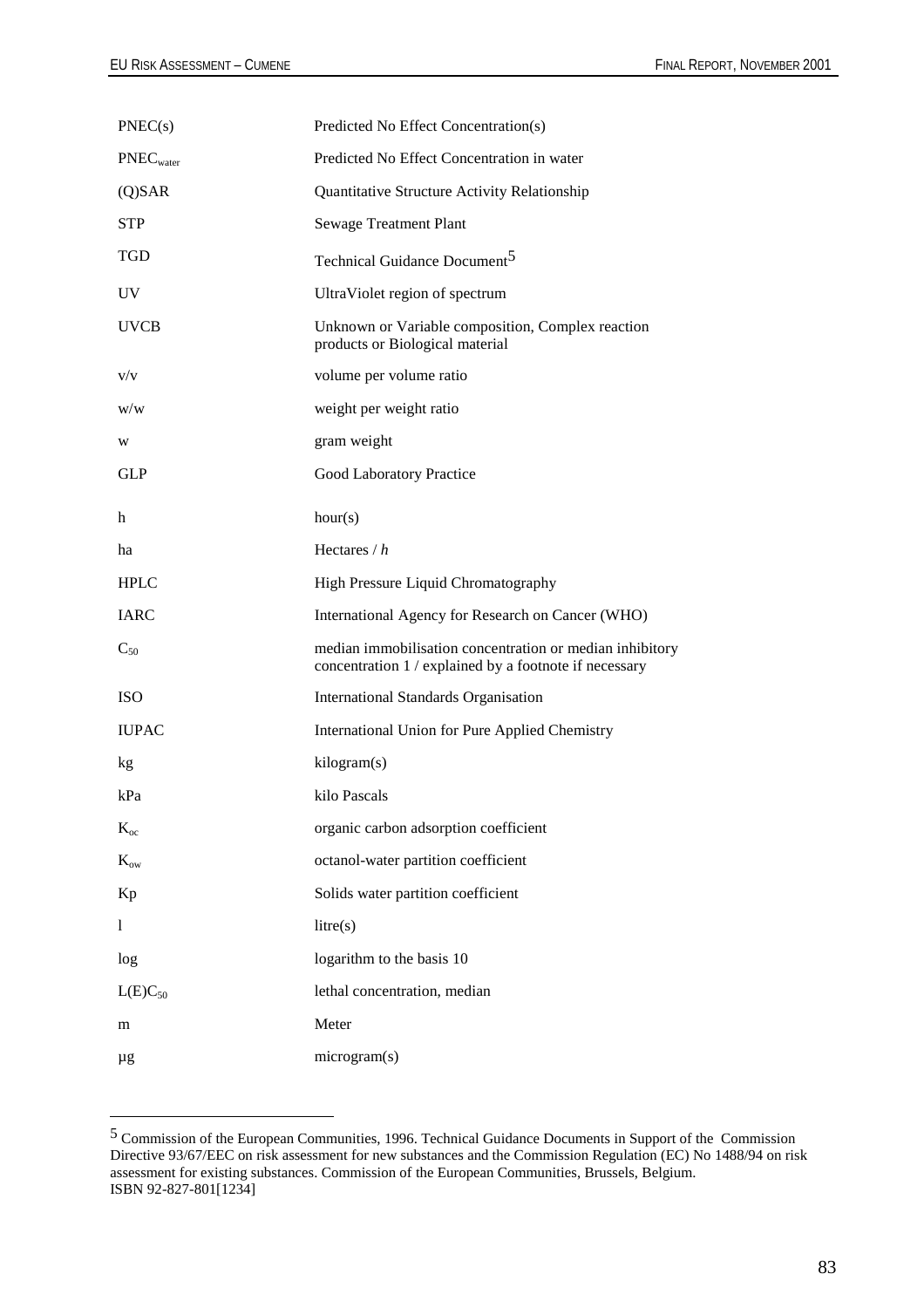| mg           | milligram(s)                                                                                |
|--------------|---------------------------------------------------------------------------------------------|
| <b>MOS</b>   | Margins Of Safety                                                                           |
| <b>NOAEL</b> | No Observed Adverse Effect Level                                                            |
| <b>NOEC</b>  | No Observed Effect Concentration                                                            |
| <b>NOEL</b>  | No Observed Effect Level                                                                    |
| <b>OECD</b>  | Organisation for Economic Co-operation and Development                                      |
| OJ           | <b>Official Journal</b>                                                                     |
| pH           | potential hydrogen -logarithm (to the base 10) of the hydrogen ion<br>concentration ${H^+}$ |
| pKa          | <i>-logarithm</i> (to the base 10) of the acid dissociation constant                        |
| pKb          | <i>-logarithm</i> (to the base 10) of the base dissociation constant                        |
| Pa           | Pascal unit(s)                                                                              |
| <b>PEC</b>   | Predicted Environmental Concentration                                                       |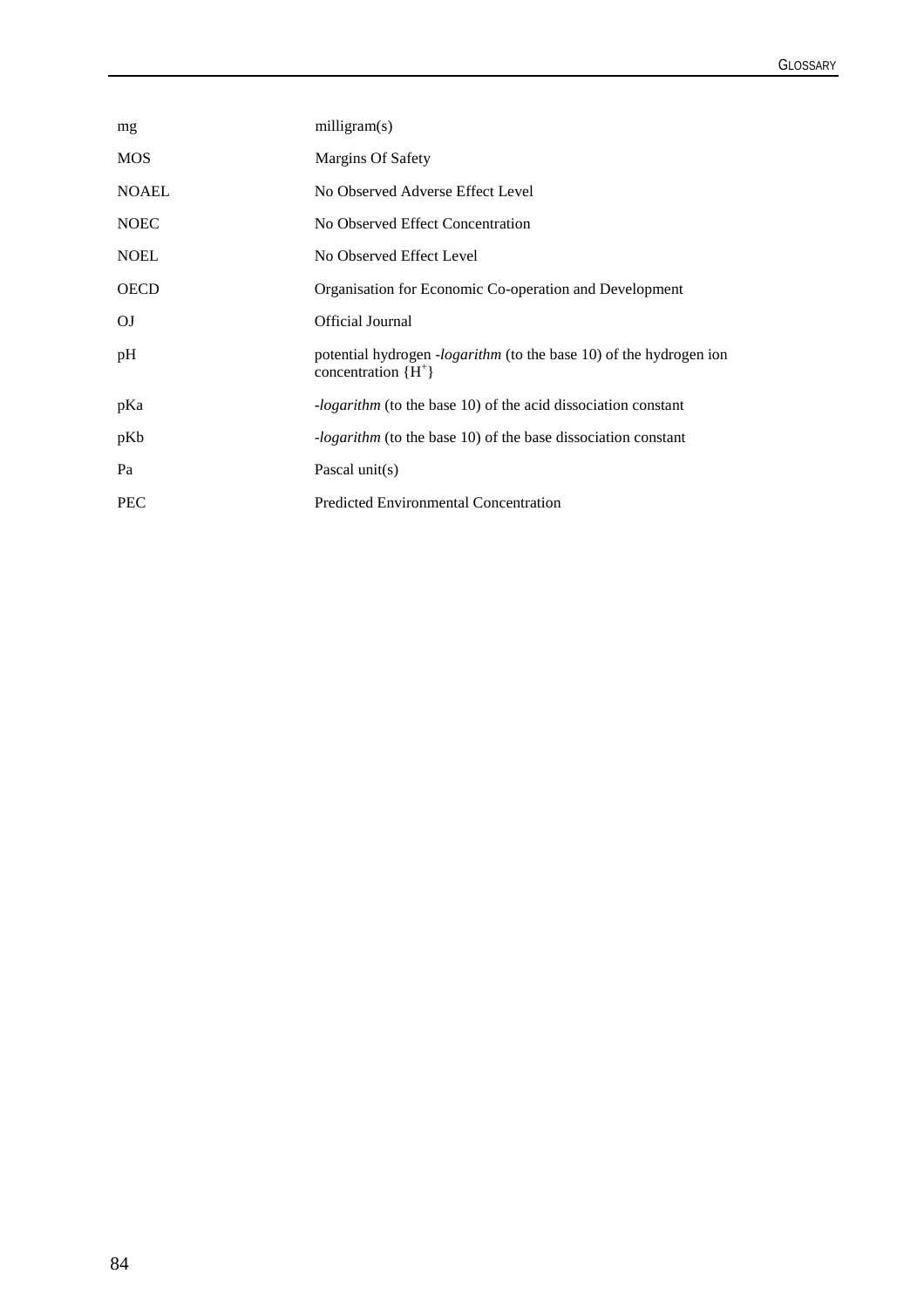European Commission

#### **EUR 19726 – European Union Risk Assessment Report cumene, Volume 6**

*Editors: B.G. Hansen, S.J. Munn, S. Pakalin, C.J.A. Heidorn, R. Allanou, S. Scheer, G. Pellegrini, S. Vegro, M. Luotamo, J. De Bruijn, F. Berthault, H. Loonen, K. Vormann, A. Naughton, V. Anfossi, L. Praderio*

Luxembourg: Office for Official Publications of the European Communities

2001 – VIII, 86 pp. – 17.0 x 24.0 cm

Environment and quality of life series

ISBN 92-894-0500-7

Price (excluding VAT) in Luxembourg: EUR 14.50

The report provides the comprehensive risk assessment of the substance Cumene. It has been prepared by Spain in the frame of Council Regulation (EEC) No. 793/93 on the evaluation and control of the risks of existing substances, following the principles for assessment of the risks to man and the environment, laid down in Commission Regulation (EC) No. 1488/94.

The evaluation considers the emissions and the resulting exposure to the environment and the human populations in all life cycle steps. Following the exposure assessment, the environmental risk characterisation for each protection goal in the aquatic, terrestrial and atmospheric compartment has been determined. For human health the scenarios for occupational exposure, consumer exposure and humans exposed via the environment have been examined and the possible risks have been identified.

The risk assessment for Cumene concludes that there is at present no concern for the environment or for human health. There is at present no need for further information and/or testing or for risk reduction measures beyond those, which are being applied already.